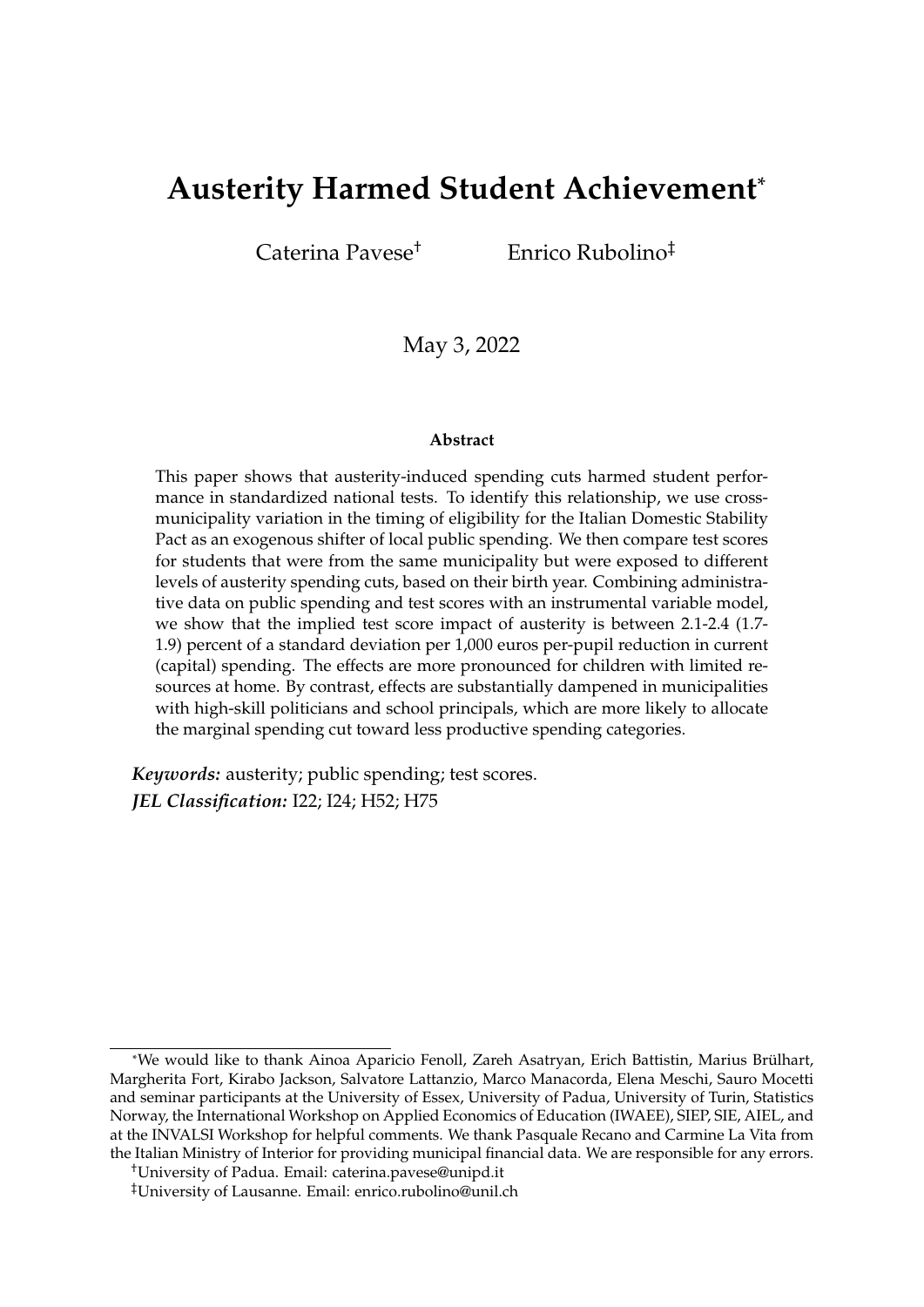# **1 Introduction**

Education is often considered as the key instrument to curb inequality and promote social mobility. The demand for high-quality education, which can translate into higher costs per student, needs to align with sustainable public debt requirements and tax revenue. This tension has been particularly important for many countries in the aftermath of the financial crisis, where the explosion of public debt and the adoption of austerity policies put hurdles on the ability of governments to finance public services [\(Fetzer](#page-42-0) [2019\)](#page-42-0). For instance, the [European Commission Education and Training Mon](https://education.ec.europa.eu/)[itor \(2016\)](https://education.ec.europa.eu/) argued that education in Mediterrenean Europe was "strongly affected by very low and decreasing public spending, due to strict fiscal consolidation."

Understanding if and how much austerity spending cuts harm student outcomes is of key societal importance. While a functioning welfare state can compensate disadvantaged children starting with lower parental investments, welfare cuts may do the opposite, exacerbating existing inequalities. The theoretical effect of austerity policies on student outcomes is contentious, making it an important empirical question. Leading policy makers and economists have taken opposite positions on the implications of austerity.<sup>[1](#page-1-0)</sup> Although austerity policies vary in design and magnitude, it is often extremely difficult to estimate their impacts. A key challenge is the inability to construct a meaningful counterfactual scenario: What would have happened to student outcomes in the absence of austerity policies?

We address this question in the context of the Italian Domestic Stability Pact (DSP): an austerity policy that set budget constraints on local governments. Introduced in 1999 with the aim of achieving the public finance targets set by the European Union Stability and Growth Pact, the DSP aimed at keeping municipalities accountable through a set of sub-national fiscal rules, which significantly tightened local public expendi-tures.<sup>[2](#page-1-1)</sup> The program was gradually implemented across municipalities based on their population size, offering us useful variation in exposure to austerity across municipalities and over time.

Because Italian municipalities are responsible for financing the provision of several important inputs for child development, austerity budget cuts might affect student outcomes in a multifaceted way. In particular, municipalities fund early childcare, primary schools, local transportation, culture and social activities. To account for all these inputs, we access rich balance sheets data on public expenditures financed by municipalities. Data are available for both current and capital expenditures, broken down into several categories, such as administration, education, culture, sport, and

<span id="page-1-0"></span><sup>&</sup>lt;sup>1</sup>See, e.g., [VoxEU](#page-44-0) [\(2012\)](#page-44-0), collecting views from many influential economists. The political and academic debate builds on findings from [Giavazzi and Pagano](#page-42-1) [\(1990\)](#page-42-1), [Alesina and Perotti](#page-39-0) [\(1995\)](#page-39-0), [Alesina and](#page-39-1) [Ardagna](#page-39-1) [\(1998\)](#page-39-1), [Alesina and Ardagna](#page-39-2) [\(2010\)](#page-39-2), [Reinhart and Rogoff](#page-44-1) [\(2010\)](#page-44-1). [Blyth](#page-40-0) [\(2013\)](#page-40-0) and [Krugman](#page-43-0) [\(2015\)](#page-43-0) heavily criticized austerity polices.

<span id="page-1-1"></span><sup>&</sup>lt;sup>2</sup>Similar programs have been implemented in both the developed and developing world: according to the International Monetary Fund, 96 countries have imposed national or local fiscal rules (Lledò et al. [2017\)](#page-43-1).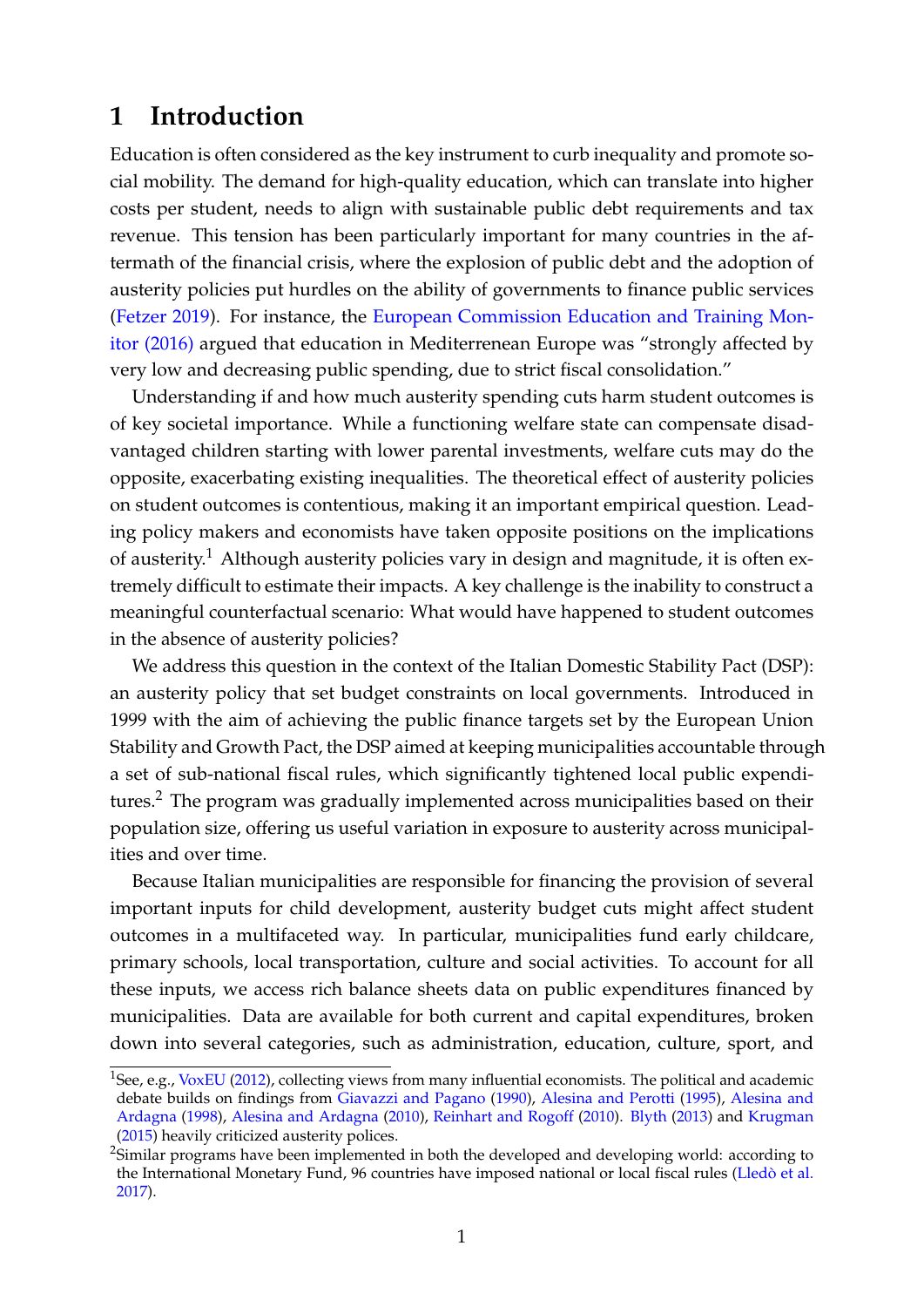transportation. Since a relatively large share of the municipal budget is rigid and budget rigidities could hinder municipalities' capacity to reallocate existing expenditures [\(Grembi et al.](#page-42-2) [2016\)](#page-42-2), we construct a measure of budget rigidity to predict the spending change that a municipality would experience after the DSP introduction. We then merge this information with administrative data on standardized test scores for Italian primary school students, provided by the Institute for the Evaluation of the Educational System (INVALSI). Our final dataset covers children straddling the period of DSP inception, spanning cohorts born between 2002 and 2008.

To identify the causal effect of austerity spending cuts on student outcomes, we use the timing of DSP inception and the pre-existing budget composition as exogenous shifters of spending. Namely, we predict the austerity-induced spending cut that a municipality would experience based on the years elapsed from DSP inception (variation in *exposure*) and its interaction with the ex ante share of spending that was rigid (variation in *dosage*).[3](#page-2-0) We then compare test scores for students who were from the same municipality, but who were exposed to different levels of DSP-induced spending drops. Because some children were not born yet at the time of DSP inception while others were already in their final stage of primary school, we can examine whether cohorts that were less exposed to austerity policies had better test scores relative to more exposed cohorts, within a given municipality (and school). We present empirical tests that validate our approach. In particular, we find neither evidence of a significant effect of austerity exposure on residential mobility, nor we uncover relevant impacts on parents' labor market outcomes.

We show that austerity exposure and its interaction with the ex ante share of rigid spending are highly predictive of reductions in public spending per-pupil. We find that an additional year of austerity exposure reduces per-pupil current (capital) spending by 300 (339) euros, representing around 0.9 (4.1) percent of the pre-existing municipal spending. We document a monotonic negative relationship between per-pupil public spending and both austerity exposure and the ex ante share of rigid spending. This trend of deteriorating public spending following austerity is mirrored in test scores.

Using these patterns in an instrumental variables framework, we find that the implied impact of austerity is between 2.1 (2.4) percent of a standard deviation in reading (math) test score per 1,000 euros per-pupil reduction in *current* spending. Test score effects from *capital* spending cuts are relatively similar. These are relevant effects: a back-of-the-envelope calculation suggests that the the overall spending reductions induced by austerity policies reduced test scores by 10.2 percent in math and 9 percent in reading. Given existing estimates of the relationship between test scores and future earnings [\(Chetty et al.](#page-41-0) [2011\)](#page-41-0), our results imply that a 1 per-pupil euro austerity spending cut will decrease students' eventual earnings by around 0.852 per-pupil euros in present value.[4](#page-2-1)

<span id="page-2-0"></span><sup>&</sup>lt;sup>3</sup>Similar approaches have been proposed in [Jackson et al.](#page-43-2) [\(2016\)](#page-43-2) and [Mian and Sufi](#page-43-3) [\(2012\)](#page-43-3).

<span id="page-2-1"></span><sup>&</sup>lt;sup>4</sup>[Chetty et al.](#page-41-0) [\(2011\)](#page-41-0) find that a 1 percent of a standard deviation increase in test scores increases earnings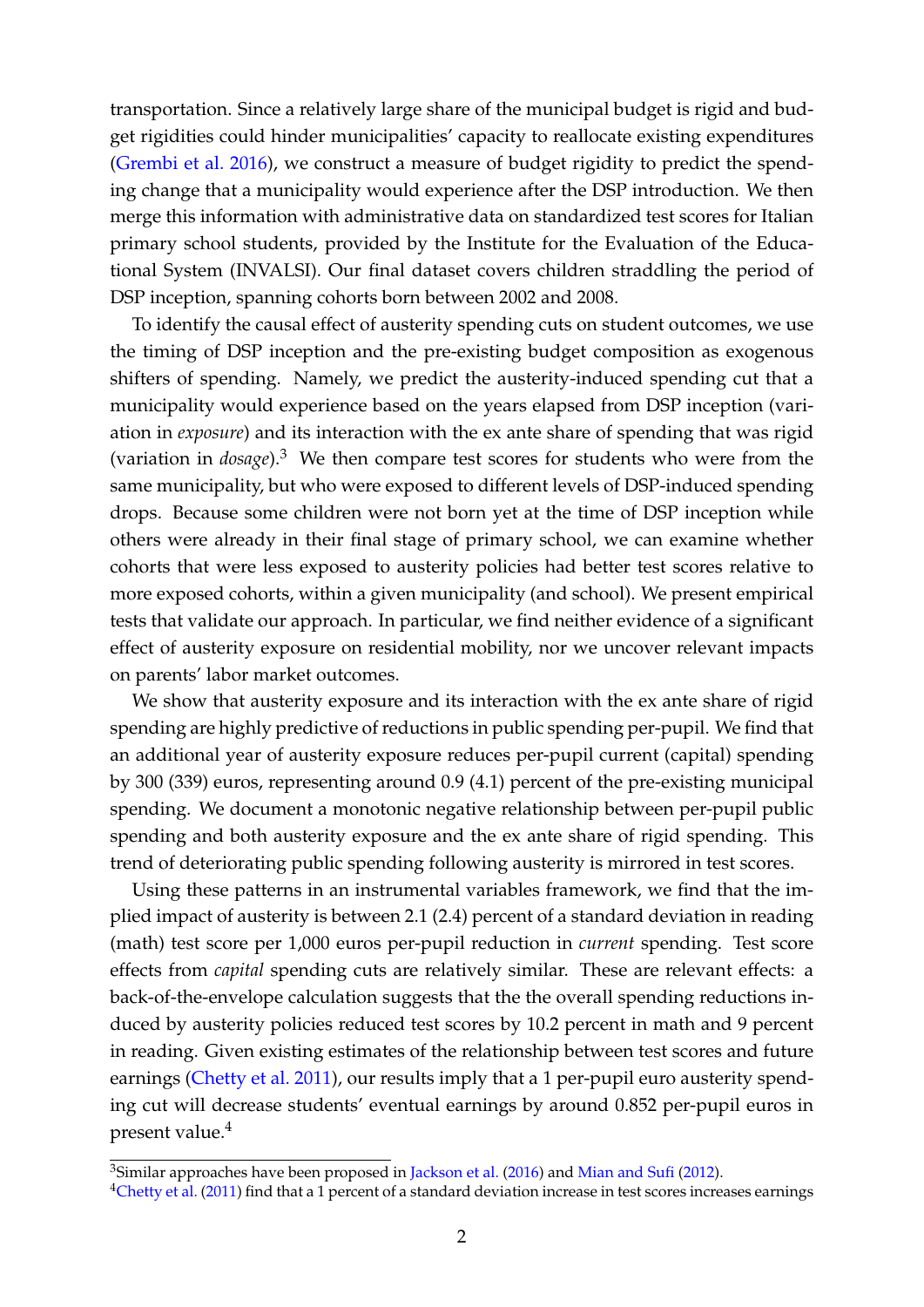Our study provides new insights into the (unintended) effects of austerity policies. At the same time, our results raise a number of questions, such as: Is austerity particularly harmful for children from a lower socio-economic background? What are the mechanisms through which spending cuts affect test scores? Are skilled policy makers capable of mitigating adverse test score impacts of declining public spending by reallocating existing resources?

We take several steps to shed light on these questions. First, we examine whether marginal test score impacts from austerity cuts are more intense for students with limited resources at home. To this end, we match our dataset with survey data on the availability of several resources at home, including computers, books, and a study room. We find that math test score impacts are relatively larger for students with limited home resources, suggesting that austerity spending cuts might exacerbate preexisting inequalities.

Next, we study the composition of austerity spending cuts. In a seminal work on the effect of fiscal consolidation policies, [Alesina and Perotti](#page-39-0) [\(1995\)](#page-39-0) convey a clear message: the composition of fiscal adjustment is of key importance in determining its ultimate impact on the economy. Do spending cuts rely primarily on cutting waste (e.g., some administrative expenditures) or productive spending items, such as school spending? We find that public budget rigidities lead to important asymmetries in the allocation of spending cuts. Municipalities disproportionally reduce school investments and current spending on cultural activities, services and public transportation, while they cut relatively less spending categories that are rigid, such as payroll expenses.

Delving into the impact on pre-school and primary school expenditures, we match our dataset with information on early childcare services funded by municipalities and with survey data filled out by school principals. We are able to observe a wide array of outcomes, including early childcare attendance and fees, the availability of several primary school facilities, and teaching tools. We present two main results. First, while austerity cuts do not significantly affect early childcare attendance rates, we find that some of the austerity costs are passed on to parents via higher fees. Second, austerity significantly reduced funding to laboratories, libraries, gyms and technological items at school. All these findings are robust to false discovery rates due to multiple testing hypotheses.

Finally, we focus on the role of local politicians and school principals. How local politicians and school principals allocate the austerity-induced spending cut can be an important determinant of students' outcomes. For instance, more skilled politicians might be more likely to reduce current administrative expenditures, characterized by large passive waste in Italy [\(Bandiera et al.](#page-40-1) [2009\)](#page-40-1), instead of capital expenditures. By the same token, more skilled school principals can mitigate the negative test score im-

in adulthood by 535 dollars. Assuming an exchange rate of 0.9 and given our preferred estimate of test score impacts from austerity cuts (average coefficients displayed in column (5) of [Table 3\)](#page-23-0), we find that a 1,000 per-pupil euro austerity cut would decrease earnings by around 852 per-pupil euros.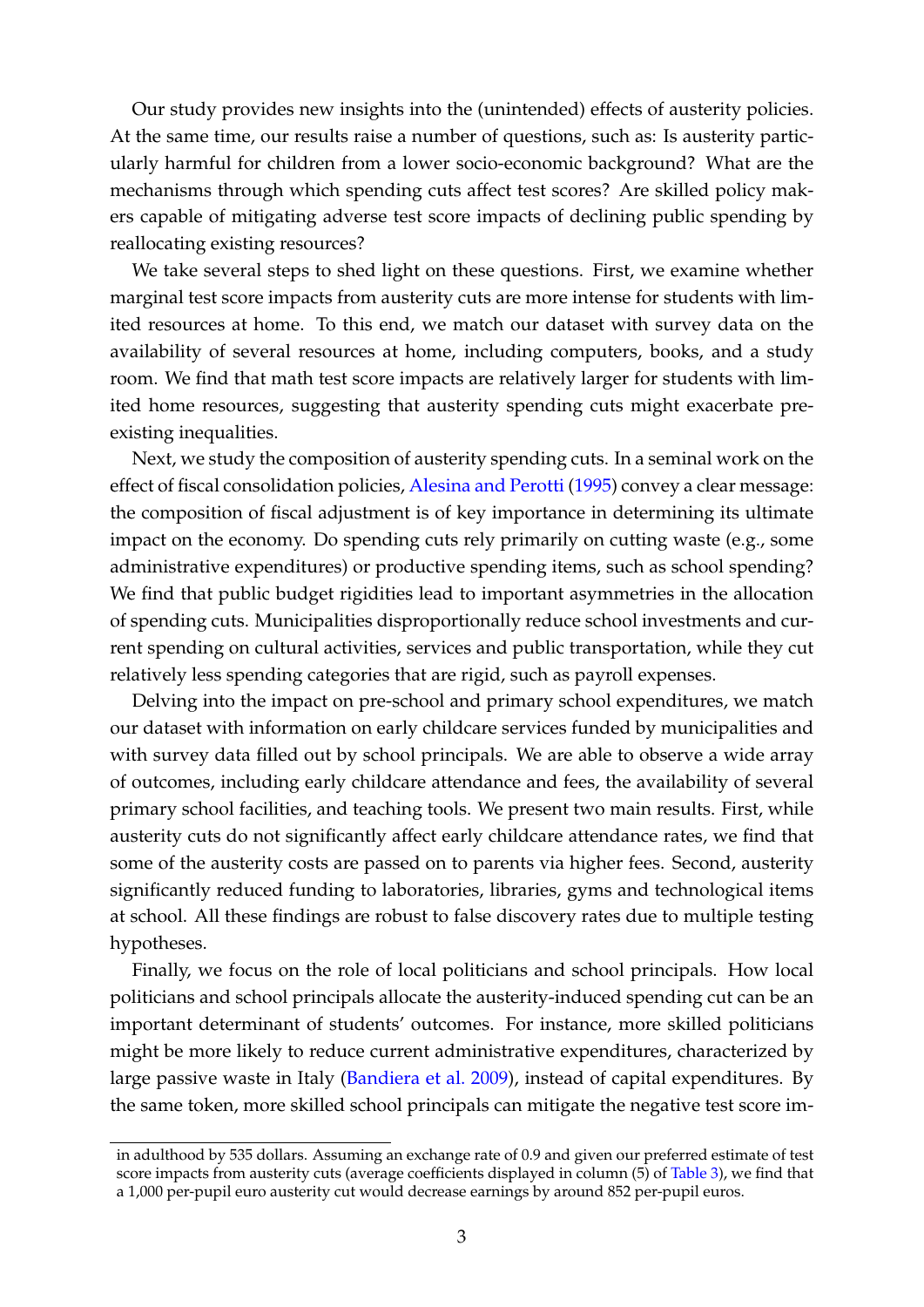pacts of austerity by reallocating existing resources or by promoting organizational innovations that enable teachers to work more effectively [\(Bloom et al.](#page-40-2) [2015;](#page-40-2) [Di Liberto](#page-41-1) [et al.](#page-41-1) [2015\)](#page-41-1). We show that skilled policy makers and school principals are more able to allocate the austerity-induced marginal spending cut toward less productive spending items. Accordingly, we uncover almost zero marginal effects from spending cuts operated in municipalities (schools) governed by skilled politicians (school principals).

Our paper contributes to the debate on the effect of austerity policies. While the agenda of austerity reforms is to make the welfare state leaner and more efficient, austerity might also undermine the ability of governments to pursue social and redistribu-tive policies.<sup>[5](#page-4-0)</sup> We provide the first empirical evidence that austerity spending cuts have negative impacts on students' performance in standardized national tests. These impacts from austerity cuts are likely to persist in adulthood. Both economic theory and empirical evidence have established a robust association between test scores and many important outcomes in life, such as earnings, college attendance, home ownership, retirement savings, and health outcomes (see, e.g., [Cunha et al.](#page-41-2) [2010;](#page-41-2) [Chetty et al.](#page-41-0) [2011;](#page-41-0) [Heckman et al.](#page-42-3) [2013;](#page-42-3) [Golsteyn et al.](#page-42-4) [2014;](#page-42-4) [Almond et al.](#page-39-3) [2018\)](#page-39-3). The relevance of austerity cuts on children cognitive ability at this early stage calls for a better understanding on whether their impacts will persist later on in life, with important implications for the persistence of inequality and social immobility.

The (unintended) impacts of austerity policies have been also examined by [Fetzer](#page-42-0) [\(2019\)](#page-42-0), who provides clear evidence that exposure to austerity welfare cuts raised support for the UK Independence Party and, in turn, to vote for Leave in the 2016 UK ("Brexit") referendum on European Union membership. Other recent studies focusing on the cost of austerity policies are [Facchetti](#page-42-5) [\(2021\)](#page-42-5) and [Bray et al.](#page-40-3) [\(2022\)](#page-40-3), which find significant effects on hate and violent crimes. These findings suggest that the potential public finance benefits from austerity should be evaluated vis-à-vis with their economic and social costs.

By showing that austerity-induced spending cuts hurt student performance in national tests, our paper also relates to a large literature on whether "money matters" in education (see the recent surveys by [Jackson](#page-43-4) [2018](#page-43-4) and [Jackson and Mackevicius](#page-43-5) [2021\)](#page-43-5). Our paper offers three main insights on this literature. First, our setting and data allow us to tackle many plausible identification concerns that arise when focusing on a specific input. Because municipalities face trade-offs when allocating finite resources, any increase in a specific education input might be offset by reductions in other potentially productive spending items. We overcome this issue by focusing on *total* municipal public spending. Second, we show that marginal *capital* spending cuts are similar to those of *non-capital* spending reductions. This result ties with the findings in [Jackson](#page-43-5) [and Mackevicius](#page-43-5) [\(2021\)](#page-43-5), but it contrasts with other studies that do not account for

<span id="page-4-0"></span><sup>5</sup>A large literature considers the (direct) effects of fiscal consolidation policies on public finance outcomes (see [Beetsma and Debrun](#page-40-4) [\(2007\)](#page-40-4) for a review on both national and sub-national fiscal rules, and [Asatryan et al.](#page-40-5) [\(2018\)](#page-40-5) for cross-country historical evidence).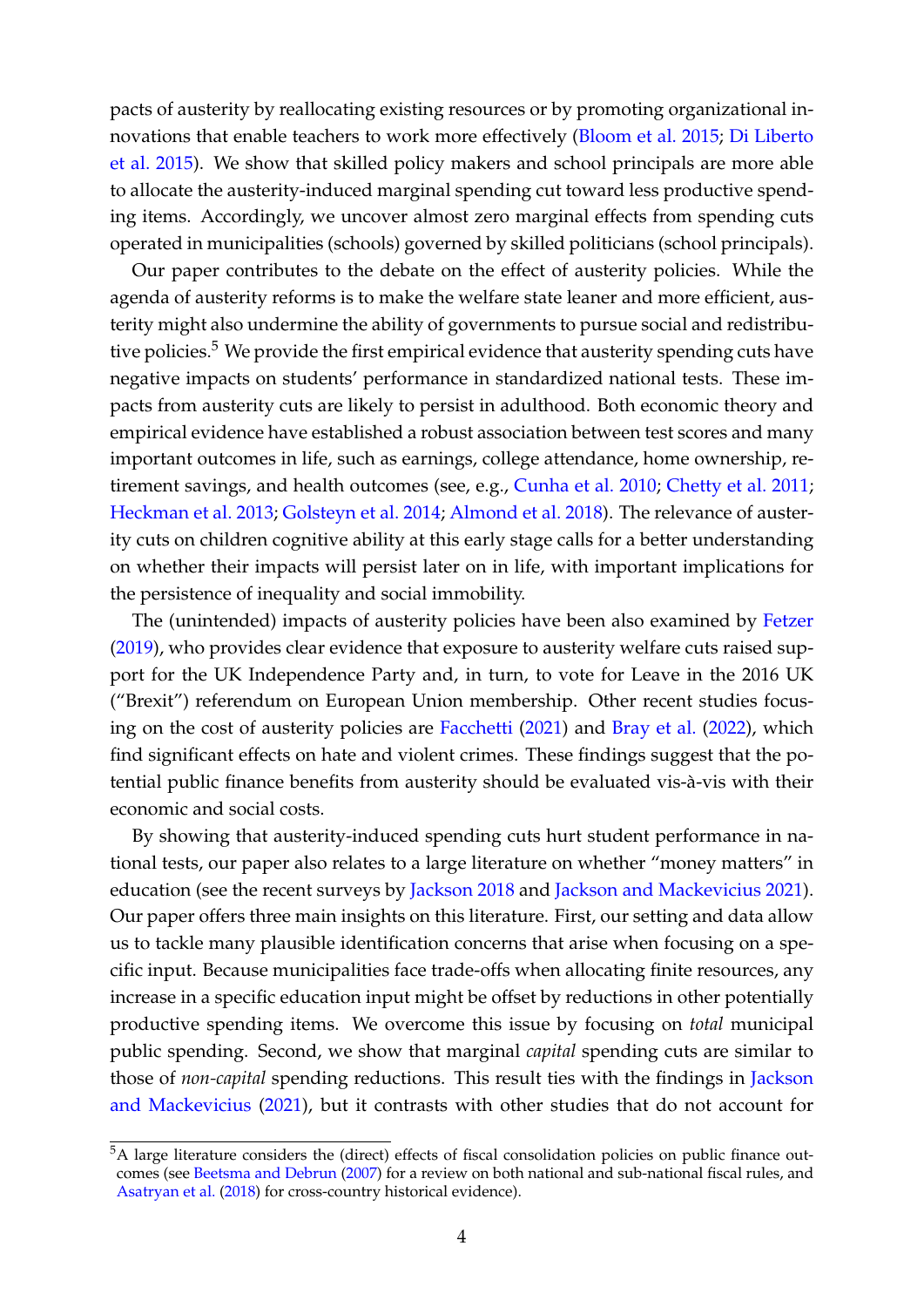the fact that test score impacts from capital spending cuts might take time to materialize (see, e.g., [Goncalves](#page-42-6) [2015;](#page-42-6) [Martorell et al.](#page-43-6) [2016\)](#page-43-6). Third, in contrast to most of the existing studies, our analysis is based on plausibly exogenous per-pupil spending *cuts*, rather than spending *increases*. Our paper is close to [Jackson et al.](#page-43-7) [\(2021\)](#page-43-7), who exploit cross-state variation in exposure to the Great Recession to isolate per-pupil school spending reductions in the US.<sup>[6](#page-5-0)</sup>

The remainder of the paper proceeds as follows. Section [2](#page-5-1) presents the institutional background and the data. We describe our research design in section [3.](#page-12-0) Our main results and mechanisms are presented in sections [4](#page-22-0) and [5.](#page-28-0) Section [6](#page-38-0) concludes.

## <span id="page-5-1"></span>**2 Background and Data**

## **2.1 The Domestic Stability Pact**

This paper studies the effect of austerity spending cuts in the context of Italian municipalities, which are the lowest level of administrative division in Italy. Similarly to other developed countries, Italy has a relatively large local public sector. Municipalities manage around 10 percent of total public expenditures and are responsible for providing a large array of public goods and services to citizens, including primary and lower secondary schools, public transportation, early childcare, and town planning. The almost 8,000 Italian municipalities are very small open economies: the median population size is 2,532 and around two-thirds of municipalities have less than 5,000 residents. The local government is composed of a mayor and an executive committee. An elected municipal council endorses the annual budget proposed by the mayor and the executive committee.

<span id="page-5-2"></span>

| Period    | Population above | Deficit target? | Expenditure cap? | Borrowing ceiling? |
|-----------|------------------|-----------------|------------------|--------------------|
| 1999-2000 |                  | Yes             | No               | Yes                |
| 2001-2004 | 5,000            | Yes             | No               | Yes                |
| 2005-2012 | 5,000            | Yes             | Yes              | Yes                |
| 2013-2015 | 1,000            | Yes             | Yes              | Yes                |
| $2015 -$  |                  | Yes             | Yes              | Yes                |

Table 1: The Italian Domestic Stability Pact

*Note:* This table summarizes the features of the Italian Domestic Stability Pact (DSP) since its introduction in 1999. The sources are Italian budget laws (*Legge Finanziaria*) in every year since 1999 (see online appendix  $\overline{B}$  $\overline{B}$  $\overline{B}$  for details).

Since 1999, fiscal relations between the national government and local governments have been regulated through the Domestic Stability Pact (DSP, Patto di Stabilità Interno). Introduced with the aim of achieving the public finance targets set by the European

<span id="page-5-0"></span><sup>6</sup>Furthermore, this paper allows to put Italy in international perspective for evaluating the effect of public spending on test scores. The existing evidence is limited to some particular areas, such as schools hit by the 2012 earthquake [\(Belmonte et al.](#page-40-6) [2020\)](#page-40-6) or on the effects of specific inputs, such as class size [\(Brunello and Checchi](#page-41-3) [2005\)](#page-41-3), test scores manipulation [\(Angrist et al.](#page-40-7) [2017\)](#page-40-7), or the impacts of increasing the number of immigrants in a classroom [\(Ballatore et al.](#page-40-8) [2018\)](#page-40-8).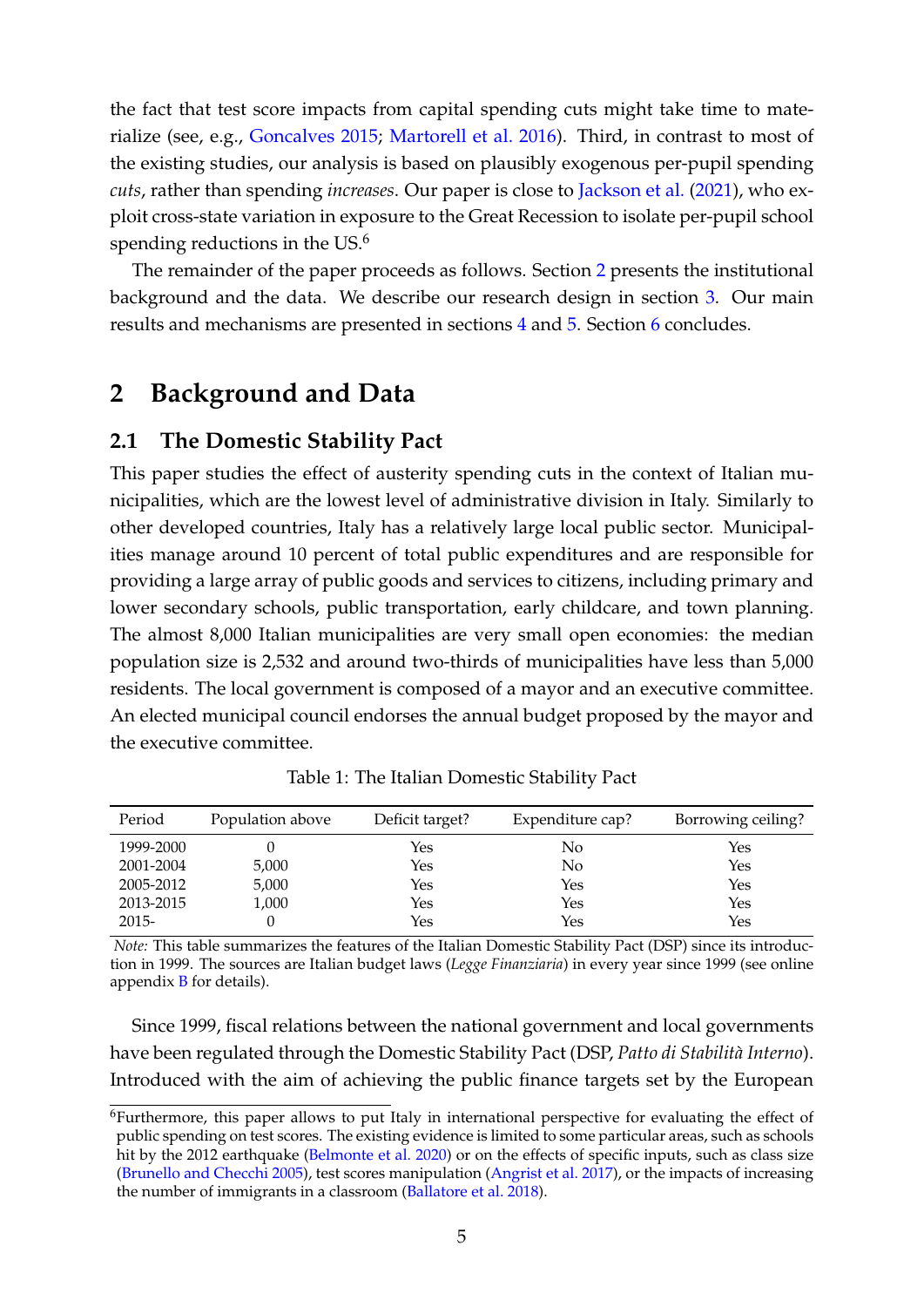Union (1997 Stability and Growth Pact), the DSP aimed at keeping Italian municipalities accountable through a set of sub-national fiscal rules, setting annual constraints on the budget balance and/or local governments' expenditures. To enforce these rules, the national government introduced sanctions schemes. We provide sources and details on the Domestic Stability Pact in the online appendix [B.](#page-63-0)

[Table 1](#page-5-2) summarizes the main features of the DSP, including eligibility criteria and types of rules. Two main observations emerge from this table. First, DSP eligibility rests on municipal population. After some changes implemented over the first years, the DSP covered only municipalities with more than 5,000 inhabitants until 2012. The rationale behind this exemption traced back to the determination of lightening the burdensome requirements for small administrative structures. Starting from 2013, the exemption threshold was lowered to municipalities with population of more than 1,000 residents. The 2015 reform eventually extended the DSP to all municipalities.

A second relevant fact emerging from [Table 1](#page-5-2) is that DSP rules have changed over time. Since its inception and up to 2004, the DSP consisted in a balanced budget rule that merely limited the growth rate of the fiscal gap. Because most sources of revenues and expenditures (including capital spending) were excluded from the target, the DSP had a negligible impact on public spending provisions by municipalities during this period [\(Chiades and Mengotto](#page-41-4) [2015;](#page-41-4) [Monacelli et al.](#page-44-2) [2016;](#page-44-2) [Venturini](#page-44-3) [2020\)](#page-44-3). The DSP began to significantly tighten municipal spending only from 2005, where the national government introduced expenditure ceilings and extended the source of spending sub-ject to the DSP requirements.<sup>[7](#page-6-0)</sup> For this reason, we will model exposure to austerity policies based on whether the DSP includes rules constraining local public spending.

In theory, municipalities have two smoothing strategies to meet the DSP requirements while keeping local public services unchanged: increasing revenue or reallocating existing expenditures. On the revenue side, however, municipalities' autonomy is limited: both the municipal surtax rate on personal income and the property tax can vary only within a specific range set by the national government (see [Rubolino](#page-44-4) [\(2020\)](#page-44-4) for the income tax and [Bordignon et al.](#page-40-9)  $(2003)$  for the property tax).<sup>[8](#page-6-1)</sup> Likewise, additional grants and transfers from the national and regional government, which mostly cover ordinary running costs, cannot be requested in order to comply with DSP rules.<sup>[9](#page-6-2)</sup>

<span id="page-6-0"></span><sup>&</sup>lt;sup>7</sup>Some previous studies have shown that municipal public expenditures started to drop in 2005. For instance, [Chiades and Mengotto](#page-41-4) [\(2015\)](#page-41-4) show that per-capita municipal capital expenditures halved (from 413 to 205 euros) in 2010 compared to 2004. Similar patterns are shown in [Monacelli et al.](#page-44-2) [\(2016\)](#page-44-2). Building on data from the Italian Institute of Statistics, [Figure A1](#page-45-0) shows that the middle-2000s also appear as a turning point from a historical perspective.

<span id="page-6-1"></span><sup>&</sup>lt;sup>8</sup>The national government introduced a local tax freeze for several years (see law 27 December 2006, n. 296, article 1; law 28 December 2015, n. 208), hindering the municipality capacity to finance spending through tax hikes. Furthermore, most municipalities set the maximum top marginal tax rate on both income and property taxes allowed by the national government. Specifically, 65.3 (45.6) percent of municipalities set the top statutory marginal tax rate on income (property tax rate on main residence) in 2015.

<span id="page-6-2"></span> $9$ Transfers from higher government tiers are determined by law on the basis of a municipality's population, density, surface and age composition (see *Decreto Legislativo* n. 504/1992).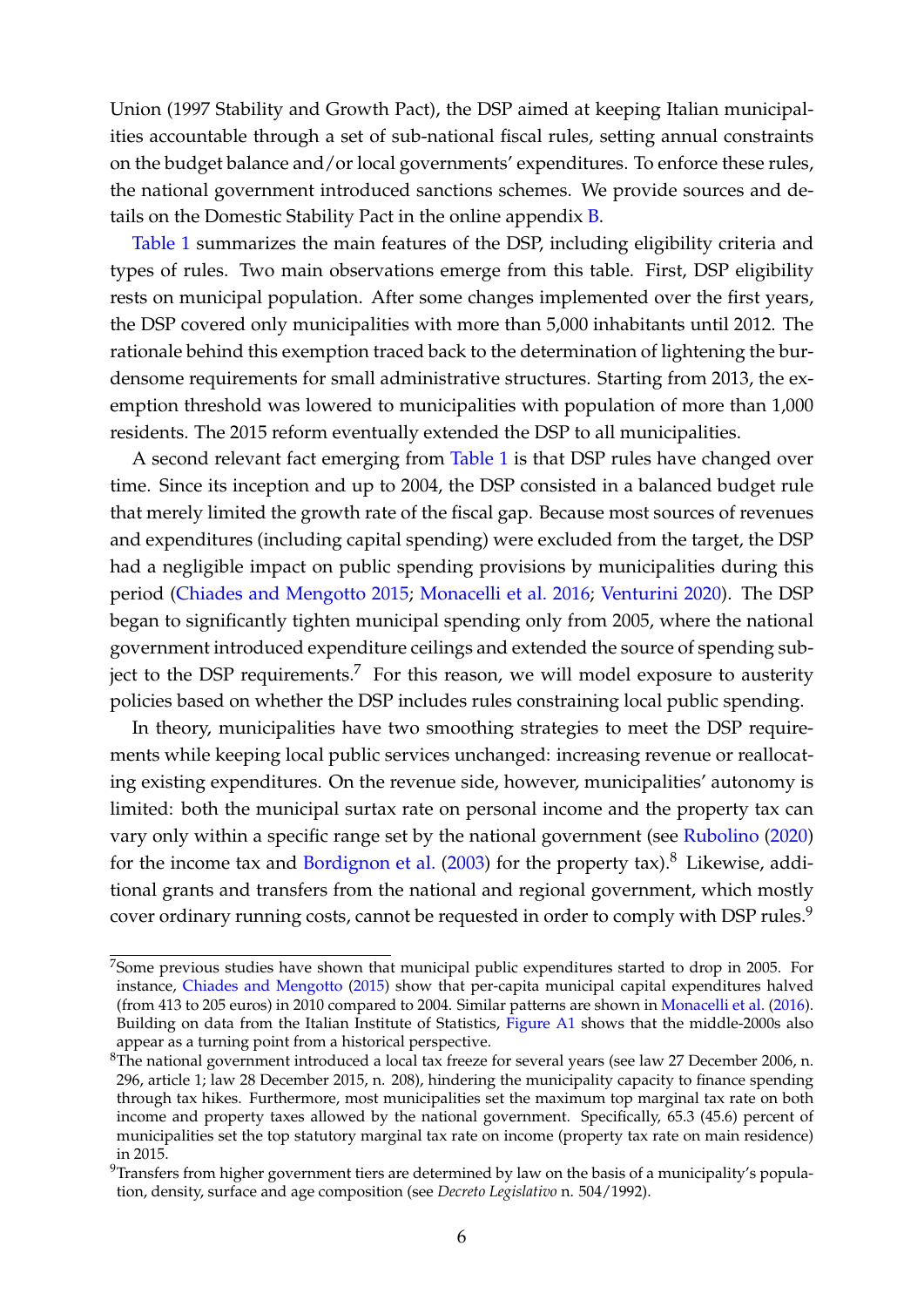Expenditure reallocation could be a viable road: municipalities can finance additional public expenditures by reducing passive waste. For instance, [Bandiera et al.](#page-40-1) [\(2009\)](#page-40-1) show that this accounts for a large share of municipal spending in Italy. Austerity policies could lead to a more efficient allocation of spending by increasing politicians' accountability: local politicians may be more willing to reduce inefficient expenditures because alternative policy choices, such as raising local taxes or reducing service provision, might threaten their re-election chances [\(Asatryan et al.](#page-40-5) [2018;](#page-40-5) [Daniele](#page-41-5) [and Giommoni](#page-41-5) [2021\)](#page-41-5). Moreover, the incidence of austerity spending cuts crucially depends on the pre-existing share of rigid spending. [Grembi et al.](#page-42-2) [\(2016\)](#page-42-2) find that about two-thirds of current and capital expenditures are classified as rigid (i.e., composed of payroll expenses or debt service).

## **2.2 How Does Austerity Affect Child Development?**

Since municipalities are responsible for financing the provision of several important inputs for child development, spending cuts can affect child outcomes in various ways. Most importantly, municipalities fund early childcare and both primary and lower secondary schools. Specifically, municipalities are in charge of school buildings' construction, renovation and maintenance. They are also responsible for providing several basic goods and services, such as transportation, textbooks, teaching tools, meals, and materials needed to set up laboratories, libraries and gyms (see article 139 of law 112/1998 for details). Municipalities are also responsible for water, heating, internet, electricity and cleaning costs for educational venues. The national government is responsible for the general organization of the education system (e.g., minimum standards of education, school staff, quality assurance), and to allocate teachers and principals across schools. Italian schools are thus not able to select, pay or fire their teachers, which are paid directly by the national government.

Austerity budget cuts can prevent municipalities from funding public infrastructures. Public facilities, including schools, may then fall into disrepair, leading students to attend schools in poor conditions. The availability of a well-equipped schooling environment can influence various aspects of child development. Several papers, recently surveyed in [Jackson](#page-43-4) [\(2018\)](#page-43-4) and [Jackson and Mackevicius](#page-43-5) [\(2021\)](#page-43-5), have shown that school facility investments improve student outcomes. For instance, outdated buildings can lead to poor indoor air quality that can impair student learning through a lower attendance rate and chronic distractions [\(Mendell and Heath](#page-43-8) [2005\)](#page-43-8). The lack (or underfunding) of school goods and services, such as textbooks [\(Holden](#page-42-7) [2016\)](#page-42-7), air conditioning [\(Park et al.](#page-44-5) [2020\)](#page-44-5) and ICT materials [\(Comi et al.](#page-41-6) [2017\)](#page-41-6), can also significantly affect student achievement.

Budget constraints can also reduce funding to early childcare programs. Research in social sciences has generated a much deeper appreciation of the importance of early interventions for establishing the building blocks of subsequent human capital forma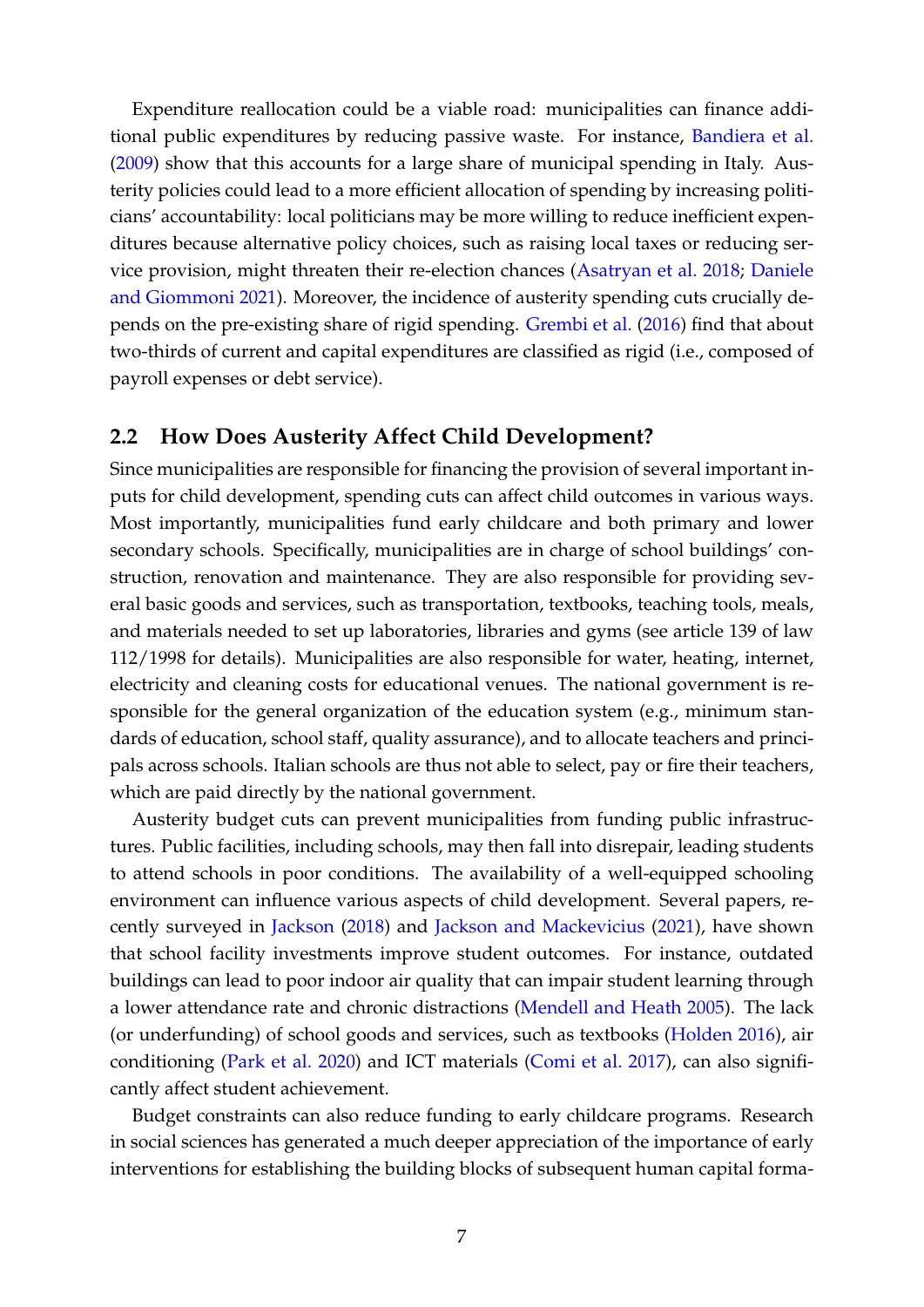tion (see, e.g., [Institute of Medicine and National Research Council](#page-43-9) [2000;](#page-43-9) [Heckman](#page-42-8) [2013\)](#page-42-8). Funding of early childcare is under the spotlight in Italy, where childcare provisions are among the lowest in Europe, and the number of applications largely exceeds the number of places in almost all municipalities [\(Dipartimento Per Le Politiche Della](#page-41-7) [Famiglia](#page-41-7) [2020\)](#page-41-7).

Municipalities can also foster child development by providing a safe and stimulating environment outside schools. Child development can be seriously compromised by the absence of a stimulating social environment. Austerity can put hurdles on the ability of municipalities to promote child-friendly environments (e.g., playgrounds) and to fund recreational and cultural events that would enrich child development.<sup>[10](#page-8-0)</sup> Availability of environments suitable for outdoor activities can also foster child noncognitive outcomes by enhancing social interactions and reducing antisocial behaviors [\(Kaplan and Kaplan](#page-43-10) [1994;](#page-43-10) [Moore](#page-44-6) [1996\)](#page-44-6). Positive benefits on child cognitive outcomes also emerge from visits to museums and exhibitions that encourage children informal learning [\(Tan et al.](#page-44-7) [2021\)](#page-44-7).

## **2.3 Data**

## **2.3.1 Student and School Outcomes**

We use administrative records on student test scores from the *Istituto nazionale per la valutazione del sistema educativo di istruzione e di formazione* (INVALSI): a standardized achievement test administered to the entire population of Italian students. We collect data on math and reading test scores at the end of primary school (fifth grade) over the 2010/2011-2016/2017 school years. To ensure comparability, we normalize test scores by school year and subject. We also adjust test scores by a cheating factor provided by INVALSI to account for potential cheating behaviors [\(Angrist et al.](#page-40-7) [2017;](#page-40-7) [Bertoni et al.](#page-40-10)  $2013$ .<sup>[11](#page-8-1)</sup> These data provide a comparable and objective measure of performance across cohorts and schools. INVALSI also provides standard student demographic and socioeconomic information, such as gender, birth date, preschool attendance, immigrant status, and parental background (i.e., years of schooling and working status). Using the classroom identifier, we also compute class size. Moreover, from INVALSI, we retrieve student-level information on home resources, such as books, Wi-Fi connection and a study room.<sup>[12](#page-8-2)</sup> We complement these data with survey information provided by school principals and teachers, selected by INVALSI to be a nationally representative

<span id="page-8-0"></span> $10$ [Dadvand et al.](#page-41-8) [\(2015\)](#page-41-8) show that exposure to green spaces, such as parks, has a positive impact on children's cognitive outcomes. The absence of public spaces for performing physical activities and exposure to noise and/or pollution are also channels that can significantly affect child development [\(Fedewa and Ahn](#page-42-9) [2011;](#page-42-9) [Klatte et al.](#page-43-11) [2013;](#page-43-11) [Sunyer et al.](#page-44-8) [2015\)](#page-44-8).

<span id="page-8-1"></span> $11$ Since the cheating factor is not available for the school year 2010/11, we impute the missing information with the school-level average, computed over the other available school years.

<span id="page-8-2"></span> $12$ In the survey data, the sample size shrinks for two reasons. First, we miss information on the 2002 birth cohort (that was not surveyed by INVALSI). Second, the response rate is large (more than 85 percent) but not perfect.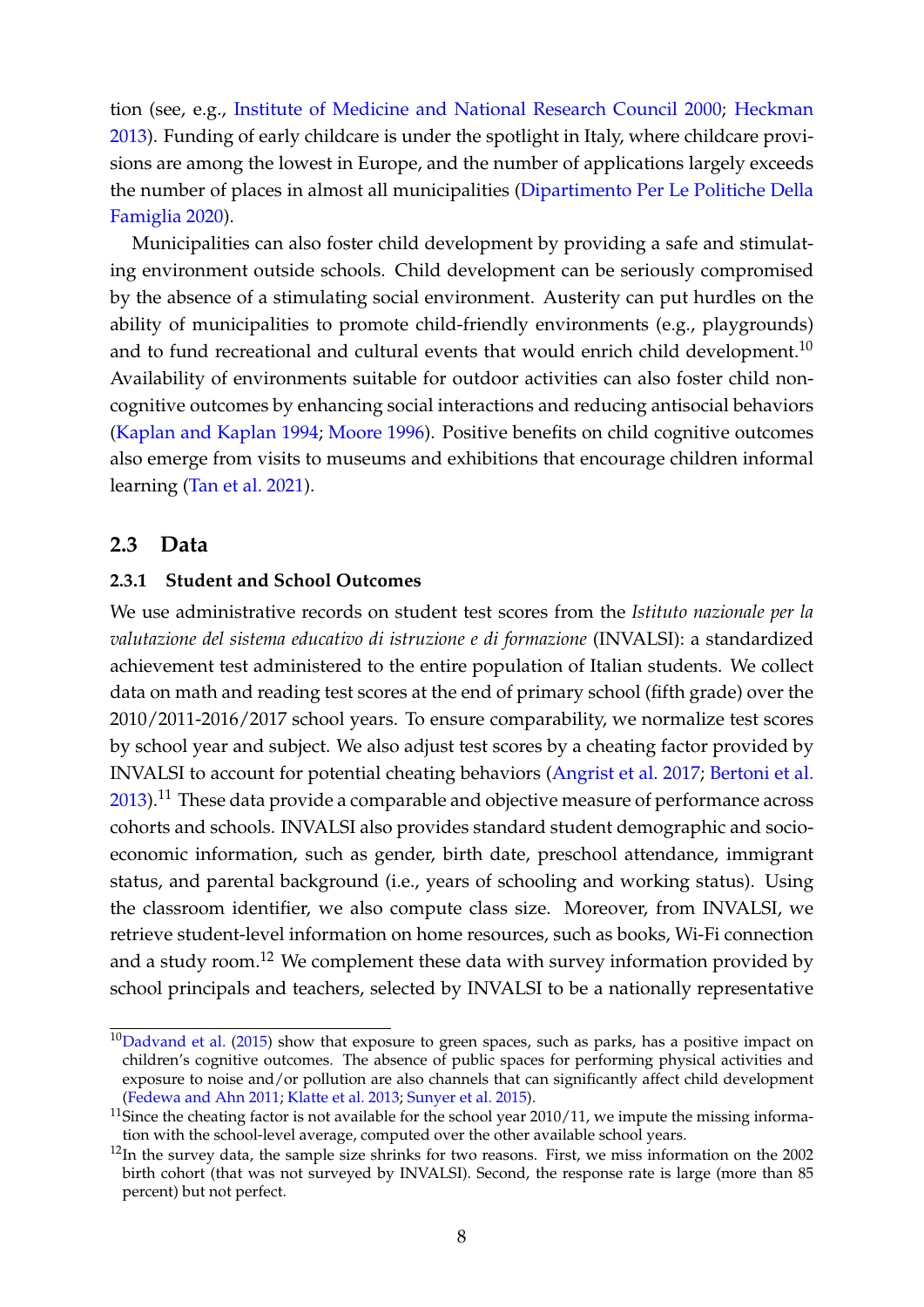sample. We collect school-level information on availability (and proper functioning if available) of several school facilities and resources, such as laboratories, gym, library, multimedia devices, and teaching tools.

Our dataset covers children straddling the period of DSP inception, spanning cohorts born between 2002 and 2008. We include all students attending a public school for whom we can recover information on test scores, municipality of school attendance and demographic characteristics. We restrict the sample to students attending a school in municipalities with a population under 30,000 residents, where just a single primary school is present in most cases. We also drop first-generation immigrants and students attending schools located in regions with special autonomy, for whom the DSP had different requirements and rules. Our final dataset covers 962,897 students, enrolled in 2,681 primary schools that are located in 2,274 municipalities. Appendix [Table A1](#page-55-0) displays summary statistics of the variables used in the empirical analysis.

#### <span id="page-9-0"></span>**2.3.2 Public Spending Measurement and Municipality Outcomes**

We collect data on public expenditures from the balance sheets of Italian municipalities, which are annual reports provided by the Italian Ministry of Interior (*Ministero degli Interni*). The accounting models are homogeneous both across municipalities and over time, adopting a functional classification structure for revenues and expenditures that is consistent with the United Nations Classifications of the Functions of Government (COFOG). We access municipality-level data since 2002 on both current and capital expenditures, broken down into several budget categories. Using the consumer price index from the Italian Institute of Statistics (ISTAT), we adjust all the nominal amounts to 2020 euros.

To measure public spending, we need to tackle two key challenges. Our first challenge is the selection of the relevant expenditures that can lead to a meaningful impact on student outcomes. While school spending would be the most obvious budget category, we recognize the fact that austerity can influence many potentially productive public expenditures financed by municipalities. Because municipalities face trade-offs when allocating finite resources, reductions in a given public budget category could be offset by increases in other potentially productive budget items. We overcome the biases inherent in focusing on a given budget category by using a single comprehensive measure of municipal public spending, computed as the sum of all expenditures.

A second challenge is related to the time horizon where public spending is measured. A naive approach for calculating the returns to spending would be to assume that spending impacts are immediate and not cumulative, such that the spending effects in a given year map to the test score effects in that same year. However, achievement is likely to be the product of years of cognitive and behavioral development: early interventions (including school investments) could also have impacts many years later.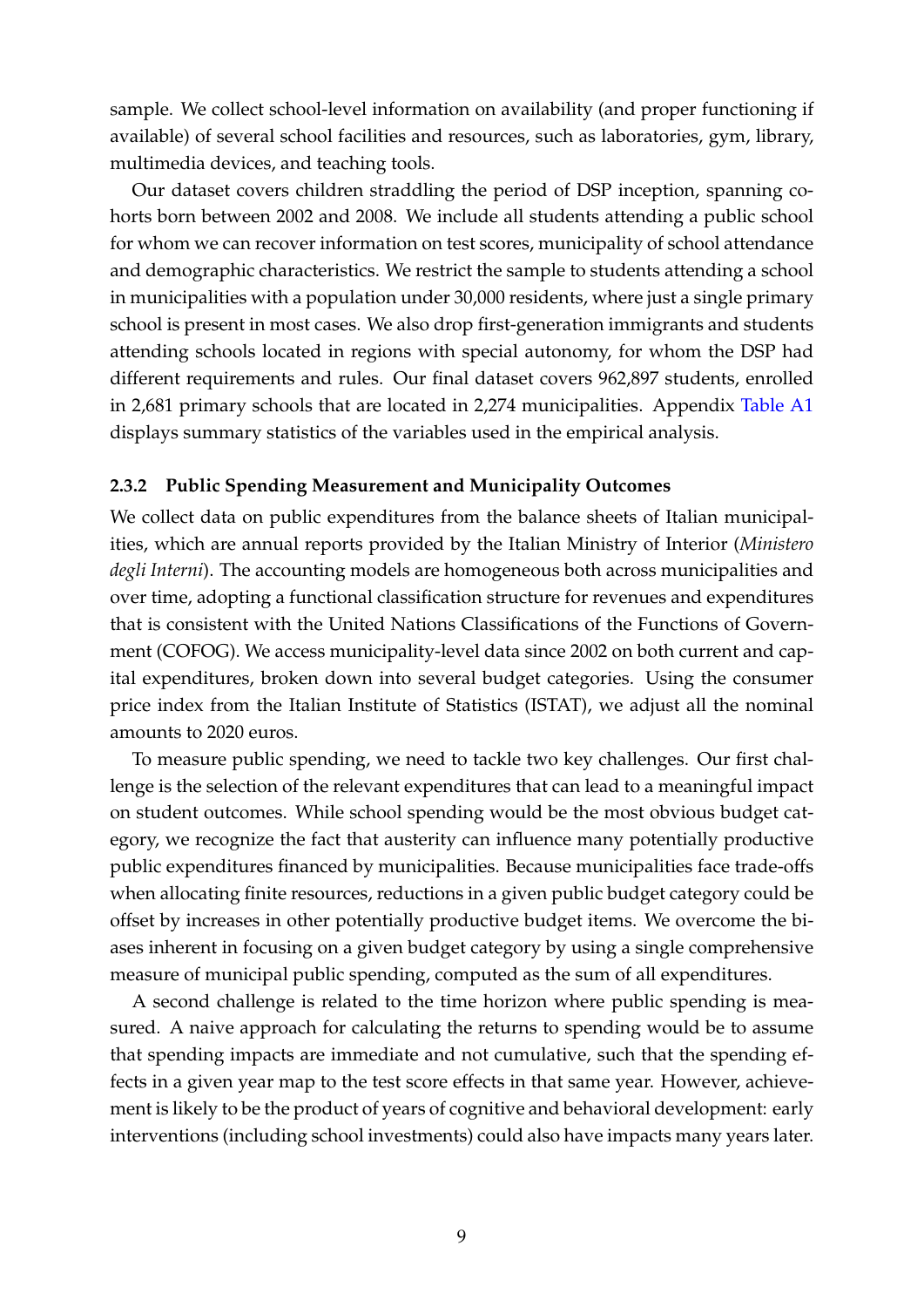<span id="page-10-1"></span>Test score effects might thus take time to fully materialize.<sup>[13](#page-10-0)</sup>



Figure 1: A Map of Public Spending and Exposure to Austerity Policies

*Note:* Panel A and B depict municipality-level current and capital spending per-pupil (in thousands of 2020 euros). Panel C shows the inception year of the Domestic Stability Pact (DSP). Panel D presents the pre-DSP share of municipal spending that was rigid. Break points in panels A, B and D are quartile intervals in municipal spending per-pupil. The black line refers to regional boundaries. White areas refer to regions with special autonomy that are not covered by the DSP.

With these concerns in mind, we compute a cohort-specific measure of public spending by averaging annual spending since birth year up to primary school final year (fifth grade), when we observe test scores. Linking our multi-year measure of spending with test scores allows us to account for cumulative learning and for the fact that investment processes take time to set in. To account for any timing difference between when capital spending occurs and when it actually materializes, we use the annualized accounting value of the one-time increase in capital spending. Following [Jackson and Mackevicius](#page-43-5) [\(2021\)](#page-43-5), we assume annual depreciation of 7 percent. Finally, we scale spending by the total (cohort-specific average) 0-10 population of each municipality, using ISTAT data.

<span id="page-10-0"></span><sup>&</sup>lt;sup>13</sup>This kind of gradual response is much more likely to take place when spending changes are mostly composed of changes in capital expenditures. For example, some previous studies (see, e.g., [Jackson](#page-43-2) [et al.](#page-43-2) [2016,](#page-43-2) [Lafortune et al.](#page-43-12) [2018,](#page-43-12) and [Jackson and Mackevicius](#page-43-5) [2021\)](#page-43-5) show that achievement gains only set in gradually in response to immediate, yet persistent, spending changes. While some capital expenditures could have an almost immediate impact on student learning (e.g., purchasing air conditioners [\(Park et al.](#page-44-5) [2020\)](#page-44-5)), construction and other durable assets are used for years after the initial financial outlay (see, e.g., [Cellini et al.](#page-41-9) [2010;](#page-41-9) [Hyman](#page-42-10) [2017;](#page-42-10) [Lafortune and Schonholzer](#page-43-13) [2019\)](#page-43-13).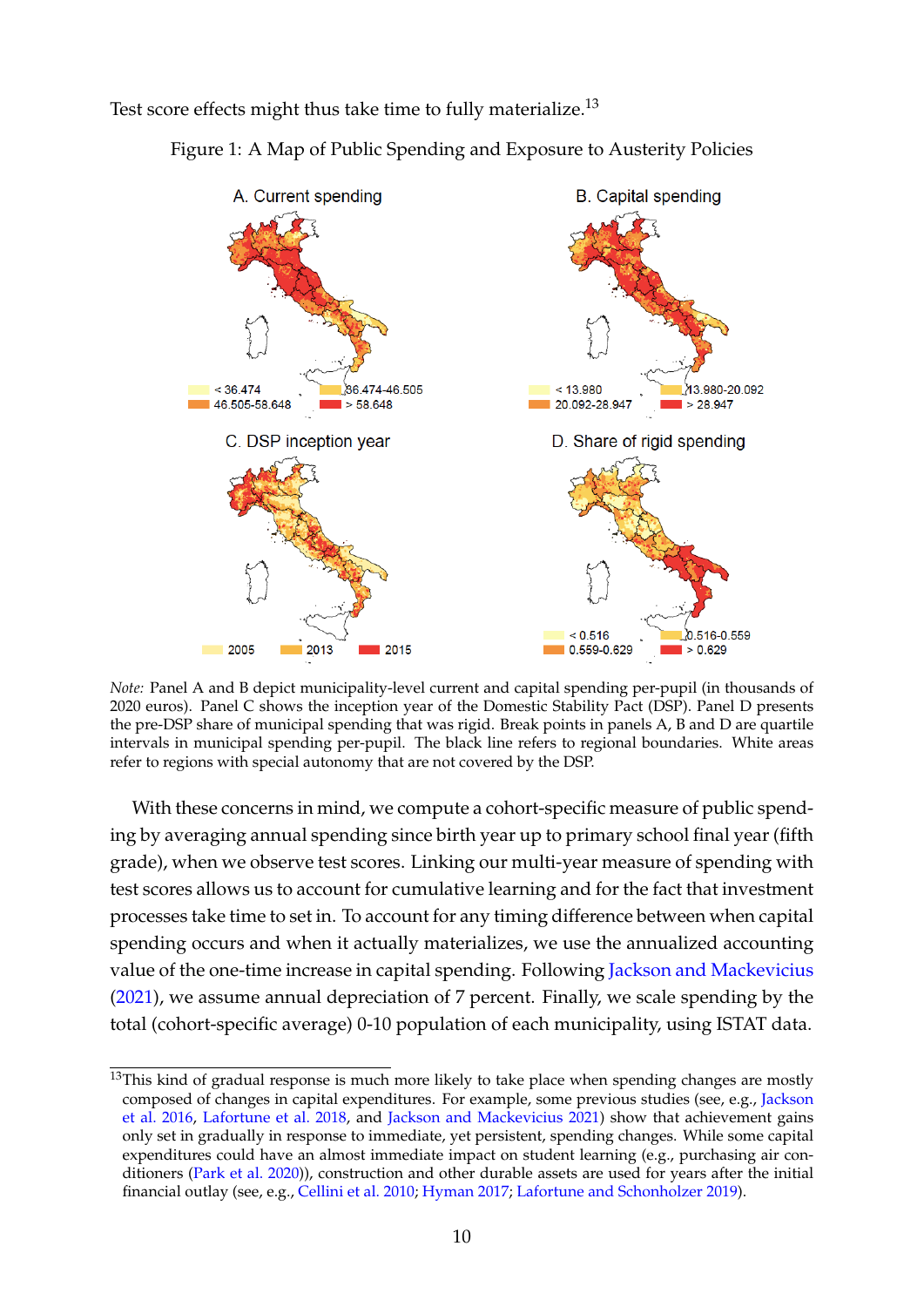<span id="page-11-0"></span>

Figure 2: Trends in Municipal Spending Per-Pupil

*Note:* The figure presents trends in municipal current and capital spending per-pupil, separately for municipalities with a population greater than ("more exposed") and less than ("less exposed") 5,000 residents. The top graphs depict annual spending; the bottom graphs show average birth cohort-specific spending since birth year up to primary school final year (fifth grade). For capital spending, we assume annual depreciation of 7 percent.

On average, per-pupil municipal current (capital) spending is 47,933 (19,369) euros (see Appendix [Table A2](#page-56-0) for summary statistics). [Figure 1](#page-10-1) offers a graphical representation of per-pupil current (panel A) and capital (panel B) spending; it shows wide differences in public spending across municipalities. [Figure 2](#page-11-0) shows trends in perpupil current and capital spending for municipalities with a population greater than and less than 5,000 residents (labelled as "more exposed" and "less exposed", respectively). The top graphs depict the evolution in yearly expenditures, while the bottom graphs present the cohort-specific spending measure. The figures show a significant decline in both current and capital expenditures in "more exposed", compared to "less exposed", municipalities. Both current and capital per-pupil spending shows a monotonic decline across birth cohorts in more exposed municipalities. These patterns offer prima facie evidence on the negative effect of the DSP on public spending.

We measure exposure to austerity as the difference between the year when a child attended fifth-grade (when we observe test scores) and the DSP inception year (depicted in panel C of [Figure 1\)](#page-10-1). Our exposure variable goes from 0 (for those who completed primary school before DSP introduction) up to 13 (for those born 3 years after DSP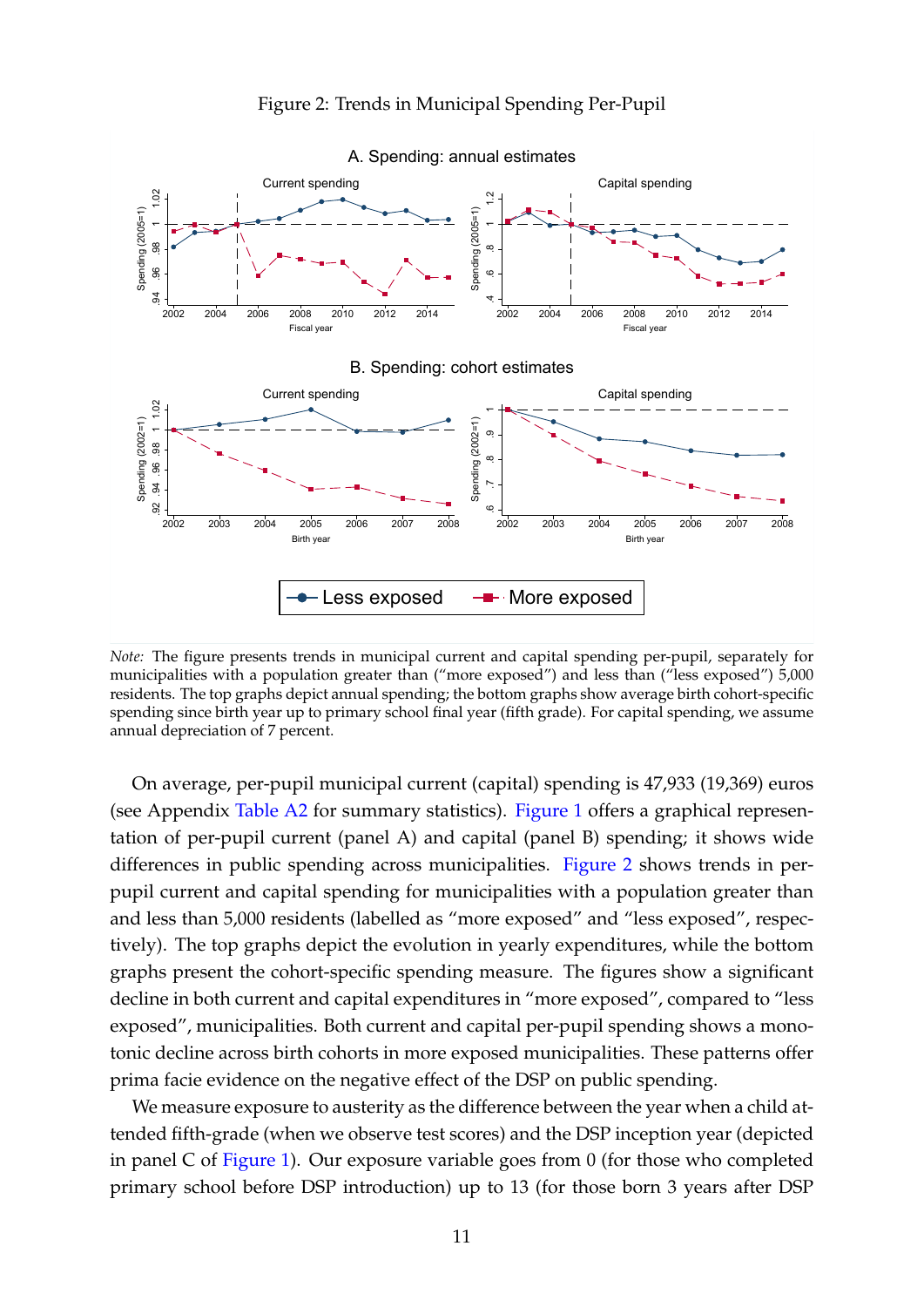inception). Since the incidence of the spending cut is likely to vary across municipalities depending on the extent of budget rigidity, we follow [Corte dei Conti](#page-41-10) [\(2012\)](#page-41-10) and [Grembi et al.](#page-42-2) [\(2016\)](#page-42-2) to compute an estimate of budget rigidity intensity as the share of rigid spending in a municipality before the DSP introduction.<sup>[14](#page-12-1)</sup> We find that  $56.88$ percent of spending is rigid, on average. Panel D of [Figure 1](#page-10-1) presents the dispersion in the budget rigidity index, ranging from 23.37 to 88.74 percent of spending. The budget rigidity index takes higher values in municipalities located in the Southern Italy.

To account for the confounding effect of other policies that overlap our period of interest, we also collect time-varying municipality-level information for several variables. First, we retrieve data from the Ministry of Interior on socio-demographics characteristics (age, gender and years of schooling) of mayors and other town council's components. Second, we compute taxable income-per capita using data from the Ministry of Economy and Finance. Finally, we calculate housing selling prices using data from *Fondazione IFEL*. Summary statistics are presented in Appendix [Table A2.](#page-56-0)

# <span id="page-12-0"></span>**3 Empirical Strategy**

## **3.1 Sources of Identifying Variation**

The gradual implementation of the DSP across municipalities gives rise to two sources of identifying variation. First, we can leverage cross-municipality variation in austerity exposure for a given birth cohort. Consider children born in the following two towns: a. Maratea (2004 population  $= 5,283$ ), that has been subject to the DSP since 2005; b. Positano (2004 population = 3,914), eligible from 2013. A child born in 2002 would have spent 6 of her 10 years under austerity if born in Maratea, but she would have never been exposed to austerity if born in Positano. Therefore, we can exploit variation within birth cohorts between "more exposed" versus "less exposed" municipalities depending on the number of years elapsed from DSP inception.

A second source of variation arises across birth cohorts in a given municipality. Consider our first (2002) and last observed birth cohort (2008). Students born in Maratea in 2008 have spent their whole life under austerity, while they would have spent threefifths of their life under austerity if born in 2002. Such a cross-cohort difference in exposure further varies by municipality. Students born in Positano in 2002 have never been exposed to austerity, while those born in 2008 have spent half of their life under austerity. We can thus take advantage of variation within a municipality across "more exposed" versus "less exposed" cohorts depending on the year of birth.

Our research design builds on these two sources of variation to identify the test score effect of austerity spending cuts. A comparison in the change in test scores between

<span id="page-12-1"></span><sup>14</sup>In 2009 (see law 112/2008, article 77-bis, commi 23-26), the Ministry of Interior introduced some basic indicators to evaluate the effectiveness of the Domestic Stability Pact. These indicators measure the extent of structural budget rigidity and the degree of the financial autonomy of each municipality. Both these indicators are developed by "*Corte dei Conti*".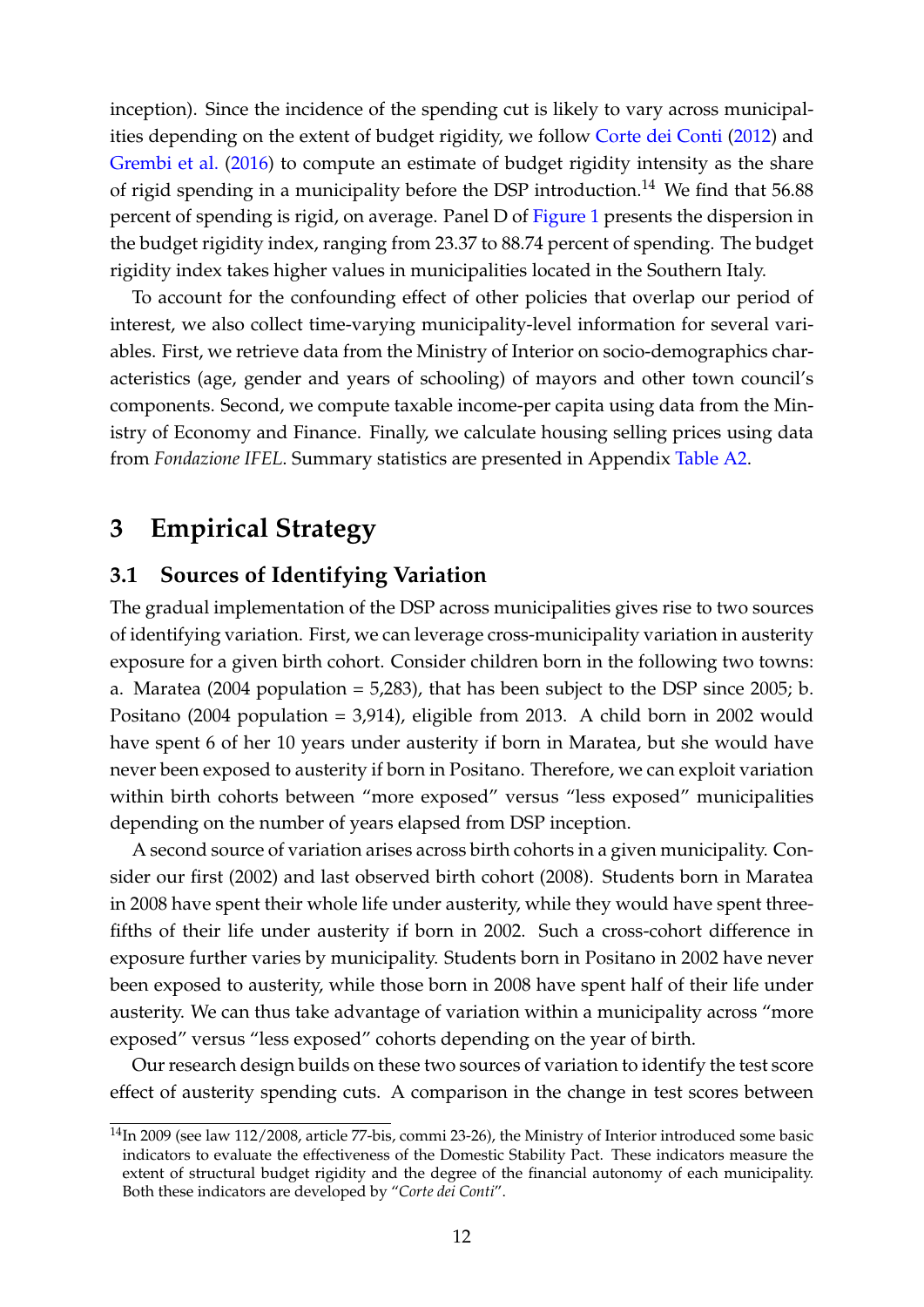"more exposed" versus "less exposed" birth cohorts in a given municipality and between "more exposed" versus "less exposed" municipalities in a given cohort allows us to identify the effect of interest by accounting for any underlying difference and unobservable heterogeneity across both birth cohorts and municipalities.

## **3.2 Event Study Approach Based on 2005 Reform**

To motivate our regression models, we start by presenting an event study approach exploiting variation in spending across municipalities that have been differently exposed to the DSP. Since the DSP started to constrain public expenditures in 2005 in municipalities with more than 5,000 inhabitants, but only from 2013 in municipalities below this cutoff, we can test the impact of the DSP on public spending by comparing these two groups of municipalities, before and after 2005. This exercise is similar in spirit to the graphical evidence presented in [Figure 2,](#page-11-0) but a formal event study approach is valuable because it allows us to account for both municipality unobserved heterogeneity and any common shocks or policies. We run regressions as the following:

<span id="page-13-1"></span>
$$
y_{m,t} = \beta_j \cdot \sum_{j \neq 2005} 1(pop_{m,t-1} > 5,000) \cdot (j=t) + \gamma_m + \delta_t + u_{m,t}, \tag{1}
$$

where the outcome variable, *ym*,*<sup>t</sup>* , is the log of current or capital spending per-pupil in municipality *m* at year *t*. The interaction between the indicator for "more exposed" municipalities and years,  $1(pop_{m,t-1} > 5,000) \cdot (i = t)$ , omits the year of DSP inception (2005), which represents our reference year. Municipal population refers to the number of inhabitants registered in the previous year. We include municipality and year fixed effects, *γ<sup>m</sup>* and *δ<sup>t</sup>* , and we cluster the standard errors at municipality level. The *β<sup>j</sup>* estimates illustrate the average spending difference between the two groups of municipalities, relative to the reference year.

The top panel in [Figure 3](#page-14-0) plots the  $\beta_i$  estimates and 95 percent confidence intervals. The figure provides two key findings. First, both current and capital spending per-pupil did not evolve differently across "more exposed" and "less exposed" municipalities: the  $\beta_i$  estimates are not significantly different from zero over the years leading to the reform. Second, the figure shows a significant reduction in public spending perpupil for municipalities eligible for the DSP over the post-2005 period. The decline in current spending was sudden and then remained substantially flat. For capital spending, the decline was roughly linear in time between 2005 and 2013, when eligibility was extended to municipalities with less than 5,000 inhabitants. We also test the sensitivity of our estimates to the inclusion of municipality-specific time-varying factors (age, education, and gender of mayor and average values for town council's components), and province-year fixed effects. Our estimates are hardly affected.<sup>[15](#page-13-0)</sup>

<span id="page-13-0"></span><sup>&</sup>lt;sup>15</sup>In Appendix [Figure A2,](#page-46-0) we present event study estimates obtained from the estimator developed by [Borusyak et al.](#page-40-11) [\(2021\)](#page-40-11). Their estimator is designed to provide robust estimates in setting with staggered treatment adoption. We estimate the impact of DSP eligibility on public spending by comparing the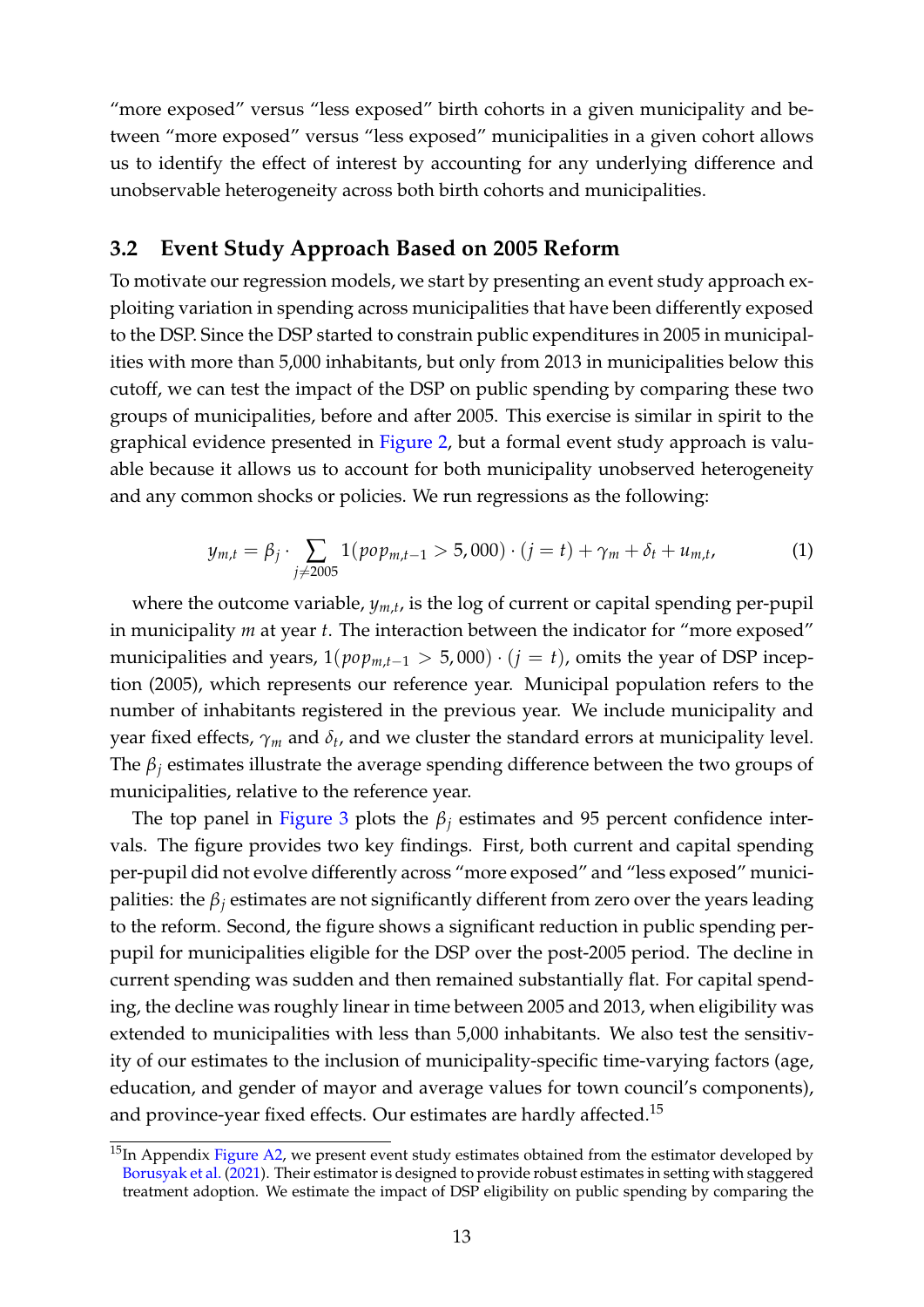<span id="page-14-0"></span>

Figure 3: The Impact of Austerity on Public Spending and Test Scores

*Note:* The top panel presents the impact of DSP introduction on the log of current and capital spending per-pupil. The figure plots the  $\beta$ <sup>*j*</sup> coefficients estimated from equation [\(1\)](#page-13-1) and the 95 percent confidence intervals. The middle panel plots  $\beta$ <sup>*j*</sup> coefficients estimated from equation [\(2\)](#page-14-1) and the 95 percent confidence intervals. Relative to the baseline 2002 birth cohort, each coefficient reports the difference in per-pupil spending between municipalities that have been more exposed to the DSP (i.e., those with more than 5,000 inhabitants) and less exposed municipalities (less than 5,000 inhabitants). The bottom panel presents estimates obtained from the same model as in the middle panel, but using fifth-grade test scores as outcome variables. Each specification includes municipality and cohort fixed effects. The alternative specifications include municipality-level time-varying controls (age, education, and gender of mayor and average values for town council members), and province-year fixed effects. Standard errors are clustered at municipality level.

Next, we translate the year-specific measure of spending per-pupil in our (baseline) cohort-specific measure, computed as described in section [2.3.2.](#page-9-0) For each child *i* in municipality *m* and cohort *c*, we estimate the following model:

<span id="page-14-1"></span>
$$
y_{i,m,c} = \beta_j \cdot \sum_{j \neq 2002} 1(p \circ p_{m,\bar{c}} > 5,000) \cdot (j = c) + \gamma_m + \delta_c + u_{i,m,c}.
$$
 (2)

This model compares outcomes across cohorts relative to the first (least exposed) cohort (2002), and with respect to changes for the same cohort in less exposed municipalities. Municipal population is computed as the cohort-specific average. The middle

outcome by event time (years from DSP inception). This approach exploits the staggered implementation of the DSP across municipalities to construct treated and control groups. We find substantially similar results.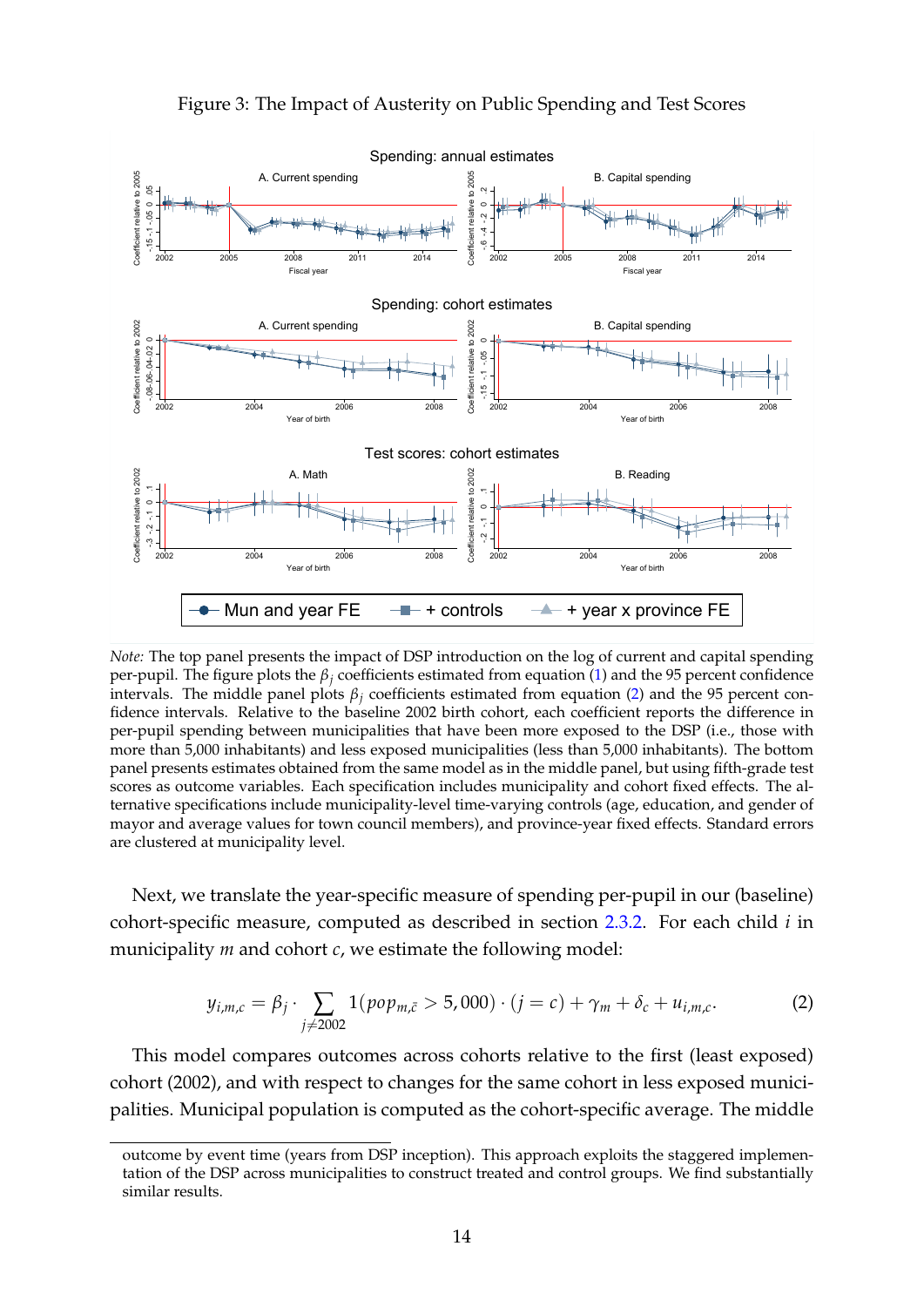panel in [Figure 3](#page-14-0) shows sizable reductions in both current and capital spending in more exposed birth cohorts. The most exposed birth cohort experienced, on average, a 6.5 (12.3) percent reduction in per-pupil current (capital) spending relative to the least exposed birth cohort.



<span id="page-15-0"></span>Figure 4: Comparing Per-Pupil Spending Changes with Test Scores Changes

*Note:* The figure compares the difference in standardized fifth-grade test scores in math and reading with the difference in (log of) current (top panel) and capital (bottom panel) per-pupil spending (horizontal axis). These outcomes are computed as the within-municipality difference between the most versus least austerity exposed birth cohort. We plot these outcomes in equal sized bins and show the line of best fit.

In the bottom panel, we plot the coefficient estimates for math and reading test scores. Consistent with the pattern of declining spending, test scores of cohorts that were more exposed to austerity-induced spending cuts are relatively lower than test scores of less exposed cohorts. Differently from the spending response, test score impacts were not instantaneous, but they materialize after a few years of exposure. This gradual response is consistent with some previous studies, such as [Lafortune et al.](#page-43-12) [\(2018\)](#page-43-12), who show that test score impacts only set in gradually in response to immediate, yet persistent, spending increases induced by School Finance Reforms in the US. The delay in response is also in line with estimates focusing on capital spending changes: in a review of the existing estimates, [Jackson and Mackevicius](#page-43-5) [\(2021\)](#page-43-5) show that test score impacts take between 4 and 6 years to materialize.

Although suggestive, test scores estimates do not account for treatment intensity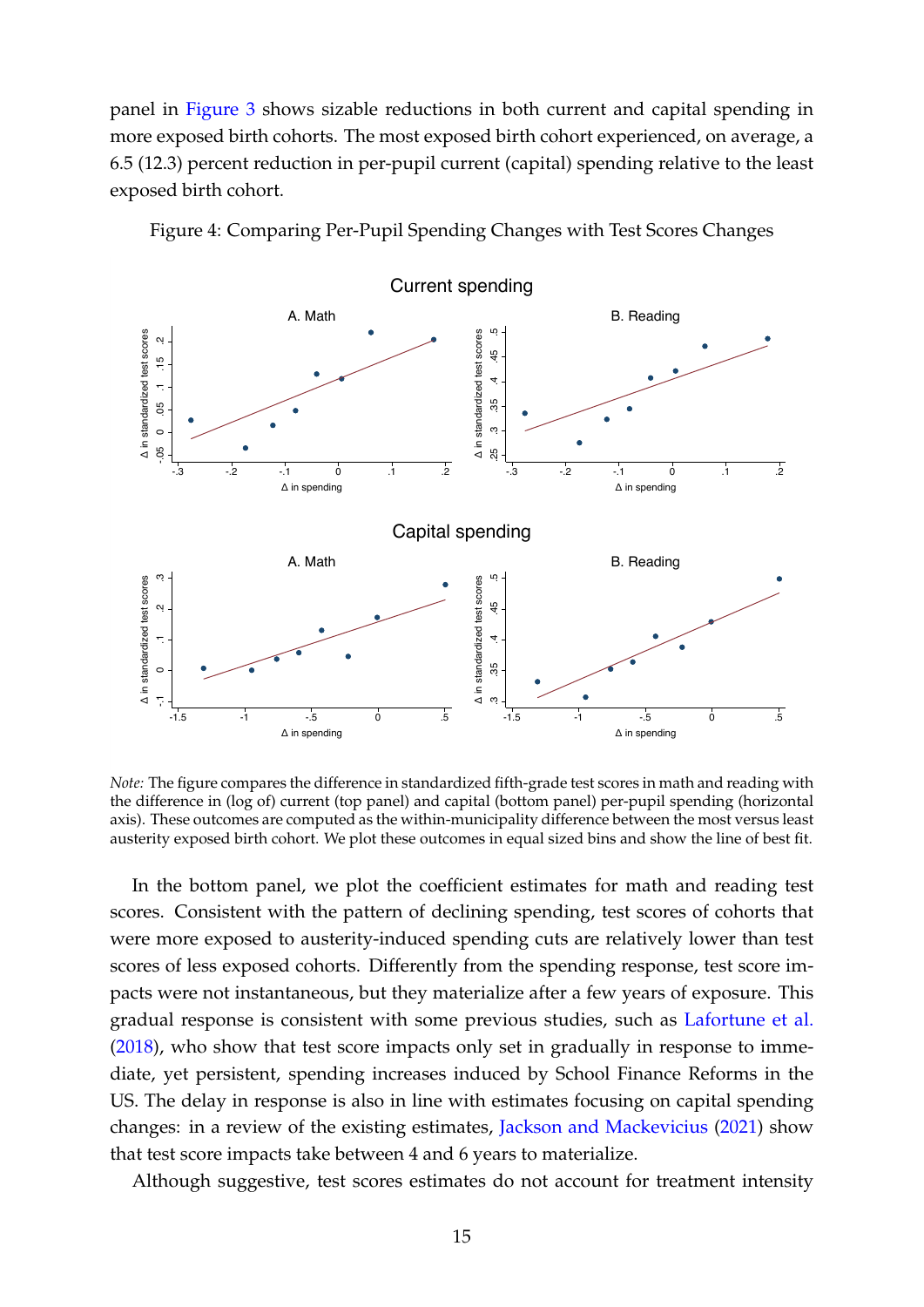(i.e., different cross-municipality spending reductions for a given exposure effect). A simple way to test whether within municipalities differences in spending across cohorts are related to similar changes in test scores is to compare within municipalities variation in spending and test scores between the most exposed and the least exposed cohort. We present this relationship in [Figure 4,](#page-15-0) which plots the difference in math and reading test scores against changes in (log of) current and capital spending per-pupil. We then plot these differences in equal sized bins with the line of best fit. The positive slope suggests that the difference in test scores between the most and least exposed cohort from the same municipality tends to be larger, on average, for municipalities that experienced larger drops in per-pupil spending.

## **3.3 2SLS Model**

To leverage these sources of identifying variation, we implement a two-stage leastsquares (2SLS) model. This approach allows us to account for both different treatment effects across cohorts within municipalities and different treatment intensity across municipalities for a given cohort. Because DSP eligibility is likely to differently affect municipalities based on the pre-existing composition of expenditures, we use the ex ante share of rigid spending as predictor of austerity spending cuts. As a shorthand, we denote the austerity-induced change in spending based on the pre-existing extent of budget rigidity as *dosage*. [16](#page-16-0) We then predict within-municipality cross-cohort spending changes using austerity exposure and its interaction with our measure of dosage.

Our 2SLS model compares the difference in test scores between birth cohorts from the same municipality exposed to different amounts of time (variation in *exposure*) across municipalities with larger or smaller austerity-induced changes in per-pupil spending based on the pre-existing extent of budget rigidity (variation in *dosage*).[17](#page-16-1) Specifically, for each child *i* in municipality *m* belonging to birth cohort *c*, we run systems of equations of the following form:

<span id="page-16-2"></span>
$$
S_{i,m,c} = \alpha_1 \cdot Exp_{m,c} + \alpha_2 \cdot (Exp_{m,c} \cdot Dosage_m) + \eta_m + \theta_c + \rho \cdot X_{i,m,c} + v_{i,m,c}; \tag{3}
$$

<span id="page-16-3"></span>
$$
y_{i,m,c} = \beta \cdot \widehat{S_{i,m,c}} + \gamma_m + \delta_c + \pi \cdot X_{i,m,c} + u_{i,m,c}.
$$
 (4)

Our measure of student performance is the standardized fifth-grade test score in math and reading, *yi*,*m*,*<sup>c</sup>* . The treatment variable of interest, *Si*,*m*,*<sup>c</sup>* , is per-pupil public

<span id="page-16-0"></span> $16$ In principle, we could predict public spending changes solely by austerity exposure. However, this would violate the monotonicity condition for a valid instrument: DSP eligibility differently affects municipalities based on their pre-existing composition of public spending. Furthermore, because some previous studies have shown imperfect compliance with DSP requirements [\(Patrizii et al.](#page-44-9) [2006;](#page-44-9) [Grembi](#page-42-2) [et al.](#page-42-2) [2016\)](#page-42-2), conditioning austerity exposure on the extent of budget rigidity rules out large differences across municipalities in the compliance rate.

<span id="page-16-1"></span> $17$ [Jackson et al.](#page-43-2) [\(2016\)](#page-43-2) adopt a similar empirical approach to study the effect of the US School Finance Reforms, while [Mian and Sufi](#page-43-3) [\(2012\)](#page-43-3) study the effect of fiscal stimulus in the US.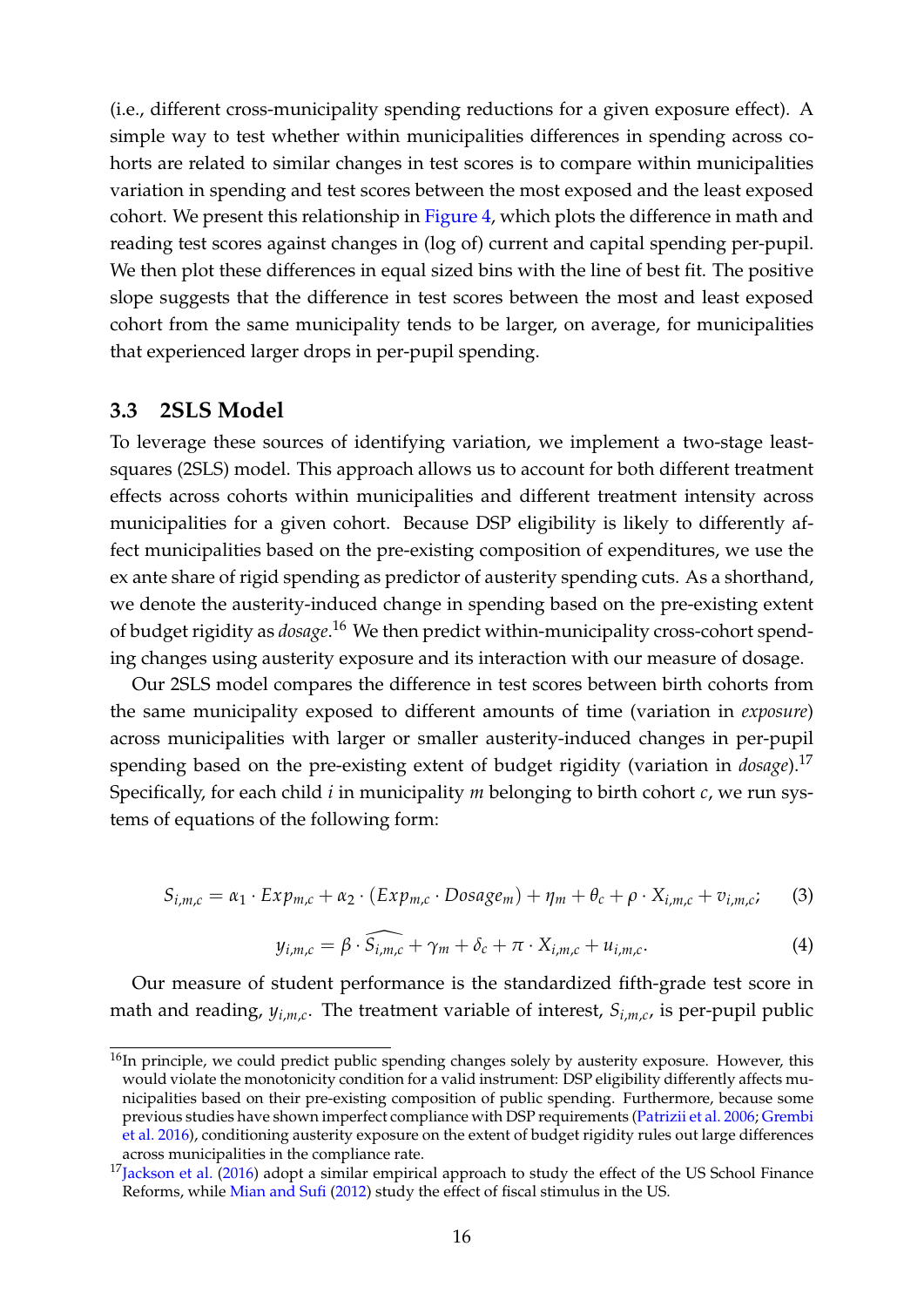spending (in 2020 thousand euros), as described in section [2.3.2.](#page-9-0) Our baseline measure is the natural log of spending, which allows for non-linearity in the relationship between student performance and spending, such as diminishing marginal product, but we will also report estimates using the level of spending. We will present separate estimates relative to current and capital per-pupil spending.

Our measure of exposure, *Expm*,*c*, is the number of years that a birth cohort *c* in municipality *m* has spent under austerity. To account for variation in dosage conditional on exposure, we interact exposure with *Dosagem*, which measures the pre-existing extent of budget rigidity. For the sake of simplicity, we use a discrete measure of dosage: it is equal to 1 for municipalities whose budget rigidity index is in the bottom quintile of the budget rigidity index distribution; 0 otherwise. The inclusion of municipality fixed effects,  $\eta_m$  and  $\gamma_m$ , allows us to rely on variation across birth cohorts within municipalities. Cohort fixed effects,  $\theta_c$  and  $\delta_c$ , account for general underlying differences across birth cohorts, irrespective of exposure. Because there are multiple schools in large size municipalities, we will also add school fixed effects to account for any time-invariant unobserved heterogeneity across schools within municipalities, such as (permanent) differences in school facilities, and teachers or school principal quality.[18](#page-17-0)

To ensure that we isolate changes due to austerity, we include several controls in *Xi*,*m*,*<sup>c</sup>* . Specifically, we account for gender, nationality, quarter of birth, father's and mother's education, and a dummy for grade repeaters. We also control for a wide range of time-varying municipality-specific characteristics, including the tax base, house prices, and socio-demographics characteristics (age, gender and education) of the mayor and other town council members. Furthermore, given the staggered timing of elections across municipalities, we also add election year-cohort fixed effects to account for the fact that electoral incentives for pursuing policies aiming to capture voters, such as larger public spending, are stronger when elections approach [\(Bonfatti and Forni](#page-40-12) [2019\)](#page-40-12). Finally,  $v_{i,m,c}$  and  $u_{i,m,c}$  are random error terms. Because the effect of austerity is likely to be correlated within a municipality, we account for any dependence between observations within a municipality by clustering all regression results at the municipality level.

## **3.4 Identifying Assumptions**

The 2SLS estimator, *β*, calculates the local average treatment effect of spending on test scores. A positive  $\beta$  estimate would suggest that students that experienced larger austerity spending cuts tend to perform relatively worse in national tests. *β* yields the causal effect of austerity spending cuts on test scores under three main assumptions: i) *relevance:* austerity exposure and its interaction with our measure of dosage signif-

<span id="page-17-0"></span><sup>&</sup>lt;sup>18</sup>To the best of our knowledge, municipalities do not allocate spending across schools according to specific (national or sub-national) laws or by ranking schools according to student ability or parental socio-economic background. Informal discussions and mail exchanges with Italian mayors also give credence to this fact.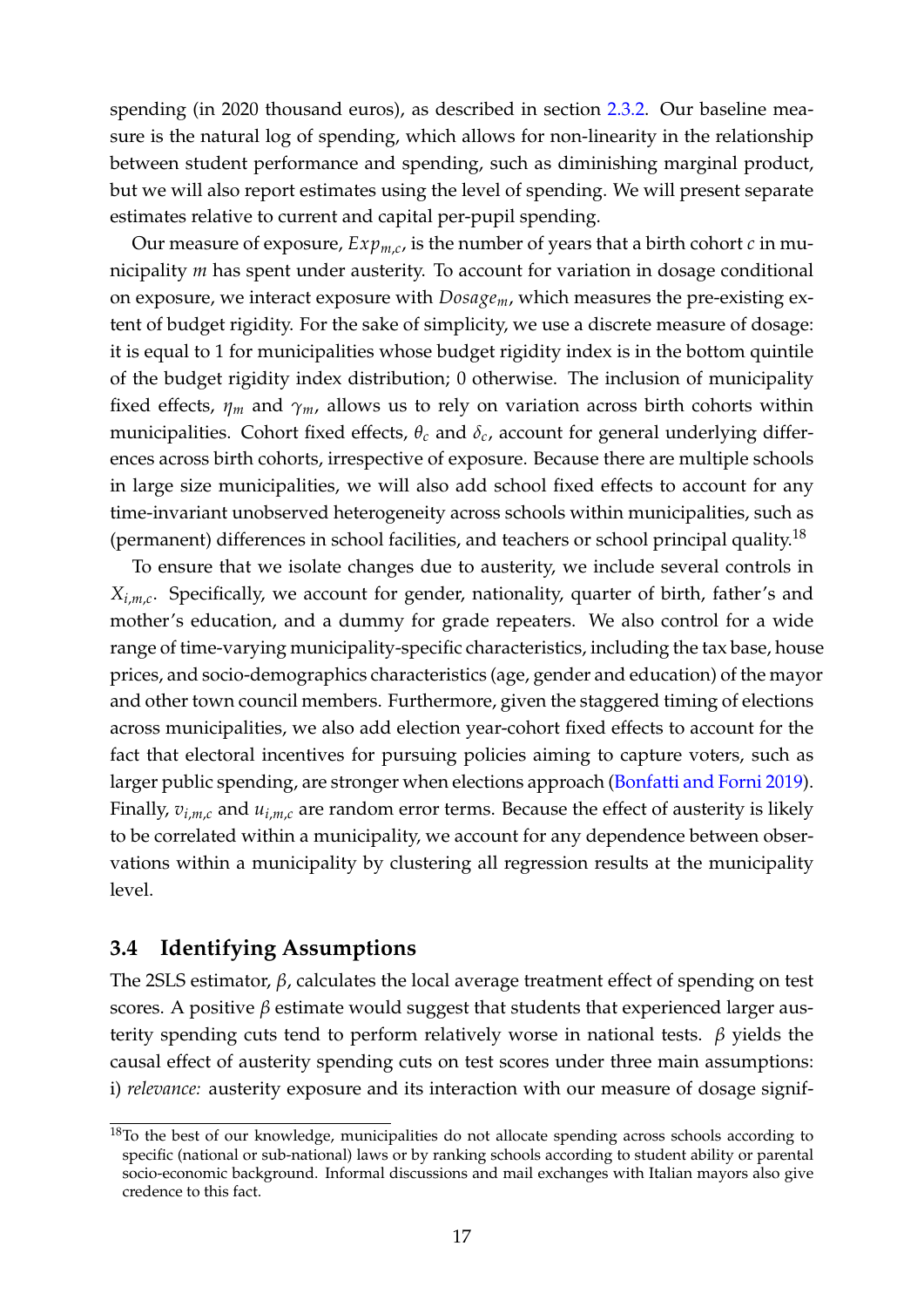icantly predict public spending cuts; ii) *monotonicity*: each municipality's probability of reducing spending increases in austerity exposure and dosage; iii) *exclusion restriction*: austerity affects test scores only through its effects on spending. We discuss these conditions below and we will assuage additional threats to identification in section [4.3.](#page-26-0)

#### **3.4.1 First-Stage and Reduced-Form Estimates**

We validate the relevance condition of our instruments by examining the "first-stage" relationship presented in equation [\(3\)](#page-16-2). Panels A-D of [Table 2](#page-20-0) reports the  $\alpha_1$  and  $\alpha_2$ coefficient estimates relative to current and capital spending per-pupil, both in levels and in logs. In each panel, the first row presents the  $\alpha_1$  estimates: the effect of austerity exposure for municipalities with lower predicted dosage (i.e., those whose budget rigidity index is above the bottom quintile of the distribution). The second row shows the  $\alpha_2$  estimates: the coefficient estimate from the interaction between austerity exposure and higher predicted dosage.

We start from a basic model with municipality and cohort fixed effects (column 1). Our estimates show that an additional year of austerity exposure led to a nearly 0.6 percent reduction, on average, in current spending and a 2.5 percent reduction in capital spending in municipalities with lower predicted dosage. This implies that a cohort subject to an additional year of austerity exposure would experience a reduction in per-pupil current (capital) spending by 208 (219) euros. Consistent with the notion that budget rigidities predict spending cuts, we find that an extra year of austerity exposure had significantly larger negative effects on municipalities with higher predicted dosage. On average, an additional year of austerity exposure reduced current (capital) expenditures by a further 0.9 (4.1) percent in municipalities with higher predicted dosage. This maps into an additional reduction of per-pupil current (capital) spending of 667 (817) euros.

In column (2)-(5), we add school fixed effects (column 2), municipality-level controls (column 3), student-level controls (column 4), and the average tax base and house prices (column 5). The inclusion of these controls does not significantly affect the coefficient estimates. With the exception of using capital spending in level (panel C), these results imply a strong first-stage relationship, with first-stage F-statistics that are fairly above the conventional thresholds for weak instruments [\(Stock and Yogo](#page-44-10) [2005\)](#page-44-10).

Based on the estimates from our preferred model (column 5) and on the average austerity exposure in our sample (8.485 years), the implied spending impact of austerity is the following. A child studying in a municipality with lower predicted dosage would experience 1,324 (1,935) per-pupil euros of lower current (capital) spending, compared to a child located in the same municipality who has never been exposed to austerity. The effects are much stronger for children studying in municipalities with higher predicted dosage: the spending cut will be equal to 4,989 euros of per-pupil current spending, and 6,228 euros of per-pupil capital spending. Weighting these estimates by the average student population in these two groups of municipalities, this result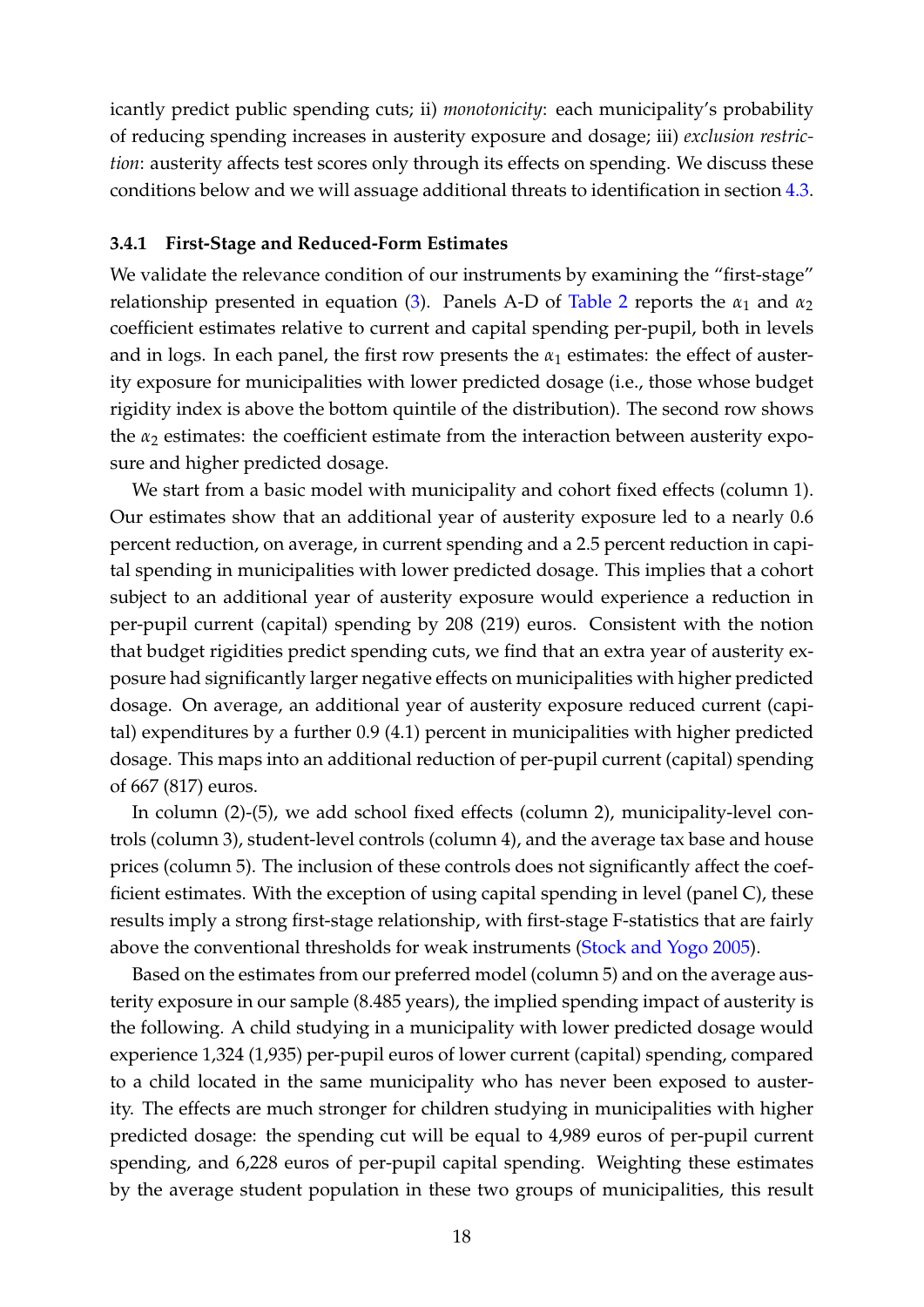suggests that the implied per-pupil cost of austerity is of nearly 2,057 euros of current spending and 2,794 euros of capital spending.

Before presenting our 2SLS estimates, it is helpful to first understand the direct effect of austerity exposure to test scores (the "reduced-form" effect). Panels E and F show the  $\alpha_1$  and  $\alpha_2$  coefficient estimates obtained by regressing equation [\(3\)](#page-16-2) on math and reading test scores. The coefficients are negative, suggesting that austerity harmed students' performance in national tests. The coefficient estimates further drop in municipalities with higher predicted dosage, which is consistent with the fact that these effects reflect lower austerity spending cuts.

## **3.4.2 Monotonicity Condition**

The interpretation of our *β* estimate as a weighted average of compliers treatment effects rests on the monotonicity assumption: each municipality's probability of reducing public spending increases in austerity exposure *and* dosage. In the presence of multiple instruments, the monotonicity condition needs to be satisfied for each instrument separately. This assumption is key for ensuring that our instrumental variable (IV) strategy aggregates treatment effects across complier municipalities using the weighting strategy proposed by [Imbens and Angrist](#page-42-11) [\(1994\)](#page-42-11).

Recent IV works have shown that linear IV still yields a convex combination of treatment effects under a *partial* (weaker) version of the monotonicity condition. [Mogstad](#page-43-14) [et al.](#page-43-14) [\(2021\)](#page-43-14) show that multiple instruments are consistent with the weighting strategy proposed by [Imbens and Angrist](#page-42-11) [\(1994\)](#page-42-11) if the monotonicity condition is valid for each instrument separately (keeping the other instrument fixed). In our context, a sufficient condition for partial monotonicity is that all municipalities are at least as likely to cut spending if they are more exposed to austerity policies or face lower budget rigidities. Partial monotonicity allows for some municipalities to respond more to exposure than to the extent of budget rigidity, and for others to respond more to budget rigidity than to exposure.

To check whether the partial monotonicity condition is satisfied, we examine whether the unconditional correlation between per-pupil spending and each instrument has the expected sign. We test this condition graphically in [Figure A3](#page-47-0) and [Figure A4,](#page-48-0) which plot each variable of interest in equal sized bins with the line of best fit. [Figure A3](#page-47-0) displays the relationship between spending changes (comparing pre- versus post-DSP inception) by budget rigidity intensity; it shows that, on average, spending decreased relatively more in places with lower budget rigidity. [Figure A4](#page-48-0) shows that austerity exposure is negatively associated with per-pupil spending. In both cases, the scatter plots show a clear linear relationship, suggesting that spending cuts were significantly stronger in places with higher predicted dosage and higher exposure. This result suggests that the partial monotonicity condition is valid in our setup.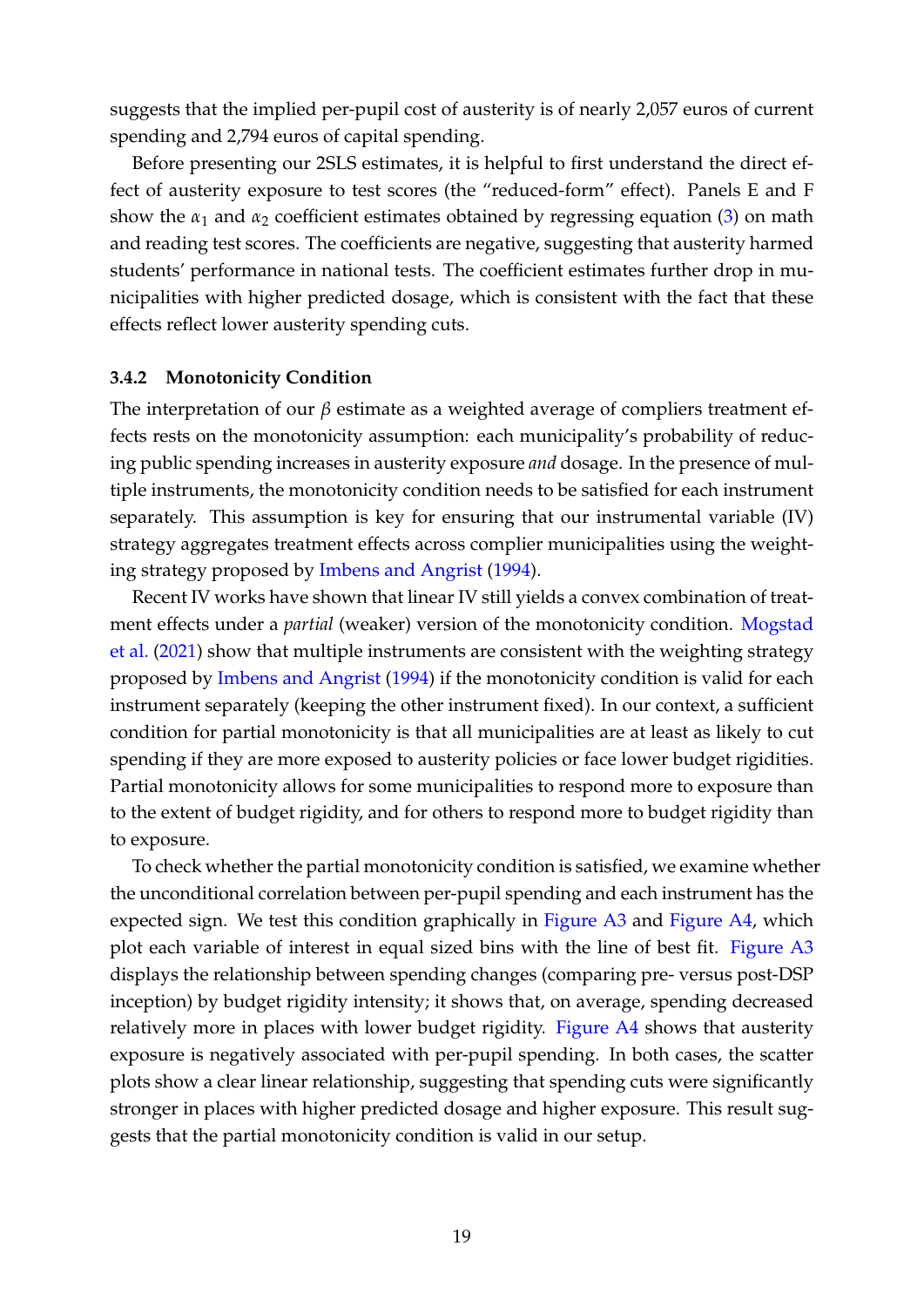<span id="page-20-0"></span>

|                            | (1)                                                 | (2)         | (3)                                                  | (4)         | (5)         |  |  |  |
|----------------------------|-----------------------------------------------------|-------------|------------------------------------------------------|-------------|-------------|--|--|--|
|                            |                                                     |             |                                                      |             |             |  |  |  |
|                            | $-0.208***$                                         | $-0.186***$ | A. Outcome: current spending (1,000€)<br>$-0.184***$ | $-0.184***$ | $-0.156**$  |  |  |  |
| $Exp_{m,c}$                | (0.060)                                             | (0.062)     | (0.062)                                              | (0.062)     | (0.061)     |  |  |  |
| $Exp_{m,c} \cdot Dosage_m$ | $-0.667***$                                         | $-0.675***$ | $-0.635***$                                          | $-0.635***$ | $-0.588***$ |  |  |  |
|                            | (0.125)                                             | (0.126)     | (0.131)                                              | (0.131)     | (0.129)     |  |  |  |
| F-statistics               | 19.675                                              | 18.303      | 15.787                                               | 15.781      | 13.224      |  |  |  |
|                            |                                                     |             | B. Outcome: log of current spending                  |             |             |  |  |  |
| $Exp_{m,c}$                | $-0.006***$                                         | $-0.006***$ | $-0.006***$                                          | $-0.006***$ | $-0.005***$ |  |  |  |
|                            | (0.001)                                             | (0.001)     | (0.001)                                              | (0.001)     | (0.001)     |  |  |  |
| $Exp_{m,c} \cdot Dosage_m$ | $-0.009***$                                         | $-0.009***$ | $-0.008***$                                          | $-0.008***$ | $-0.008***$ |  |  |  |
|                            | (0.002)                                             | (0.002)     | (0.002)                                              | (0.002)     | (0.002)     |  |  |  |
| F-statistics               | 27.548                                              | 21.720      | 20.056                                               | 20.050      | 17.459      |  |  |  |
|                            | C. Outcome: capital spending $(1,000)$              |             |                                                      |             |             |  |  |  |
| $Exp_{m,c}$                | $-0.219$                                            | $-0.224$    | $-0.228$                                             | $-0.228$    | $-0.228$    |  |  |  |
|                            | (0.159)                                             | (0.158)     | (0.162)                                              | (0.162)     | (0.161)     |  |  |  |
| $Exp_{m,c} \cdot Dosage_m$ | $-0.817***$                                         | $-0.840***$ | $-0.761***$                                          | $-0.760***$ | $-0.734***$ |  |  |  |
|                            | (0.273)                                             | (0.278)     | (0.279)                                              | (0.279)     | (0.277)     |  |  |  |
| F-statistics               | 5.360                                               | 5.491       | 4.691                                                | 4.687       | 4.542       |  |  |  |
|                            | D. Outcome: log of capital spending                 |             |                                                      |             |             |  |  |  |
| $Exp_{m,c}$                | $-0.025***$                                         | $-0.026***$ | $-0.026***$                                          | $-0.026***$ | $-0.023***$ |  |  |  |
|                            | (0.008)                                             | (0.008)     | (0.008)                                              | (0.008)     | (0.008)     |  |  |  |
| $Exp_{m,c} \cdot Dosage_m$ | $-0.041***$                                         | $-0.042***$ | $-0.037***$                                          | $-0.037***$ | $-0.034***$ |  |  |  |
|                            | (0.008)                                             | (0.008)     | (0.008)                                              | (0.008)     | (0.008)     |  |  |  |
| F-statistics               | 17.356                                              | 18.705      | 15.804                                               | 15.796      | 13.266      |  |  |  |
|                            | E. Outcome: standardized V grade math test score    |             |                                                      |             |             |  |  |  |
| $Exp_{m,c}$                | $-0.011**$                                          | $-0.011**$  | $-0.013***$                                          | $-0.012**$  | $-0.011**$  |  |  |  |
|                            | (0.005)                                             | (0.005)     | (0.005)                                              | (0.005)     | (0.005)     |  |  |  |
| $Exp_{m,c} \cdot Dosage_m$ | $-0.019***$                                         | $-0.017***$ | $-0.014**$                                           | $-0.013**$  | $-0.011*$   |  |  |  |
|                            | (0.006)                                             | (0.006)     | (0.006)                                              | (0.006)     | (0.006)     |  |  |  |
| F-statistics               | 8.486                                               | 7.449       | 6.297                                                | 5.602       | 4.495       |  |  |  |
|                            | F. Outcome: standardized V grade reading test score |             |                                                      |             |             |  |  |  |
| $Exp_{m,c}$                | $-0.010**$                                          | $-0.010**$  | $-0.011**$                                           | $-0.011**$  | $-0.010**$  |  |  |  |
|                            | (0.005)                                             | (0.005)     | (0.005)                                              | (0.005)     | (0.005)     |  |  |  |
| $Exp_{m,c} \cdot Dosage_m$ | $-0.016***$                                         | $-0.016***$ | $-0.012**$                                           | $-0.011**$  | $-0.010*$   |  |  |  |
|                            | (0.005)                                             | (0.005)     | (0.005)                                              | (0.005)     | (0.005)     |  |  |  |
| F-statistics               | 7.587                                               | 7.295       | 5.583                                                | 4.948       | 4.029       |  |  |  |
|                            |                                                     |             |                                                      |             |             |  |  |  |
| # of students              |                                                     |             | 962,897                                              |             |             |  |  |  |
| # of schools               |                                                     |             | 2,681                                                |             |             |  |  |  |
| # of municipalities        |                                                     |             | 2,274                                                |             |             |  |  |  |
| Municipality FE            | Yes                                                 | Yes         | Yes                                                  | Yes         | Yes         |  |  |  |
| Cohort FE                  | Yes                                                 | Yes         | Yes                                                  | Yes         | Yes         |  |  |  |
| School FE                  | No                                                  | Yes         | Yes                                                  | Yes         | Yes         |  |  |  |
| Municipality controls      | No                                                  | No          | Yes                                                  | Yes         | Yes         |  |  |  |
| Individual controls        | No                                                  | No          | No                                                   | Yes         | Yes         |  |  |  |
| Other controls             | No                                                  | No          | No                                                   | No          | Yes         |  |  |  |

#### Table 2: First-Stage and Reduced-Form Estimates

*Note:* This table reports the "first-stage" (panels A-D) and "reduced-form" (panels E and F) estimates. We report the effect of austerity exposure  $(Ex p_{m,c})$  and its interaction with ex ante budget rigidity index  $(Ex p_{m,c} \cdot Dosa q e_m)$  on per-pupil current and capital spending (in levels and logs), and standardized fifth-grade test scores in math and reading. Individual-level controls include gender, nationality, quarter of birth, father education, mother education, and a dummy for grade repeaters. Municipalitylevel controls include age, gender and education of the mayor and average values for the other town council members, and election year-cohort fixed effects. Other controls include the municipal average tax base and house price index. Each panel also reports F-statistics. Standard errors clustered at municipality level reported in parentheses.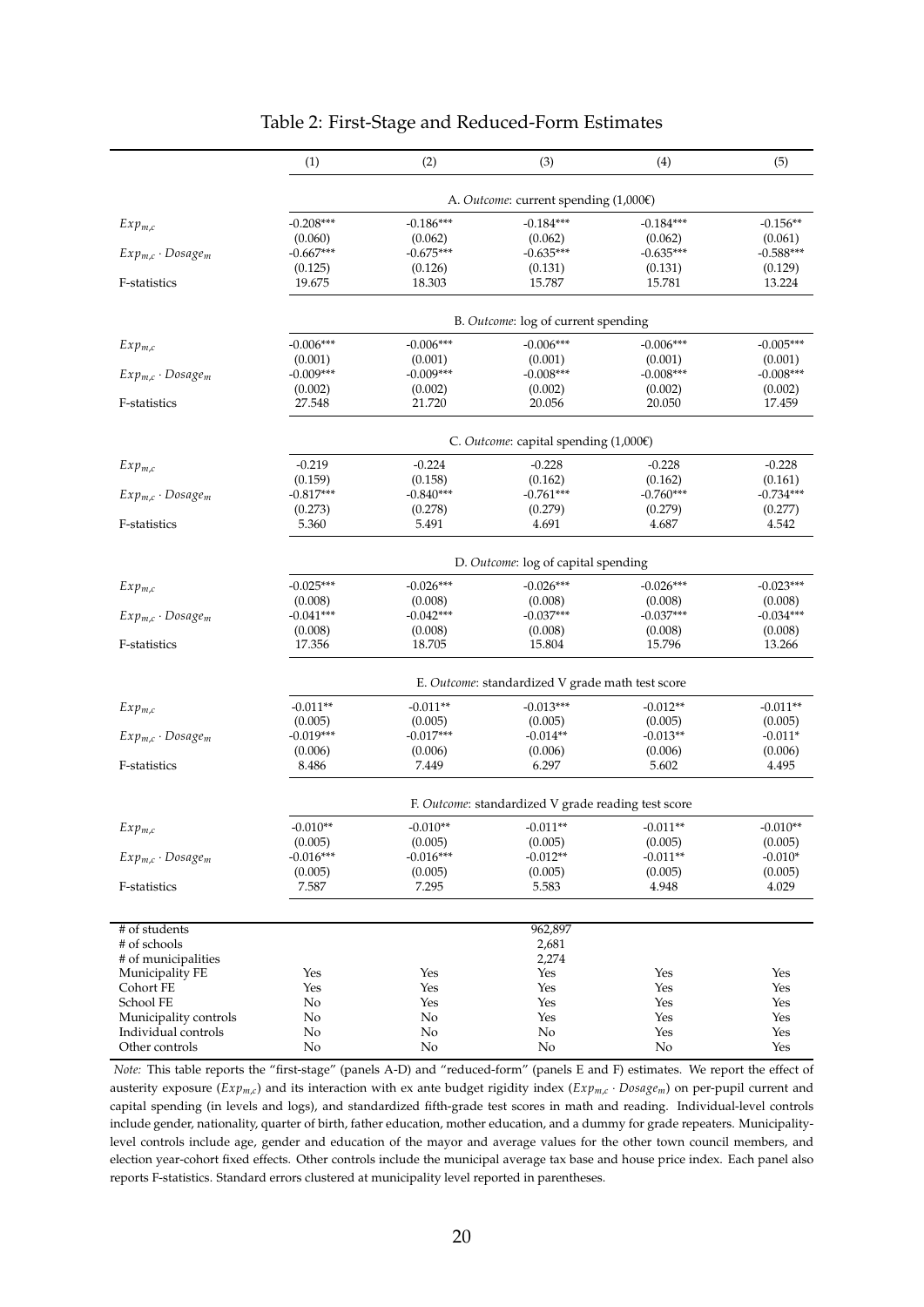#### **3.4.3 Multi-Dimensionality of Austerity**

The exclusion restriction requires that austerity exposure and its interaction with dosage affect test scores only through spending cuts. One could be concerned that the DSP trigger other changes, such as higher tax rates and more general labor market dynamics. If more exposed cohorts also systematically differ in other aspects, and these other aspects influence test scores, then the exclusion restriction would be threatened.

In principle, it is possible that channels different from spending cuts could affect student outcomes. A simple way for evaluating this possibility is to test whether we witness significant austerity-induced effects on test scores driven by changes in alternative channels. We estimate a variant of our main specification that instruments for the following variables: local tax rates on income and on property, the average municipal tax base as reported in tax returns data, and parental employment. We present the results in Appendix [Table A3.](#page-57-0) We find no significant effect of austerity-induced changes in any of these variables. The result of this test suggests that our instruments operate through their negative impact on spending.

We also test whether instrumented per-pupil spending predicts economic conditions or other labor market outcomes that might be associated with test scores. We again use local tax rates, municipal average tax base and parental employment as potential outcomes. We then estimate our 2SLS on each of these variables. We do not find significant effects on any of these economic and labor market outcomes (see Appendix [Table A4\)](#page-58-0). This result suggests that there is no significant relationship between austerity-induced spending changes and these economic and labor market predictors of students' test scores.

In theory, municipalities could offset austerity spending cuts by attracting greater resources from other governments. To this aim, we use balance sheets data to check whether austerity exposure predicts changes in the total amount of European Union funds and transfers from the national and regional governments that a municipality received. Appendix [Table A3](#page-57-0) and [Table A4](#page-58-0) show no evidence of a significant relationship. As discussed in section [2,](#page-5-1) this is not surprising because government grants are assigned according to rules that are orthogonal to DSP exposure (or public spending choices operated by municipalities).

An additional threat to our identification approach is the possibility that our estimates are biased by residential mobility and Tiebout sorting. A simple way to evaluate this possibility is to test whether austerity-induced spending changes predict changes in students' parental background across cohorts within municipalities. For instance, as long as stricter austerity exposure leads wealthy families to systematically move towards less exposed (and, thus, higher spending) municipalities, we should observe a negative correlation between austerity-induced spending drops and the parental background of a cohort in a given municipality. Using our baseline 2SLS model (but dropping parental background as control variable), we test the effects on various measures of parental education, separately for fathers and mothers. Appendix [Table A5](#page-59-0) presents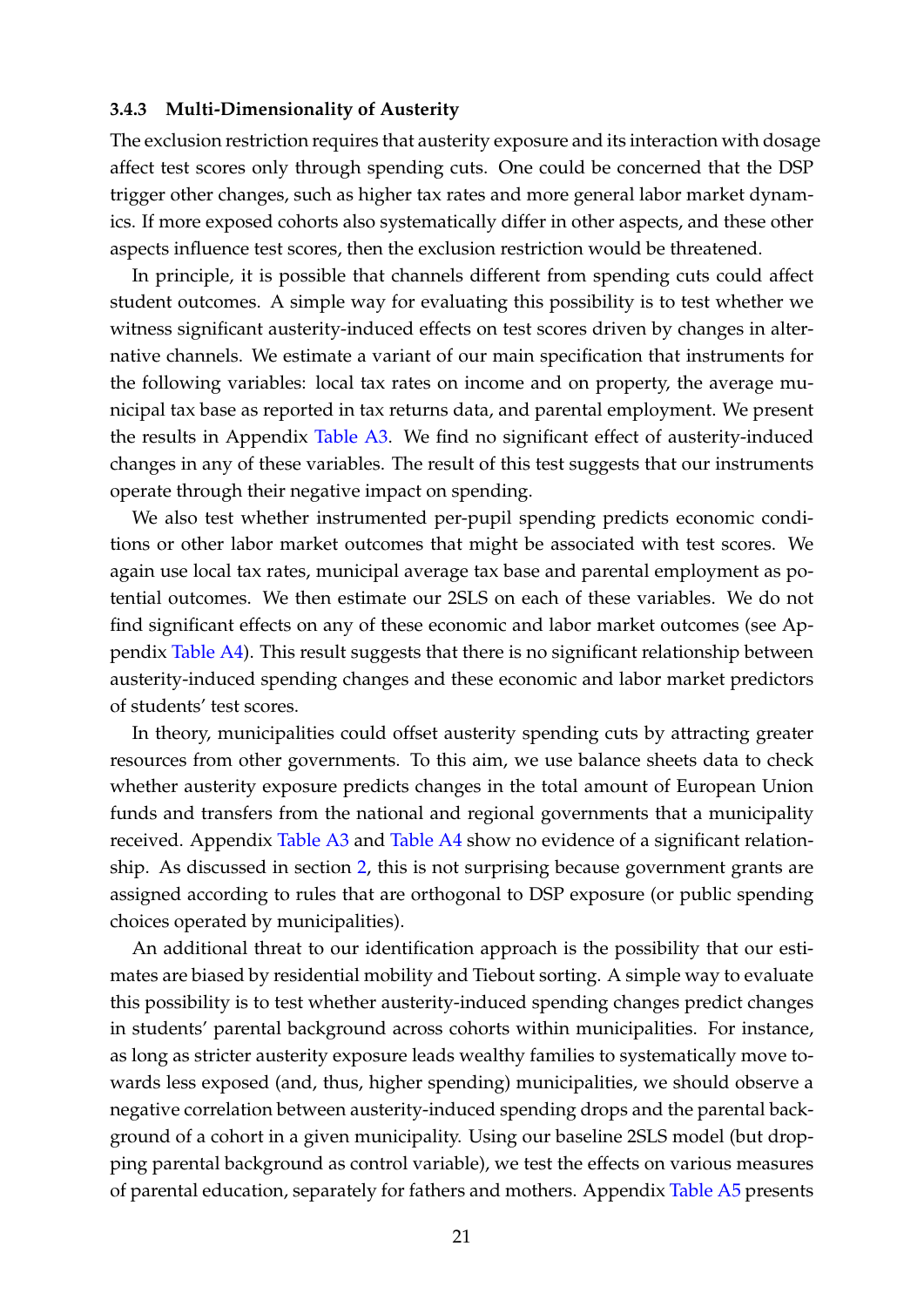the results of this test: we do not detect any systematic correlation between our instruments and parental education. Overall, these tests suggest that endogenous mobility in response to austerity spending cuts is not an empirically meaningful source of bias in our estimated effects.

# <span id="page-22-0"></span>**4 The Impact of Austerity Spending Cuts on Test Scores**

This section presents and discusses our findings on the test score impacts of austerity spending cuts. We will also examine heterogeneity responses and assuage other potential threats to identification.

## **4.1 Baseline Results**

[Table 3](#page-23-0) presents our 2SLS estimates, showing the impact of austerity-induced spending changes on standardized test scores for math (panel A) and reading (panel B). Each outcome variable has a mean of 0 and a standard deviation of 1, while per-pupil spending is expressed both in levels (thousand of 2020 euros) and in log, separately for current and capital spending.

We find significant effects on test scores from austerity cuts on both current and capital spending. Our baseline estimate (column 5) suggests that a 1,000 euros austerityinduced drop in per-pupil spending reduced math test scores by about 2.4 percent of a standard deviation. The impact of reading test scores is similar, amounting to 2.1 percent of a standard deviation. The logged measure of spending implies that a nearly 1 percent reduction in current spending reduces test scores by nearly 1.761 (1.571) percent of a standard deviation in math (reading) test scores. Cuts on capital expenditures have fairly similar impacts: a 1,000 euros austerity-induced drop in per-pupil capital spending reduces math (reading) test scores by 1.9 (1.7) percent of a standard devia-tion.<sup>[19](#page-22-1)</sup>

Our evidence that marginal capital spending cuts are similar to those of non-capital spending reductions ties in with the findings in [Jackson and Mackevicius](#page-43-5) [\(2021\)](#page-43-5), but it contrasts with other studies that do not account for the fact that test score impacts from capital spending cuts might take time to materialize (see, e.g., [Goncalves](#page-42-6) [2015;](#page-42-6) [Martorell et al.](#page-43-6) [2016\)](#page-43-6). We show that once we measure the test score impacts from the present discounted "flow" value of capital spending, the marginal impacts of capital spending changes are fairly similar to those of non-capital spending changes. A naive comparison of contemporaneous capital spending to contemporaneous outcomes is instead inappropriate and would significantly understate the test score impacts of capital spending.

<span id="page-22-1"></span><sup>19</sup>Differences between current and capital expenditures in test score impacts from the *logged* measure of spending should not mislead the reader. The different point estimate reflects the fact that a 1 log point change in current expenditures corresponds to a much lower change in capital expenditures (see [Table A2](#page-56-0) for summary statistics).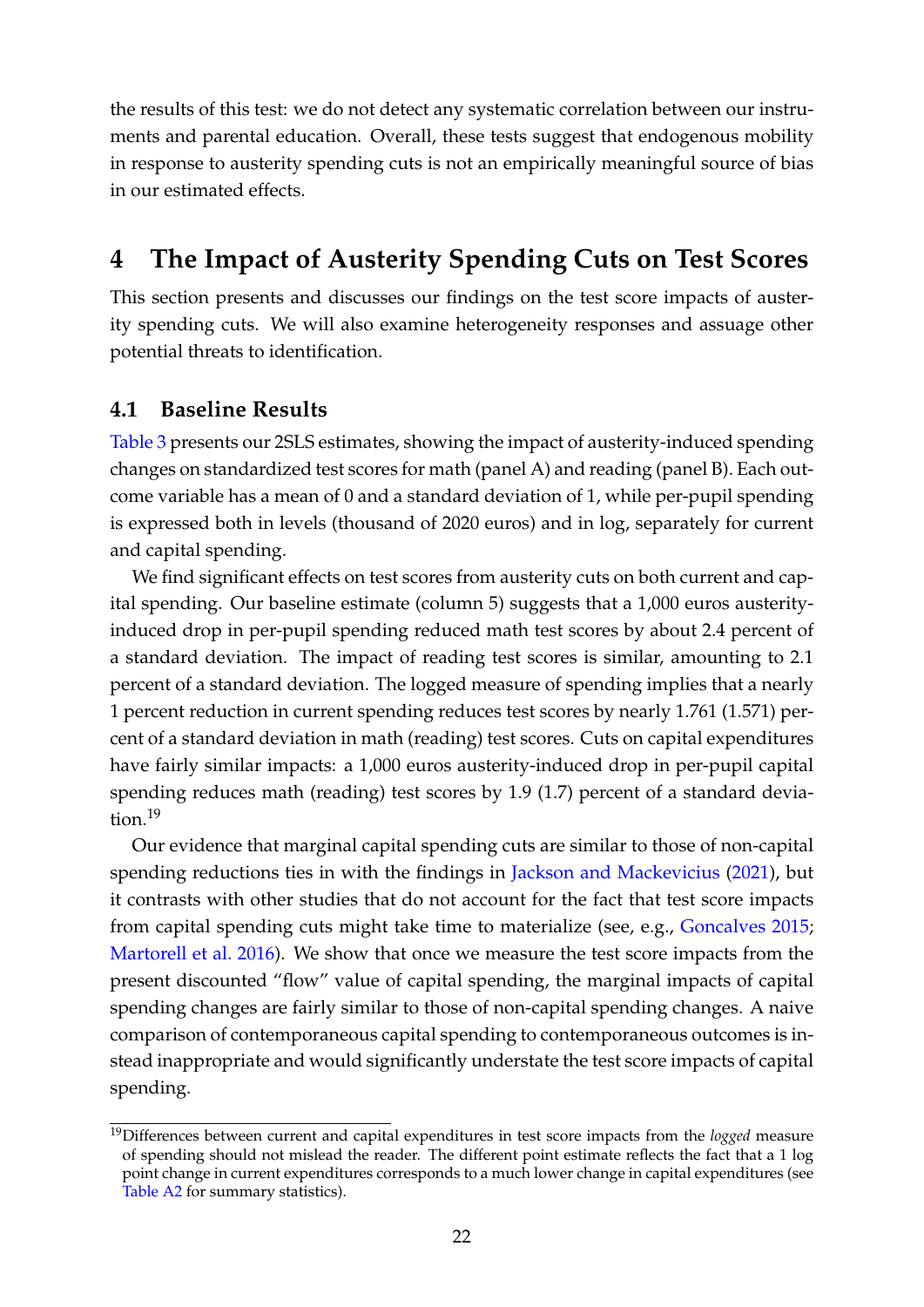<span id="page-23-0"></span>

|                                       | (1)                                                     | (2)        | (3)              | (4)        | (5)                 |  |  |  |
|---------------------------------------|---------------------------------------------------------|------------|------------------|------------|---------------------|--|--|--|
|                                       | A. Outcome: standardized fifth-grade math test score    |            |                  |            |                     |  |  |  |
| Current spending $(1,000)$            | $0.032***$                                              | $0.029***$ | $0.027***$       | $0.025***$ | $0.024**$           |  |  |  |
|                                       | (0.010)                                                 | (0.009)    | (0.010)          | (0.009)    | (0.010)             |  |  |  |
|                                       | 1.991***                                                | 1.938***   | 1.897***         | 1.778***   |                     |  |  |  |
| Current spending (log)                | (0.577)                                                 | (0.591)    | (0.616)          | (0.610)    | 1.761***<br>(0.670) |  |  |  |
|                                       |                                                         |            |                  |            |                     |  |  |  |
| Capital spending $(1,000)$            | $0.026**$                                               | $0.023**$  | $0.023**$        | $0.021**$  | $0.019*$            |  |  |  |
|                                       | (0.011)                                                 | (0.010)    | (0.011)          | (0.010)    | (0.010)             |  |  |  |
| Capital spending (log)                | $0.463***$                                              | $0.423***$ | $0.427***$       | $0.400***$ | $0.389***$          |  |  |  |
|                                       | (0.138)                                                 | (0.129)    | (0.139)          | (0.137)    | (0.148)             |  |  |  |
|                                       | B. Outcome: standardized fifth-grade reading test score |            |                  |            |                     |  |  |  |
| Current spending $(1,000\varepsilon)$ | $0.027***$                                              | $0.027***$ | $0.024***$       | $0.022***$ | $0.021**$           |  |  |  |
|                                       | (0.009)                                                 | (0.008)    | (0.009)          | (0.009)    | (0.009)             |  |  |  |
|                                       | $1.725***$                                              | $1.751***$ | $1.680***$       | $1.570***$ | $1.571**$           |  |  |  |
| Current spending (log)                | (0.535)                                                 | (0.550)    | (0.574)          | (0.569)    | (0.628)             |  |  |  |
|                                       |                                                         |            |                  |            |                     |  |  |  |
| Capital spending $(1,000)$            | $0.022**$                                               | $0.021**$  | $0.020**$        | $0.018**$  | $0.017**$           |  |  |  |
|                                       | (0.009)                                                 | (0.008)    | (0.009)          | (0.009)    | (0.008)             |  |  |  |
|                                       | $0.390***$                                              | $0.371***$ | $0.366***$       | $0.341***$ | $0.334**$           |  |  |  |
| Capital spending (log)                | (0.128)                                                 | (0.122)    | (0.134)          | (0.132)    | (0.143)             |  |  |  |
|                                       |                                                         |            |                  |            |                     |  |  |  |
| # of students                         |                                                         |            | 962,897<br>2,681 |            |                     |  |  |  |
| # of schools<br># of municipalities   |                                                         |            | 2,274            |            |                     |  |  |  |
| Municipality FE                       | Yes                                                     | Yes        | Yes              | Yes        | Yes                 |  |  |  |
| Cohort FE                             | Yes                                                     | Yes        | Yes              | Yes        | Yes                 |  |  |  |
| School FE                             | No                                                      | Yes        | Yes              | Yes        | Yes                 |  |  |  |
| Municipality controls                 | No                                                      | No         | Yes              | Yes        | Yes                 |  |  |  |
| Individual controls                   | No                                                      | No         | No               | Yes        | Yes                 |  |  |  |
| Other controls                        | No                                                      | No         | No               | No         | Yes                 |  |  |  |

#### Table 3: Baseline Results

*Note:* This table reports 2SLS estimates on the effect of austerity-induced per-pupil spending changes on standardized test scores on math (top panel) and reading (bottom panel). Individual-level controls include gender, nationality, quarterly of birth, father education, mother education, and dummies for early or late students. Municipality-level controls include age, gender and education of the mayor and average values for the other town council members, and election year-cohort fixed effects. Other controls include the municipal average tax base and an house price index. Standard errors clustered at municipality level reported in parentheses.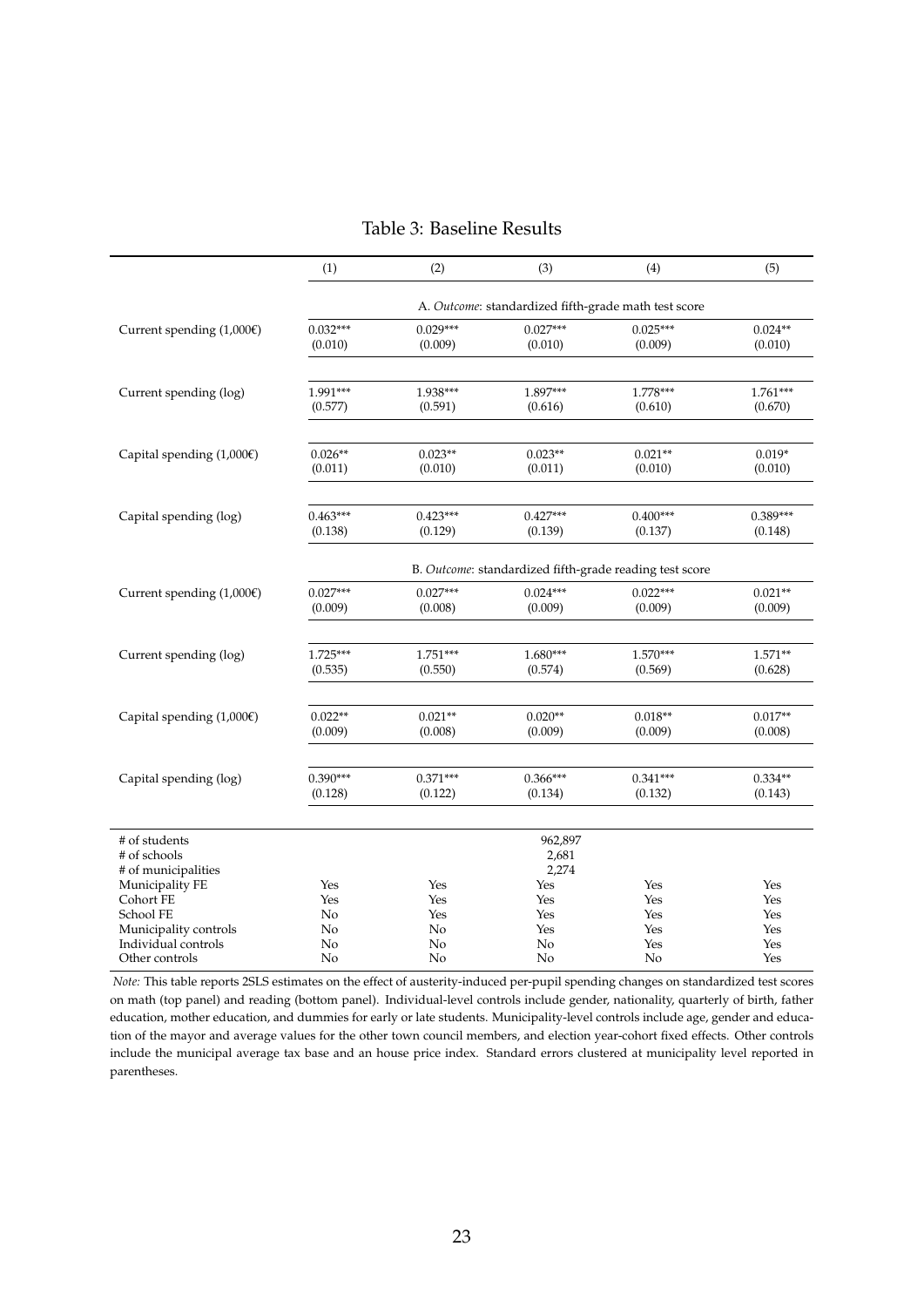The implied test score effects from austerity spending cuts are relatively large. A back-of-the-envelope calculation suggests that the implied test score effect of austerity *current* spending cuts is around 4.9 (4.3) percent of a standard deviation in math (reading) test scores.[20](#page-24-0) Cuts in *capital* expenditures imply a reduction in test scores of 5.3 (4.7) percent of a standard deviation in math (reading). The aggregate (current plus capital) spending reduction induced by austerity reduced test scores by 10.2 percent in math and 9 percent in reading.

Point estimates are substantially similar across specifications and lie in the range of the existing estimates on the marginal impact of spending changes on student outcomes (mostly focusing on *school* spending changes). In Appendix [Figure A10,](#page-54-0) we put our estimates in international perspective. Following [Jackson and Mackevicius](#page-43-5) [\(2021\)](#page-43-5), we select studies investigating the causal impact of spending on standardized test scores. Each coefficient reported in the figure shows the effect of a 1,000 dollars per-pupil school spending change on standardized test scores, assuming an exposure effect of 4 years. To ensure comparability, we apply three adjustments to our baseline estimates. First, we average our coefficient estimate by subject and spending. Second, we convert the estimate in 2020 dollars. Third, we re-weight our estimated effect assuming an exposure effect of 4 years. It turns out that an austerity spending cut of 1,000 dollars reduced test scores by 1.25 percent of a standard deviation. This estimate is near the median value of the effect distribution, where most precise estimates locate.

To summarize, our analysis yields two main results. First, austerity spending cuts have a significant negative effect on test scores, with comparable magnitudes on math and reading test scores. Second, the test score impacts from current expenditure cuts are similar to those induced by capital expenditure cuts.

## **4.2 Heterogeneous Responses**

We present heterogeneous test score impacts from austerity cuts in [Figure 5,](#page-25-0) which depicts coefficient estimate and 95 percent confidence intervals from our 2SLS baseline model. Each point estimate is computed by estimating equation [\(4\)](#page-16-3) on four subsamples of the original population.

We start by testing whether test score impacts of austerity spending drops are more intense for students with limited resources at home. We construct a student-specific index of home resources by using survey information on the availability at home of the following resources: computer, desk, encyclopaedia, internet connection, study room, and books. We compute this index as the average probability of owning these resources. We then split students according to whether they are below or above the (municipality-cohort specific) median value. The scatter-plots show that the marginal *math* test score impact from austerity spending cuts is larger for students with limited

<span id="page-24-0"></span> $20$ This is computed by multiplying the average exposure effect (8.485 years) by the average per-pupil spending change (2,057 euros for current spending; 2,794 euros for capital spending) and the marginal test score impact of a 1,000 euros spending change (the coefficient displayed in column (5) of [Table 3\)](#page-23-0).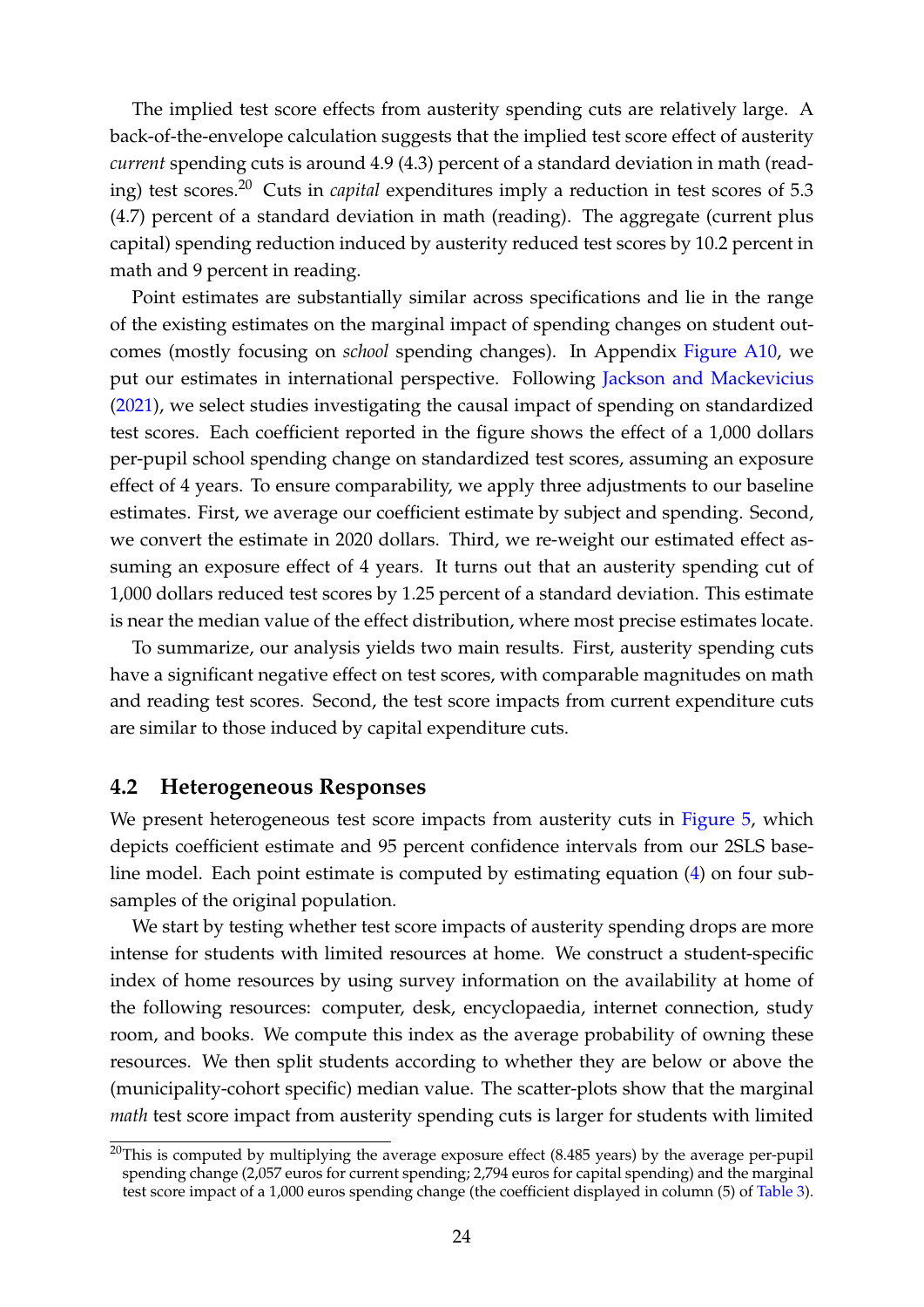#### Figure 5: Heterogeneity Analysis

<span id="page-25-0"></span>

Current spending

*Note:* The figure reports 2SLS coefficient estimate and 95 percent confidence intervals on the test score impact of austerity spending cuts from different sub-samples of the original population. For each specification, we divide the original sample according to whether a municipality is below or above the median value in a given category. We split our sample according to home resources (where the median value is computed within each municipality-cohort cell), baseline spending per-pupil, school principal ability, and local politicians ability. Apart from the specification on school principal ability that use province fixed effects (rather than municipality fixed effects), each specification includes municipality fixed effects, cohort fixed effects, student-level controls (gender, nationality, quarter of birth, father's education, mother's education, and dummies grade repeaters), and municipality-level controls (age, gender and education of the mayor and average values for other town council's members, and election year-cohort fixed effects).

home resources. This result holds both for current and capital expenditures. By contrast, we find that the *reading* test score impact differs relatively less across students with different private resources.

We then examine whether the marginal test score impacts of austerity cuts depend on the baseline spending level. As shown in [Figure 1,](#page-10-1) baseline current and capital spending widely varied across municipalities. In principle, it is possible that austerity cuts would have smaller effects in municipalities starting with a higher level of spending. Our estimates do not provide any pattern of diminishing marginal impacts for municipalities with larger pre-existing spending: the marginal test score impacts of austerity spending cuts are not affected by baseline spending level.<sup>[21](#page-25-1)</sup> One explanation

<span id="page-25-1"></span><sup>&</sup>lt;sup>21</sup>This result is in line with existing evidence from the U.S. Although there is wide geographical variation in per-pupil (school) spending, [Jackson and Mackevicius](#page-43-5) [\(2021\)](#page-43-5) show that marginal impacts of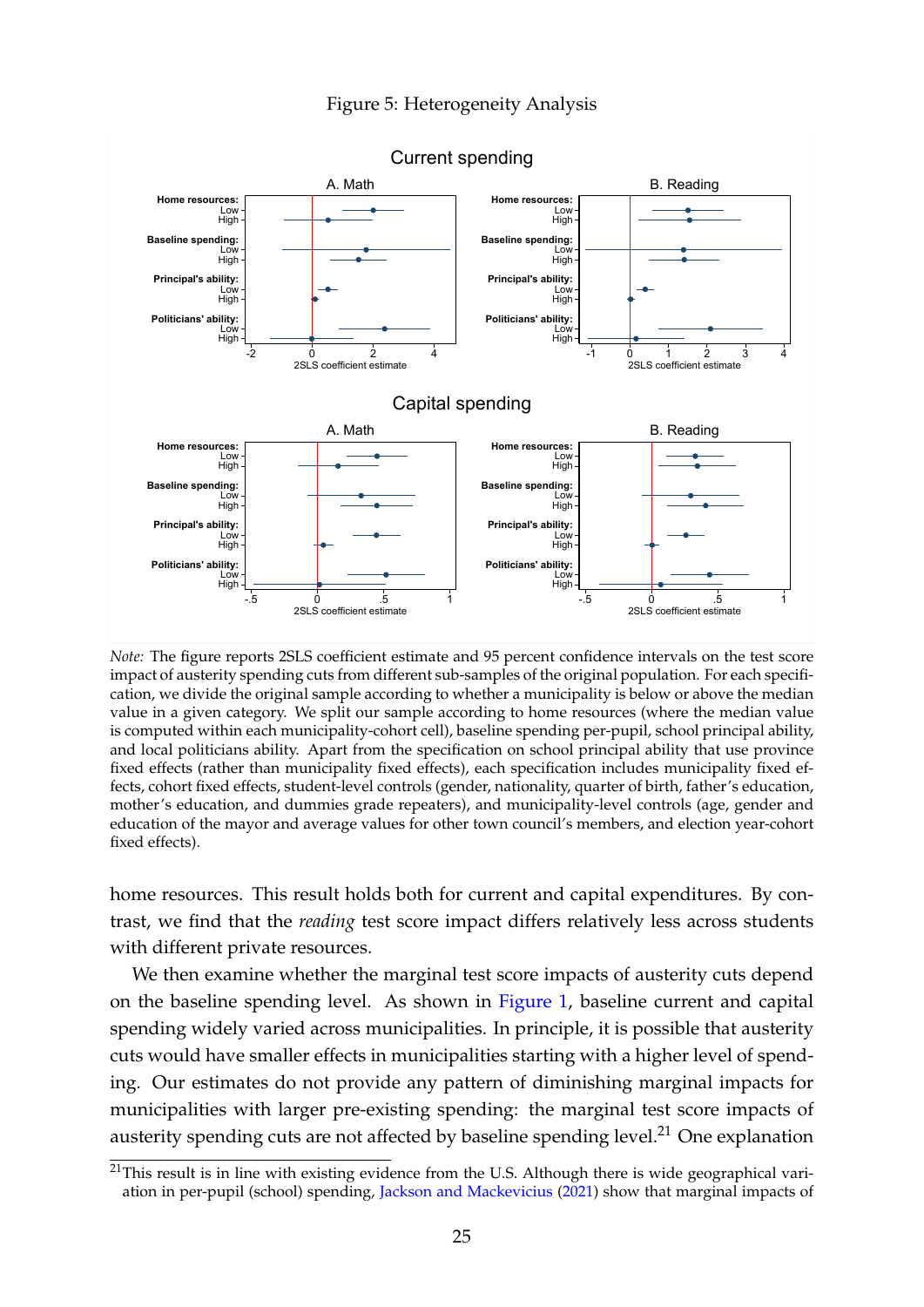for this result is that spending is not allocated to the most productive inputs at the margin.

Even though baseline spending might not have been allocated to the most productive budget category, it is possible that more skilled local politicians are more able to allocate the *marginal spending cut* toward less productive budget categories. If this were the case, then the marginal test score impacts of austerity cuts should be larger in municipalities managed by less skilled local politicians, ceteris paribus. To study this heterogeneity, we first compute a municipality-specific index of local politicians ability as the average experience level of town council's components. We then divide municipalities according to whether the index is below or above the median. We uncover relatively larger test score impacts in municipalities governed by less skilled politicians, implying that skilled politicians are more likely to earmark austerity cuts towards less productive spending categories.

By the same token, more skilled school principals could be better at managing declining spending by reallocating resources from low to high productive items. Their contribution to mitigate the negative test score impacts of austerity cuts includes the conditions and climate in which teaching and learning occur. As we argued in section [2,](#page-5-1) the Italian context is interesting because the process of assigning school principals to schools greatly reduces endogeneity concerns: school principals are assigned through a process mostly based on seniority. To evaluate the role of school principals in attenuating the test score costs of austerity, we first classify high(low)-skill school principals as those with at least (less than) a master degree. We then run separate regressions according to school principals' skill level. Since our principal-level data is a repeated cross-section and we have just a few cases where a municipality appears multiple times in the data, we use province, instead of municipality, fixed effects (the other baseline controls remain the same as in the other specifications). Our results show that marginal test score impacts of austerity cuts are much larger in schools managed by less skilled principals. Motivated by these heterogeneous marginal test score impacts, we will investigate the role played by local politicians and school principals in section [5.1.](#page-28-1)

## <span id="page-26-0"></span>**4.3 Robustness and Threats to Identification**

## **4.3.1 Manipulation of Municipal Population**

One concern is that the population threshold that determines austerity exposure could be manipulated by municipalities. To check for this possibility, we perform a McCrary test for discontinuity in population size at the population threshold determining eligi-bility for the DSP. [Figure A5](#page-49-0) shows that the density of the municipality population is smooth around the threshold; the McCrary discontinuity estimate is 0.032 (0.190). We also perform this exercise in a dynamic way by running the McCrary test for each birth cohort separately (see [Figure A6\)](#page-50-0). We find no evidence of a significant difference in the

spending on student achievement are not correlated with baseline spending level.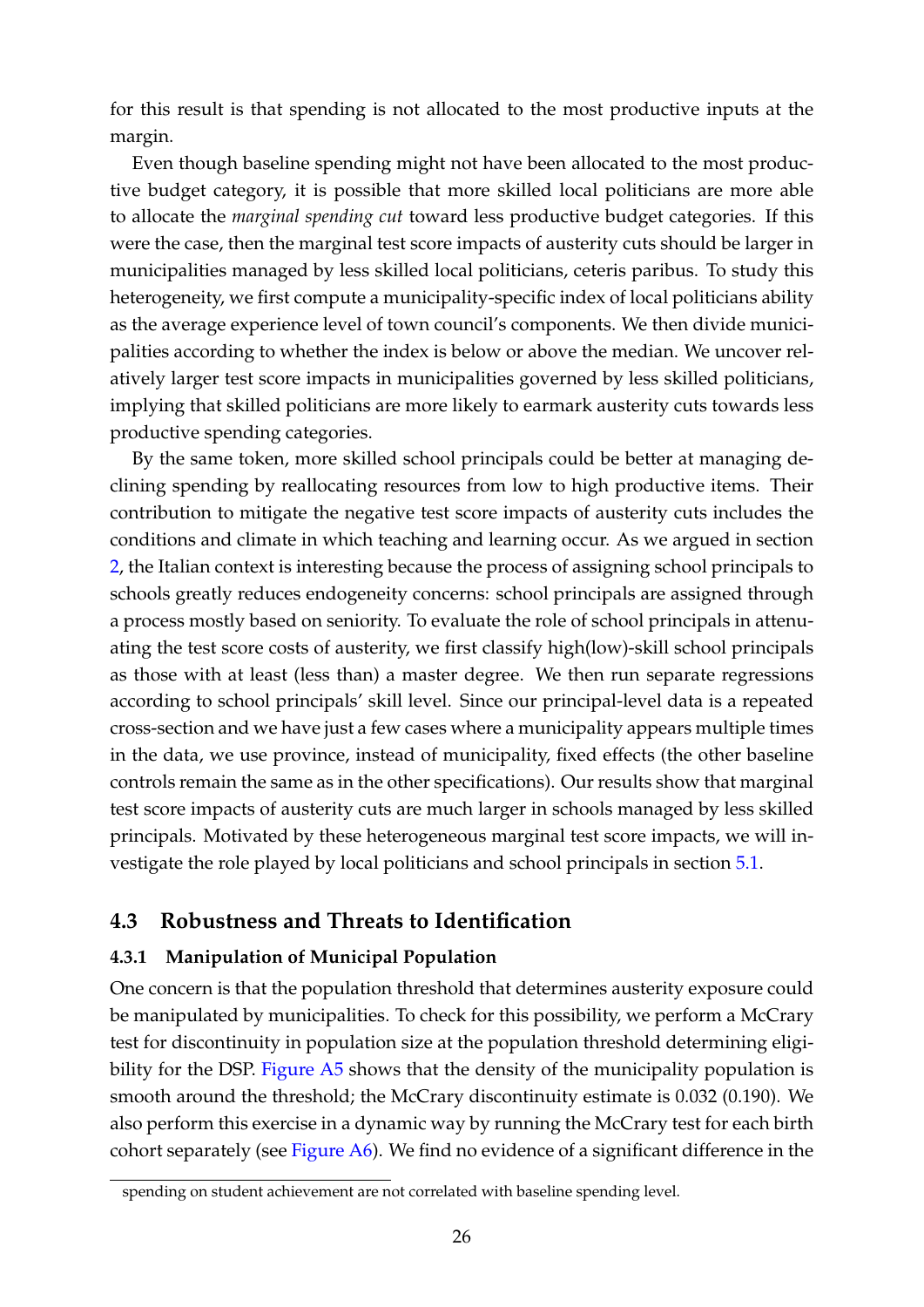population distribution around the cutoff.

## **4.3.2 Alternative Measures of Austerity Exposure and Dosage**

Our exposure definition implicitly imposes a linearity assumption: the spending change generated by 2 years of exposure will be almost half of the spending change induced by 4 years of exposure. To assuage concerns related to non-linear effects, we test the sensitivity of our estimates to alternative measures of austerity exposure in Appendix [Table A6.](#page-60-0) First, we allow for non-linearity in exposure effects by adding the square of exposure and its interaction with dosage (column 2). Second, we use a binary measure of exposure (computed according to whether a municipality's value is above or below the median value) rather than a continuous measure (column 3). Third, we interact exposure with dummies for each quintile of budget rigidity intensity (column 4). Finally, we interact exposure directly with the budget rigidity intensity variable (column 5). While the interpretation of the first-stage effect differs across these specifications, we find that regardless of how we measure exposure, austerity had a negative effect on public spending, and the resulting effects on test scores are fairly similar to our baseline estimates.

## **4.3.3 Sensitivity to Sample Selection**

Our baseline estimates refer to the population of primary school students that are located in municipalities with less than 30,000 inhabitants. In Appendix [Figure A7](#page-51-0) and [Figure A8,](#page-52-0) we test whether our results are sensitive to population bandwidth selection by estimating our baseline model on different upper and lower population limits. The figures show that our coefficient estimates are remarkably similar when using a reasonable range of bandwidths. Furthermore, because large-size municipalities have the same weight as small-size municipalities, we wonder if our results are driven by very small-size municipalities that would not be representative of the Italian population as a whole. To this aim, we also estimate our baseline specification using population weights, where population refers to the average municipal population observed over the period covered in our analysis. Appendix [Table A7](#page-61-0) shows that coefficients obtained from weighted 2SLS specifications are similar to our baseline results, although less precisely estimated in some specifications.

## **4.3.4 Measurement Error in Determining Municipality of Residence**

One limitation of our data is that we are able to observe the municipality where a school is located, but not pupil residence. This implies that we could have a measurement error in assigning public spending across students. Whether this measurement error leads to attenuation bias is not a priori obvious, since it depends on whether it is correlated with spending changes across municipalities. This issue, however, should be limited to just a small portion of our sample. In Italy, students are assigned to pri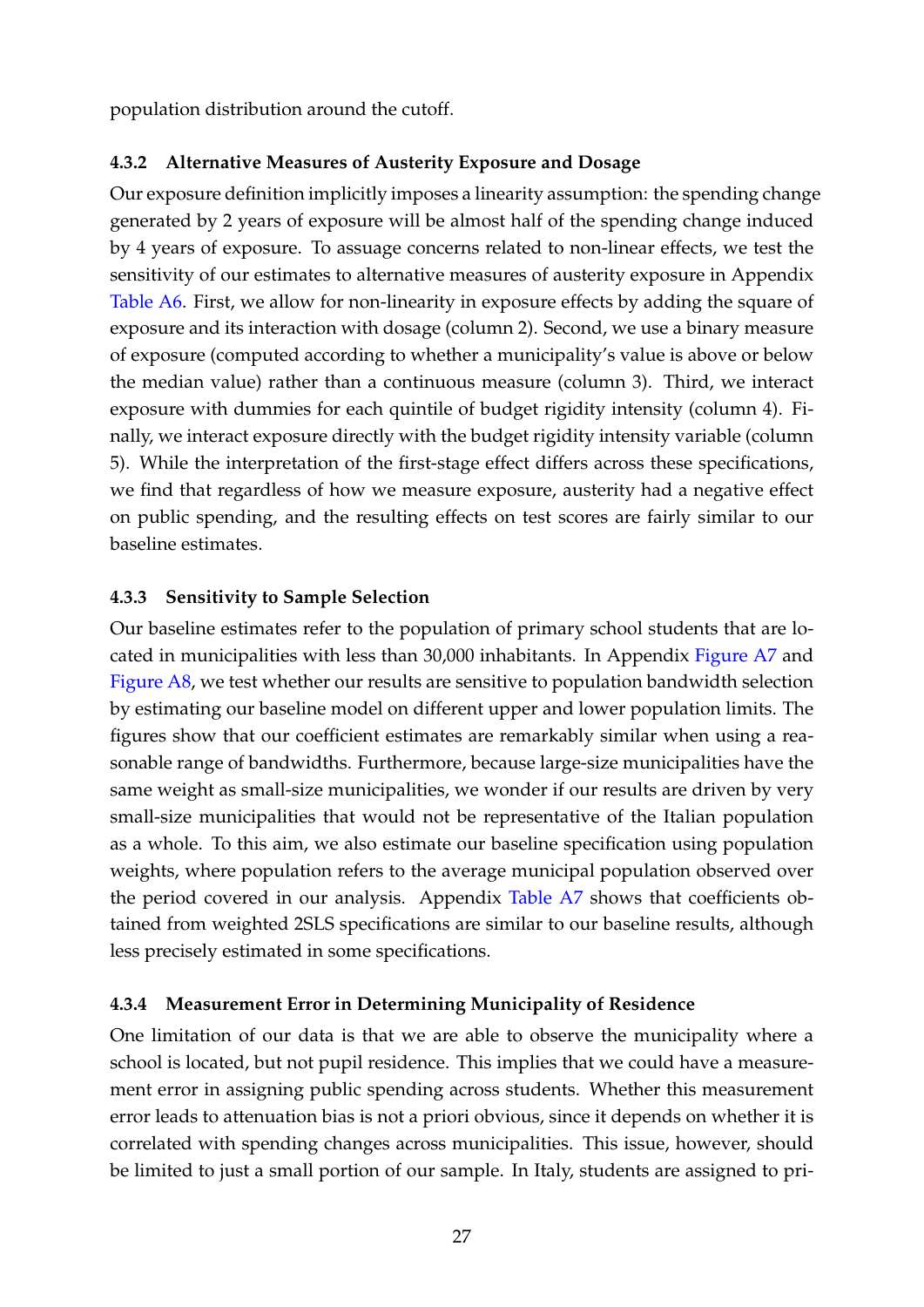mary schools according to municipality of residence. Parents enroll children in schools, while school principals are responsible for verifying that students are residents of the same municipality where the school is located (or in the same zip code in the case of multiple schools within a municipality). Therefore, student municipality of residence mostly maps into school municipality of residence.

However, there could be cases, especially in small-size municipalities, where there is no primary school and children need to attend schools located in neighboring municipalities. Since Italy has a relatively large concentration of small-size municipalities, we take this issue to heart. To test the sensitivity of our estimates to this issue, we proceed in the following way. First, we identify municipalities where there is no primary school. Second, we flag all the municipalities sharing a border with that municipality, which could be affected by an inflow of students whose spending is measured with errors. Finally, we estimate our 2SLS model from a sample without these flagged municipalities. We report coefficient estimates in Appendix [Table A8.](#page-62-0) The table shows that the measurement error in determining municipality of residence is not a significant source of bias: estimates obtained from the original sample are fairly similar to those computed from the sample that excluded municipalities that might have been exposed to an inflow of students.

## **4.3.5 Spatial Correlation in the Error Term**

Following the suggestions by [Angrist and Pischke](#page-40-13) [\(2009\)](#page-40-13) to "pass the buck up one level", we account for the possibility of spatial correlation in the error term by clustering the standard errors on a higher level of aggregation, which in our case is the province. [Figure A9](#page-53-0) shows that our estimates remain statistically significant at usual confidence intervals when we use standard errors that are clustered at school, municipality (our baseline), or province level. An additional concern is that the error term could be correlated not only over time within the panel dimension, but also across cohorts taking the test in the same year. To account for this issue, we also present standard errors that allow for two-way clustering by cohort and school or municipality (using the estimator proposed by [Cameron et al.](#page-41-11) [2011\)](#page-41-11). Despite coefficient estimates being less precise when we implement the two-way clustering strategy, they remain statistically significant at conventional confidence intervals.

# <span id="page-28-0"></span>**5 Mechanisms**

## <span id="page-28-1"></span>**5.1 Spending Categories**

In a seminal work on the effect of fiscal consolidation policies, [Alesina and Perotti](#page-39-0) [\(1995\)](#page-39-0) convey a clear message: the composition of the fiscal adjustment is of fundamental importance in determining its impact. Disaggregating the austerity spending cut on various expenditures is thus key for evaluating the mechanisms behind the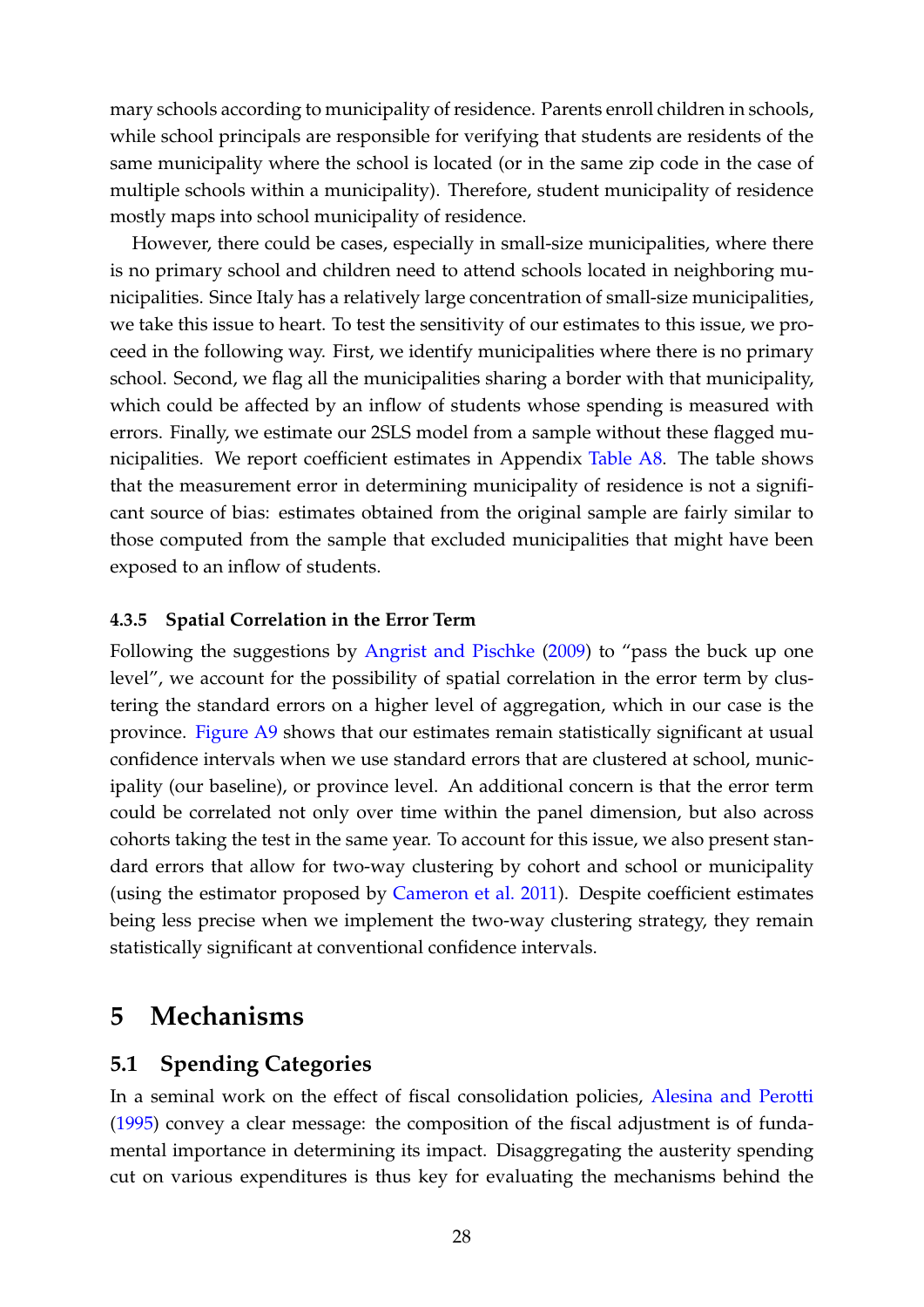documented test score impacts. The impact of austerity on test scores could either be mitigated or exacerbated depending on whether municipalities targeted the marginal spending cut toward productive spending items.

We examine how different spending categories are reduced in response to austerityinduced expenditure cuts. We regress the level of per-pupil spending in each budget category on total (instrumented) per-pupil spending, separately for current and cap-ital expenditures.<sup>[22](#page-29-0)</sup> This analysis offers a more thorough evaluation of the first-stage relationship between austerity and public spending.

[Table 4](#page-30-0) shows the results using our preferred 2SLS model (including school FE, cohort FE and both student-level and municipality-level controls). Each coefficient should be interpreted as the marginal propensity to spend in each budget category: how much spending is reduced in a budget category for each euro in austerity-induced per-pupil spending cuts.[23](#page-29-1) Using this specification, we can formally test whether marginal and average spending propensity are similar. For each budget item, the table also reports the spending share, the mean value (in thousand euros), and the p-value testing whether the marginal and average propensity to spend in each budget category are equal. We also report sharpened false discovery rate q-values to account for false dis-covery rates due to multiple testing hypotheses.<sup>[24](#page-29-2)</sup>

We find that austerity spending cuts are allocated differently than the average spending on both current and capital expenditures. Focusing on *current* spending, our results show that municipalities cut disproportionally less spending on administration. While current administrative spending represents the lion's share of municipal current expenditures (57 percent of total current spending), municipalities decrease administrative spending by around 0.23 euros for each euro in austerity-induced spending cuts. This is consistent with the notion that administration is a rigid source of spending, being mostly composed of labor payoffs. By contrast, we find that austerity leads to disproportionally cut current spending on culture, development, services, and public transportation. Specifically, the spending cut on culture, which comprises funding to public libraries, museums, art galleries and theatres, accounts for around 7.7 percent of the total spending cut, despite municipalities allocate around 4.8 percent of total spending to this budget item (p-value from a statistical test of difference between marginal and average spending cut is 0.070). Cuts in services bloated after austerity: we find that municipalities decrease expenditure on public services by nearly 0.342 euros for each euro in austerity-induced spending cuts, despite this budget category representing a small portion of the total budget (1.5 percent). This budget category includes expenditures on public lighting, heating and other services produced and

<span id="page-29-0"></span> $22$ Similar approaches have been proposed in [Hyman](#page-42-10) [\(2017\)](#page-42-10) and [Jackson et al.](#page-43-7) [\(2021\)](#page-43-7).

<span id="page-29-1"></span><sup>&</sup>lt;sup>23</sup>For the sake of a clearer interpretation of marginal propensity to spend, we report the results using the *level* of spending. We find similar results using the log of spending.

<span id="page-29-2"></span><sup>&</sup>lt;sup>24</sup>The false discovery rate q-values are the expected proportion of rejections that are type I errors (false rejections). We compute them by following the procedure described in [Anderson](#page-39-4) [\(2008\)](#page-39-4).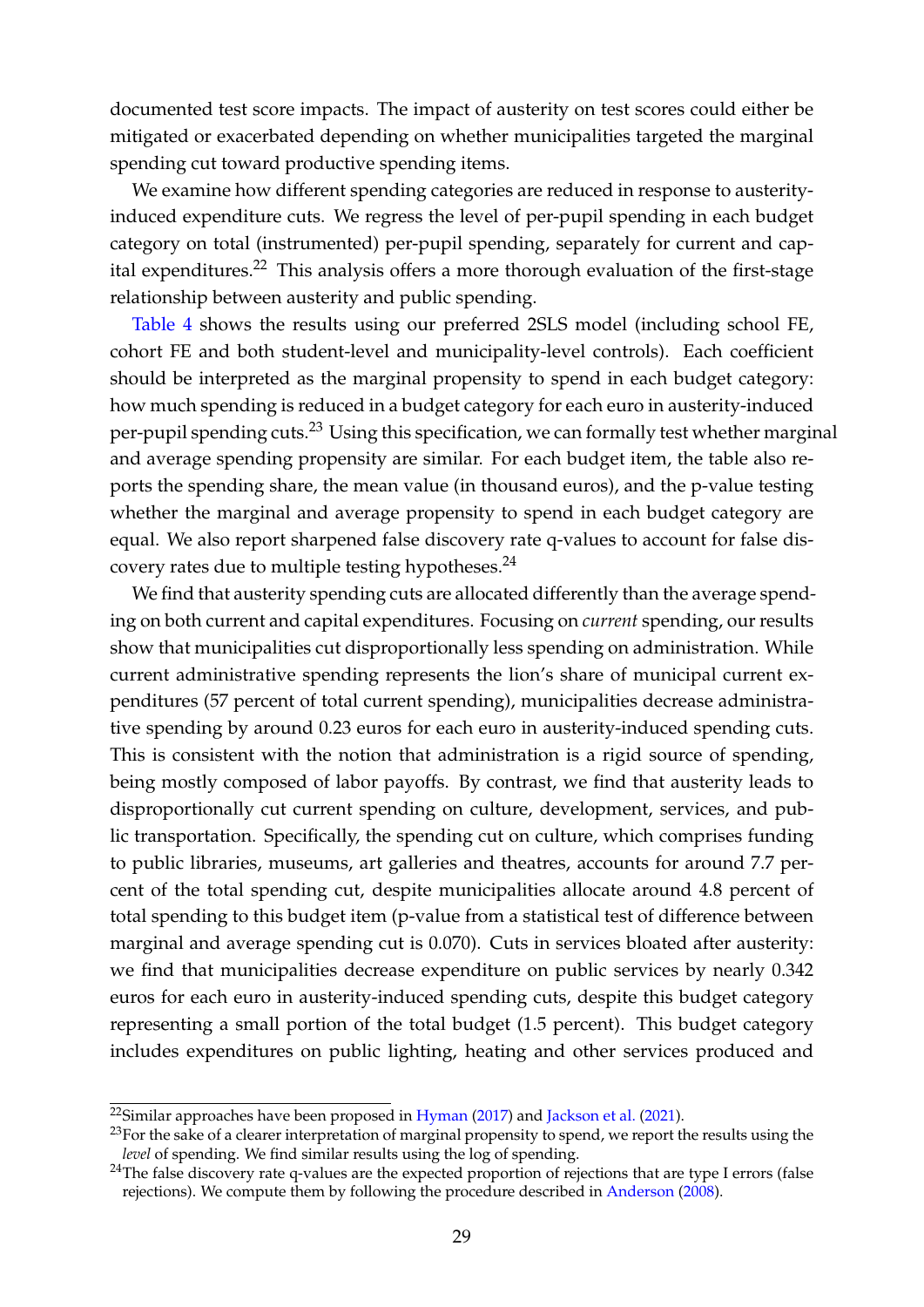<span id="page-30-0"></span>

|                          | Budget category: |            |            |          |           |            |            |            |
|--------------------------|------------------|------------|------------|----------|-----------|------------|------------|------------|
|                          | Adm              | Edu        | Cul        | Spo      | Tou       | Dev        | Ser        | Roa        |
|                          | (1)              | (2)        | (3)        | (4)      | (5)       | (6)        | (7)        | (8)        |
|                          |                  |            |            |          |           |            |            |            |
| Current Sp.              | $0.226***$       | $0.088**$  | $0.077***$ | 0.014    | $0.017**$ | $0.043***$ | $0.342***$ | $0.192***$ |
|                          | (0.049)          | (0.035)    | (0.019)    | (0.010)  | (0.009)   | (0.014)    | (0.063)    | (0.033)    |
|                          |                  |            |            |          |           |            |            |            |
| Mean share               | 0.570            | 0.182      | 0.045      | 0.030    | 0.010     | 0.013      | 0.015      | 0.136      |
| Mean dependent           | 26.840           | 8.478      | 2.213      | 1.474    | 0.655     | 0.640      | 0.942      | 6.691      |
| p-value                  | 0.000            | 0.008      | 0.098      | 0.125    | 0.390     | 0.031      | 0.000      | 0.083      |
| FDR q-value              | 0.001            | 0.022      | 0.131      | 0.143    | 0.390     | 0.062      | 0.001      | 0.131      |
|                          |                  |            |            |          |           |            |            |            |
| Capital Sp.              | $0.362***$       | $0.396***$ | $0.113**$  | $-0.072$ | 0.021     | $0.041**$  | $-0.000$   | 0.140      |
|                          | (0.174)          | (0.120)    | (0.054)    | (0.122)  | (0.020)   | (0.020)    | (0.029)    | (0.100)    |
|                          |                  |            |            |          |           |            |            |            |
| Mean share               | 0.247            | 0.186      | 0.048      | 0.074    | 0.013     | 0.068      | 0.020      | 0.344      |
| Mean dependent           | 4.864            | 3.221      | 0.969      | 1.432    | 0.383     | 1.577      | 0.506      | 6.466      |
| p-value                  | 0.187            | 0.074      | 0.227      | 0.231    | 0.696     | 0.185      | 0.476      | 0.041      |
| FDR q-value              | 0.308            | 0.096      | 0.308      | 0.308    | 0.696     | 0.308      | 0.544      | 0.076      |
|                          |                  |            |            |          |           |            |            |            |
| # of students            |                  |            |            |          | 962,897   |            |            |            |
| # of schools             |                  | 2,681      |            |          |           |            |            |            |
| # of municipalities      |                  | 2,274      |            |          |           |            |            |            |
| <b>Baseline</b> controls | Yes              | Yes        | Yes        | Yes      | Yes       | Yes        | Yes        | Yes        |

Table 4: The Impact of Austerity by Budget Category

*Note:* This table examines how different municipal budget categories are reduced in response to austerity-induced spending cuts. It reports 2SLS estimates on the effect of austerity-induced total public spending changes on changes in each budget category. Each coefficient should be interpreted as the marginal propensity to spend in each budget category. Each specification includes school fixed effects, cohort fixed effects, student-level controls, and municipality-level controls. For each budget category, we report its share of total spending, the mean value (in per-pupil 1,000 euros), the p-value testing whether the marginal and average propensity to spend in each budget category are equal, and the sharpened false discovery rate q-values to account for false discovery rates due to multiple testing hypotheses. Standard errors clustered at municipality level reported in parentheses.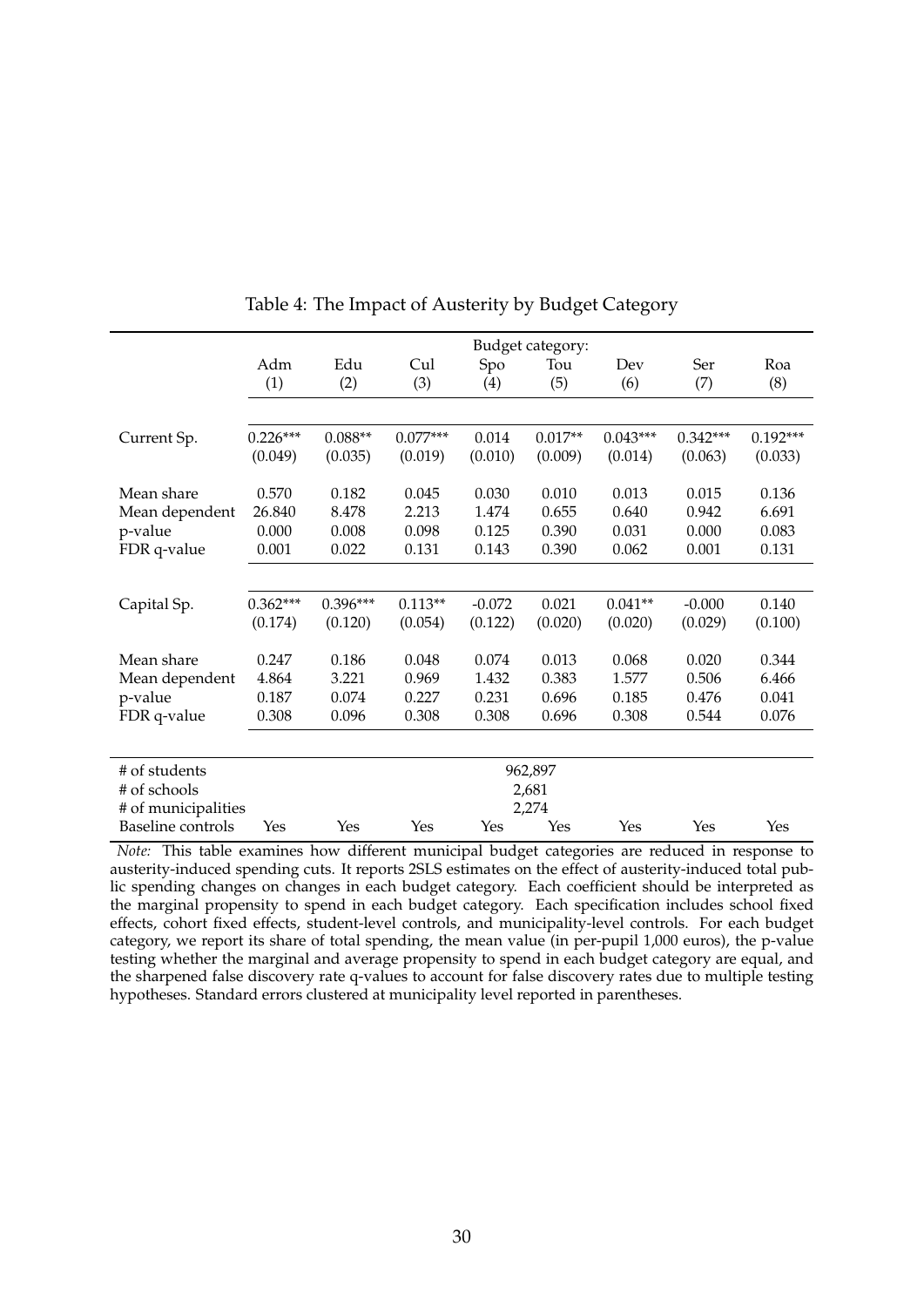sold directly by a municipality.<sup>[25](#page-31-0)</sup> Finally, although we find a statistically significant decrease in education spending (around 8.8 percent of the total spending cut), the marginal spending cut on current educational spending is relatively lower than the average spending.

Focusing on *capital* expenditures, we find that austerity leads to a disproportional cut in school investments. Our results show that municipalities allotted almost 40 percent of the total cut for school funding, compared to 18 percent of the average spending (p-value from a statistical test of difference between marginal and average spending cut is 0.074). This disproportionate reduction in capital school projects is consistent with evidence from school-level data that we will provide below. Austerity also forced municipalities to disproportionally cut investments in culture (by 11 percent against an average spending share of around 5 percent) and administration (by nearly 36 percent against an average spending of nearly one-fourth of total capital spending). By contrast, austerity is relatively less harmful for local public transportation.

Taken together, one view of these results is that austerity leads municipalities to allocate spending cuts toward less rigid budget items, where politicians have discretion to decide how much of public spending to allocate. How local policy makers allocate austerity spending cuts can be an important determinant of student outcomes. In theory, more skilled politicians could be better at making the government machinery more efficient. For instance, more skilled politicians might be more likely to reduce current administrative expenditures, characterized by large passive waste in Italy [\(Bandiera et al.](#page-40-1)  $2009$ ), instead of capital expenditures.<sup>[26](#page-31-1)</sup> Does the allocation of the austerity-induced spending cut vary according to local politician ability?

To shed light on this question, [Table 5](#page-32-0) presents effects separately according to local politician skill level. We first compute a municipality-specific index of local politician skill level by calculating the average years of schooling of town council components. We then classify a municipality as managed by high (low)-skill politicians if local politician average years of schooling are larger (lower or equal) than the median value.

Our results show that the marginal spending cut on administration is more than two times larger in municipalities led by high-skill politicians (30.1 percent against 14.3 percent of the cut). Because administrative spending is likely to reflect many sources of unproductive spending, this result would suggest that high-skill politicians are more able to allocate the marginal spending cut toward less productive spending categories. Accordingly, low-skill politicians present a relatively larger propensity to earmark school capital expenditures and current expenditures on culture and ser-

<span id="page-31-0"></span> $^{25}$ It is possible that the large austerity-induced reduction in this budget category reflects outsourcing: in order to spur efficiency and reduce public debt, municipalities contracted out the distribution of some public services to private companies.

<span id="page-31-1"></span> ${}^{26}$ For example, [Gagliarducci and Nannicini](#page-42-12) [\(2013\)](#page-42-12) find that politicians with more years of schooling are more likely to reduce the amount of personnel and other current expenditures (by about 11 and 22 percent, respectively). They also show that more skilled mayors make town bureaucratic organizations more efficient.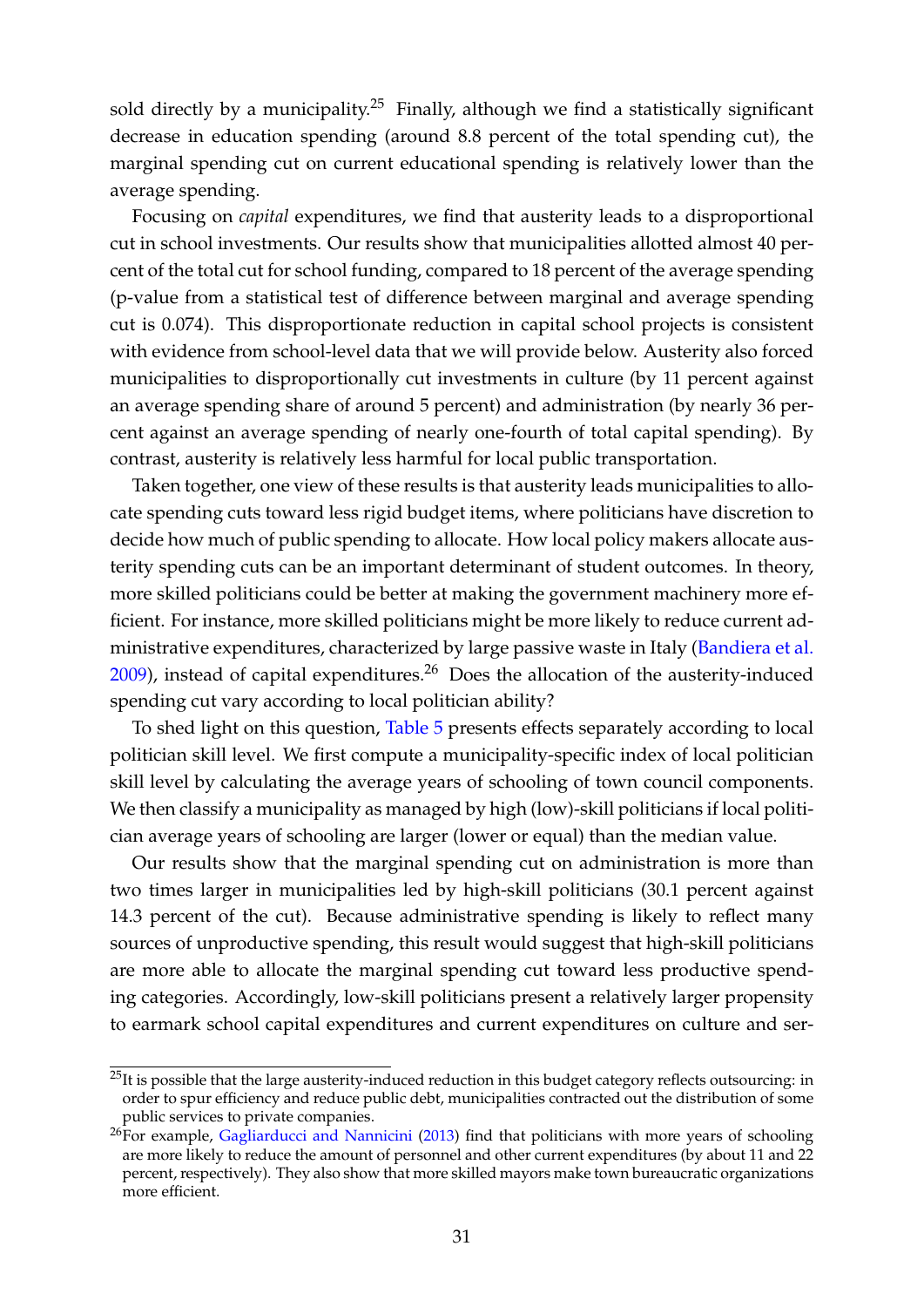<span id="page-32-0"></span>

|                                                      | Budget category:           |            |            |           |          |            |            |            |
|------------------------------------------------------|----------------------------|------------|------------|-----------|----------|------------|------------|------------|
|                                                      | Adm                        | Edu        | Cul        | Spo       | Tou      | Dev        | Ser        | Roa        |
|                                                      | (1)                        | (2)        | (3)        | (4)       | (5)      | (6)        | (7)        | (8)        |
|                                                      | A. Low-skill politicians:  |            |            |           |          |            |            |            |
| Current Sp.                                          | $0.143*$                   | $0.075**$  | $0.084***$ | $0.030**$ | 0.017    | $0.037*$   | $0.411***$ | $0.203***$ |
|                                                      | (0.080)                    | (0.037)    | (0.029)    | (0.015)   | (0.013)  | (0.020)    | (0.091)    | (0.051)    |
| Mean share                                           | 0.573                      | 0.187      | 0.041      | 0.030     | 0.008    | 0.011      | 0.014      | 0.136      |
| Mean dep.                                            | 26.875                     | 8.684      | 1.983      | 1.453     | 0.620    | 0.561      | 0.880      | 6.719      |
| p-value                                              | 0.000                      | 0.003      | 0.094      | 0.793     | 0.302    | 0.175      | 0.000      | 0.188      |
| FDR q-value                                          | 0.001                      | 0.008      | 0.188      | 0.793     | 0.346    | 0.251      | 0.001      | 0.251      |
| Capital Sp.                                          | 0.131                      | $0.625***$ | 0.086      | 0.096     | $-0.011$ | 0.026      | 0.046      | 0.082      |
|                                                      | (0.202)                    | (0.205)    | (0.058)    | (0.111)   | (0.045)  | (0.024)    | (0.041)    | (0.124)    |
| Mean share                                           | 0.235                      | 0.198      | 0.042      | 0.076     | 0.013    | 0.066      | 0.020      | 0.350      |
| Mean dependent                                       | 4.754                      | 3.506      | 0.870      | 1.477     | 0.413    | 1.547      | 0.474      | 6.740      |
| p-value                                              | 0.607                      | 0.074      | 0.447      | 0.860     | 0.592    | 0.103      | 0.517      | 0.031      |
| FDR q-value                                          | 0.694                      | 0.175      | 0.694      | 0.860     | 0.694    | 0.275      | 0.694      | 0.148      |
| # of students<br># of schools<br># of municipalities | 480,186<br>1,406<br>1,157  |            |            |           |          |            |            |            |
|                                                      | B. High-skill politicians: |            |            |           |          |            |            |            |
| Current Sp.                                          | $0.301***$                 | $0.135**$  | 0.052      | 0.006     | 0.013    | $0.064***$ | $0.236**$  | $0.193***$ |
|                                                      | (0.081)                    | (0.058)    | (0.035)    | (0.016)   | (0.014)  | (0.024)    | (0.102)    | (0.054)    |
| Mean share                                           | 0.567                      | 0.176      | 0.049      | 0.031     | 0.011    | 0.014      | 0.016      | 0.137      |
| Mean dependent                                       | 26.766                     | 8.242      | 2.446      | 1.490     | 0.689    | 0.719      | 0.981      | 6.655      |
| p-value                                              | 0.001                      | 0.485      | 0.928      | 0.124     | 0.888    | 0.040      | 0.031      | 0.302      |
| FDR q-value                                          | 0.008                      | 0.647      | 0.928      | 0.248     | 0.928    | 0.107      | 0.107      | 0.484      |
| Capital Sp.                                          | $0.427*$                   | 0.294      | 0.157      | $-0.327$  | 0.064    | 0.082      | $-0.064$   | 0.265      |
|                                                      | (0.221)                    | (0.227)    | (0.133)    | (0.538)   | (0.060)  | (0.065)    | (0.117)    | (0.229)    |
| Mean share                                           | 0.258                      | 0.174      | 0.053      | 0.073     | 0.014    | 0.071      | 0.020      | 0.338      |
| Mean dependent                                       | 4.973                      | 2.938      | 1.067      | 1.387     | 0.354    | 1.606      | 0.538      | 6.193      |
| p-value                                              | 0.635                      | 0.347      | 0.434      | 0.457     | 0.410    | 0.865      | 0.475      | 0.749      |
| FDR q-value                                          | 0.847                      | 0.760      | 0.744      | 0.754     | 0.723    | 0.865      | 0.712      | 0.856      |
| # of students                                        | 482,711                    |            |            |           |          |            |            |            |
| # of schools                                         | 1,275                      |            |            |           |          |            |            |            |
| # of municipalities                                  | 1,117                      |            |            |           |          |            |            |            |

## Table 5: Austerity-Induced Budget Change By Politicians' Ability

*Note:* This table examines how different municipal budget categories are reduced in response to austerity-induced spending cuts for municipalities with high- versus low-skill politicians. We first compute a municipality-specific index of politicians' skill level by calculating the average years of schooling of town council members. We then classify a municipality as managed by high (low)-skill politicians if local politicians' average years of schooling are larger (lower or equal) than the median value. The table reports 2SLS estimates on the effect of austerity spending changes on variation in each budget category. Each coefficient should be interpreted as the marginal propensity to spend in each budget category. Each specification includes school fixed effects, cohort fixed effects, student-level controls, and municipality-level controls. For each budget category, we report its share of total spending, the mean value (in per-pupil 1,000 euros), the p-value testing whether the marginal and average propensity to spend in each budget category are equal, and the sharpened false discovery rate q-values. Standard errors clustered at municipality level reported in parentheses.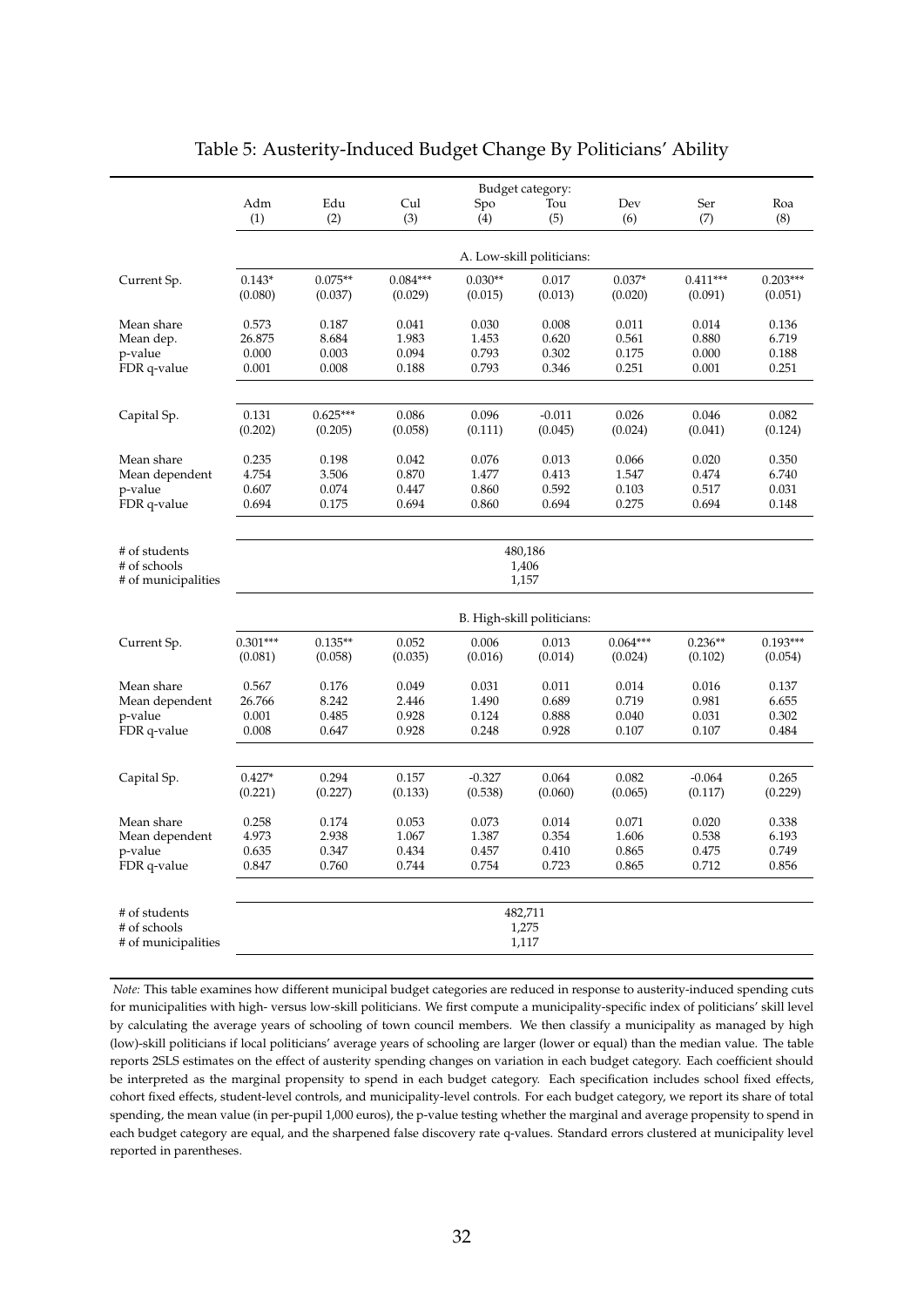vices. Specifically, we find that more than 60 percent of the austerity capital spending cut is allocated to school spending in municipalities governed by low-skill politicians, while this fraction almost halves when high-skill politicians allocate spending. Such discrepancies in the allocation of the austerity spending cut based on the skill level of local policy makers are consistent with the heterogeneity shown in [Figure 5.](#page-25-0) Because, ceteris paribus, high-skill politicians are more able to allocate the austerity spending cut toward less productive spending categories, test score impacts are then relatively lower for students located in municipalities governed by high-skill politicians.

## **5.2 Zooming in on Educational Spending**

There is ample descriptive and anecdotal evidence that the supply of municipal school resources has not kept up with the increase in the demand over the last decade in Italy (see, e.g., OECD, *[Education at a Glance 2020](https://read.oecd-ilibrary.org/education/education-at-a-glance-2020_69096873-en#page12)*). According to [Antonini et al.](#page-40-14) [\(2015\)](#page-40-14), more than one-third of school buildings needs urgent maintenance. Moreover, school buildings are quite old and obsolete: more than one-third of the school buildings' stock was built before the 1960s (see [Ministry of Education and Research \(MIUR\),](https://www.istruzione.it/edilizia_scolastica/index.shtml) *Anagrafica [Edilizia Scolastica website](https://www.istruzione.it/edilizia_scolastica/index.shtml)*).

In this section, we combine various sources of data to explore the effect of austerity spending cuts on the availability of several school resources and inputs. The analysis proceeds in two steps. First, using municipality-level balance sheets data, we explore whether austerity affects early childcare funding and attendance. Second, we study the effect of austerity spending cuts on several school inputs and resources by using school-level administrative data on school facilities and survey information on a stratified sample of teachers and school principals.

## **5.2.1 Early Childcare Funding and Attendance**

The test score impacts that we measure at the end of primary school are the product of years of cognitive and behavioral development. It is possible that achievement losses due to austerity are in part the product of limited interventions at an early (pre-school) stage.<sup>[27](#page-33-0)</sup> This channel might be particularly important in Italy, where childcare provisions are among the lowest in Europe and the number of applications for accessing childcare services largely exceeds the number of places in almost all municipalities [\(Di](#page-41-7)[partimento Per Le Politiche Della Famiglia](#page-41-7) [2020\)](#page-41-7). Since municipalities are responsible for childcare policies, budget constraints can influence municipality decisions about

<span id="page-33-0"></span><sup>&</sup>lt;sup>27</sup>Whether nursery school attendance is beneficial to children in the middle and long run is not a priori obvious. Previous studies focusing on Italy have provided mixed evidence. [Fort et al.](#page-42-13) [\(2020\)](#page-42-13) provide clear evidence that additional nursery school attendance at age 0–2 significantly reduces test scores at age 8-14. [Carta and Rizzica](#page-41-12) [\(2018\)](#page-41-12) do not find any significant test score impact from early access to pre-primary school by exploiting an Italian reform in mid-2000s. [Brilli et al.](#page-41-13) [\(2016\)](#page-41-13) find that childcare availability has a positive effect on students' cognitive outcomes. [Corazzini et al.](#page-41-14) [\(2021\)](#page-41-14) find heterogeneous effect by immigrant status. While immigrant students gain from early childcare attendance, native students cognitive outcomes are negatively affected.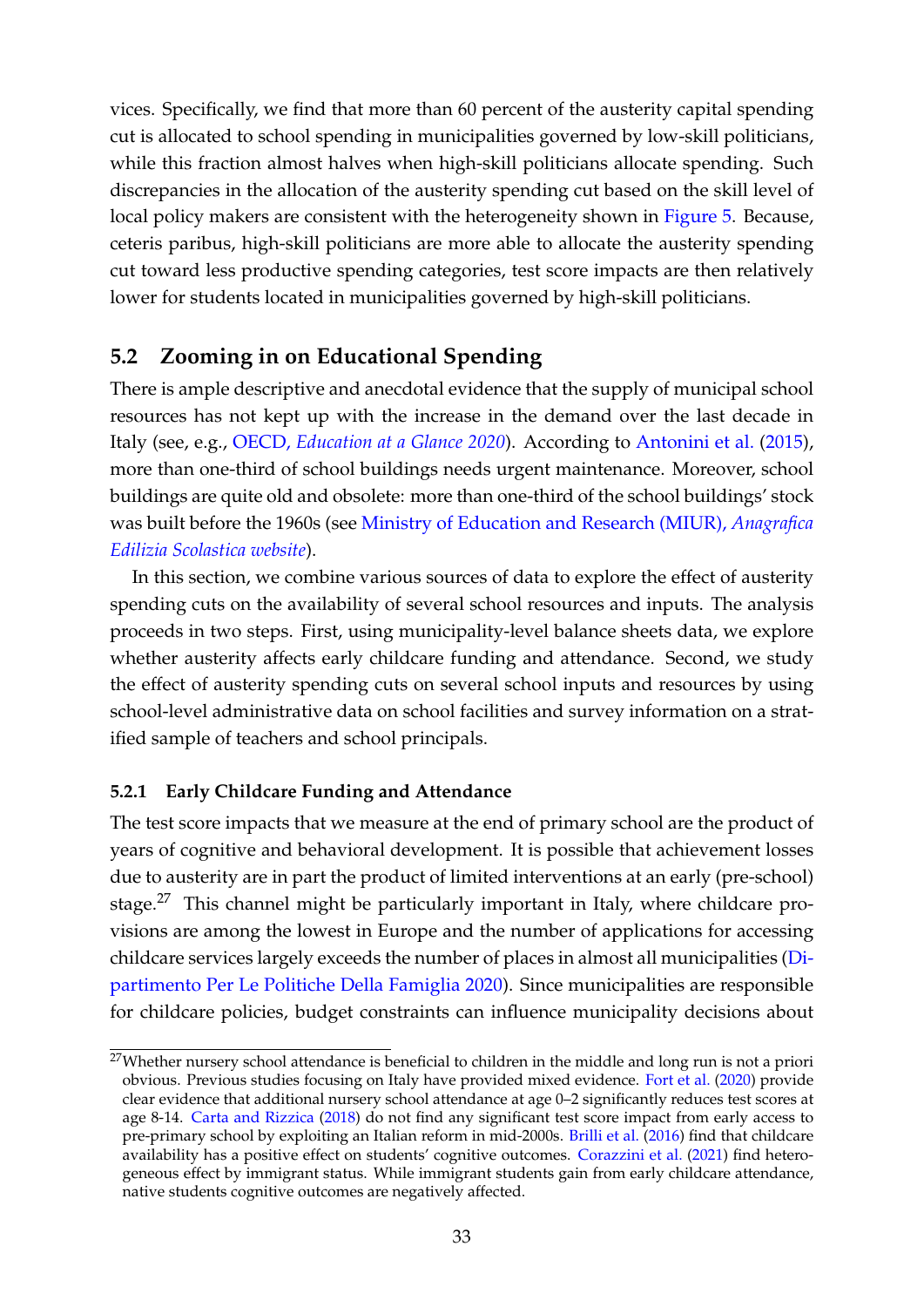<span id="page-34-1"></span>fees and the number of available slots.

|                     | Outcome variable:                 |                             |                               |                                   |                          |                            |  |  |
|---------------------|-----------------------------------|-----------------------------|-------------------------------|-----------------------------------|--------------------------|----------------------------|--|--|
|                     | Fees<br>per-pupil (1,000€)<br>(1) | Staff<br>pupil ratio<br>(2) | Instructional<br>staff<br>(3) | Non-instructional<br>staff<br>(4) | Coverage<br>(0/1)<br>(5) | Attendance<br>(0/1)<br>(6) |  |  |
| Spending $(1,000)$  | $-0.126***$<br>(0.039)            | 0.018<br>(0.013)            | 0.018<br>(0.013)              | 0.000<br>(0.000)                  | 0.002<br>(0.002)         | $-0.001$<br>(0.001)        |  |  |
| # of students       | 962,897                           | 962,897                     | 962,897                       | 962,897                           | 962,897                  | 818,064                    |  |  |
| # of schools        | 2,681                             | 2,681                       | 2,681                         | 2,681                             | 2,681                    | 2,681                      |  |  |
| # of municipalities | 2,274                             | 2,274                       | 2,274                         | 2,274                             | 2,274                    | 2,274                      |  |  |
| Baseline controls   | Yes                               | Yes                         | Yes                           | Yes                               | Yes                      | Yes                        |  |  |
| Mean dependent      | 2.726                             | 0.154                       | 0.126                         | 0.028                             | 0.404                    | 0.263                      |  |  |
| FDR q-value         | 0.006                             | 0.314                       | 0.314                         | 0.479                             | 0.399                    | 0.503                      |  |  |

Table 6: The Impact of Austerity on Early Childcare Funding and Attendance

*Note:* This table reports 2SLS estimates on the effect of austerity-induced public spending changes on the following outcome variables: yearly fee charged for attending early childcare (column 1); count of per-pupil workers employed in early-childcare services (column 2); count of per-pupil instructional workers employed in early childcare services (column 3); count of perpupil non-instructional workers employed in early childcare services (column 4); share of accepted applications (column 5); early childcare attendance, as reported in student-level survey data from INVALSI (column 6). Each specification includes school fixed effects, cohort fixed effects, student-level controls and municipality-level controls. Standard errors clustered at municipality level reported in parentheses.

We study the effect of austerity on the Italian *asilo nido*: an early childcare service for 0-3 age children directly financed by municipalities. From balance sheets data, we first collect municipality-level cohort-varying information on yearly fees,<sup>[28](#page-34-0)</sup> staff-student ratio (further divided in instructional and non-instructional staff), and the share of accepted applications.

We regress each outcome variable on total (instrumented) per-pupil spending. To simplify coefficient interpretations, we focus on total spending levels aggregating both current and capital spending. [Table 6](#page-34-1) shows the results using our preferred 2SLS model (including school FE, cohort FE and both student-level and municipality-level controls). We also report test statistics corrected for multiple testing hypotheses. Our key result is that austerity leads municipalities to increase early childcare fees. Specifically, the coefficient estimate shown in column (1) implies that a 1 euro decrease in per-pupil spending raises childcare fees by 0.126 euros. This maps into a fairly large effect: since the average yearly fee is 2,726 euros, our estimate suggests that an additional year of exposure to austerity (which implies, on average, a spending reduction of 412 perpupil euros) would raise fees by around 2 percent, which is equal to charging 52 euros more for each additional year of austerity exposure.

Columns 2-4 show that austerity spending cuts do not significantly affect hiring of both instructional and non-instructional staff. This result is in line with the evidence presented above, suggesting that austerity cuts do not harm rigid source of spending, such as personnel costs.

Do austerity spending cuts (and the resulting price increase in early childcare pro-

<span id="page-34-0"></span><sup>&</sup>lt;sup>28</sup>Childcare fees are modulated according to household characteristics (e.g., family composition, parents' working status). In balance sheets data, we observe the average per-pupil yearly fee.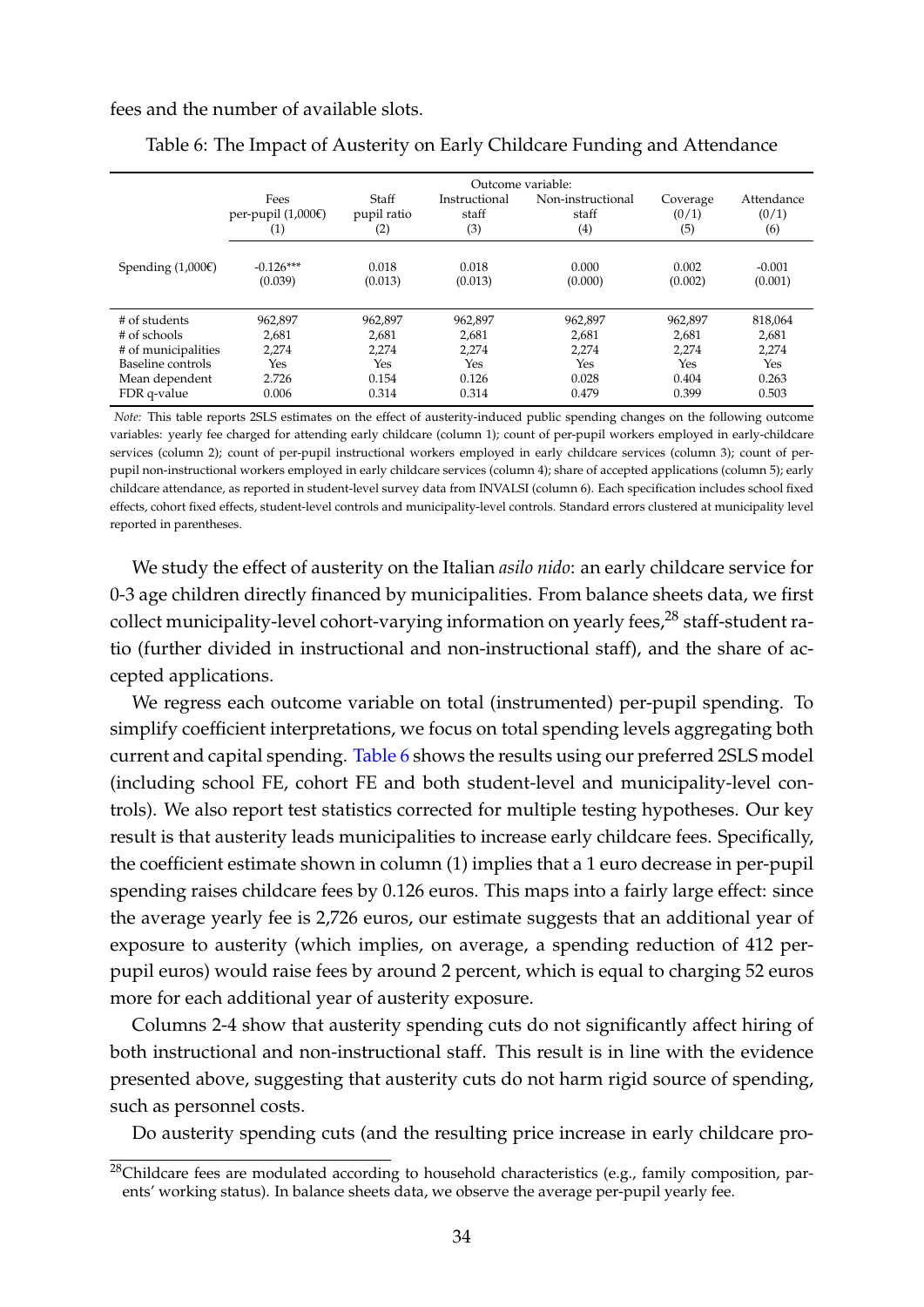visions) affect early childcare attendance? According to a survey conducted by [IS-](#page-43-15)[TAT](#page-43-15) [\(2018\)](#page-43-15), household budget constraints are a non-negligible factor determining early childcare attendance: more than 12 percent of parents do not utilize childcare services because they cannot bear the cost. Using municipality-level data on the share of accepted applications, we uncover a small positive effect on coverage, suggesting that a 1,000 per-pupil euros decrease in spending would reduce the share of accepted applications by 0.2 percentage points (column 5). However, this effect is not statistically significant at usual confidence intervals. To further investigate this channel, we also measure the early childcare attendance rate from pupil-level survey responses (provided by INVALSI). Although the response rate is not perfect (we are able to cover around 85 percent of students in our sample), the result confirms the municipality-level evidence: the probability of attending early childcare is not significantly associated with austerity-induced spending changes (column 6).

Overall, we conclude that some of the austerity costs are passed on to parents via higher early childcare costs. Although the price increase does not seem to significantly affect early childcare attendance, it is possible that test score impacts are influenced by other price increase-related channels. For instance, a raise in prices might reflect outsourcing of early childcare service provisions to private businesses, which usually set higher prices.<sup>[29](#page-35-0)</sup>

#### **5.2.2 Primary School Resources and Facilities**

The results presented in [Table 4](#page-30-0) show that austerity spending cuts disproportionally hit school capital spending. Recent studies have shown that school facility investments improve student outcomes (see, e.g., [Duflo](#page-42-14) [2001;](#page-42-14) [Cellini et al.](#page-41-9) [2010;](#page-41-9) [Aaronson and](#page-39-5) [Mazumder](#page-39-5) [2011;](#page-39-5) [Neilson and Zimmerman](#page-44-11) [2014;](#page-44-11) [Lafortune et al.](#page-43-12) [2018;](#page-43-12) [Lafortune and](#page-43-13) [Schonholzer](#page-43-13) [2019;](#page-43-13) [Jackson and Mackevicius](#page-43-5) [2021\)](#page-43-5), especially in contexts where school facilities were in very poor conditions. To study the impact of austerity cuts on school inputs and facilities, we gather information on various school inputs, resources and facilities. We then regress each outcome variable on total (instrumented) per-pupil spending. To facilitate interpretations, we aggregate current and capital spending and we present the results for spending level.

We report 2SLS coefficient estimates from our baseline specification in [Table 7.](#page-36-0) We focus on three main categories of school inputs. First, since austerity cuts could have prevented municipalities from financing renovation, repairs and expansions of school buildings, we examine whether austerity leads to overcrowded classrooms. We find that austerity spending cuts leads to a statistically significant, but economically small, increase in class size. On average, we find that a 1,000 euros per-pupil reduction in spending raises class sizes by nearly 0.048 students. This estimate suggests that the

<span id="page-35-0"></span><sup>&</sup>lt;sup>29</sup>Municipalities have outsourced over the recent years to meet DSP requirements and reduce public expenditures. According to [ISTAT](#page-43-15) [\(2018\)](#page-43-15), spending for early childcare managed by non-public agents covers around 10 percent of total spending.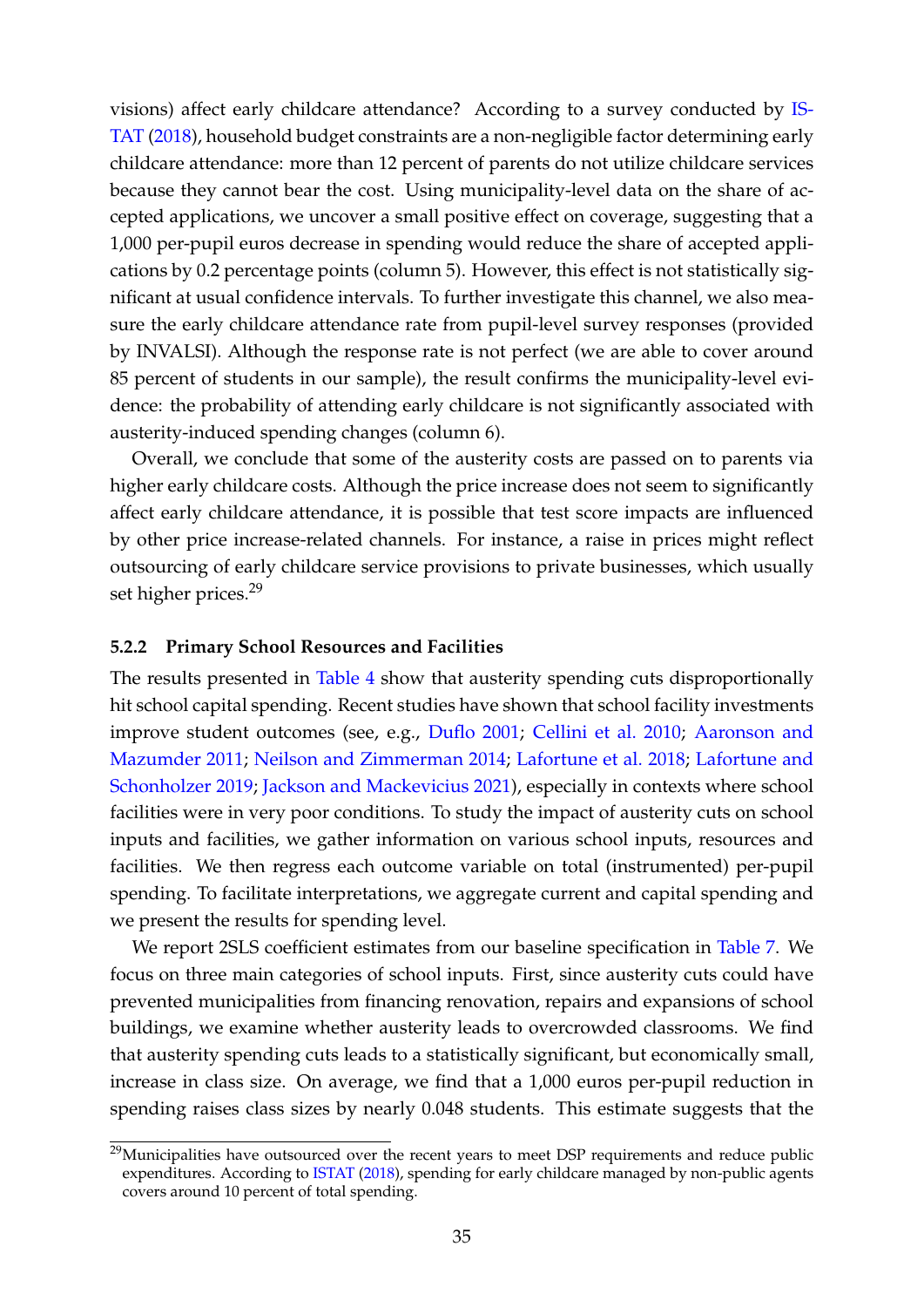<span id="page-36-2"></span>

|                               | Class size<br>$(\#)$<br>(1) | Schedule<br>(0/1)<br>(2) | Lab<br>(factor)<br>(3) | Outcome variable:<br>Library & gym<br>(factor)<br>$\left( 4\right)$ | Teaching items<br>(factor)<br>(5) | Tech items<br>(factor)<br>(6) |
|-------------------------------|-----------------------------|--------------------------|------------------------|---------------------------------------------------------------------|-----------------------------------|-------------------------------|
| Spending $(1,000\varepsilon)$ | $-0.048**$<br>(0.024)       | $-0.002$<br>(0.003)      | $0.008***$<br>(0.003)  | $0.005**$<br>(0.002)                                                | 0.000<br>(0.002)                  | 0.002<br>(0.001)              |
| # of students                 | 962,897                     | 962,897                  | 128,998                | 128,998                                                             | 128,998                           | 128,998                       |
| # of schools                  | 2.681                       | 2,681                    | 2,681                  | 1.344                                                               | 1,344                             | 1,344                         |
| # of municipalities           | 2,274                       | 2,274                    | 1,221                  | 1,221                                                               | 1,221                             | 1,221                         |
| Baseline controls             | Yes                         | Yes                      | Yes                    | Yes                                                                 | Yes                               | Yes                           |
| Mean dependent                | 15.782                      | 0.318                    | $-0.000$               | $-0.000$                                                            | 0.000                             | $-0.000$                      |
| FDR q-value                   | 0.098                       | 0.521                    | 0.012                  | 0.042                                                               | 0.970                             | 0.282                         |

#### Table 7: The Impact of Austerity on Primary School Resources

*Note:* This table reports 2SLS estimates on the effect of austerity-induced per-pupil spending changes on the following outcome variables: class size (column 1); whether the school provides a longer schedule (column 2); a factor variable capturing whether the school is equipped with functioning computer, language, scientific, musical, technical or art laboratories (column 3); a factor variable capturing whether the school has a functioning library, book loan services and a gym (column 4); a factor variable capturing availability of teaching tools, such as teaching items, books, audiovisual tools and interactive blackboards (column 5); a factor variable capturing availability of technological items, such as software, tablets, a functioning connection to the internet and computers (column 6). The factor variables are computed by applying a principal component analysis and using survey responses from school principals. Specifications in (1) and (2) include school fixed effects, cohort fixed effects, student-level controls, and municipality-level controls. Specifications in (3)-(6) include province fixed effects (instead of school fixed effects). Standard errors clustered at municipality level reported in parentheses.

implied class size effects from austerity spending cuts is a 1.1 percent (0.168 students) class size increase.[30](#page-36-0) Given existing estimates on the relationship between test scores and class size [\(Chetty et al.](#page-41-0) [2011\)](#page-41-0), the austerity-induced class size effects would map into a  $0.00114$  standard deviations decrease in test scores.<sup>[31](#page-36-1)</sup> This effect accounts for nearly 5 percent of the total test score impact of austerity. We thus conclude that the impact of austerity cuts through larger class sizes has a negligible effect on test scores.

Second, because the reduction in current school spending could have been due to the hiring of fewer non-instructional staff (e.g., laboratory technicians, janitors), we look at whether instrumented per-pupil spending predicts the availability of out-ofhours reception of pupils before or after school timetable. In the INVALSI dataset, we observe whether a school allows students to opt for a school schedule that is longer than the standard 27-hour timetable. We find negative, but imprecisely estimated, effects, suggesting that austerity spending cuts had no clear effects on the possibility for schools to provide a longer schedule.

Third, we use survey data from school principals to elicit information on availability (and proper functioning if available) of library, gym, laboratories (including musical, art and linguistic), teaching tools (e.g., interactive blackboard, audiovisual tools) and technological items (computers, internet connection and tablets). The presence

<span id="page-36-0"></span> $30$ This is computed by multiplying the average exposure (8.485 years) by the average spending reduction (summing current and capital expenditures) from an additional year of austerity (0.412 thousand euros) and by the class size impacts of austerity cuts (0.048 students).

<span id="page-36-1"></span><sup>&</sup>lt;sup>31</sup> Leveraging experimental variation from Project STAR, [Chetty et al.](#page-41-0) [\(2011\)](#page-41-0) find that students randomly assigned to a small class size (15 students) have 4.76 percent of a standard deviation higher test scores (column (1) of Table 5) compared to students assigned to a large class size (22 students).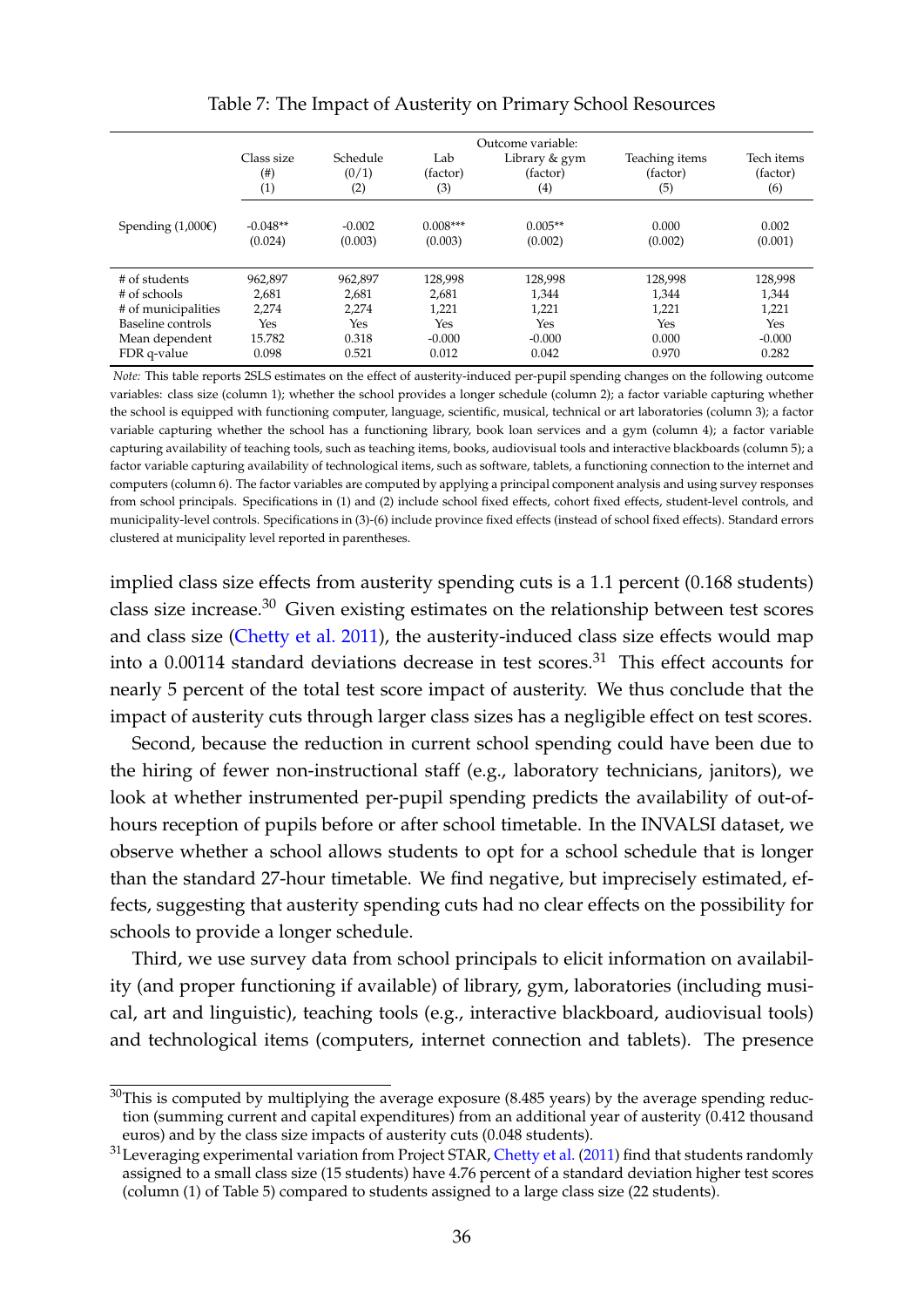of art and musical laboratories can encourage student initiative, creativity, and interdisciplinarity, perhaps spurring both cognitive and non-cognitive abilities. It can also support students who wish to develop their own ideas and require a practical learning space. Since, as we showed before, austerity was particularly harmful for students with limited resources at home and severely reduced funding to cultural activities, the availability at school of this kind of inputs might help to mitigate the test score effects of austerity cuts.

In this analysis, we make use of province fixed effects, rather than municipality fixed effects, because the panel dimension is severely limited (just a few schools are interviewed for two different years). Although representative by construction, our final sample is relatively smaller than our main sample, being composed of 128,998 students and 1,221 municipalities. We summarize all the information gathered from survey data in four indexes: i. laboratories; ii. library and gym; iii. teaching items; iv. technological items. Each factor variable has mean zero and standard deviation equal to one.

We find that austerity spending cuts had a negative effect on availability (and proper functioning) of laboratories, library, gym and technological items, while we do not find any significant effect on teaching tools. On average, the probability of utilizing laboratories (libraries and gym) would decrease by 2.8 (1.8) percent of a standard deviation in cohorts with average austerity exposure, compared to never exposed cohorts. For technological items (e.g., internet connections, computer, tablets available at school), the effect is lower (around 0.7 percent of a standard deviation) and not statistically significant at usual confidence intervals.

Overall, these results provide a clear conclusion: austerity spending cuts significantly affect school resources and facilities. As we showed in section [4.2,](#page-24-0) the marginal test score impacts from austerity spending cuts are relatively lower in school managed by skilled school principals. One explanation for this heterogeneity is that skilled school principals are more able to mitigate impacts from declining spending by reallocating resources from low to high productive items. To shed light on this channel, we first classify high(low)-skill school principals as those with at least (less than) a master degree. We then run separate regressions according to school principals' skill level.

[Figure 6](#page-38-0) displays coefficient estimates and 95 percent confidence intervals on the impact of austerity spending cuts on school resources by school principal ability. In schools managed by low-skill school principals, we find that austerity spending cuts affect the provision of a longer school schedule and further exacerbate the effects on the availability of libraries and gyms. The effect on other school resources does not significantly vary by school principal ability. We interpret this result as complementary with the heterogenous responses by local politician ability that we showed above. Taken together, these heterogeneous marginal impacts from austerity cuts suggest that school principal and politician ability are relevant. With the caveats discussed above in mind, our suggested explanation is that skilled politicians and school principals are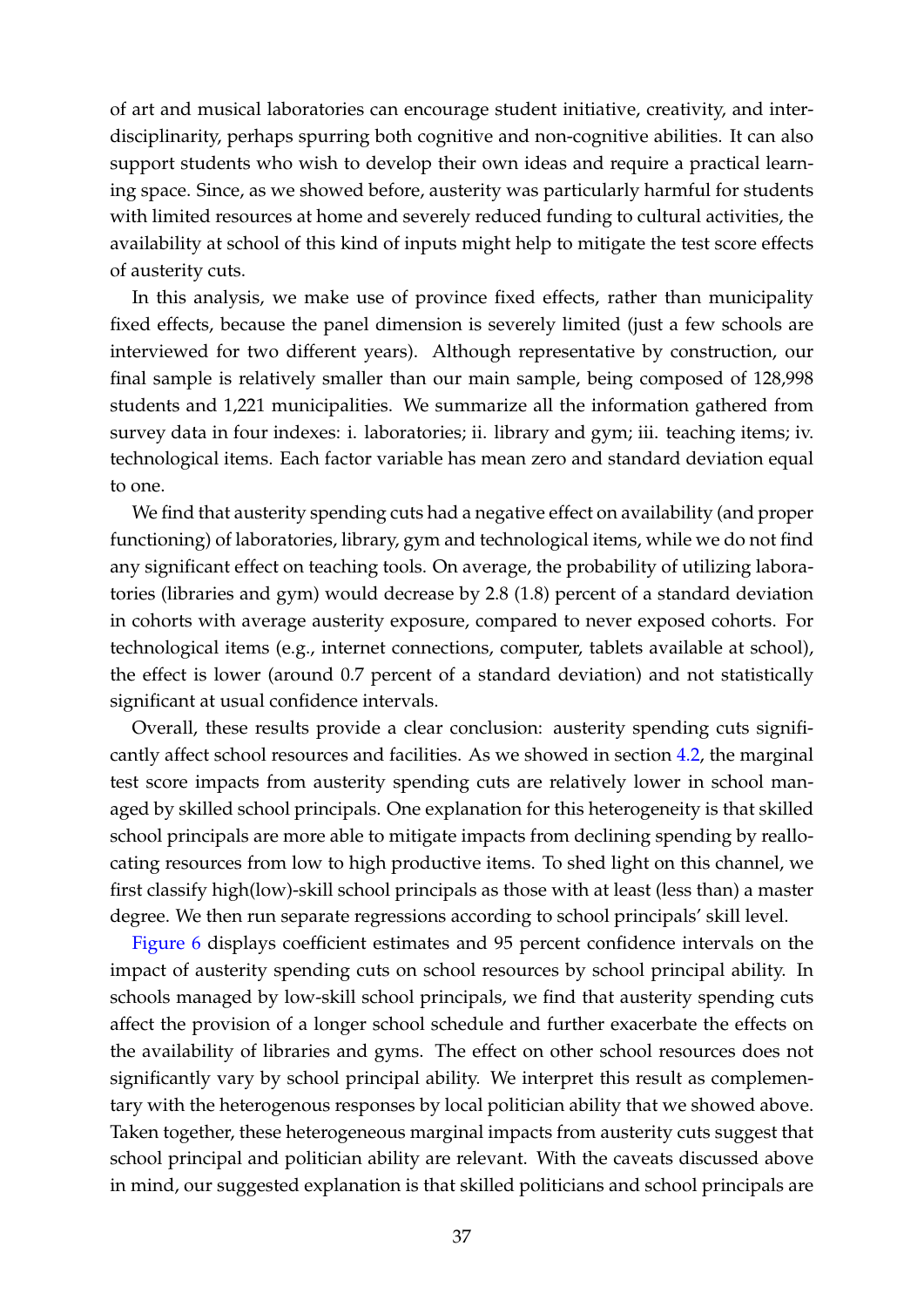

<span id="page-38-0"></span>Figure 6: The Impact of Austerity on Primary School Resources By Principal Ability

*Note:* This figure depicts 2SLS coefficient estimates and 95 percent confidence intervals on the test score impact of austerity spending cuts by school principal ability. Low-(high-)skill school principals are those with less than (at least) a master degree. Each specification includes province fixed effects, cohort fixed effects, student-level controls (gender, nationality, quarter of birth, father education, mother education, and dummies for early or late students), and municipality-level controls (age, gender and education of the mayor and average values for the other town council members and election year-cohort fixed effects). For graphical purposes, the estimates for class size are divided by 10.

more able to allocate the marginal spending cut towards less productive spending categories, mitigating the adverse test score effects of austerity.

## **6 Conclusions**

The welfare state has come under attack from austerity policies in the aftermath of the financial crisis. Calls to roll back public spending have been especially forceful in Europe, where the welfare state has traditionally played a major role. While the agenda of austerity reforms is to make the welfare state leaner and more efficient, austerity might also undermine the ability of governments to finance public expenditures. Understanding if and how much austerity cuts can hurt socio-economic outcomes is of key societal importance for evaluating the overall effects of austerity policies.

In this paper, we study whether austerity spending cuts harmed student cognitive abilities, as measured in fifth-grade standardized test scores. Our context is Italy, which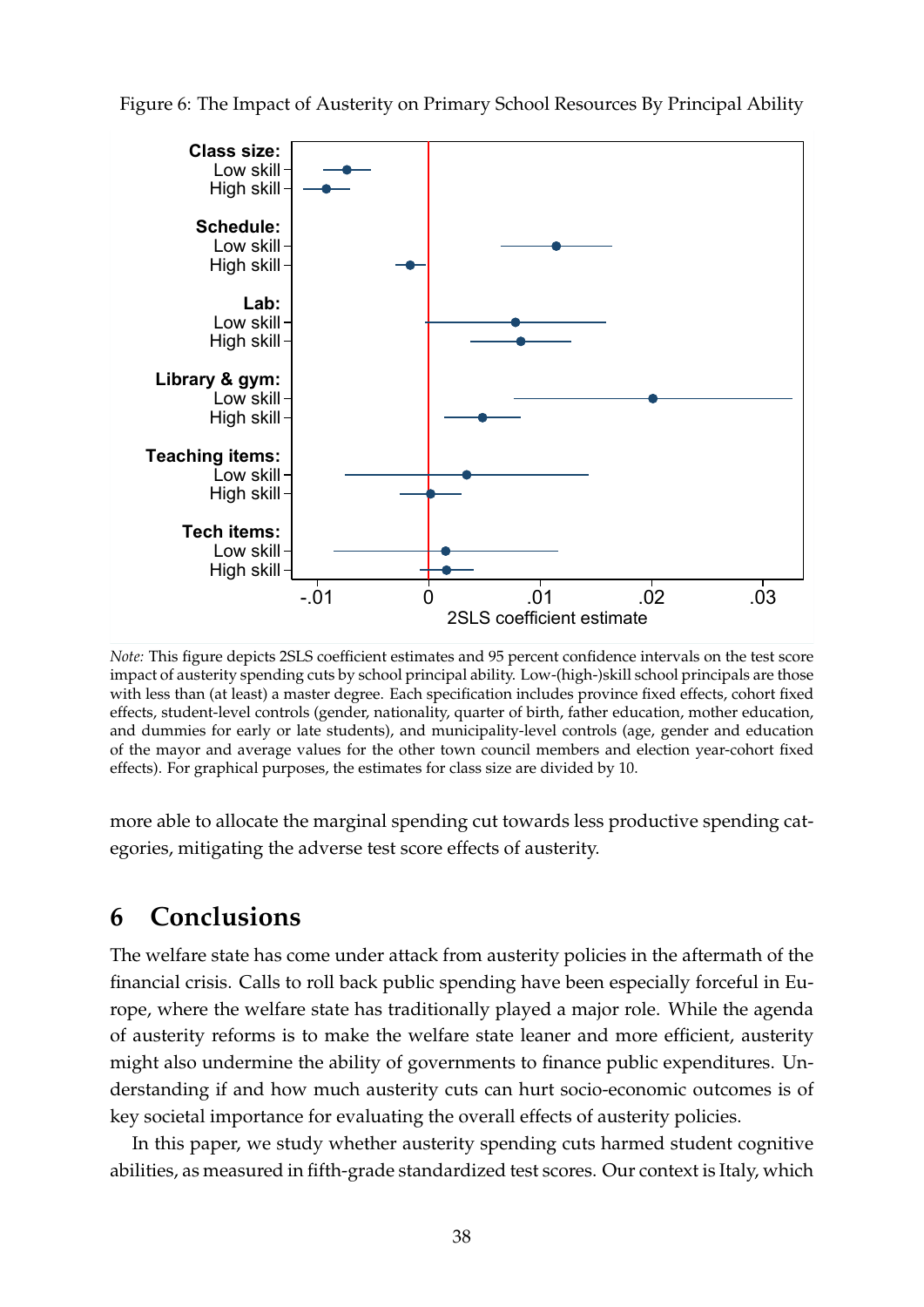<span id="page-39-1"></span>offers data and quasi-experimental variation that allow us to estimate the test score impacts of austerity spending cuts. We find that the overall impact of austerity spending cuts reduced test scores by 10.2 percent in math and 9 percent in reading. The effects are more pronounced for children with limited resources at home, suggesting that austerity loosens substitutability between private and public resources.

We want to caution against an overinterpretation of our findings for evaluating austerity policies. The ultimate impact of austerity policies depends on the *form* of policy changes. In this paper, we are able to evaluate a specific form of austerity policies: reductions in productive spending items. It is conceivable that there may be alternative forms of austerity policies that could have positive or zero impacts on student outcomes. Our heterogeneity analysis suggests that austerity policies are likely to be substantially less detrimental in contexts with skilled politicians and school principals, who are more able to allocate the marginal spending cut towards less productive spending categories. This result implies that the composition of a fiscal adjustment is of fundamental importance in determining its impacts: an implication that ties with the earlier results emphasized by [Alesina and Perotti](#page-39-0) [\(1995\)](#page-39-0).

The ultimate impact of austerity policies has significant implications for our society. Our findings suggest that the potential public finance benefits from austerity policies need to be evaluated vis-à-vis with their economic and social costs. The relevance of austerity cuts on child cognitive ability at this early stage calls for a better understanding of whether impacts will persist later on in life, with important implications for the persistence of inequality and social immobility.

## **References**

- Aaronson, D. and Mazumder, B. (2011). The Impact of Rosenwald Schools on Black Achievement. *Journal of Political Economy*, 119(5):821–888. [35](#page-35-0)
- Alesina, A. and Ardagna, S. (1998). Tales of Fiscal Adjustment. *Economic Policy*, (27):489–545. [1](#page-1-0)
- Alesina, A. and Ardagna, S. (2010). Large Changes in Fiscal Policy: Taxes Versus Spending. *Tax Policy and the Economy*, 24:35–68. [1](#page-1-0)
- <span id="page-39-0"></span>Alesina, A. and Perotti, R. (1995). Fiscal Expansions and Adjustments in OECD Countries. *Economic Policy*, 10(21):205–248. [1,](#page-1-0) [3,](#page-3-0) [28,](#page-28-0) [39](#page-39-1)
- Almond, D., Currie, J., and Duque, V. (2018). Childhood Circumstances and Adult Outcomes: Act II. *Journal of Economic Literature*, 56:1360–1446. [4](#page-4-0)
- Anderson, M. L. (2008). Multiple Inference and Gender Differences in the Effects of Early Intervention: A Reevaluation of the Abecedarian, Perry Preschool, and Early Training Projects. *Journal of the American Statistical Association*, 103(484):1481–1495. [29](#page-29-0)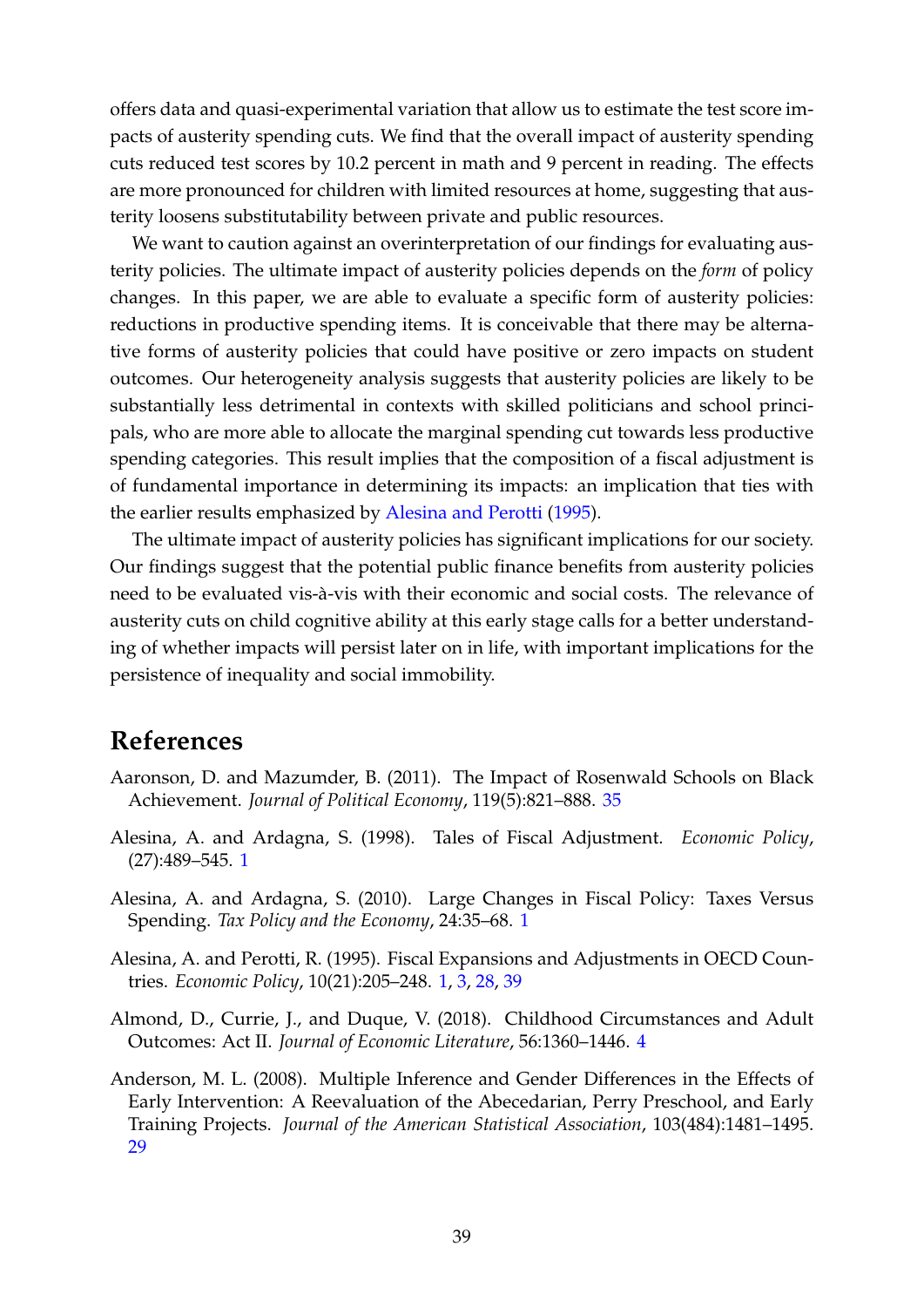- Angrist, J. D., Battistin, E., and Vuri, D. (2017). In a Small Moment: Class Size and Moral Hazard in the Italian Mezzogiorno. *American Economic Journal: Applied Economics*, 9(4):216–249. [5,](#page-5-0) [8](#page-8-0)
- Angrist, J. D. and Pischke, J.-S. (2009). *Mostly Harmless Econometrics: An Empiricist's Companion*. Princeton University Press, Princeton, NJ. [28](#page-28-0)
- Antonini, E., Boeri, A., Gaspari, J., Gianfrate, V., and Longo, D. (2015). The quality of school buildings: A national emergency, a research field. *TECHNE: Journal of Technology for Architecture & Environment*, 9. [33](#page-33-0)
- Asatryan, Z., Castellón, C., and Stratmann, T. (2018). Balanced Budget Rules and Fiscal Outcomes: Evidence from Historical Constitutions. *Journal of Public Economics*, 167:105–119. [4,](#page-4-0) [7](#page-7-0)
- Ballatore, R. M., Fort, M., and Ichino, A. (2018). Tower of Babel in the Classroom: Immigrants and Natives in Italian Schools. *Journal of Labor Economics*, 36(4):885–921. [5](#page-5-0)
- Bandiera, O., Prat, A., and Valletti, T. (2009). Active and Passive Waste in Government Spending: Evidence from a Policy Experiment. *American Economic Review*, 99(4):1278–1308. [3,](#page-3-0) [7,](#page-7-0) [31](#page-31-0)
- Beetsma, R. M. W. J. and Debrun, X. (2007). The New Stability and Growth Pact: A First Assessment. *European Economic Review*, 51(2):453–477. [4](#page-4-0)
- Belmonte, A., Bove, V., D'Inverno, G., and Modica, M. (2020). School Infrastructure Spending and Educational Outcomes: Evidence from the 2012 Earthquake in Northern Italy. *Economics of Education Review*, 75:101951. [5](#page-5-0)
- Bertoni, M., Brunello, G., and Rocco, L. (2013). When the Cat is Near, the Mice Won't Play: The Effect of External Examiners in Italian Schools. *Journal of Public Economics*, 104:65–77. [8](#page-8-0)
- Bloom, N., Lemos, R., Sadun, R., and Van Reenen, J. (2015). Does Management Matter In schools? *Economic Journal*, 125(584):647–674. [4](#page-4-0)
- Blyth, M. (2013). *Austerity: The History of a Dangerous Idea*. Oxford, oxford uni edition. [1](#page-1-0)
- Bonfatti, A. and Forni, L. (2019). Fiscal rules to tame the political budget cycle: Evidence from Italian municipalities. *European Journal of Political Economy*, 60:101800. [17](#page-17-0)
- Bordignon, M., Cerniglia, F., and Revelli, F. (2003). In Search of Yardstick Competition: A Spatial Analysis of Italian Municipality Property Tax Setting. *Journal of Urban Economics*, 54(2):199–217. [6](#page-6-0)
- <span id="page-40-0"></span>Borusyak, K., Jaravel, X., and Spiess, J. (2021). Revisiting Event Study Designs: Robust and Efficient Estimation. *Working Paper, University College London*. [13,](#page-13-0) [46](#page-46-0)
- Bray, K., Braakmann, N., and Wildman, J. (2022). Austerity, Welfare Cuts and Hate Crime: Evidence from the UK's Age of Austerity. *Journal of Urban Economics*, (forthcoming). [4](#page-4-0)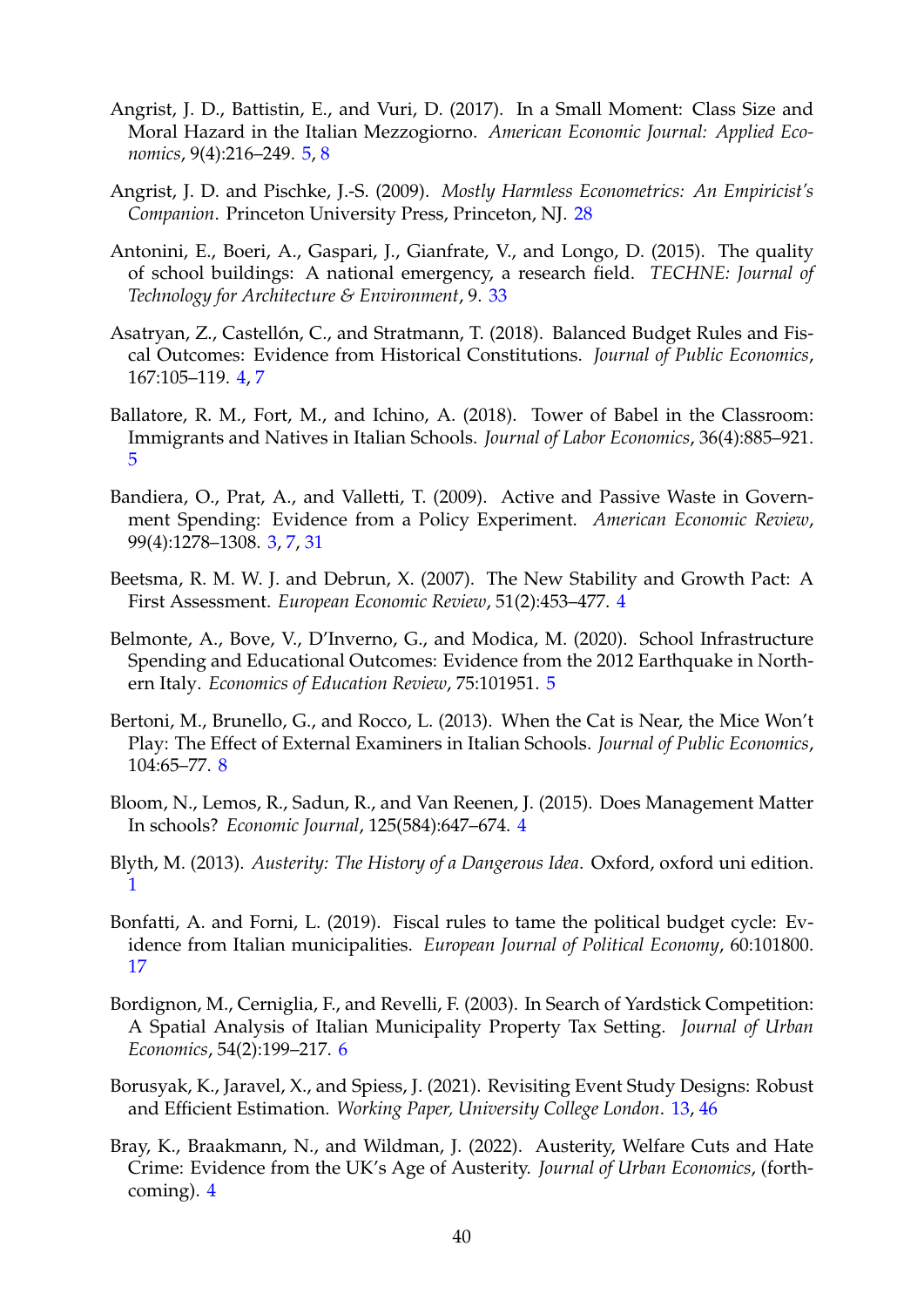- Brilli, Y., Del Boca, D., and Pronzato, C. D. (2016). Does Child Care Availability Play a Role in Maternal Employment and Children's Development? Evidence from Italy. *Review of Economics of the Household*, 14(1):27–51. [33](#page-33-0)
- Brunello, G. and Checchi, D. (2005). School Quality and Family Background in Italy. *Economics of Education Review*, 24(5):563–577. [5](#page-5-0)
- Cameron, A. C., Gelbach, J. B., and Miller, D. L. (2011). Robust Inference With Multiway Clustering. *Journal of Business & Economic Statistics*, 29(2):238–249. [28](#page-28-0)
- Carta, F. and Rizzica, L. (2018). Early Kindergarten, Maternal Labor Supply and Children's Outcomes: Evidence from Italy. *Journal of Public Economics*, 158:79–102. [33](#page-33-0)
- Cellini, S. R., Ferreira, F., and Rothstein, J. (2010). The Value of School Facility Investments: Evidence from a Dynamic Regression Discontinuity Design. *Quarterly Journal of Economics*, 125(1):215–261. [10,](#page-10-0) [35](#page-35-0)
- <span id="page-41-0"></span>Chetty, R., Friedman, J. N., Hilger, N., Saez, E., Schanzenbach, D. W., and Yagan, D. (2011). How Does Your Kindergarten Classroom Affect Your Earnings? Evidence from Project Star. *The Quarterly Journal of Economics*, 126(4):1593–1660. [2,](#page-2-0) [4,](#page-4-0) [36](#page-36-2)
- Chiades, P. and Mengotto, V. (2015). Il Calo degli Investimenti nei Comuni tra Patto di Stabilita Interno e Carenza di Risorse. ` *Economia Pubblica*, (2):5–44. [6](#page-6-0)
- Comi, S. L., Argentin, G., Gui, M., Origo, F., and Pagani, L. (2017). Is it the way they use it? Teachers, ICT and student achievement. *Economics of Education Review*, 56:24–39. [7](#page-7-0)
- Corazzini, L., Meschi, E., and Pavese, C. (2021). Impact of Early Childcare on Immigrant Children's Educational Performance. *Economics of Education Review*, 85:1–18. [33](#page-33-0)
- Corte dei Conti (2012). Rapporto 2012 sul Coordinamento della Finanza Pubblica. Technical report. [12](#page-12-0)
- Cunha, F., Heckman, J. J., and Schennach, S. M. (2010). Estimating the Technology of Cognitive and Noncognitive Skill Formation. *Econometrica*, 78(3):883–931. [4](#page-4-0)
- Dadvand, P., Nieuwenhuijsen, M. J., Esnaola, M., Forns, J., Basagaña, X., Alvarez-Pedrerol, M., Rivas, I., López-Vicente, M., De Pascual, M. C., Su, J., Jerrett, M., Querol, X., and Sunyer, J. (2015). Green Spaces and Cognitive Development in Primary Schoolchildren. *Proceedings of the National Academy of Sciences of the United States of America*, 112(26):7937–7942. [8](#page-8-0)
- Daniele, G. and Giommoni, T. (2021). Corruption Under Austerity. *SSRN Electronic Journal*. [7](#page-7-0)
- Di Liberto, A., Schivardi, F., and Sulis, G. (2015). Managerial Practices and Student Performance. *Economic Policy*, 30(84):683–728. [4](#page-4-0)
- Dipartimento Per Le Politiche Della Famiglia (2020). Nidi e Servizi Educativi Per l'Infanzia. Technical report. [8,](#page-8-0) [33](#page-33-0)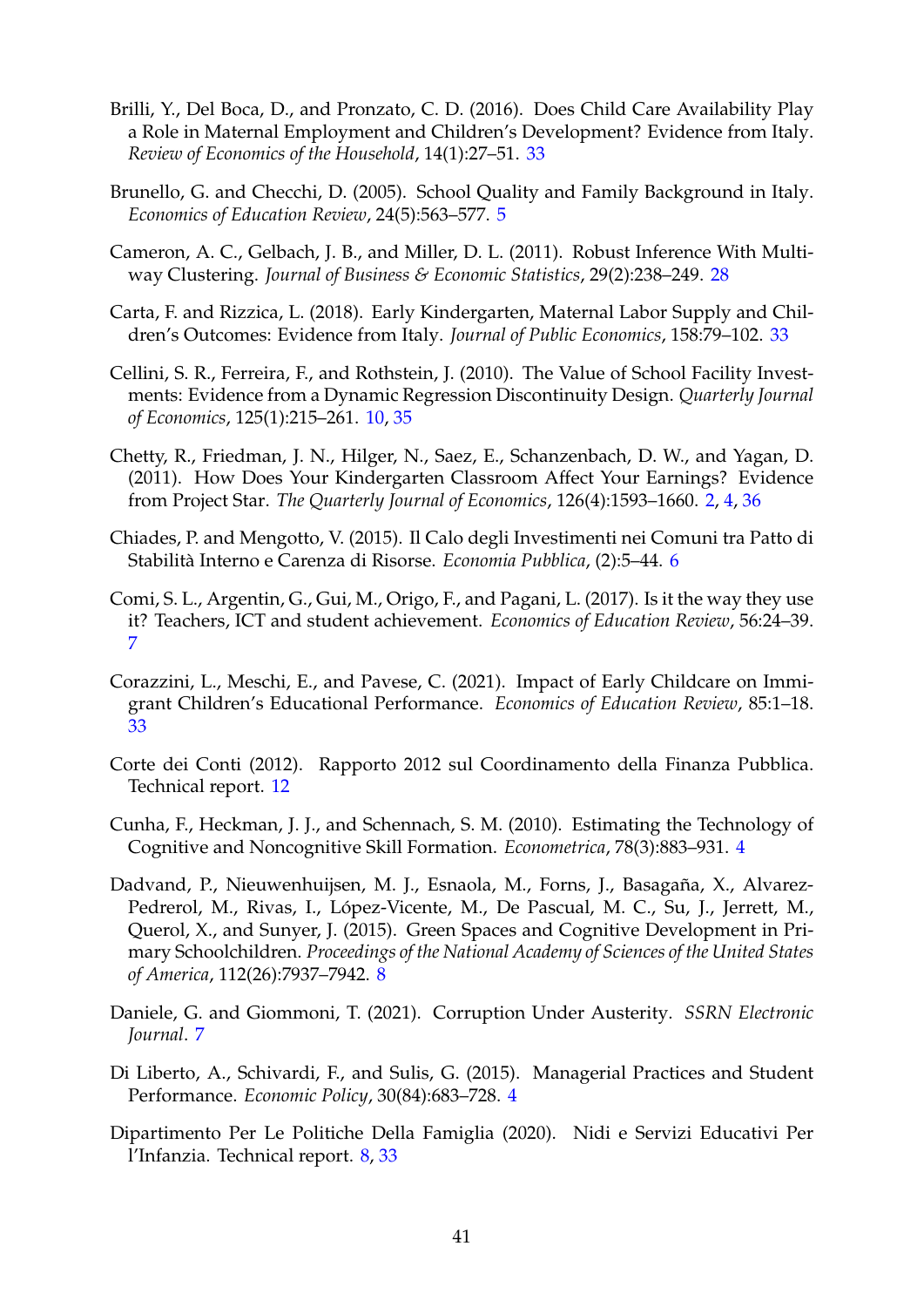- Duflo, E. (2001). Schooling and Labor Market Consequences of School Construction in Indonesia: Evidence from an Unusual Policy Experiment. *American Economic Review*, 91(4):795–813. [35](#page-35-0)
- Facchetti, E. (2021). Police Infrastructure, Police Performance, and Crime: Evidence from Austerity Cuts. *Job Market Paper, Queen Mary University of London*. [4](#page-4-0)
- Fedewa, A. L. and Ahn, S. (2011). The Effects of Physical Activity and Physical Fitness on Children's Achievement and Cognitive Outcomes: A Meta-Analysis. *Research Quarterly for Exercise and Sport*, 82(3):521–535. [8](#page-8-0)
- Fetzer, T. (2019). Did Austerity Cause Brexit? *American Economic Review*, 109(11):3849– 3886. [1,](#page-1-0) [4](#page-4-0)
- Fort, M., Ichino, A., and Zanella, G. (2020). Cognitive and Noncognitive Costs of Day Care at Age 0–2 for Children in Advantaged Families. *Journal of Political Economy*, 128(1):158–205. [33](#page-33-0)
- Gagliarducci, S. and Nannicini, T. (2013). Do Better Paid Politicians Perform Better? Disentangling Incentives From Selection. *Journal of the European Economic Association*. [31](#page-31-0)
- Giavazzi, F. and Pagano, M. (1990). Can Severe Fiscal Contractions Be Expansionary? Tales of Two Small European Countries. *NBER Macroeconomics Annual*, 5:75–111. [1](#page-1-0)
- Golsteyn, B. H., Gröngvist, H., and Lindahl, L. (2014). Adolescent Time Preferences Predict Lifetime Outcomes. *Economic Journal*, 124(580):F739–F761. [4](#page-4-0)
- Goncalves, F. (2015). The Effects of School Construction on Student and District Outcomes: Evidence from a State-Funded Program in Ohio. *SSRN Electronic Journal*. [5,](#page-5-0) [22](#page-22-0)
- Grembi, V., Nannicini, T., and Troiano, U. (2016). Do Fiscal Rules Matter? *American Economic Journal: Applied Economics*, 8(3):1–30. [2,](#page-2-0) [7,](#page-7-0) [12,](#page-12-0) [16](#page-16-0)
- Heckman, J. (2013). *Giving Kids a Fair Chance*. Boston Review Books, Boston. [8](#page-8-0)
- Heckman, J., Pinto, R., and Savelyev, P. (2013). Understanding the Mechanisms Through Which an Influential Early Childhood Program Boosted Adult Outcomes. *American Economic Review*, 103(6):2052–2086. [4](#page-4-0)
- Holden, K. L. (2016). Buy the Book? Evidence on the Effect of Textbook Funding on School-Level Achievement. *American Economic Journal: Applied Economics*, 8(4):100– 127. [7](#page-7-0)
- Hyman, J. (2017). Does Money Matter in the Long Run? Effects of School Spending on Educational Attainment. *American Economic Journal: Economic Policy*, 9(4):256–280. [10,](#page-10-0) [29](#page-29-0)
- Imbens, G. W. and Angrist, J. D. (1994). Identification and Estimation of Local Average Treatment Effects. *Econometrica*, 62(2):467–475. [19](#page-19-0)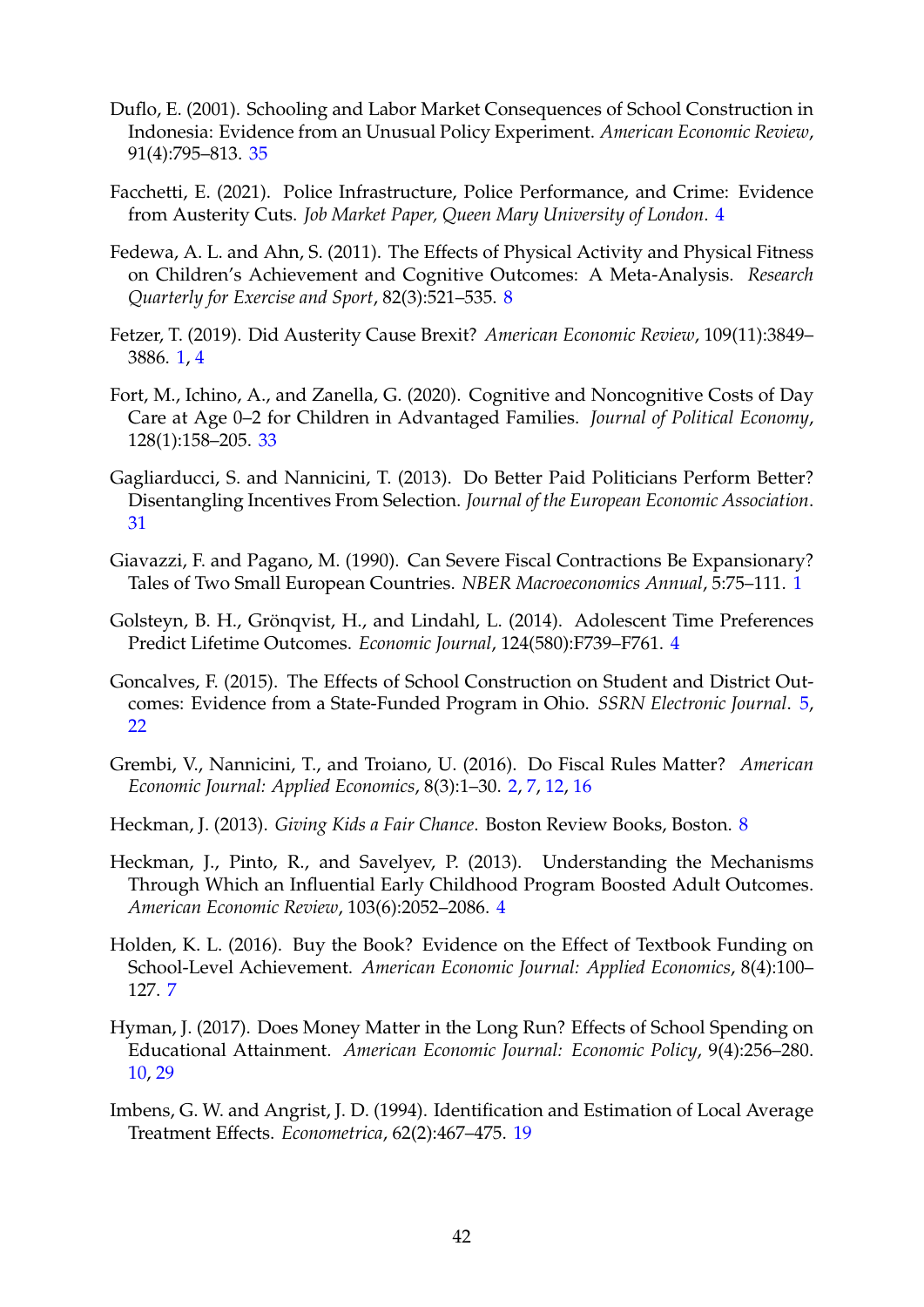- Institute of Medicine and National Research Council (2000). *From Neurons to Neighborhoods: The Science of Early Childhood Development*. The National Academies Press, Washington, DC. [8](#page-8-0)
- ISTAT (2018). Asili Nido e Servizi Integrativi Prima Infanzia. Technical report. [35](#page-35-0)
- Jackson, C. K. (2018). Does School Spending Matter? The New Literature on an Old Question. *NBER Working Paper No. 25368*. [4,](#page-4-0) [7](#page-7-0)
- Jackson, C. K., Johnson, R. C., and Persico, C. (2016). The Effects of School Spending on Educational and Economic Outcomes: Evidence from School Finance Reforms. *The Quarterly Journal of Economics*, 131(1):157–218. [2,](#page-2-0) [10,](#page-10-0) [16](#page-16-0)
- <span id="page-43-0"></span>Jackson, C. K. and Mackevicius, C. (2021). The Distribution of School Spending Impacts. *Working Paper, Northwestern University*. [4,](#page-4-0) [7,](#page-7-0) [10,](#page-10-0) [15,](#page-15-0) [22,](#page-22-0) [24,](#page-24-1) [25,](#page-25-0) [35,](#page-35-0) [54](#page-54-0)
- Jackson, C. K., Wigger, C., and Xiong, H. (2021). Do School Spending Cuts Matter? Evidence from the Great Recession. *American Economic Journal: Economic Policy*, 13(2):1– 32. [5,](#page-5-0) [29](#page-29-0)
- Kaplan, R. and Kaplan, S. (1994). *The Experience of Nature: A Psychological Perspective*. Cambridge University Press, Boston, MA. [8](#page-8-0)
- Klatte, M., Bergström, K., and Lachmann, T. (2013). Does Noise Affect Learning? A Short Review on Noise Effects on Cognitive Performance in Children. *Frontiers in Psychology*, 4:1–6. [8](#page-8-0)
- Krugman, P. (2015). The Case for Cuts Was a Lie. Why Does Britain Still Believe It? The Austerity Delusion. [1](#page-1-0)
- Lafortune, J., Rothstein, J., and Schanzenbach, D. W. (2018). School Finance Reform and the Distribution of Student Achievement. *American Economic Journal: Applied Economics*, 10(2):1–26. [10,](#page-10-0) [15,](#page-15-0) [35](#page-35-0)
- Lafortune, J. and Schonholzer, D. (2019). Do School Facilities Matter? Measuring the Effects of Capital Expenditures on Student and Neighborhood Outcomes. *Working Paper, Public Policy Institute of California & Yale University*. [10,](#page-10-0) [35](#page-35-0)
- Lledò, V., Yoon, S., Fang, X., Mbaye, S., and Kim, Y. (2017). Fiscal Rules at a Glance. *IMF Background Note*. [1](#page-1-0)
- Martorell, P., Stange, K., and McFarlin, I. (2016). Investing in schools: capital spending, facility conditions, and student achievement. *Journal of Public Economics*, 140:13–29. [5,](#page-5-0) [22](#page-22-0)
- Mendell, M. J. and Heath, G. A. (2005). Do Indoor Pollutants and Thermal Conditions in Schools Influence Student Performance? A Critical Review of the Literature. [7](#page-7-0)
- Mian, A. and Sufi, A. (2012). The Effects of Fiscal Stimulus: Evidence from the 2009 Cash for Clunkers Program. *Quarterly Journal of Economics*, 127(3):1107–1142. [2,](#page-2-0) [16](#page-16-0)
- Mogstad, M., Torgovitsky, A., and Walters, C. R. (2021). The Causal Interpretation of Two-Stage Least Squares with Multiple Instrumental Variables. *American Economic Review*, 111(11):3663–3698. [19](#page-19-0)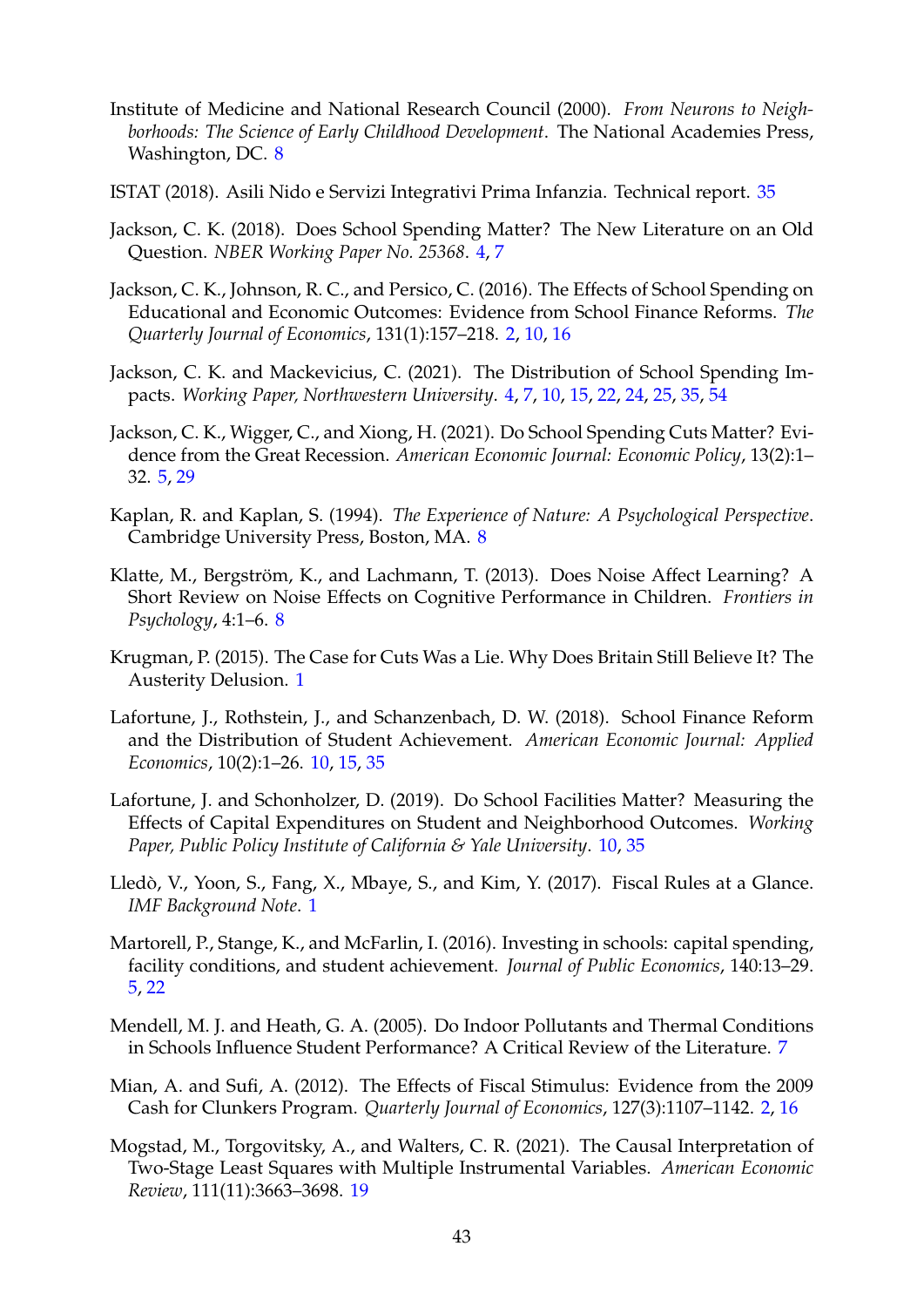- Monacelli, D., Pazienza, M. G., and Rapallini, C. (2016). Municipality Budget Rules and Debt: Is the Italian Regulation Effective? *Public Budgeting and Finance*, 36(3):114–140. [6](#page-6-0)
- Moore, R. C. (1996). Outdoor Settings for Playing and Learning: Designing School Grounds to Meet the Needs of the Whole Child and Whole Curriculum. *NAMTA Journal*, 21(3):97–120. [8](#page-8-0)
- Neilson, C. A. and Zimmerman, S. D. (2014). The Effect of School Construction on Test Scores, School Enrollment, and Home Prices. *Journal of Public Economics*, 120:18–31. [35](#page-35-0)
- Park, R. J., Goodman, J., Hurwitz, M., and Smith, J. (2020). Heat and Learning. *American Economic Journal: Economic Policy*, 12(2):306–339. [7,](#page-7-0) [10](#page-10-0)
- Patrizii, V., Rapallini, C., and Zito, G. (2006). I Patti di Stabilita Interni. ` *Rivista di Diritto Finanziario e Scienza delle Finanze*, 65(1):156–189. [16](#page-16-0)
- Reinhart, C. M. and Rogoff, K. S. (2010). Growth in a Time of Debt. *American Economic Review*, 100(2):573–578. [1](#page-1-0)
- Rubolino, E. (2020). Tax-induced Transfer of Residence: Evidence from Italy. *Working paper, University of Essex*. [6](#page-6-0)
- Stock, J. H. and Yogo, M. (2005). Testing for Weak Instruments in Linear IV Regression. In *Identification and Inference for Econometric Models*, pages 80–108. Cambridge University Press, New York. [18](#page-18-0)
- Sunyer, J., Esnaola, M., Alvarez-Pedrerol, M., Forns, J., Rivas, I., López-Vicente, M., Suades-González, E., Foraster, M., Garcia-Esteban, R., Basagaña, X., Viana, M., Cirach, M., Moreno, T., Alastuey, A., Sebastian-Galles, N., Nieuwenhuijsen, M., and Querol, X. (2015). Association Between Traffic-Related Air Pollution in Schools and Cognitive Development in Primary School Children: A Prospective Cohort Study. *PLoS Medicine*, 12(3):1–24. [8](#page-8-0)
- Tan, F., Gong, X., and Tsang, M. C. (2021). The Educational Effects of Children's Museums on Cognitive Development: Empirical Evidence Based on Two Samples from Beijing. *International Journal of Educational Research*, 106:1–10. [8](#page-8-0)
- Venturini, F. (2020). The Unintended Composition Effect of the Subnational Government Fiscal Rules: The Case of Italian Municipalities. *European Journal of Political Economy*, 63:1–25. [6](#page-6-0)
- VoxEU (2012). Austerity: Too Much of a Good Thing? A VoxEU.org eCollection of Views by Leading Economists. Technical report. [1](#page-1-0)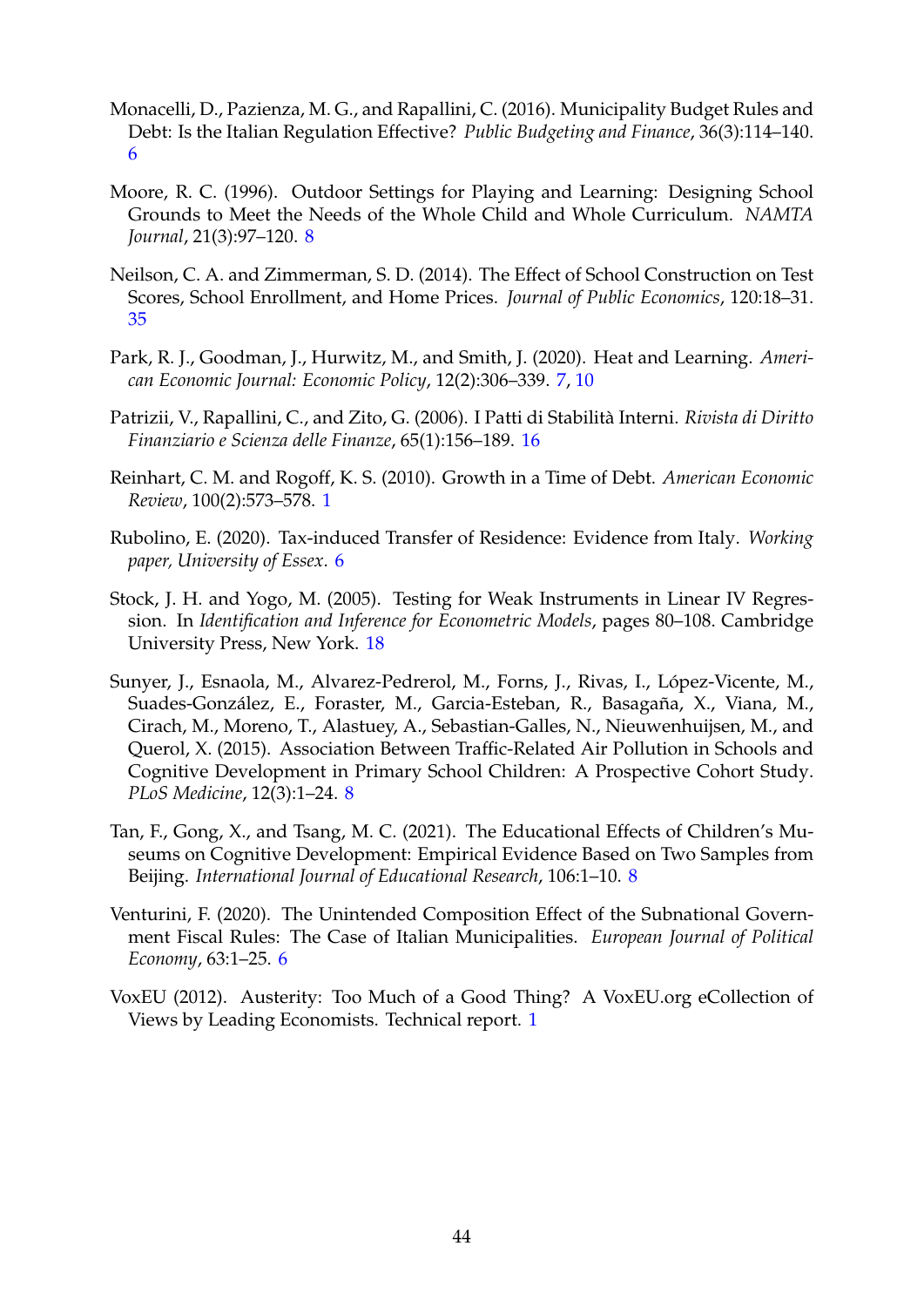# **Appendices**

## **A Additional Tables and Figures**



Figure A1: Historical Evolution of Local Capital Spending

*Note:* The figure displays the evolution in the total capital expenditures (in 2014 million euros) financed by municipalities over the 1952-2014 period. The figure shows that municipalities spent around 5,000 million euros during the early post-war period. Starting from the 1980s, local capital expenditures spectacularly increased and surged in the early 2000s. Then, starting exactly from 2005, capital expenditures began to dramatically decline. In 2014 (the final data point in this dataset), capital expenditures returned to early 1980s levels, dissipating more than 30 years of local investments. Data from the Italian Institute of Statistics.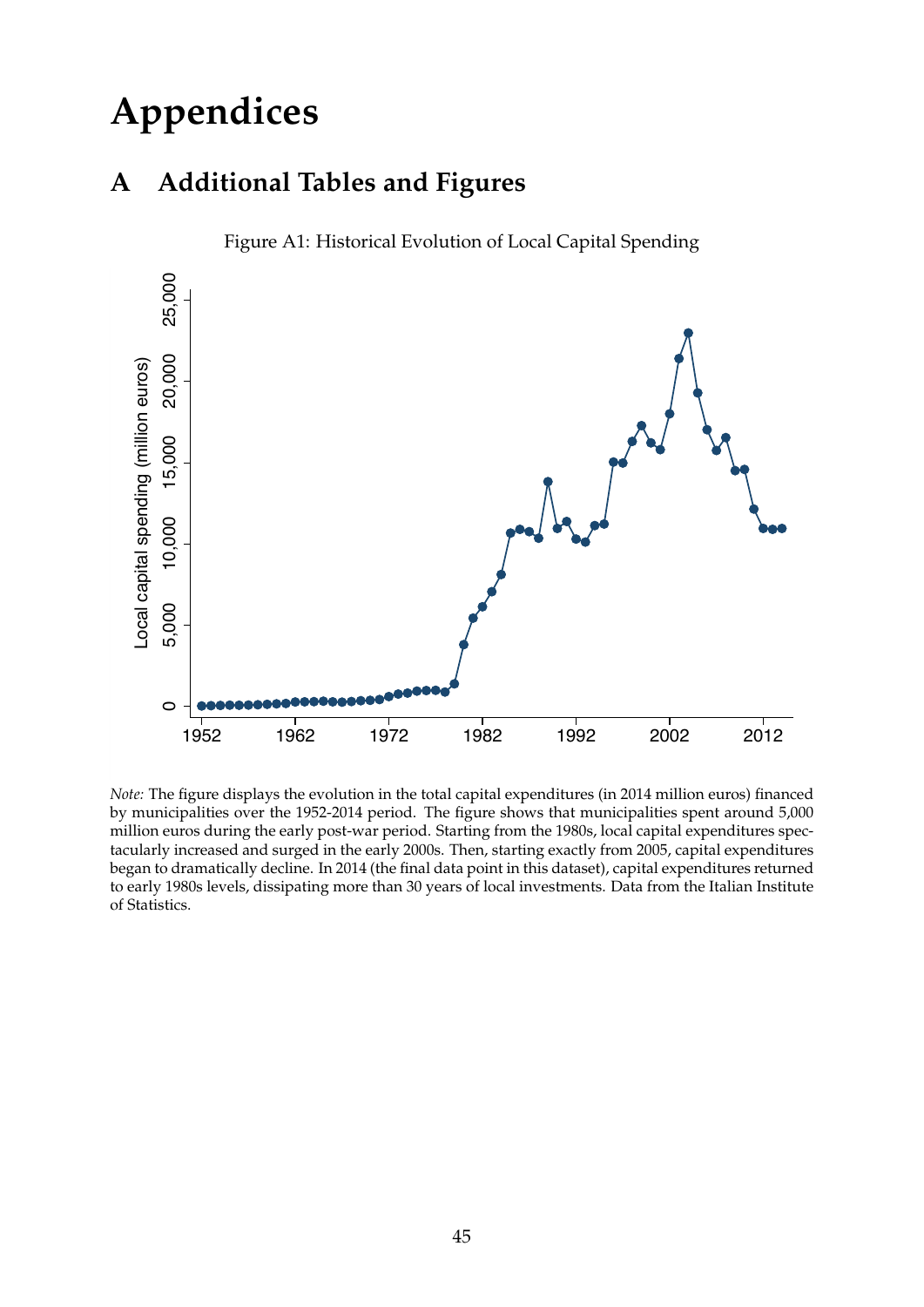<span id="page-46-0"></span>

Figure A2: Event study with staggered treatment adoption

*Note:* The figure shows coefficient estimate and 95 percent confidence intervals obtained by applying the [Borusyak et al.](#page-40-0) [\(2021\)](#page-40-0) methodology. The top panel present the effect of the DSP on the log of current spending per-capita; the bottom panel on the log of capital spending per-capital. The impact of DSP inception on public spending is computed by exploiting the staggered implementation of the DSP across municipalities based on their population. Each specification includes municipality fixed effects, cohort fixed effects, and municipality-specific time-varying controls. Standard errors clustered at municipality level.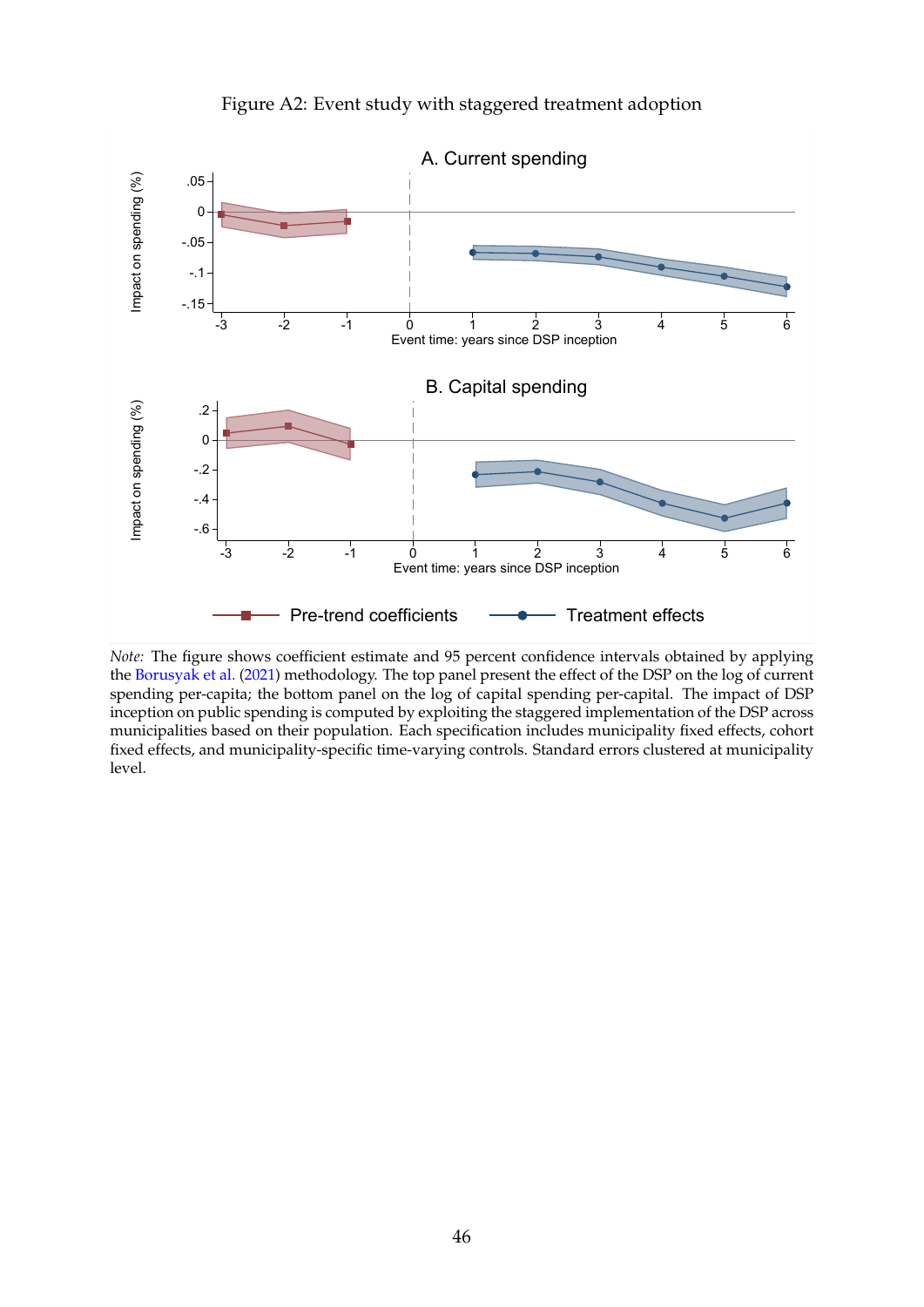

Figure A3: Austerity-Induced Spending Change and Budget Rigidity

*Note:* The figure compares austerity-induced changes in current and capital spending pre-pupil (vertical axis) with budget rigidity intensity (horizontal axis). Austerity-induced spending changes are calculated as the within-municipality spending change between the most and least exposed birth cohorts. We plot these outcomes in equal sized bins and show the line of best fit.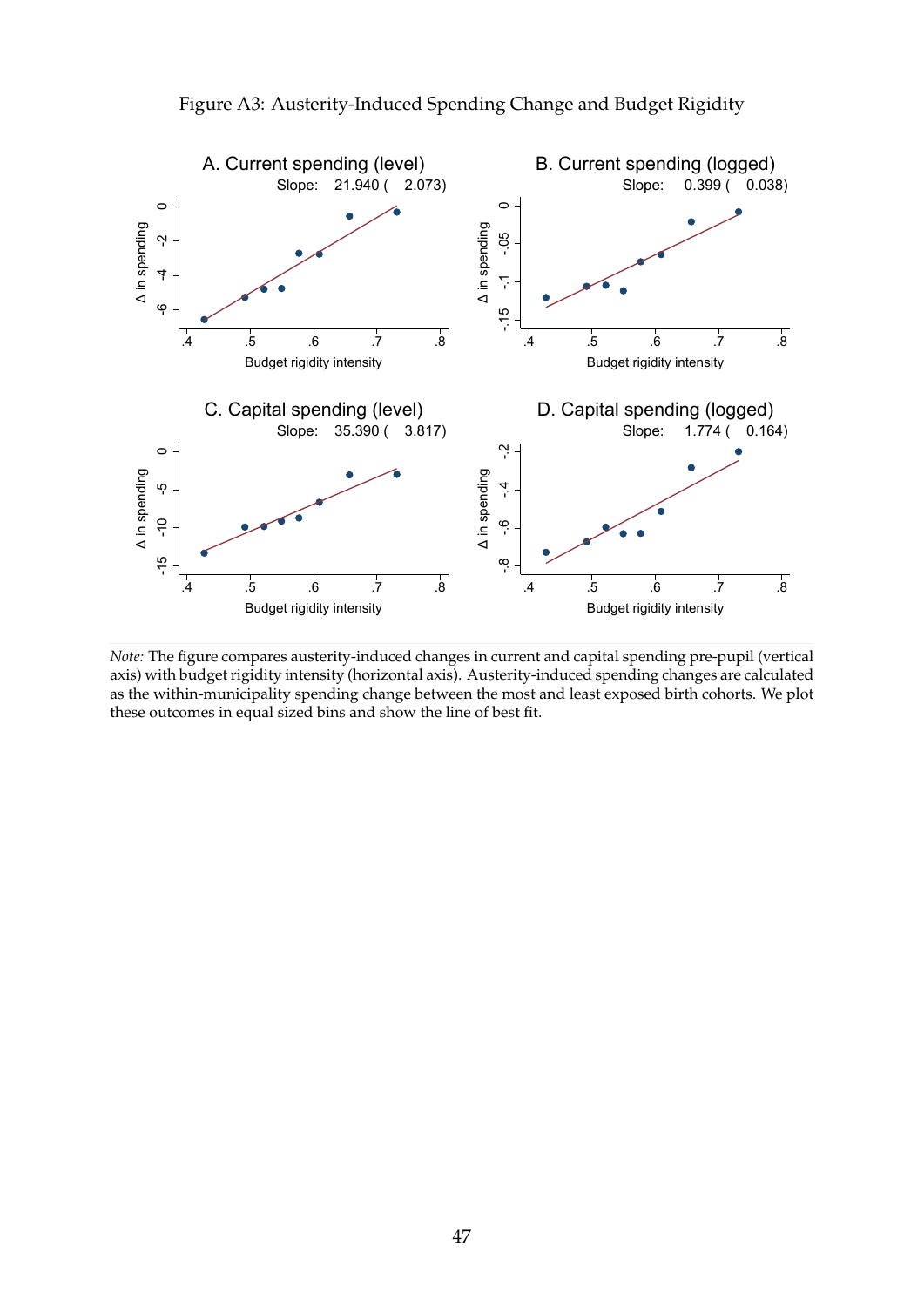

Figure A4: Per-Pupil Spending and Austerity Exposure

*Note:* The figure compares current and capital spending per-pupil (vertical axis) with austerity exposure (horizontal axis), computed as the number of years elapsed from DSP inception. We plot these outcomes in equal sized bins and show the line of best fit.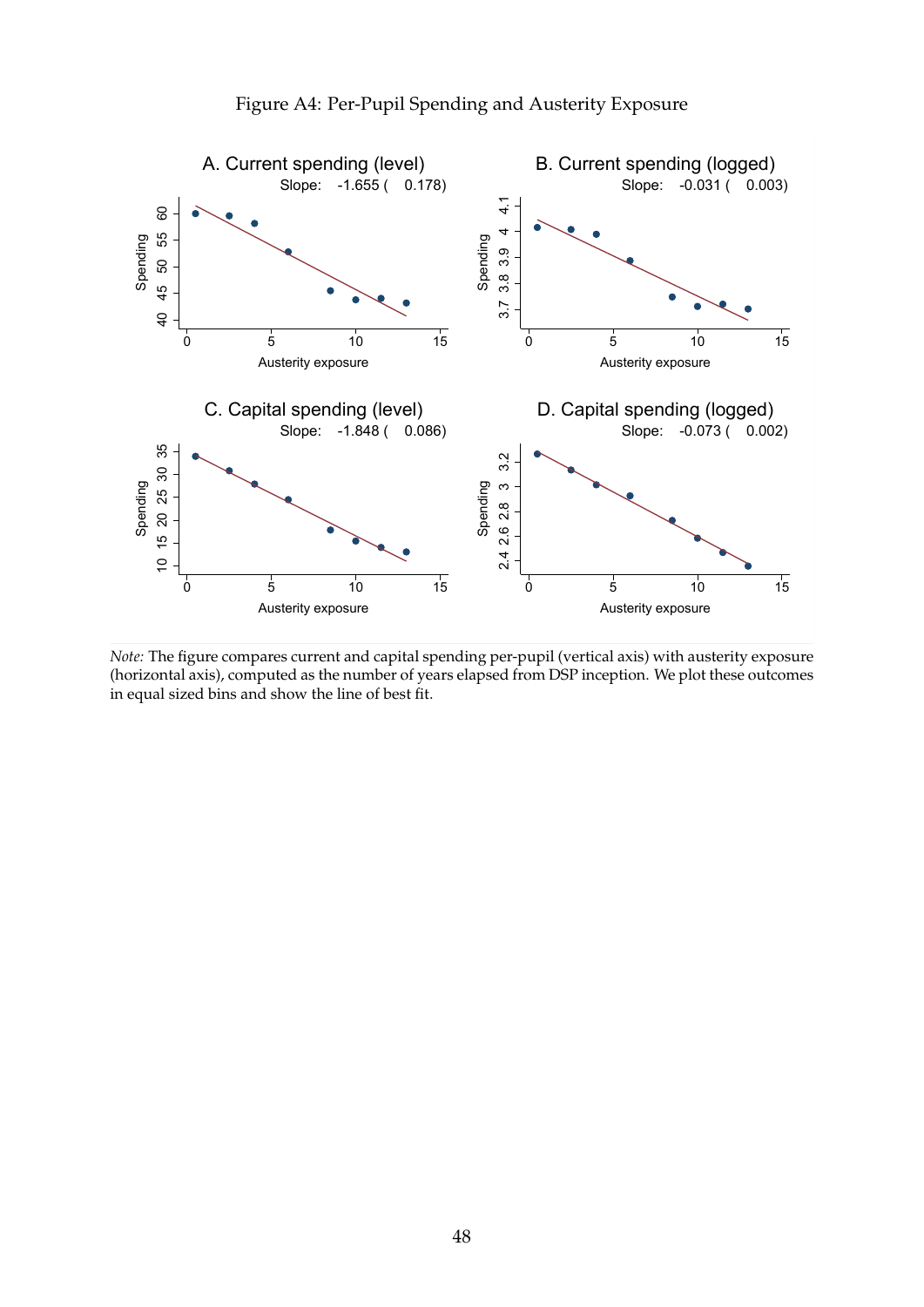Figure A5: McCrary Test



*Note:* The figure shows the distribution of the municipal population around the eligibility threshold for fiscal rules (red vertical line) in municipalities with population between 3,000 and 7,000. Circles represent the difference between the municipal population and the 5,000 threshold. Circles are average observed values. The central solid line is a kernel estimate; the lateral lines represent the 95 percent confidence intervals. Discontinuity estimate (standard errors) is 0.032 (0.190).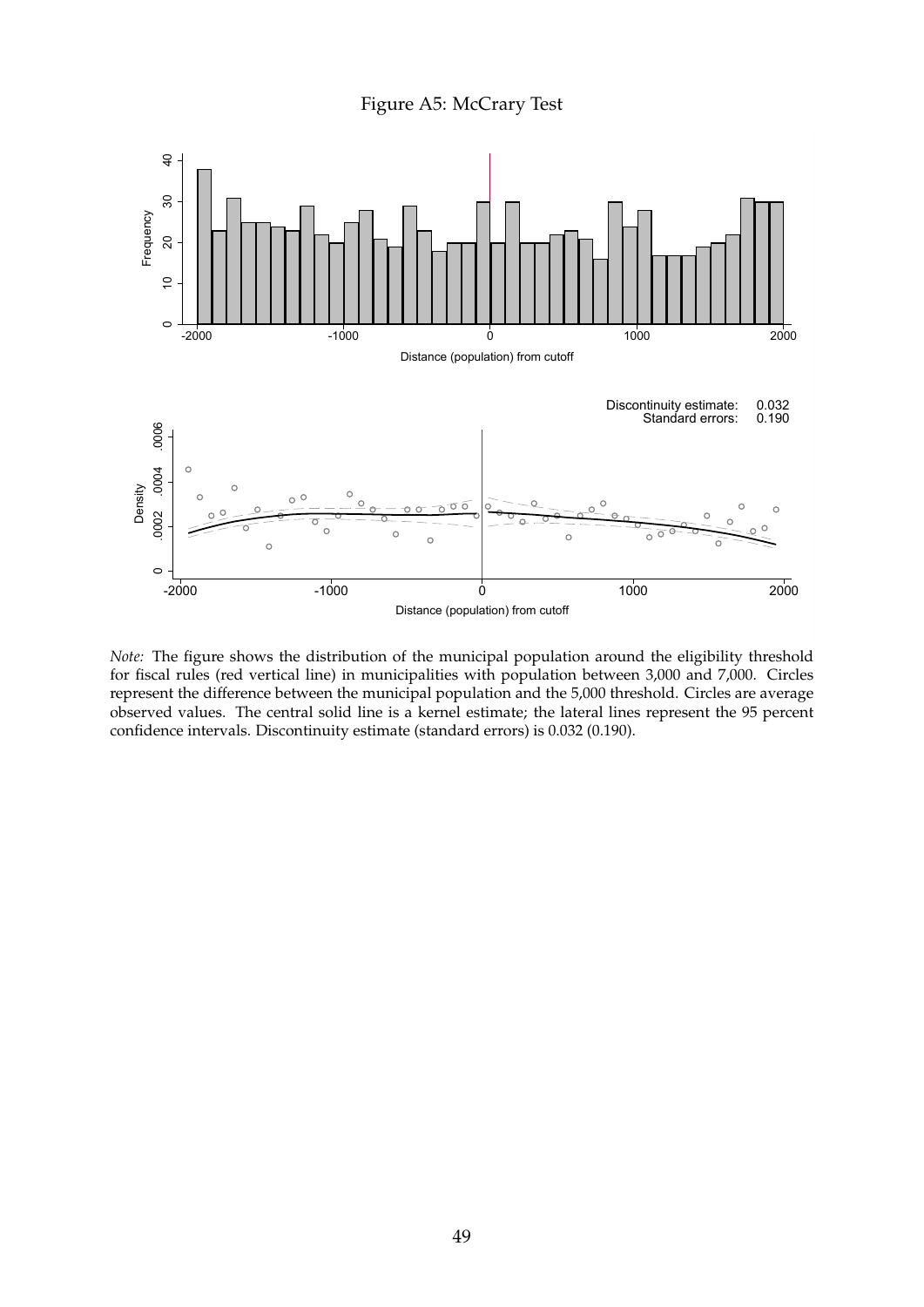

*Note:* The figure shows the distribution of the municipal population around the eligibility threshold for fiscal rules (red vertical line) in municipalities with population between 3,000 and 7,000. Circles represent the difference between the municipal population and the 5,000 threshold. Circles are average observed values. The central solid line is a kernel estimate; the lateral lines represent the 95 percent confidence intervals.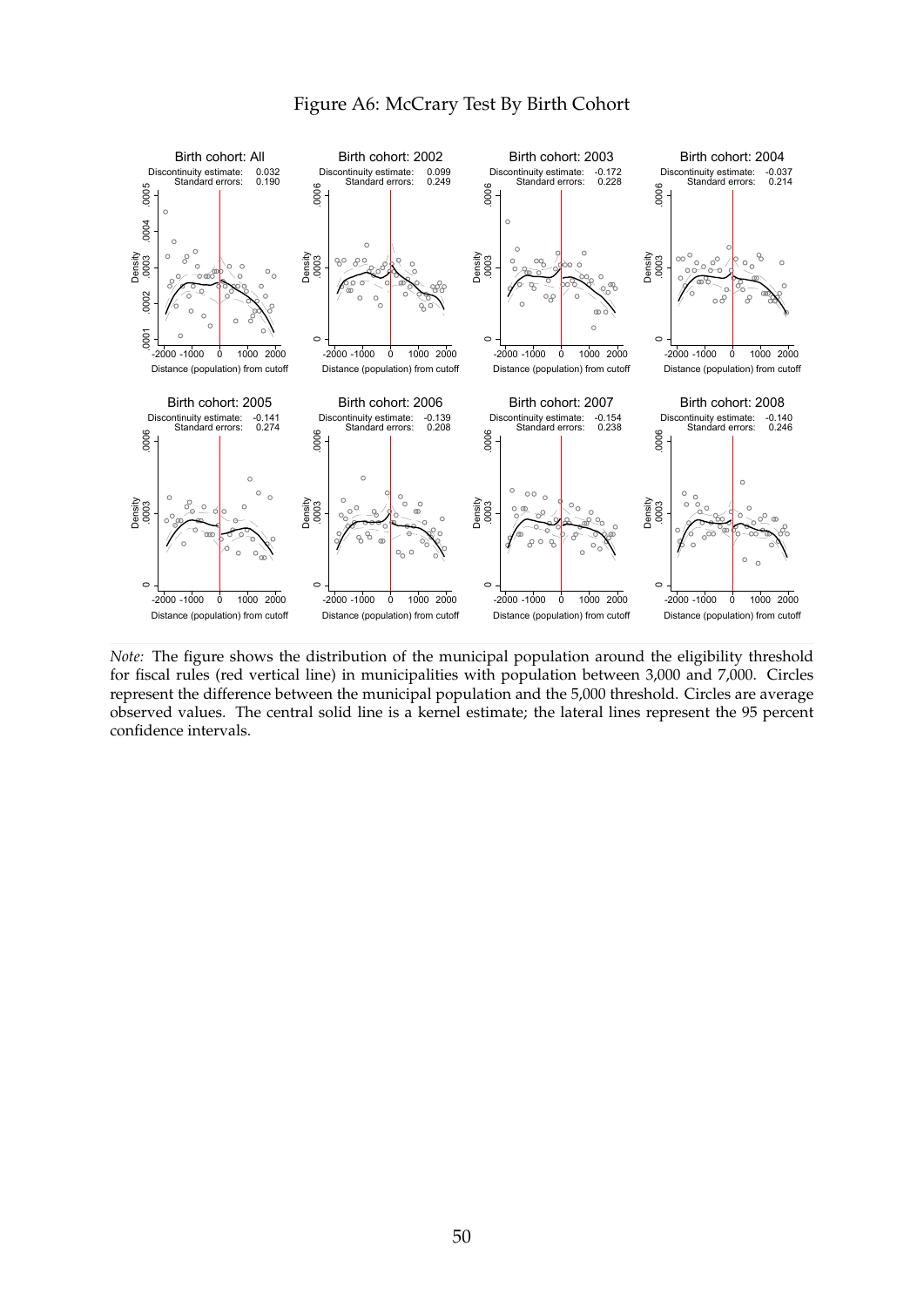

Current spending

*Note:* This figure reports *β* coefficient estimate and 95 percent confidence intervals obtained by running our 2SLS model on the sample of municipalities with population from 30,000 up to a lower limit ranging from 500 to 4,500 residents. We increment the population by 500 residents in each specification. Top (bottom) panel reports test score effects of austerity-induced per-pupil changes in logged current (capital) spending. Each specification includes school fixed effects, cohort fixed effects, pupil-level controls (gender, nationality, quarterly of birth, father education, mother education, and dummies for early or late students), and municipality-level controls (age, gender and education of mayor and other town council's members, taxable income per-capita, and house price index). The excluded instruments from the second stage are: number of years of exposure to the Domestic Stability Pact, and the interaction between a dummy for municipalities in the bottom quintile of the distribution of pre-reform budget rigidity and the number of years of exposure to the Domestic Stability Pact. Standard errors clustered at municipality level.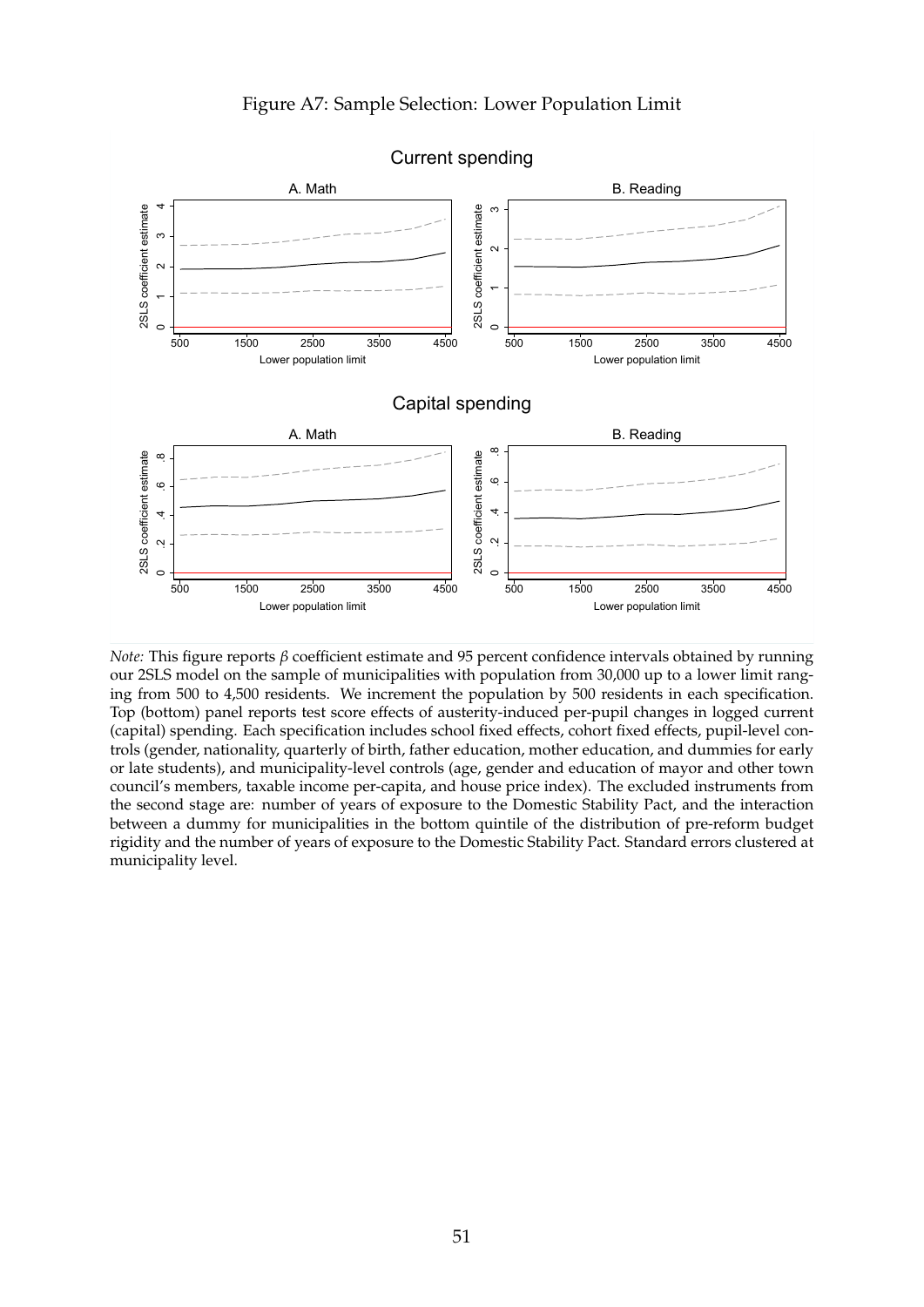

Current spending

*Note:* This figure reports *β* coefficient estimate and 95 percent confidence intervals obtained by running our 2SLS model on the sample of municipalities with population from 0 up to an upper limit ranging from 10,000 to 100,000 residents. We increment the population by 5,000 residents in each specification. Top (bottom) panel reports test score effects of austerity-induced per-pupil changes in logged current (capital) spending. The red solid vertical line refers to our baseline upper population limit (30,000 residents). Each specification includes school fixed effects, cohort fixed effects, pupil-level controls (gender, nationality, quarterly of birth, father education, mother education, and dummies for early or late students), and municipality-level controls (age, gender and education of mayor and other town council's members, taxable income per-capita, and house price index). The excluded instruments from the second stage are: number of years of exposure to the Domestic Stability Pact, and the interaction between a dummy for municipalities in the bottom quintile of the distribution of pre-reform budget rigidity and the number of years of exposure to the Domestic Stability Pact. Standard errors clustered at municipality level.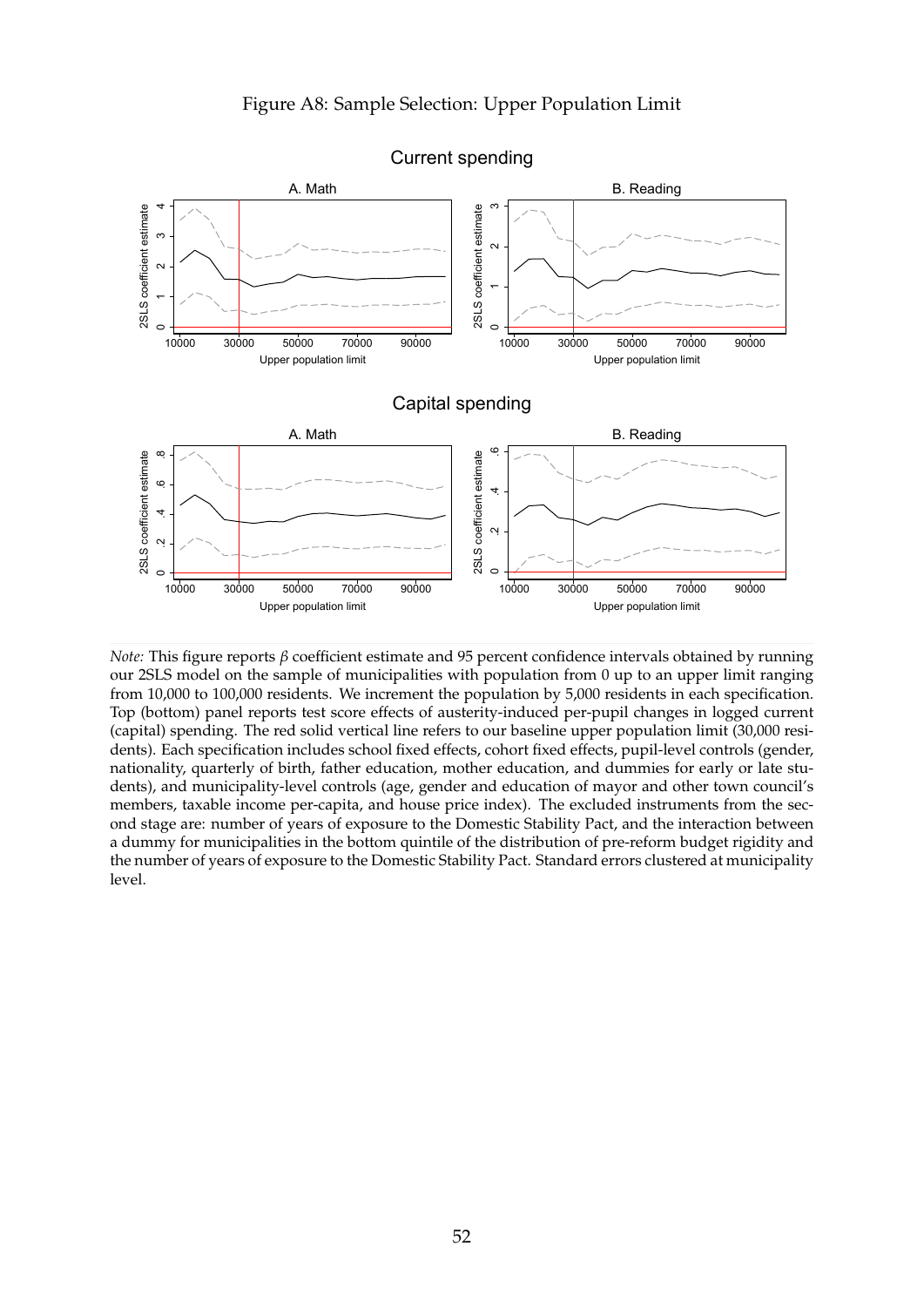#### Figure A9: Robustness to clustering level



*Note:* Each figure reports *β* coefficient estimate from our 2SLS model and 95 percent confidence intervals obtained by clustering the standard errors at the following levels: i. school; ii. municipality (our baseline choice); iii. province; iv. school and cohort; v. municipality and cohort. Top (bottom) panel reports test score effects of austerity-induced per-pupil changes in logged current (capital) spending. Each specification includes school fixed effects, cohort fixed effects, pupil-level controls (gender, nationality, quarterly of birth, father education, mother education, and dummies for early or late students), and municipality-level controls (age, gender and education of mayor and other town council's members, taxable income per-capita, and house price index). The excluded instruments from the second stage are: number of years of exposure to the Domestic Stability Pact, and the interaction between a dummy for municipalities in the bottom quintile of the distribution of pre-reform budget rigidity and the number of years of exposure to the Domestic Stability Pact.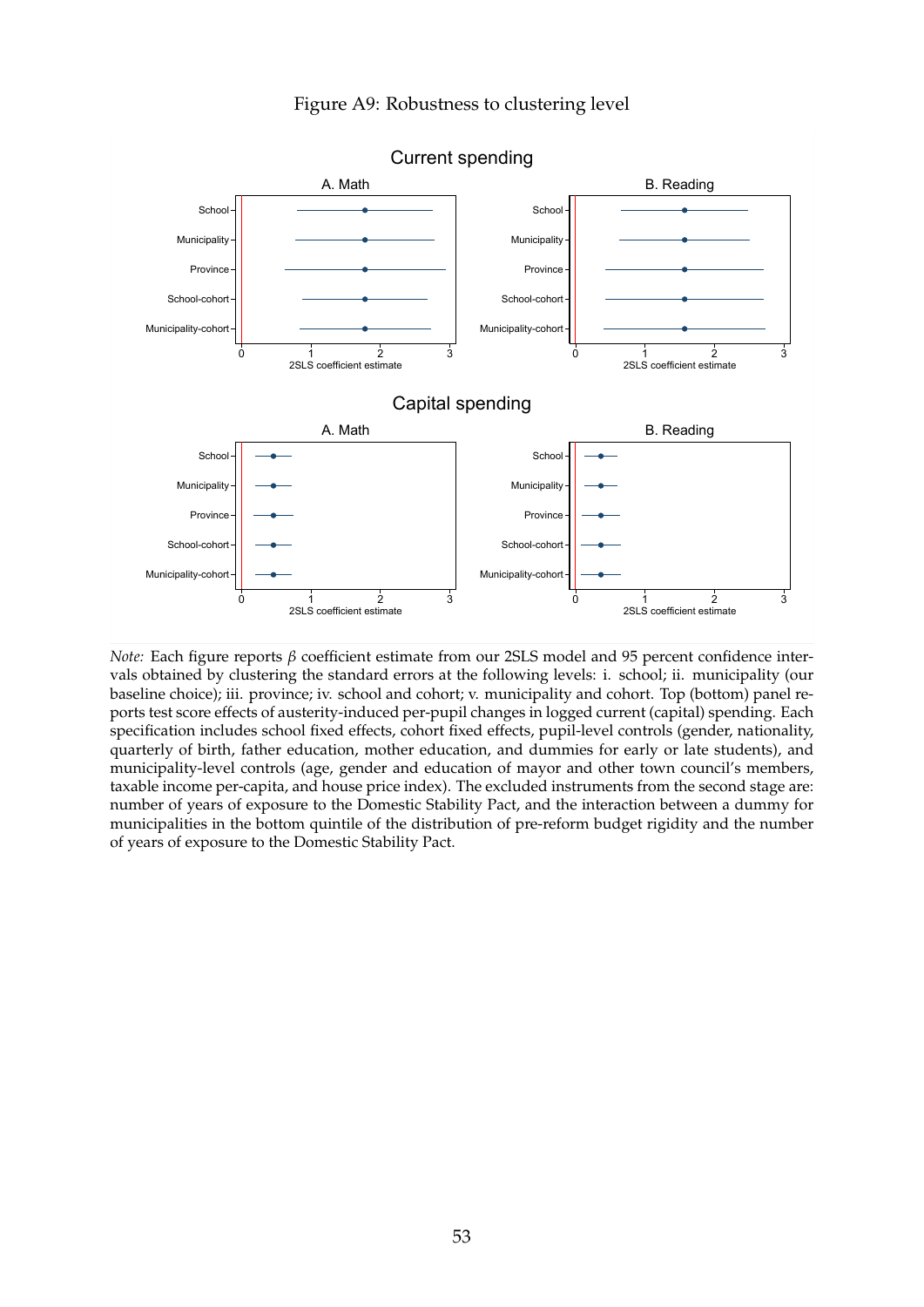<span id="page-54-0"></span>

Figure A10: Putting Our Results in International Perspective

*Note:* The forest plot depicts study-specific effects (orange circles) and 95 percent confidence intervals. The red vertical line highlights the study-specific deviations from the overall effect-size and the black vertical line highlight no-effect values. Data are borrowed from the [Jackson and Mackevicius](#page-43-0) [\(2021\)](#page-43-0) meta-analysis on studies focusing on the causal effect of school spending changes. To allow comparability, each study-specific coefficient is computed as the test score effect of a \$1,000 spending change in per-pupil spending (CPI adjusted to 2018), average over four years.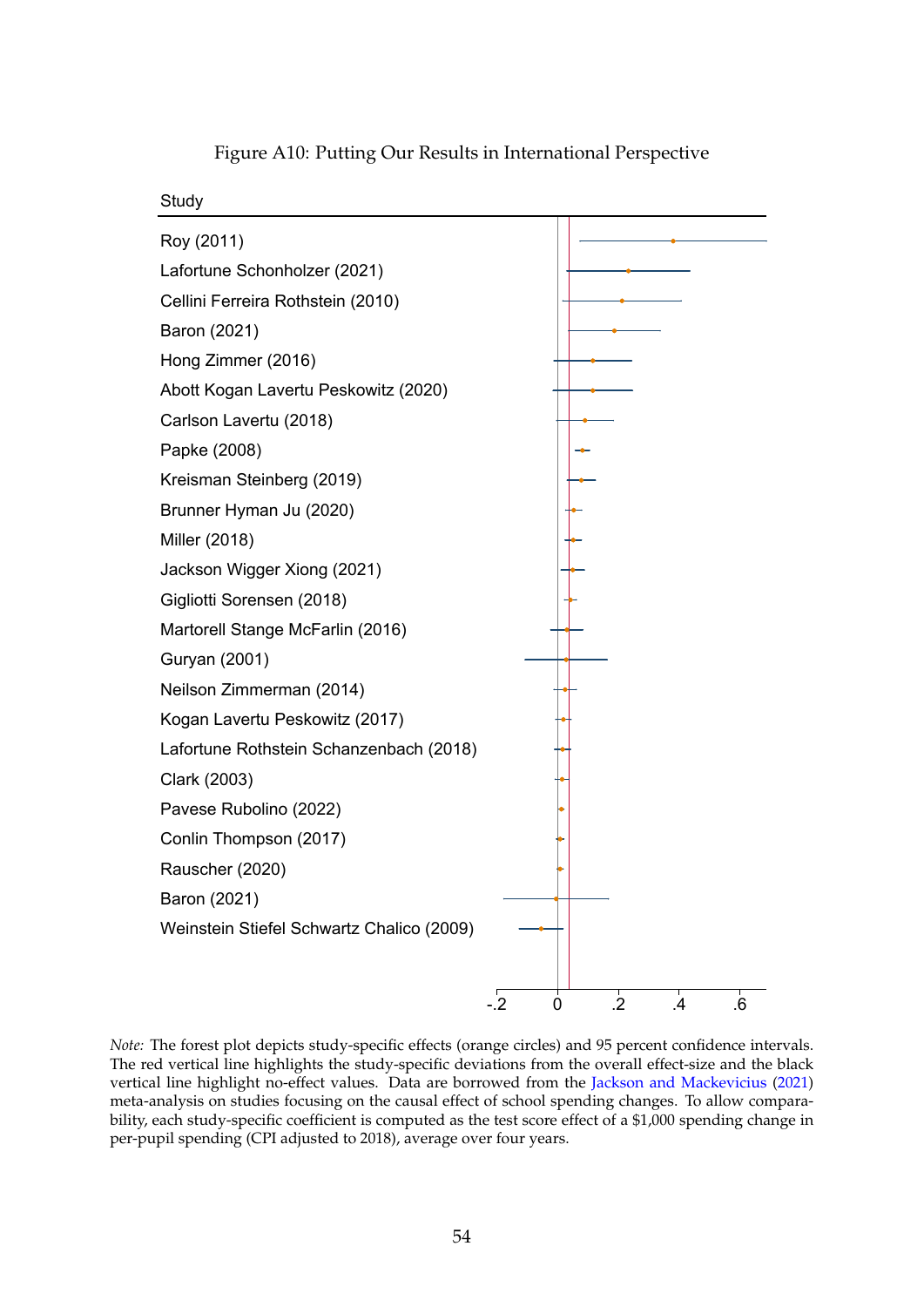|                                 | Obs<br>(1) | Mean<br>(2) | <b>SD</b><br>(3)                      | Min<br>(4)       | Max<br>(5)   |
|---------------------------------|------------|-------------|---------------------------------------|------------------|--------------|
|                                 |            |             | A. Student-level administrative data  |                  |              |
| Math test score (V grade)       | 962,897    | $-0.000$    | 1.000                                 | $-3.943$         | 2.337        |
| Reading test score (V grade)    | 962,897    | 0.000       | 1.000                                 | $-4.964$         | 2.473        |
| Female $(0/1)$                  | 962,897    | 0.496       | 0.500                                 | $\boldsymbol{0}$ | 1            |
| Father low education $(0/1)$    | 962,897    | 0.441       | 0.497                                 | $\boldsymbol{0}$ | $\mathbf{1}$ |
| Father middle education $(0/1)$ | 962,897    | 0.450       | 0.497                                 | $\boldsymbol{0}$ | $\mathbf{1}$ |
| Father high education $(0/1)$   | 962,897    | 0.109       | 0.312                                 | $\boldsymbol{0}$ | $\mathbf{1}$ |
| Mother low education $(0/1)$    | 962,897    | 0.348       | 0.477                                 | $\boldsymbol{0}$ | $\mathbf{1}$ |
| Mother middle education $(0/1)$ | 962,897    | 0.504       | 0.500                                 | $\boldsymbol{0}$ | $\mathbf{1}$ |
| Mother high education $(0/1)$   | 962,897    | 0.147       | 0.354                                 | $\boldsymbol{0}$ | $\mathbf{1}$ |
| 1st quarter of birth $(0/1)$    | 962,897    | 0.318       | 0.446                                 | $\boldsymbol{0}$ | $\mathbf{1}$ |
| 2nd quarter of birth $(0/1)$    | 962,897    | 0.344       | 0.458                                 | $\boldsymbol{0}$ | $\mathbf{1}$ |
| 3rd quarter of birth $(0/1)$    | 962,897    | 0.338       | 0.455                                 | $\boldsymbol{0}$ | $\mathbf{1}$ |
| Born in Italy $(0/1)$           | 962,897    | 0.936       | 0.245                                 | $\boldsymbol{0}$ | $\mathbf{1}$ |
| Regular studies $(0/1)$         | 962,897    | 0.978       | 0.141                                 | $\boldsymbol{0}$ | $\mathbf{1}$ |
| Anticipatory $(0/1)$            | 962,897    | 0.009       | 0.092                                 | $\boldsymbol{0}$ | $\mathbf{1}$ |
| Repeater $(0/1)$                | 962,897    | 0.012       | 0.107                                 | $\boldsymbol{0}$ | $\mathbf{1}$ |
| Class size (# of students)      | 962,897    | 15.781      | 3.366                                 | 7                | 29           |
|                                 |            |             | B. Student-level survey data          |                  |              |
| Room $(0/1)$                    | 823,580    | 0.853       | 0.354                                 | $\boldsymbol{0}$ | $\mathbf{1}$ |
| Computer $(0/1)$                | 824,599    | 0.722       | 0.448                                 | $\boldsymbol{0}$ | $\mathbf{1}$ |
| Desk $(0/1)$                    | 823,541    | 0.863       | 0.344                                 | $\boldsymbol{0}$ | $\mathbf{1}$ |
| Encyclopedia $(0/1)$            | 821,713    | 0.627       | 0.484                                 | $\boldsymbol{0}$ | $\mathbf{1}$ |
| WiFi connection $(0/1)$         | 824,336    | 0.867       | 0.340                                 | $\boldsymbol{0}$ | $\mathbf{1}$ |
|                                 |            |             | C. School principal-level survey data |                  |              |
| Gym(0/1)                        | 132,092    | 0.484       | 0.500                                 | $\boldsymbol{0}$ | $\mathbf{1}$ |
| Library $(0/1)$                 | 132,092    | 0.231       | 0.421                                 | $\boldsymbol{0}$ | 1            |
| Outdoor area (0/1)              | 132,092    | 0.607       | 0.488                                 | $\boldsymbol{0}$ | $\mathbf{1}$ |
| Computer laboratory (0/1)       | 132,092    | 0.508       | 0.500                                 | $\boldsymbol{0}$ | $\mathbf{1}$ |
| Language laboratory (0/1)       | 132,092    | 0.082       | 0.275                                 | $\boldsymbol{0}$ | 1            |
| Scientific laboratory $(0/1)$   | 132,092    | 0.141       | 0.348                                 | $\boldsymbol{0}$ | $\mathbf{1}$ |
| Music laboratory $(0/1)$        | 132,092    | 0.194       | 0.396                                 | $\boldsymbol{0}$ | $\mathbf{1}$ |
| Technical laboratory $(0/1)$    | 132,092    | 0.049       | 0.217                                 | $\boldsymbol{0}$ | $\mathbf{1}$ |
| Art laboratory $(0/1)$          | 132,092    | 0.070       | 0.255                                 | $\boldsymbol{0}$ | $\mathbf{1}$ |
| Heating system $(0/1)$          | 132,092    | 0.960       | 0.195                                 | $\boldsymbol{0}$ | $\mathbf{1}$ |
| Lighting system $(0/1)$         | 132,092    | 0.968       | 0.177                                 | $\boldsymbol{0}$ | $\mathbf{1}$ |
| Teaching tools $(0/1)$          | 132,092    | 0.900       | 0.300                                 | $\boldsymbol{0}$ | $\mathbf{1}$ |
| Stationery items $(0/1)$        | 132,092    | 0.854       | 0.353                                 | $\boldsymbol{0}$ | $\mathbf{1}$ |
| Textbooks $(0/1)$               | 132,092    | 0.531       | 0.499                                 | $\boldsymbol{0}$ | $\mathbf{1}$ |
| Textbooks loan service $(0/1)$  | 132,092    | 0.444       | 0.497                                 | $\boldsymbol{0}$ | $\mathbf{1}$ |
| Audiovisual tools $(0/1)$       | 132,092    | 0.476       | 0.499                                 | $\boldsymbol{0}$ | $\mathbf{1}$ |
| Interactive whiteboards $(0/1)$ | 132,092    | 0.502       | 0.500                                 | $\boldsymbol{0}$ | $\mathbf{1}$ |
| Software $(0/1)$                | 132,092    | 0.363       | 0.481                                 | $\boldsymbol{0}$ | $\mathbf{1}$ |
| Tablet $(0/1)$                  | 132,092    | 0.273       | 0.445                                 | $\boldsymbol{0}$ | 1            |

Table A1: Summary Statistics of INVALSI Dataset

*Note:* This table reports summary statistics of the variables collected from the INVALSI dataset.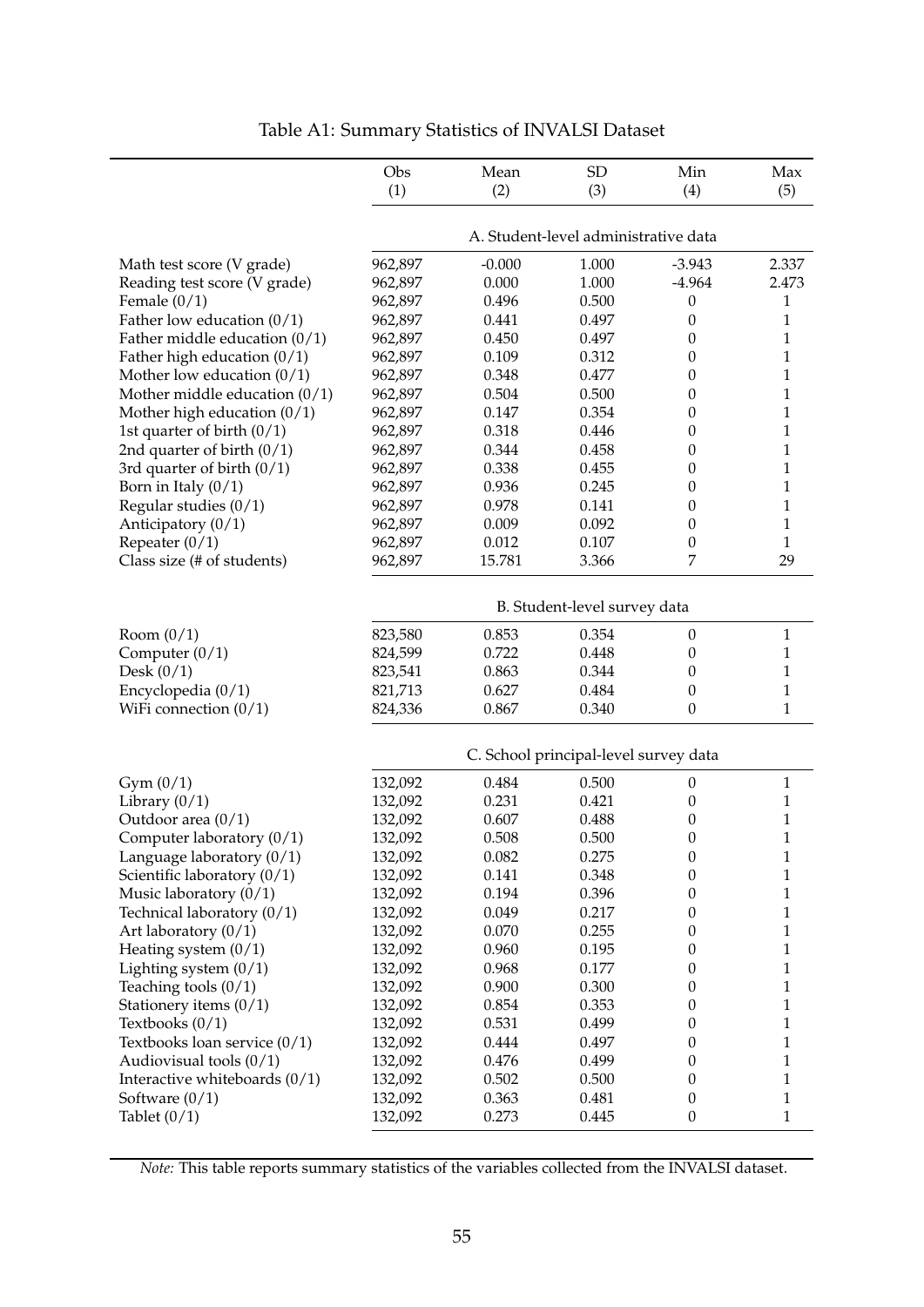|                                                        | Obs     | Mean      | <b>SD</b> | Min      | Max      |
|--------------------------------------------------------|---------|-----------|-----------|----------|----------|
|                                                        | (1)     | (2)       | (3)       | (4)      | (5)      |
|                                                        |         |           |           |          |          |
| Current spending $(1,000 \text{ of } 2020\mathcal{E})$ | 962,897 | 47.933    | 21.789    | 11.273   | 332.997  |
| Current spending (log)                                 | 962,897 | 3.793     | 0.378     | 2.422    | 5.808    |
| Capital spending $(1,000 \text{ of } 2020 \text{E})$   | 962,897 | 19.369    | 19.481    | 0.772    | 595.540  |
| Capital spending (log)                                 | 962,897 | 2.708     | 0.678     | $-0.026$ | 6.389    |
| Exposure                                               | 962,897 | 8.485     | 3.926     | 0        | 13       |
| Budget rigidity index                                  | 962,897 | 0.569     | 0.093     | 0.233    | 0.887    |
| Mayor female $(0/1)$                                   | 962,897 | 0.108     | 0.237     | 0        | 1        |
| Mayor high skill $(0/1)$                               | 962,897 | 0.533     | 0.401     | 0        | 1        |
| Mayor age                                              | 962,897 | 49.450    | 7.061     | 27       | 76       |
| Share of female in town council                        | 962,897 | 0.179     | 0.088     | $\Omega$ | 0.734    |
| Share of high skill in town council                    | 962,897 | 0.340     | 0.123     | 0        | 0.823    |
| Average age in town council                            | 962,897 | 45.110    | 2.878     | 34.204   | 55.276   |
| Taxable income per-capita $(1,000)$                    | 962,897 | 19.507    | 3.863     | 8.615    | 51.961   |
| Housing selling price ( $\epsilon$ /square meters)     | 962,897 | 1,337.381 | 618.808   | 205.111  | 9844.635 |
| Population                                             | 962,897 | 10,840.48 | 6,998.371 | 95       | 29,921   |

Table A2: Summary Statistics of Municipality-Level Data

*Note:* This table reports summary statistics of municipality-level variables. See the main text for information on sources.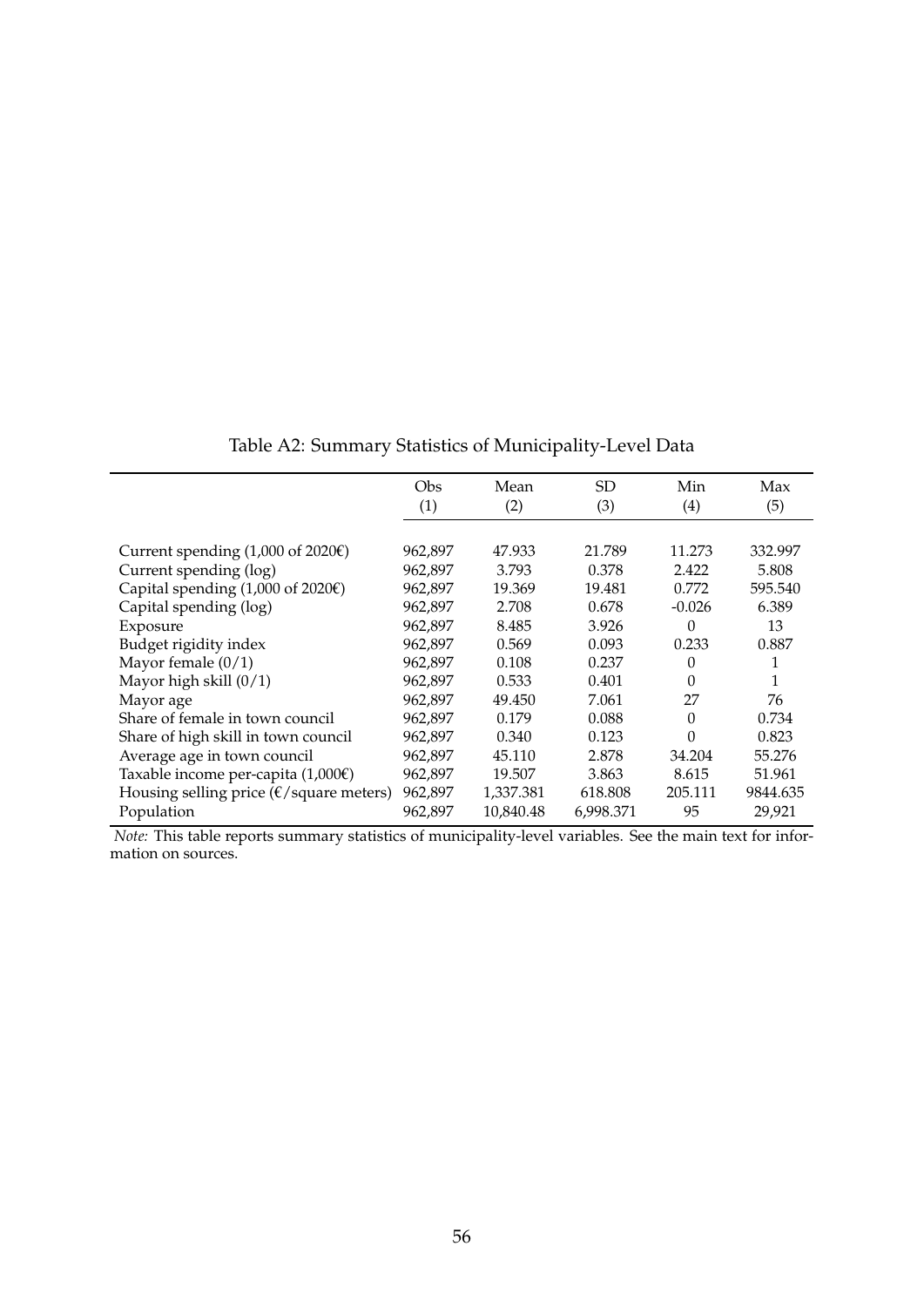| Instrumented variable:                                                           | Math<br>(1)        | Outcome: Standardized test scores on<br>Reading<br>(2) |
|----------------------------------------------------------------------------------|--------------------|--------------------------------------------------------|
| Tax base                                                                         | 0.00079<br>(0.001) | 0.00073<br>(0.001)                                     |
| Income tax                                                                       | $-0.04180$         | $-0.03924$                                             |
| (top statutory rate)                                                             | (0.056)            | (0.060)                                                |
| Property tax                                                                     | $-0.01893$         | $-0.01739$                                             |
| (main home)                                                                      | (0.046)            | (0.044)                                                |
| Property tax                                                                     | $-0.00005$         | 0.00032                                                |
| (second home)                                                                    | (0.041)            | (0.038)                                                |
| Transfers and grants                                                             | 0.03812            | 0.03643                                                |
| (log)                                                                            | (0.301)            | (0.291)                                                |
| Father employed                                                                  | 0.88950            | $-4.44912$                                             |
| (0/1)                                                                            | (6.929)            | (8.855)                                                |
| Mother employed                                                                  | 1.34443            | 0.22640                                                |
| (0/1)                                                                            | (3.435)            | (2.901)                                                |
| # of students<br># of schools<br># of municipalities<br><b>Baseline</b> controls | Yes                | 962,897<br>2,681<br>2,274<br>Yes                       |

#### Table A3: Robustness to Other Potential Austerity-Induced Changes

*Note:* This table presents 2SLS estimates of the following instrumented variables: the average municipal tax base (as reported in tax returns data); the municipal top statutory marginal tax rate on personal income; the municipal property tax rate on the main residence; the municipal property tax rate on second homes; (log of) grants and transfers from other governments (including the national and regional government and EU funds), dummy for father employed; dummy for mother employed. Each specification includes school fixed effects, cohort fixed effects, pupil-level controls (gender, nationality, quarterly of birth, father education, mother education, and dummies for early or late students), and municipalitylevel controls (age, gender and education of mayor and other town council's members). The excluded instruments from the second stage are: number of years of exposure to the Domestic Stability Pact, and the interaction between a dummy for municipalities in the bottom quintile of the distribution of prereform budget rigidity and the number of years of exposure to the Domestic Stability Pact. Standard errors clustered at municipality level reported in parenthesis.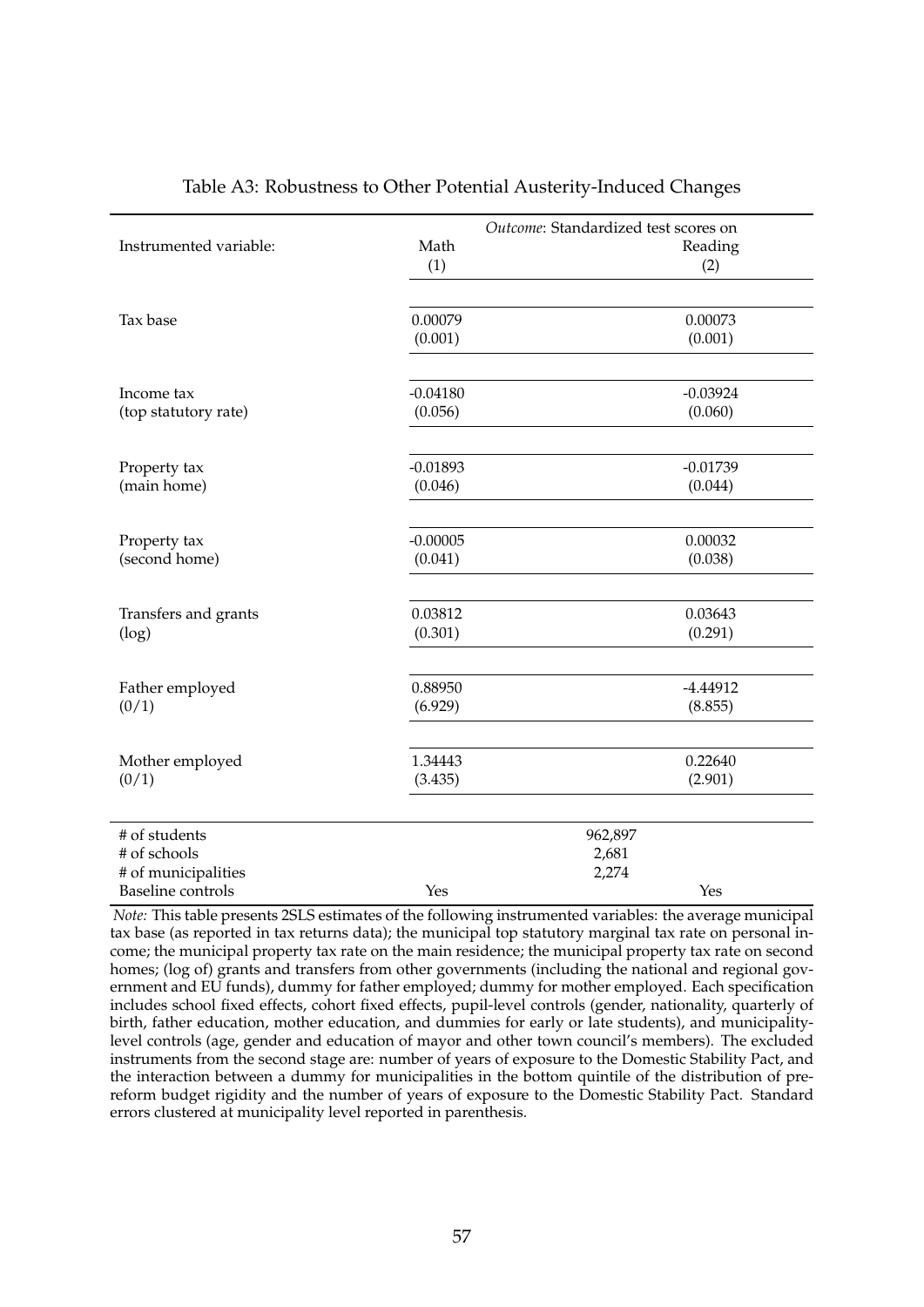|                     | Outcome variable: |          |          |           |          |          |            |
|---------------------|-------------------|----------|----------|-----------|----------|----------|------------|
|                     | Tax base          | Income   | Property | Property  | Father   | Mother   | Grants and |
|                     |                   | tax      | main     | secondary | employed | employed | transfers  |
|                     | (1)               | (2)      | (3)      | (4)       | (5)      | (6)      | (7)        |
|                     |                   |          |          |           |          |          |            |
| Cur. sp. (1,000€)   | 0.025             | 0.002    | $-0.005$ | $-0.005$  | $-0.003$ | $-0.006$ | $-0.002$   |
|                     | (0.023)           | (0.007)  | (0.004)  | (0.004)   | (0.006)  | (0.009)  | (0.019)    |
|                     |                   |          |          |           |          |          |            |
| Cur. sp. $(log)$    | 1.360             | $-0.159$ | $-0.179$ | $-0.118$  | $-0.279$ | $-0.185$ | $-0.014$   |
|                     | (1.287)           | (0.387)  | (0.170)  | (0.187)   | (0.422)  | (0.515)  | (0.182)    |
|                     |                   |          |          |           |          |          |            |
| Cap. sp. $(1,000€)$ | 0.031             | 0.002    | $-0.006$ | $-0.006$  | $-0.003$ | $-0.005$ | $-0.002$   |
|                     | (0.042)           | (0.008)  | (0.007)  | (0.007)   | (0.006)  | (0.010)  | (0.022)    |
|                     |                   |          |          |           |          |          |            |
| Cap. sp. (log)      | 0.263             | $-0.017$ | $-0.039$ | $-0.031$  | $-0.036$ | $-0.042$ | $-0.007$   |
|                     | (0.224)           | (0.067)  | (0.032)  | (0.034)   | (0.052)  | (0.087)  | (0.207)    |
|                     |                   |          |          |           |          |          |            |
| # of students       |                   |          |          | 962,897   |          |          |            |
| # of schools        |                   |          |          | 2,681     |          |          |            |
| # of municipalities |                   |          |          | 2,274     |          |          |            |
| Baseline controls   | Yes               | Yes      | Yes      | Yes       | Yes      | Yes      | Yes        |

#### Table A4: Do Austerity-Induced Spending Changes Affect Other Outcomes?

*Note:* This table presents 2SLS estimates of austerity-induced public spending changes on the following outcome variables: the average municipal tax base (as reported in tax returns data); the municipal top statutory marginal tax rate on personal income; the municipal property tax rate on the main residence; the municipal property tax rate on second homes; dummy for father employed; dummy for mother employed; (log of) grants and transfers from other governments (including the national and regional government and EU funds). Each specification includes school fixed effects, cohort fixed effects, pupillevel controls (gender, nationality, quarterly of birth, father education, mother education, and dummies for early or late students), and municipality-level controls (age, gender and education of mayor and other town council's members). The excluded instruments from the second stage are: number of years of exposure to the Domestic Stability Pact, and the interaction between a dummy for municipalities in the bottom quintile of the distribution of pre-reform budget rigidity and the number of years of exposure to the Domestic Stability Pact. Standard errors clustered at municipality level reported in parenthesis.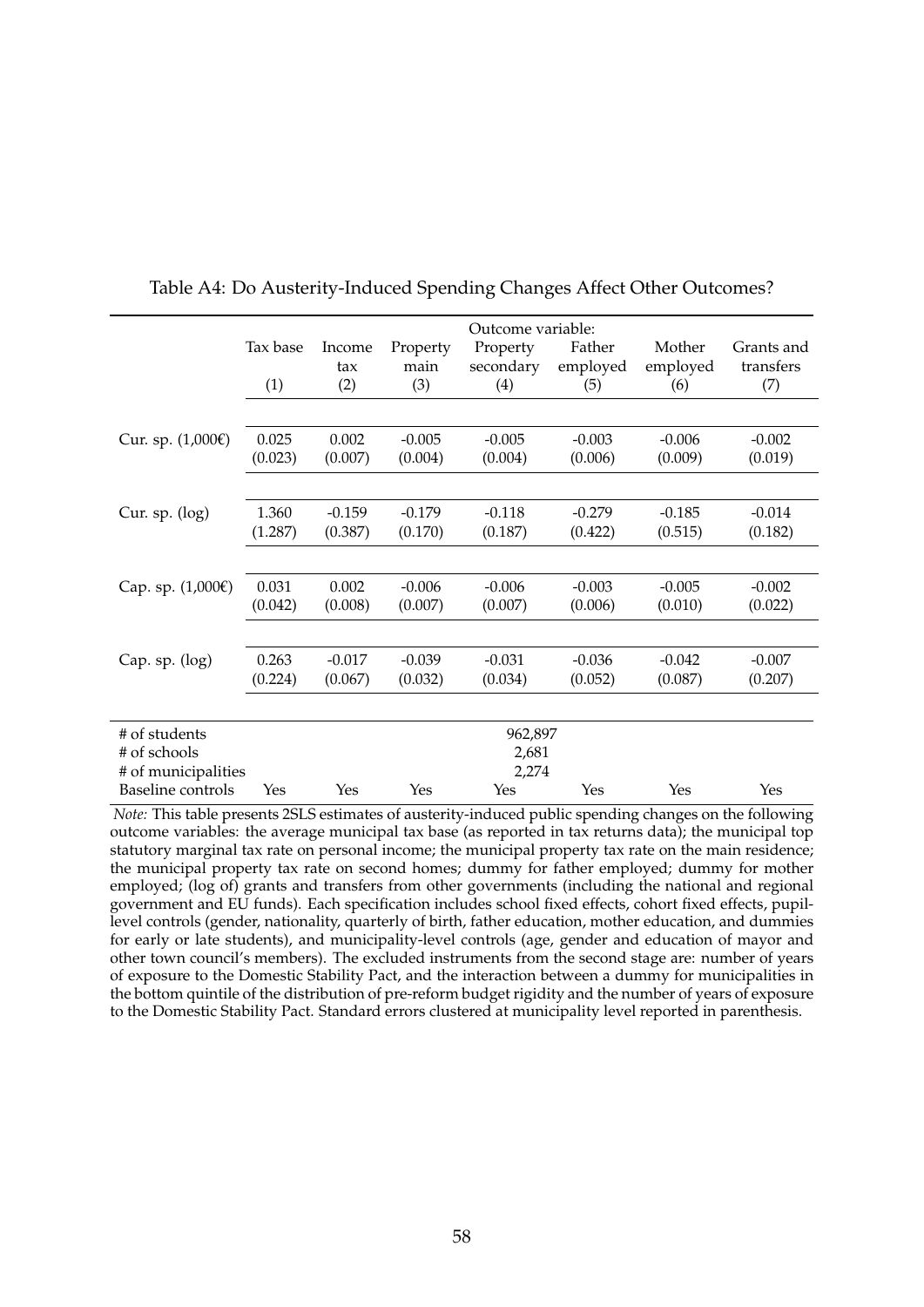|                                     | Outcome variable: |          |          |          |         |          |  |
|-------------------------------------|-------------------|----------|----------|----------|---------|----------|--|
|                                     | Father            | Father   | Father   | Mother   | Mother  | Mother   |  |
|                                     | low edu           | mid edu  | high edu | low edu  | mid edu | high edu |  |
|                                     | (0/1)             | (0/1)    | (0/1)    | (0/1)    | (0/1)   | (0/1)    |  |
|                                     | (1)               | (2)      | (3)      | (4)      | (5)     | (6)      |  |
|                                     |                   |          |          |          |         |          |  |
| Current spending $(1,000 \epsilon)$ | $-0.002$          | $-0.004$ | $-0.001$ | 0.002    | 0.002   | 0.002    |  |
|                                     | (0.006)           | (0.006)  | (0.006)  | (0.006)  | (0.003) | (0.004)  |  |
|                                     |                   |          |          |          |         |          |  |
| Current spending (log)              | 0.122             | $-0.227$ | $-0.125$ | $-0.005$ | 0.003   | 0.232    |  |
|                                     | (0.325)           | (0.298)  | (0.333)  | (0.304)  | (0.185) | (0.202)  |  |
|                                     |                   |          |          |          |         |          |  |
| Capital spending $(1,000)$          | $-0.001$          | $-0.005$ | $-0.001$ | 0.002    | 0.002   | 0.003    |  |
|                                     | (0.007)           | (0.008)  | (0.007)  | (0.007)  | (0.005) | (0.005)  |  |
|                                     |                   |          |          |          |         |          |  |
| Capital spending (log)              | 0.013             | $-0.044$ | $-0.019$ | 0.006    | 0.007   | 0.038    |  |
|                                     | (0.058)           | (0.054)  | (0.061)  | (0.055)  | (0.034) | (0.041)  |  |
|                                     |                   |          |          |          |         |          |  |
| # of students                       |                   |          |          | 962,897  |         |          |  |
| # of schools                        |                   |          |          | 2,681    |         |          |  |
| # of municipalities                 |                   |          |          | 2,274    |         |          |  |
| <b>Baseline</b> controls            | Yes               | Yes      | Yes      | Yes      | Yes     | Yes      |  |

Table A5: The Effect of Austerity-Induced Spending Changes on Parental Background

*Note:* This table presents 2SLS estimates of austerity-induced public spending changes on parental education. We use separate dummies for low education (i.e., high school graduate or lower), middle education (i.e., college graduate), and high education (master degree or higher), separately for fathers and mothers. Each specification includes school fixed effects, cohort fixed effects, pupil-level controls (gender, nationality, quarterly of birth, and dummies for early or late students), and municipality-level controls (age, gender and education of mayor and other town council's members). The excluded instruments from the second stage are: number of years of exposure to the Domestic Stability Pact, and the interaction between a dummy for municipalities in the bottom quintile of the distribution of pre-reform budget rigidity and the number of years of exposure to the Domestic Stability Pact. Standard errors clustered at municipality level reported in parenthesis.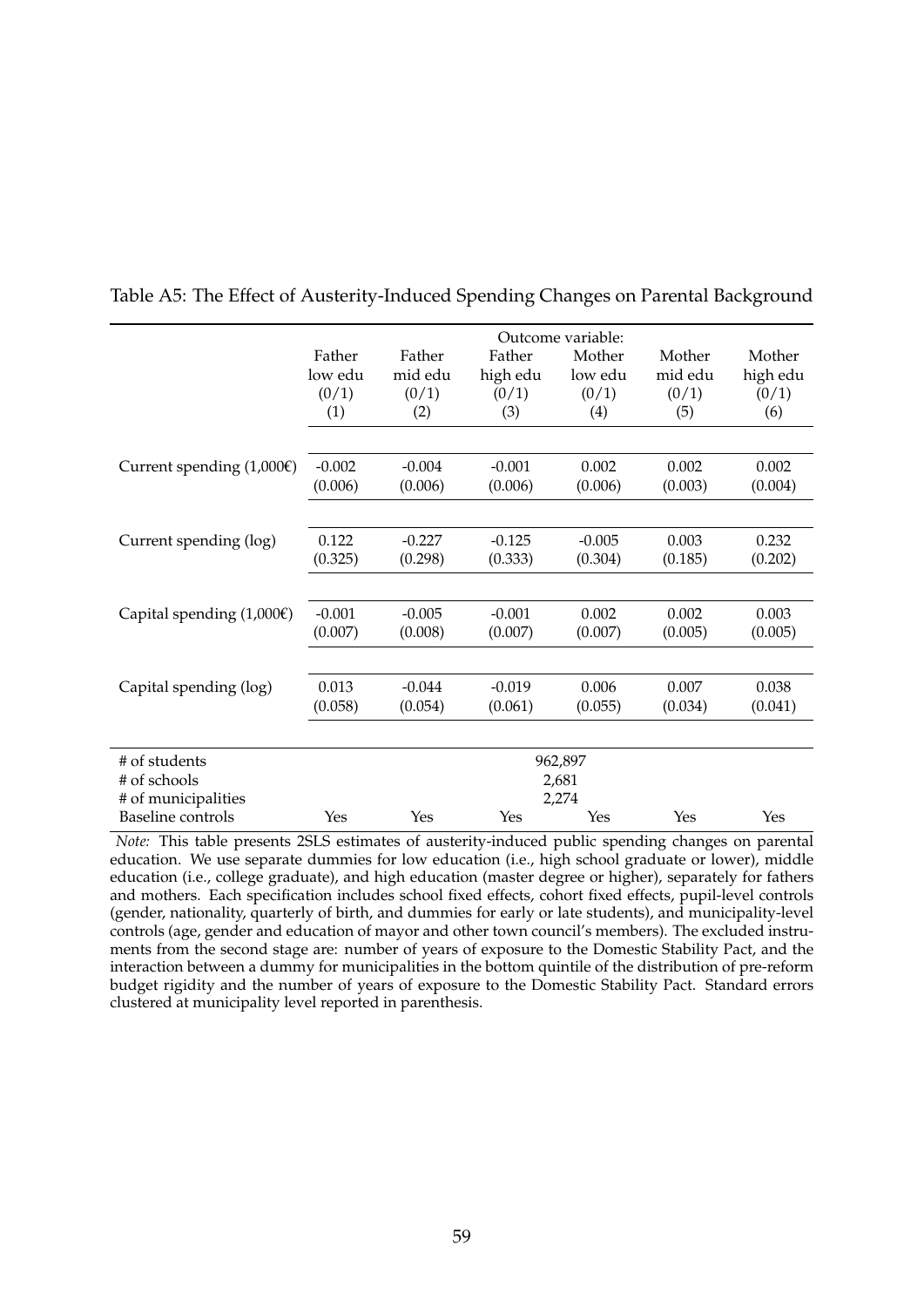|                            | Measure of austerity exposure:            |                    |               |                                              |                  |  |  |
|----------------------------|-------------------------------------------|--------------------|---------------|----------------------------------------------|------------------|--|--|
|                            | Baseline<br>(1)                           | + quadratic<br>(2) | Binary<br>(3) | Quintiles<br>(4)                             | Indicator<br>(5) |  |  |
|                            | A. Outcome: Standardized math test scores |                    |               |                                              |                  |  |  |
| Current spending $(1,000)$ | $0.025***$                                | $0.018**$          | 0.017         | $0.038***$                                   | $0.043***$       |  |  |
|                            | (0.009)                                   | (0.007)            | (0.011)       | (0.008)                                      | (0.008)          |  |  |
|                            |                                           |                    |               |                                              |                  |  |  |
| Current spending (log)     | 1.778***                                  | $0.859**$          | 1.362         | $2.061***$                                   | 2.430***         |  |  |
|                            | (0.610)                                   | (0.388)            | (0.839)       | (0.426)                                      | (0.474)          |  |  |
| Capital spending $(1,000)$ | $0.021**$                                 | $0.021**$          | 0.018         | $0.025***$                                   | $0.028***$       |  |  |
|                            | (0.010)                                   | (0.010)            | (0.012)       | (0.006)                                      | (0.007)          |  |  |
|                            |                                           |                    |               |                                              |                  |  |  |
| Capital spending (log)     | $0.400***$                                | $0.260**$          | $0.335*$      | $0.367***$                                   | $0.535***$       |  |  |
|                            | (0.137)                                   | (0.103)            | (0.203)       | (0.096)                                      | (0.110)          |  |  |
|                            |                                           |                    |               | B. Outcome: Standardized reading test scores |                  |  |  |
| Current spending $(1,000)$ | $0.022***$                                | $0.015**$          | $0.022**$     | $0.025***$                                   | $0.031***$       |  |  |
|                            | (0.009)                                   | (0.007)            | (0.010)       | (0.008)                                      | (0.009)          |  |  |
|                            |                                           |                    |               |                                              |                  |  |  |
| Current spending (log)     | $1.570***$                                | $0.700*$           | $1.775**$     | $1.275***$                                   | 1.762***         |  |  |
|                            | (0.569)                                   | (0.395)            | (0.805)       | (0.471)                                      | (0.506)          |  |  |
| Capital spending $(1,000)$ | $0.018**$                                 | $0.019**$          | $0.022*$      | $0.014**$                                    | $0.020***$       |  |  |
|                            | (0.009)                                   | (0.009)            | (0.012)       | (0.006)                                      | (0.006)          |  |  |
|                            |                                           |                    |               |                                              |                  |  |  |
| Capital spending (log)     | $0.341***$                                | $0.210**$          | $0.427**$     | 0.165                                        | $0.384***$       |  |  |
|                            | (0.132)                                   | (0.103)            | (0.181)       | (0.107)                                      | (0.114)          |  |  |
| # of students              |                                           |                    | 962,897       |                                              |                  |  |  |
| # of schools               |                                           |                    | 2,681         |                                              |                  |  |  |
| # of municipalities        |                                           |                    | 2,274         |                                              |                  |  |  |
| <b>Baseline</b> controls   | Yes                                       | Yes                | Yes           | Yes                                          | Yes              |  |  |

| Table A6: Robustness to Alternative Measures of Austerity Exposure |  |
|--------------------------------------------------------------------|--|
|--------------------------------------------------------------------|--|

*Note:* This table presents 2SLS estimates of austerity-induced public spending changes on standardized test scores on math and reading. The first column reports estimates using our baseline measure of austerity exposure: number of years of exposure to the Domestic Stability Pact, and the interaction between a dummy for municipalities in the bottom quintile of the distribution of pre-reform budget rigidity and the number of years of exposure to the Domestic Stability Pact. The successive columns report 2SLS estimates using the following measures of austerity exposure: the quadratic form of exposure and its interaction with pre-reform budget intensity (column 2); a binary measure of exposure (0 if cohort's exposure is lower than the municipal average); 1 otherwise) and its interaction with pre-reform budget intensity (column 3); austerity exposure and its interaction with each quintile of the pre-reform budget intensity (column 4); austerity exposure and its interaction with the continuous indicator of pre-reform budget intensity (column 5). Each specification includes school fixed effects, cohort fixed effects, pupillevel controls (gender, nationality, quarterly of birth, father education, mother education, and dummies for early or late students), and municipality-level controls (age, gender and education of mayor and other town council's members). Standard errors clustered at municipality level reported in parenthesis.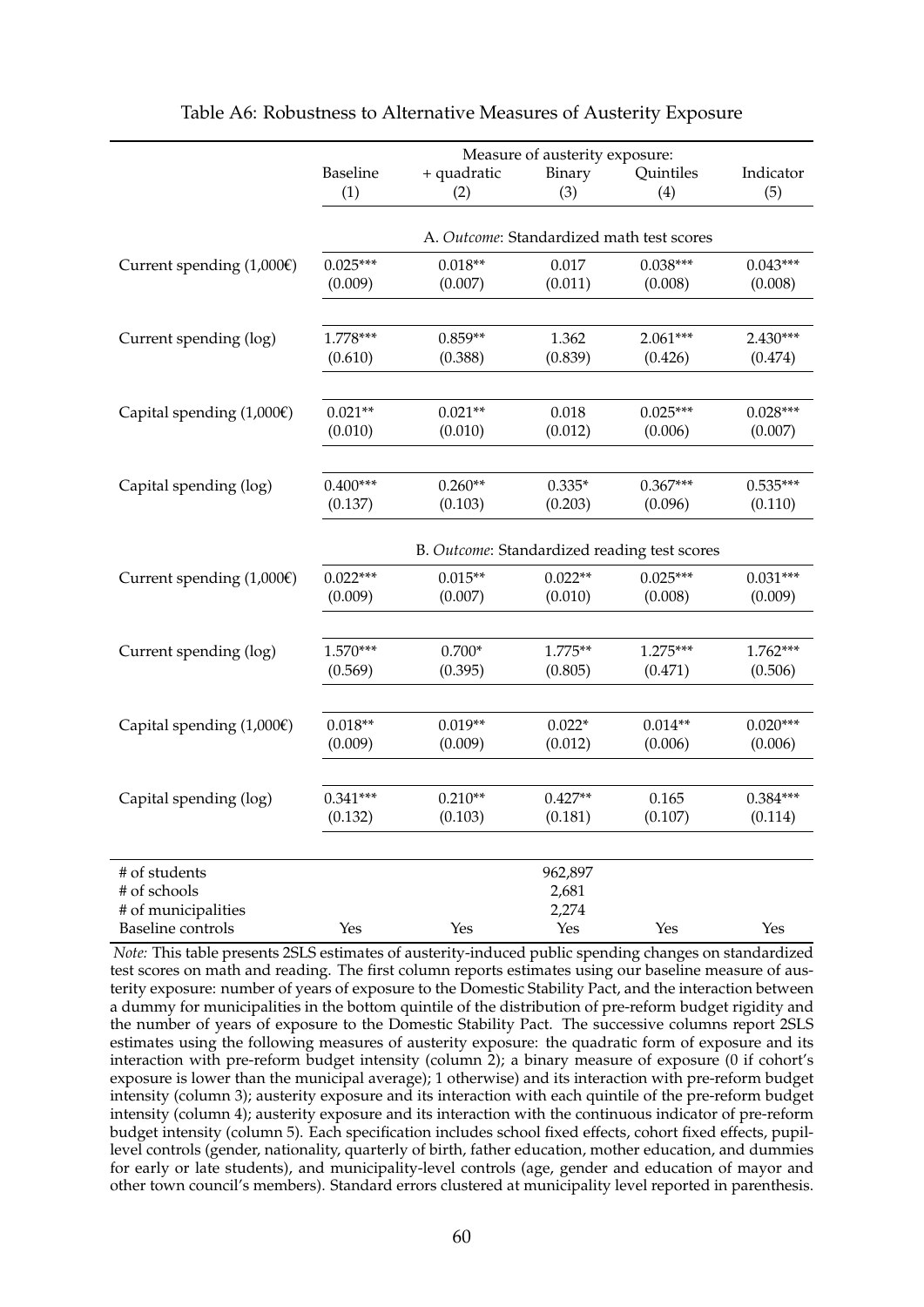|                                       | Outcome: Standardized test scores on |          |                 |           |  |  |
|---------------------------------------|--------------------------------------|----------|-----------------|-----------|--|--|
|                                       |                                      | Math     | Reading         |           |  |  |
|                                       | <b>Baseline</b>                      | Weighted | <b>Baseline</b> | Weighted  |  |  |
|                                       | (1)                                  | (2)      | (3)             | (4)       |  |  |
| Current spending $(1,000)$            | $0.025***$                           | $0.019*$ | $0.022***$      | $0.020**$ |  |  |
|                                       | (0.009)                              | (0.011)  | (0.009)         | (0.010)   |  |  |
|                                       |                                      |          |                 |           |  |  |
| Current spending (log)                | 1.778***                             | $1.441*$ | $1.570***$      | 1.530**   |  |  |
|                                       | (0.610)                              | (0.775)  | (0.569)         | (0.701)   |  |  |
|                                       |                                      |          |                 |           |  |  |
| Capital spending $(1,000\varepsilon)$ | $0.021**$                            | 0.013    | $0.018**$       | $0.013*$  |  |  |
|                                       | (0.010)                              | (0.008)  | (0.009)         | (0.007)   |  |  |
|                                       |                                      |          |                 |           |  |  |
| Capital spending (log)                | $0.400***$                           | $0.290*$ | $0.341***$      | $0.303**$ |  |  |
|                                       | (0.137)                              | (0.150)  | (0.132)         | (0.128)   |  |  |
|                                       |                                      |          |                 |           |  |  |
| # of students                         |                                      |          | 962,897         |           |  |  |
| # of schools                          |                                      |          | 2,681           |           |  |  |
| # of municipalities                   |                                      |          | 2,274           |           |  |  |
| <b>Baseline</b> controls              | Yes                                  | Yes      | Yes             | Yes       |  |  |

#### Table A7: Weighted regressions

*Note:* This table compare the baseline 2SLS estimates with 2SLS estimates that use population weights. Population refers to the average municipal population observed over the period covered in our analysis. Each specification includes school fixed effects, cohort fixed effects, pupil-level controls (gender, nationality, quarterly of birth, father education, mother education, and dummies for early or late students), and municipality-level controls (age, gender and education of mayor and other town council's members). The excluded instruments from the second stage are: number of years of exposure to the Domestic Stability Pact, and the interaction between a dummy for municipalities in the bottom quintile of the distribution of pre-reform budget rigidity and the number of years of exposure to the Domestic Stability Pact. Standard errors clustered at municipality level reported in parenthesis.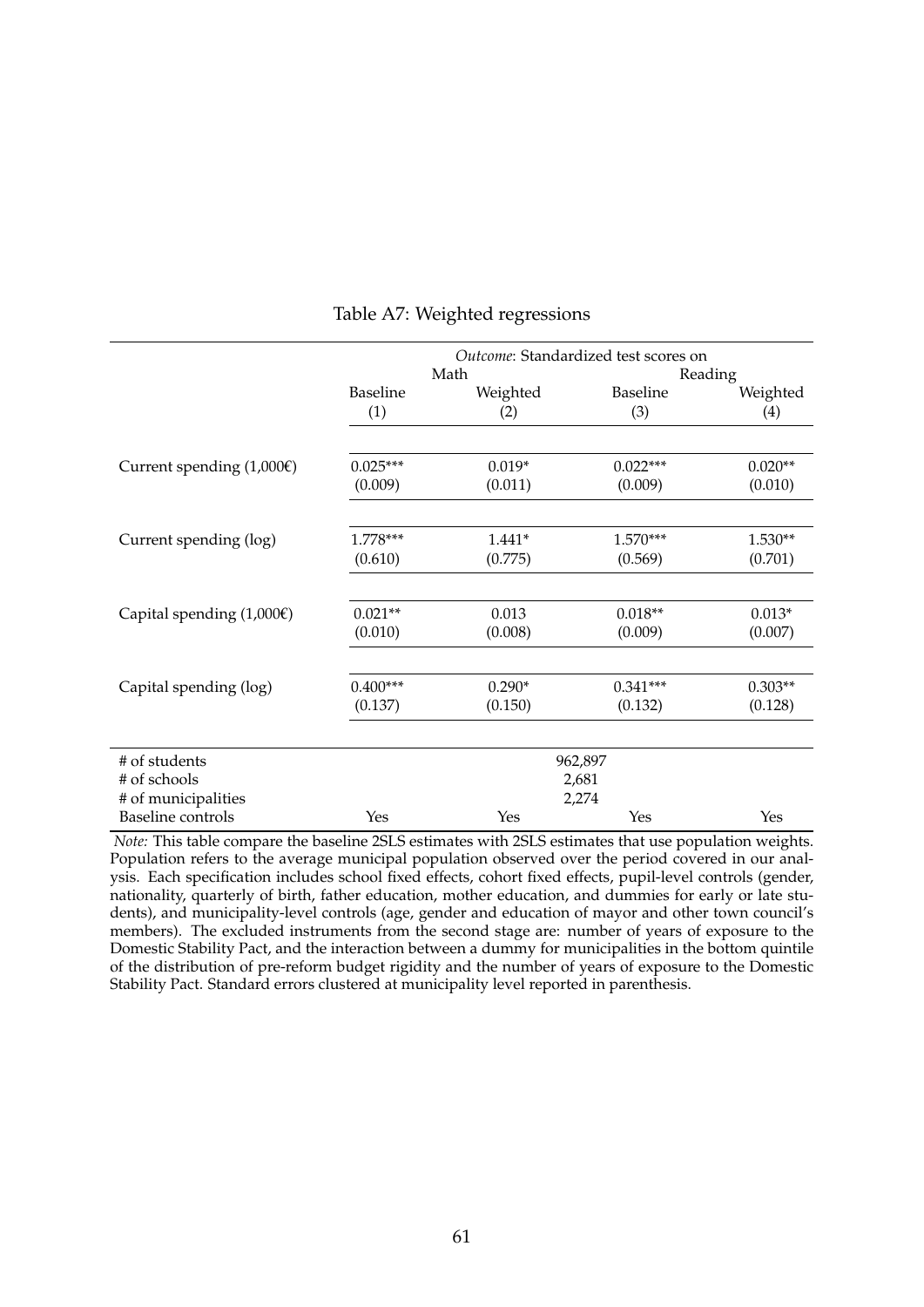|                                       | Outcome: Standardized test scores on |                          |                 |                          |  |  |  |
|---------------------------------------|--------------------------------------|--------------------------|-----------------|--------------------------|--|--|--|
|                                       |                                      | Math                     |                 | Reading                  |  |  |  |
|                                       | <b>Baseline</b><br>(1)               | Without "flagged"<br>(2) | Baseline<br>(3) | Without "flagged"<br>(4) |  |  |  |
|                                       |                                      |                          |                 |                          |  |  |  |
|                                       |                                      |                          |                 |                          |  |  |  |
| Current spending $(1,000)$            | $0.025***$                           | $0.021**$                | $0.022***$      | $0.018**$                |  |  |  |
|                                       | (0.009)                              | (0.009)                  | (0.009)         | (0.008)                  |  |  |  |
|                                       |                                      |                          |                 |                          |  |  |  |
| Current spending (log)                | 1.778***                             | 1.508**                  | 1.570***        | 1.346**                  |  |  |  |
|                                       | (0.610)                              | (0.626)                  | (0.569)         | (0.588)                  |  |  |  |
|                                       |                                      |                          |                 |                          |  |  |  |
| Capital spending $(1,000\varepsilon)$ | $0.020*$                             | $0.017*$                 | $0.018**$       | $0.015*$                 |  |  |  |
|                                       | (0.010)                              | (0.010)                  | (0.009)         | (0.009)                  |  |  |  |
|                                       |                                      |                          |                 |                          |  |  |  |
| Capital spending (log)                | $0.468***$                           | $0.418**$                | $0.413**$       | $0.374**$                |  |  |  |
|                                       | (0.164)                              | (0.179)                  | (0.160)         | (0.176)                  |  |  |  |
|                                       |                                      |                          |                 |                          |  |  |  |
| # of students                         | 962,897                              | 872,332                  | 962,897         | 872,332                  |  |  |  |
| # of schools                          | 2,681                                | 2,399                    | 2,681           | 2,399                    |  |  |  |
| # of municipalities                   | 2,274                                | 2,024                    | 2,274           | 2,024                    |  |  |  |
| <b>Baseline</b> controls              | Yes                                  | Yes                      | Yes             | Yes                      |  |  |  |

#### Table A8: Sensitivity to measurement error in student residence

*Note:* This table compare the baseline 2SLS estimates obtained from the original sample with those estimated from a sample that excluded municipalities that share a border with a municipality without a primary school. Each specification includes school fixed effects, cohort fixed effects, pupil-level controls (gender, nationality, quarterly of birth, father education, mother education, and dummies for early or late students), and municipality-level controls (age, gender and education of mayor and other town council's members). The excluded instruments from the second stage are: number of years of exposure to the Domestic Stability Pact, and the interaction between a dummy for municipalities in the bottom quintile of the distribution of pre-reform budget rigidity and the number of years of exposure to the Domestic Stability Pact. Standard errors clustered at municipality level reported in parenthesis.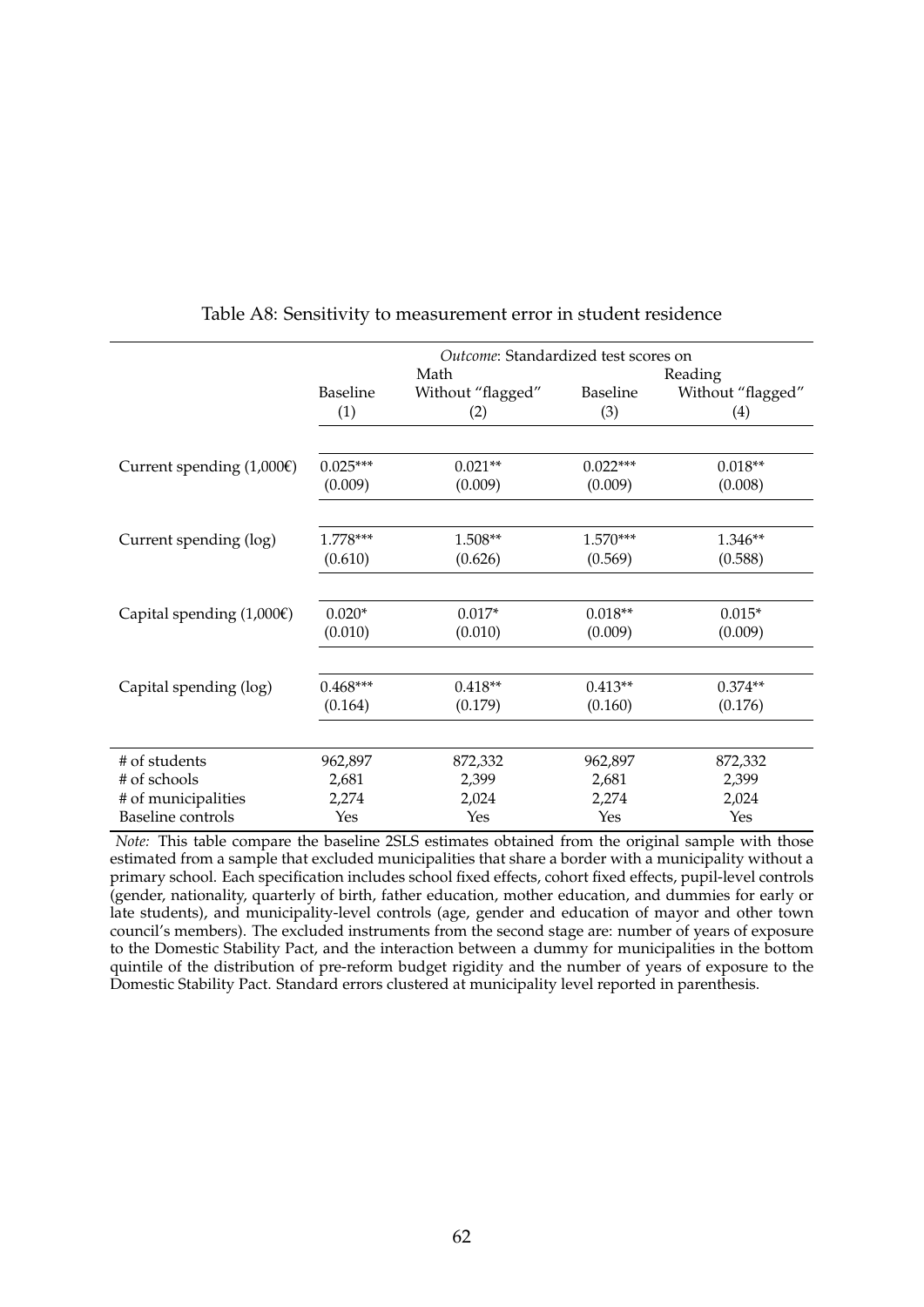# **B The Domestic Stability Pact (for online publication)**

From its introduction in 1999, the Domestic Stability Pact (DSP) has changed over time with substantial yearly amendments. Revisions to the Pact related to programmatic objectives (deficit and/or expenses growth targets), balance sheet items, the basis of accounting on which the target was defined, the penalty system, and the municipalities targeted. In this Appendix, we revise the yearly evolution of the DSP along these dimensions. We do not include in our discussion regions with special autonomy that have been subject to a special regime agreed by each region with the central state. Although providing to the reader an organized summary of the main changes occurred and of the expenses and revenues included/excluded in the yearly target, this appendix is by no means exhaustive of the complex and fragment legislative process characterizing the adoption of the DSP in Italy.

#### **The DSP in 1999**

- **Legislative Framework**: Law n.448/1999, Circular 12 March 1999, n.11.
- **Targeted municipalities:** The DSP targeted all Italian municipalities in regions with no special autonomy.
- **Target:** Deficit.
- **Definition of the target:** The objectives are defined on a cash basis.
- **Expenditures included in the objectives:** All current expenditures are targeted after deducting interest).
- **Revenues included in the objectives:** Final revenues collected after deducting transfers from the state, proceeds from the sale of financial assets, debt collection.
- **Control system:** Non-compliant municipalities are subjected to sanctions only if Italy is fined by the European Union for the excessive deficit.

- **Legislative Framework**: Law 448/1999, Circular 4 February 2000, n.4.
- **Targeted municipalities:** The DSP targeted all Italian municipalities in regions with no special autonomy.
- **Target:** Deficit.
- **Definition of the target:** The objectives were defined on a cash basis.
- **Expenditures included in the objectives:** All current expenditures are targeted after deducting interest, exceptional expenses (e.g., expenses for natural disaster)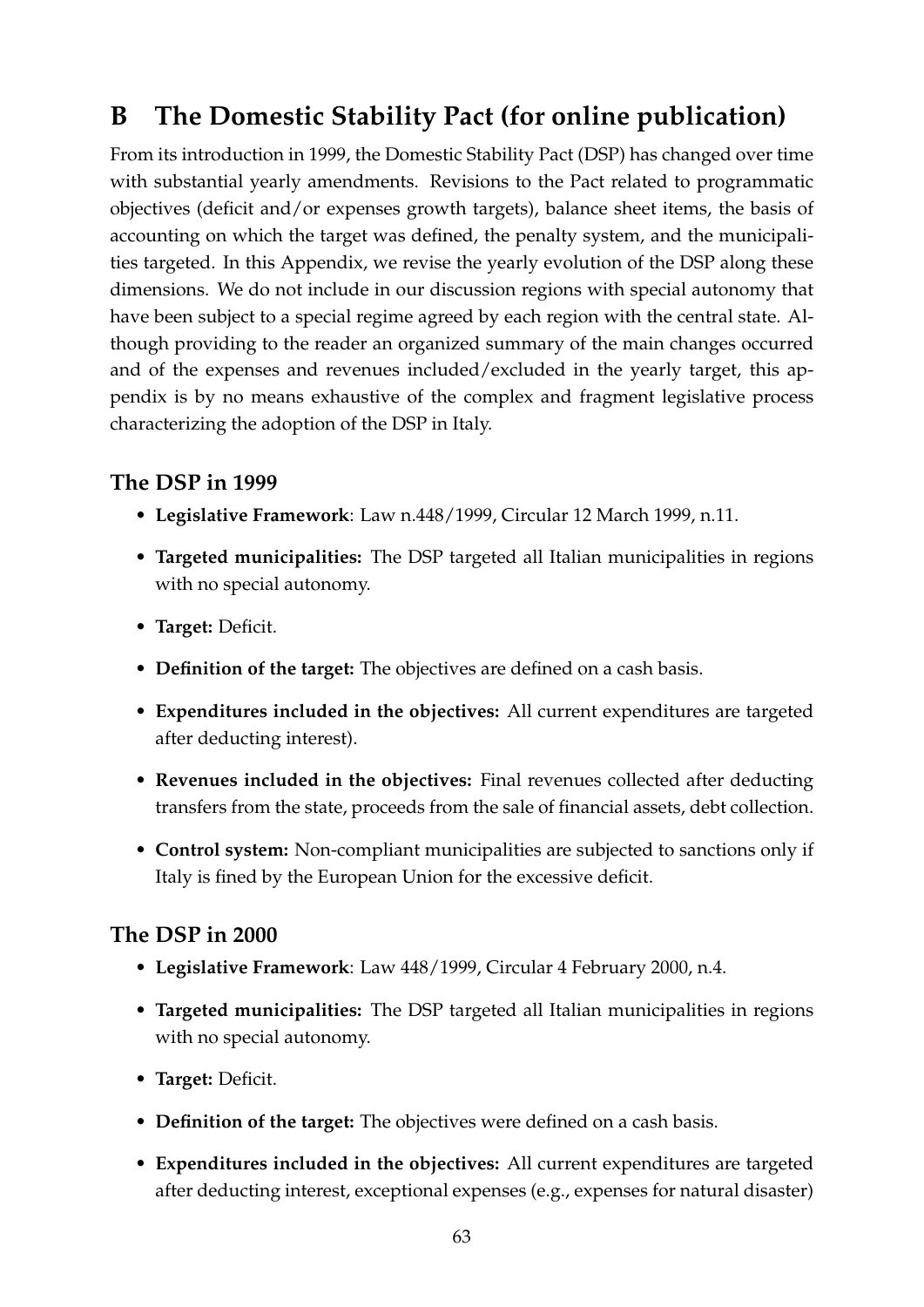and expenditures financed by current and capital transfers from the State, the EU and other bodies participating to the DSP.

- **Revenues included in the objectives:** All final revenues collected are targeted after deducting current and capital transfers from the State, the EU and other bodies participating to the DSP. Current and capital revenues from the sale of financial assets, debt collection and exceptional revenues are also exempted.
- **Control system:** Interest rates on borrowings are reduced for complying municipalities.

#### **The DSP in 2001**

- **Legislative Framework**: Law n.388/2000, Circular 6 February 2001, n.6.
- **Targeted municipalities:** The DSP targeted all Italian municipalities above 5,000 residents in regions with no special autonomy.
- **Target:** Deficit.
- **Definition of the target:** The objectives are defined on a cash basis.
- **Expenditures included in the objectives:** All current expenditures are targeted after deducting interest, exceptional expenses (e.g. expenses for natural disaster), expenses for which there has been legislative amendments or linked to the exercise of new functions and expenditures financed by current and capital transfers from the State, the EU and other bodies participating to the DSP.
- **Revenues included in the objectives:** All final revenues collected are targeted after deducting revenues for which there has been legislative amendments or linked to the exercise of new functions, current and capital revenues from the sale of financial assets, debt collection, occasional revenues and current and capital transfers from the State, the EU and other bodies participating to the DSP.
- **Control system:** Interest rates on borrowings are reduced for complying municipalities.

- **Legislative Framework**: Law n.488/2001; Circular 26 February 2002, n.11.
- **Targeted municipalities:** The DSP targeted all Italian municipalities above 5,000 residents in regions with no special autonomy.
- **Target:** Deficit and current expenditures growth.
- **Definition of the target:** The objectives are defined on a cash basis.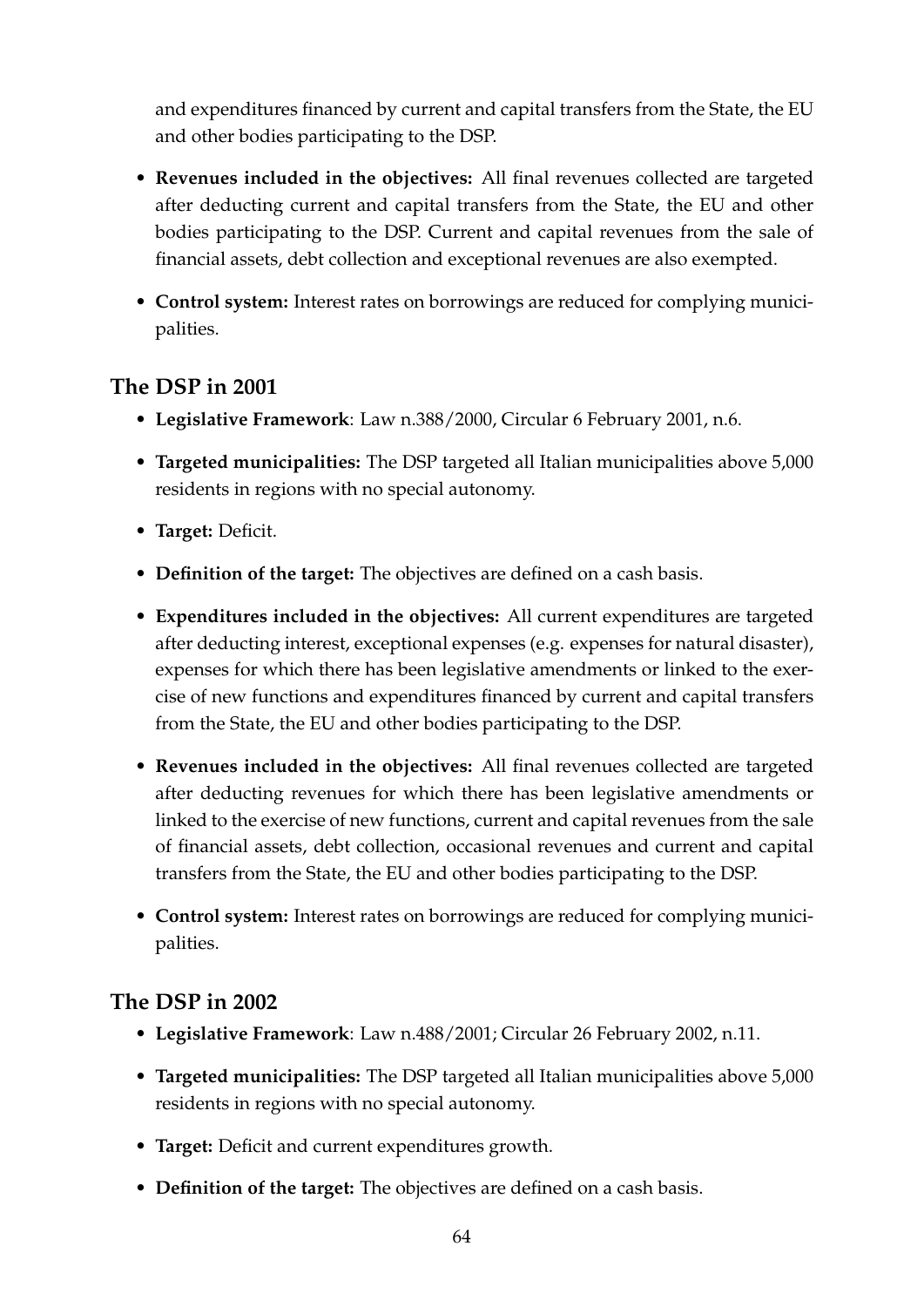- **Expenditures included in the objectives:** All current expenditures are targeted after deducting interest, exceptional expenses (e.g. expenses for natural disaster), expenses for which there has been legislative amendments or linked to the exercise of state or regional functions and earmarked expenditures financed by transfers from the State, the EU and other bodies participating to the DSP.
- **Revenues included in the objectives:** All final revenues collected are targeted after deducting proceeds from the sale of financial assets, debt collection, exceptional revenues, revenues for which there has been legislative amendments or linked to the exercise of state or regional functions and transfers from the State, the EU and other bodies participating to the DSP.
- **Control system:** Cuts to current transfers are introduced for non-compliant municipalities. The amount of cuts is distributed among complying municipalities.

#### **The DSP in 2003**

- **Legislative Framework**: Law n.289/2002; Circular 26 February 2002, n.11.
- **Targeted municipalities:** The DSP targeted all Italian municipalities above 5,000 residents in regions with no special autonomy.
- **Target:** Deficit.
- **Definition of the target:** The objectives were defined on a cash basis.
- **Expenditures included in the objectives:** All current expenditures are targeted after deducting interest, exceptional expenses (e.g. expenses for natural disaster), expenses for which there has been legislative amendments, earmarked expenditures financed by transfers from the State, the EU and other bodies participating to the DSP.
- **Revenues included in the objectives:** All final revenues collected are targeted after deducting proceeds from the sale of financial assets and real estate, debt collection, exceptional revenues, revenues for which there has been legislative amendments and transfers from the State, the EU and other bodies participating to the DSP.
- **Control system:** Non-compliant municipalities are banned from recruiting personnel, recourse to borrowing and must reduce expenditures in local public goods and services of at least 10%.

## **The DSP in 2004**

• **Legislative Framework**: Law n.350/2003; Circular 3 February 2004, n.5.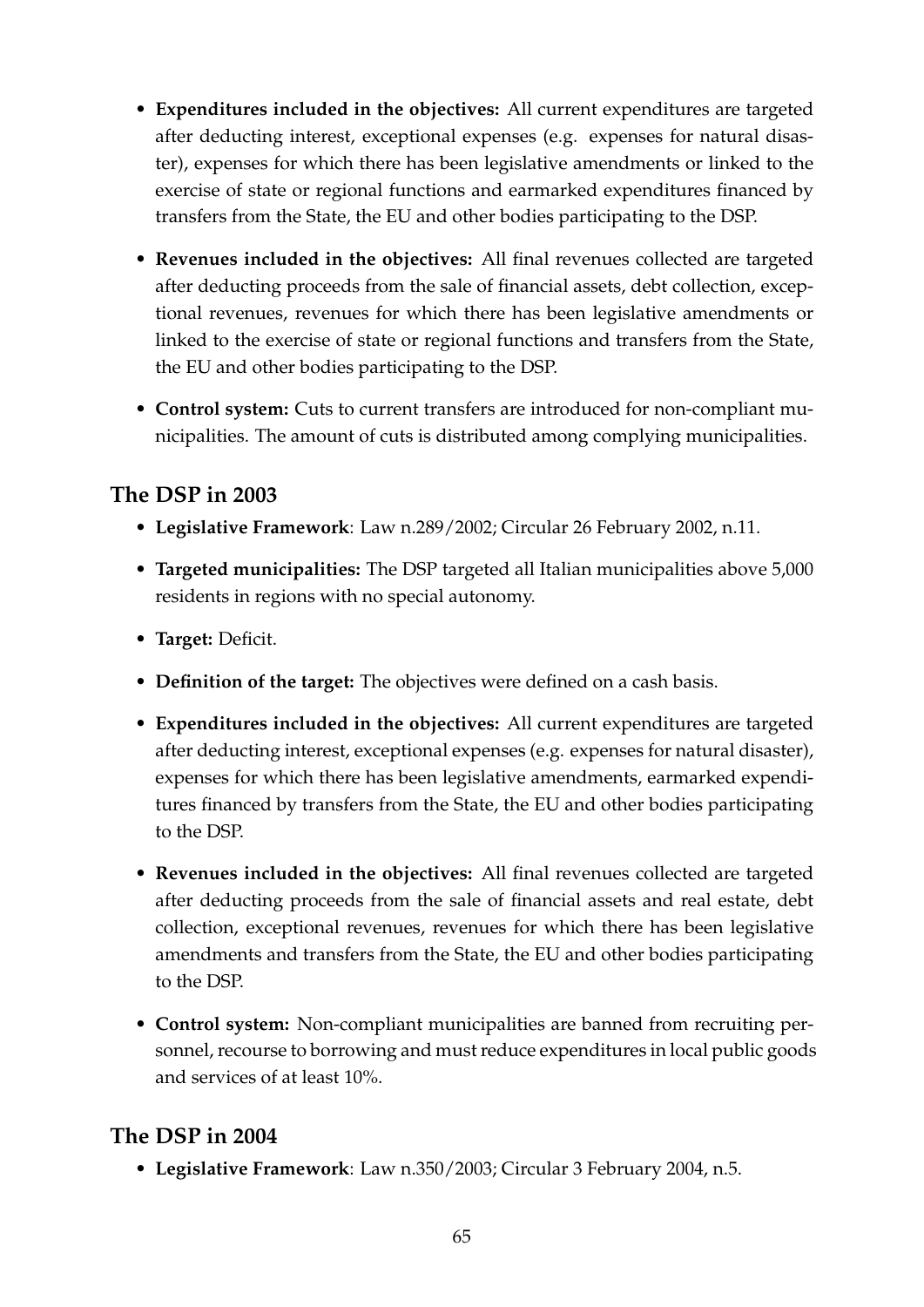- **Targeted municipalities:** The DSP targeted all Italian municipalities above 5,000 residents in regions with no special autonomy. <sup>[32](#page-66-0)</sup>
- **Target:** Deficit.
- **Definition of the target:** The objectives are defined on a cash basis.
- **Expenditures included in the objectives:** All current expenditures are targeted after deducting interest, exceptional expenses (e.g. expenses for natural disaster), expenses for which there has been legislative amendments, higher specific personnel costs for the years 2002-2004 and earmarked expenditures financed by transfers from the State, the EU and other bodies participating to the DSP.
- **Revenues included in the objectives:** All final revenues collected are targeted after deducting proceeds from the sale of financial assets and real estate, debt collection, exceptional revenues, revenues for which there has been legislative amendments and transfers from the State, the EU and other bodies participating to the DSP.
- **Control system:** Non-compliant municipalities are banned from recruiting personnel, the recourse to borrowing and must reduce expenditures in local public goods and services of at least 10%.

- **Legislative Framework**: Law n. 311/2004; Circular 8 February 2005, n.4.
- **Targeted municipalities:** The DSP targeted all Italian municipalities above 5,000 residents in regions with no special autonomy.
- **Target:** Expenditure cap.
- **Definition of the target:** The objectives are defined on a cash and accrual basis.
- **Expenditures included in the objectives:** All current and capital expenditures are targeted with the exception of personnel costs subject to specific provisions, expenditures for transfers to public administrations, expenditures for shareholding acquisition and other financial assets, expenses for the granting of credit, expenses connected to actions in favor of minor subject to provisions of the juvenile judicial authority, expenses for natural calamities, capital expenditures stemming from interventions co-financed by the EU, capital expenditures financed by revenues stemming from the dispose of movable and immovable property, capital

<span id="page-66-0"></span><sup>&</sup>lt;sup>32</sup>In 2004 municipalities below 3000 residents were also exempted by the Domestic Stability Pact (Art. 21, law No. 311/2004), however, this change has never been concretely applied. After few month, law No. 88/2005 (Art. 1-ter) has re-established the 5000 threshold that, de facto, has been continuously in force from 2001 until 2012 (Art. 31, law No. 183/2011).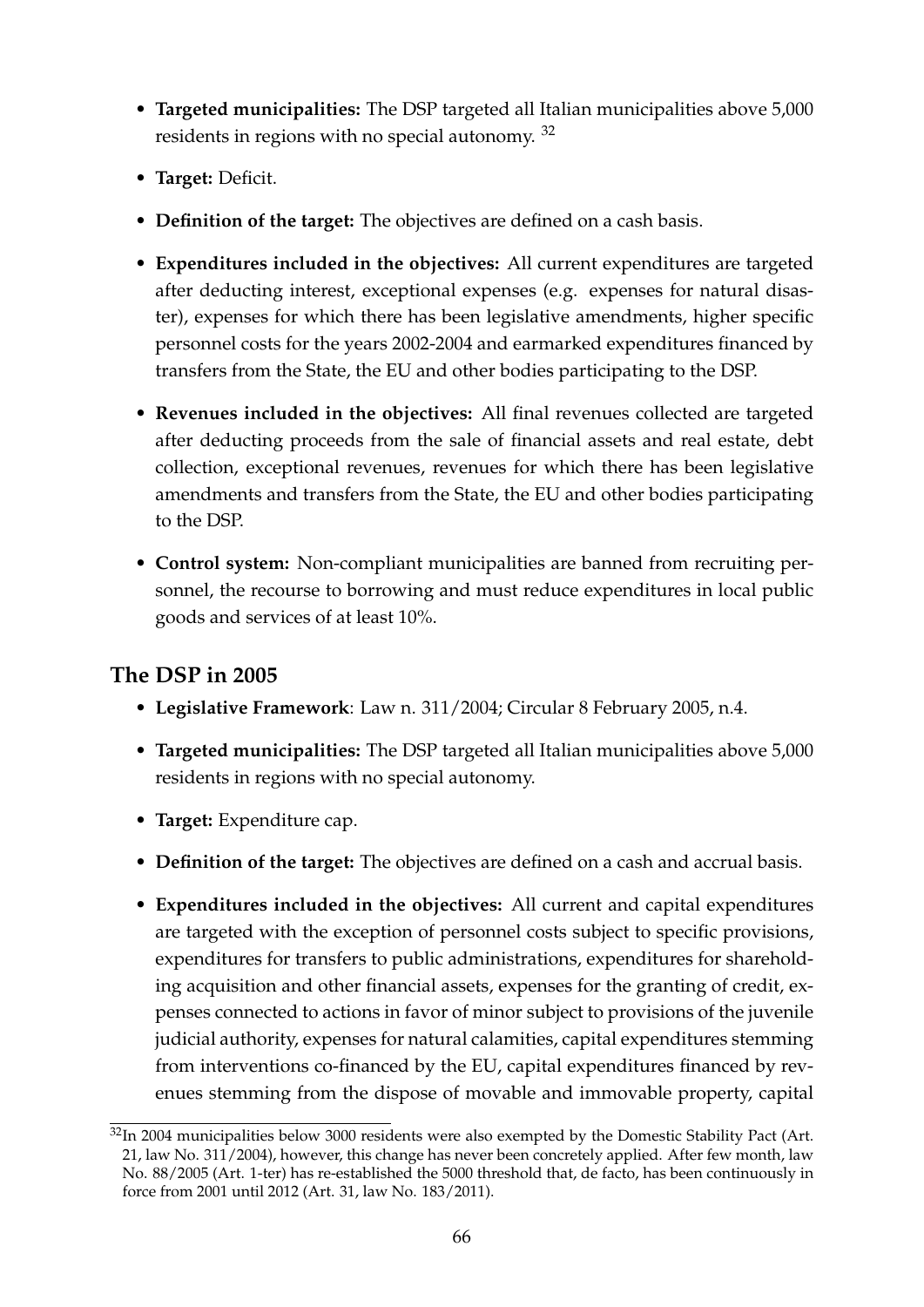expenditures financed by the proceeds from the fight to tax evasion and capital expenditures financed by the proceeds stemming from transfers free of charge and donations.

• **Control system:** Non-compliant municipalities are banned from recruiting personnel, recourse to borrowing and must reduce expenditures on local public goods and services of at least 10%. Municipalities are defined as virtuous (average current expenditure per-capita between 2001-2003 lower than the one in the same demographic category) and non-virtuous municipalities. Virtuous municipalities are allowed to a larger growth rate of expenditures than non-virtuous municipalities.

- **Legislative Framework**: Law n. 266/2005; Circular 17 February 2006, n.8.
- **Targeted municipalities:** The DSP targeted all Italian municipalities above 5,000 residents in regions with no special autonomy.
- **Target:** Expenditure cap.
- **Definition of the target:** The objectives are defined on a cash and accrual basis.
- **Expenditures included in the objectives:** All current expenditures are targeted with the exception of personnel costs subject to specific provisions, expenditures for transfers to public administrations, social expenditure (decree of the President of the Republic 31 January 1996, n.194), interest expense, expenditure for natural calamities, expenditures for costs due to sentences stemming off-balance sheet liabilities, expenses connected to delegated functions from other local authorities. On the side of capital expenditures, the following item are excluded from the target: transfers to public administrations, expenses for natural calamities, expenses for the granting of credit, expenses connected to delegated functions from other local authorities, expenditures stemming from interventions co-financed by the EU, expenditures financed by the proceeds from fighting tax evasion and expenditures financed by the proceeds stemming from transfers free of charge and donations.
- **Control system:** Non-compliant municipalities are banned from recruiting staff, recourse to borrowing and must reduce expenditures on local public goods and services of at least 10%. Municipalities are defined as virtuous (average current expenditure per-capita between 2002-2004 lower than the one in the same demographic category) and non-virtuous municipalities. Virtuous municipalities are allowed to a larger growth rate of expenditures than non-virtuous municipalities.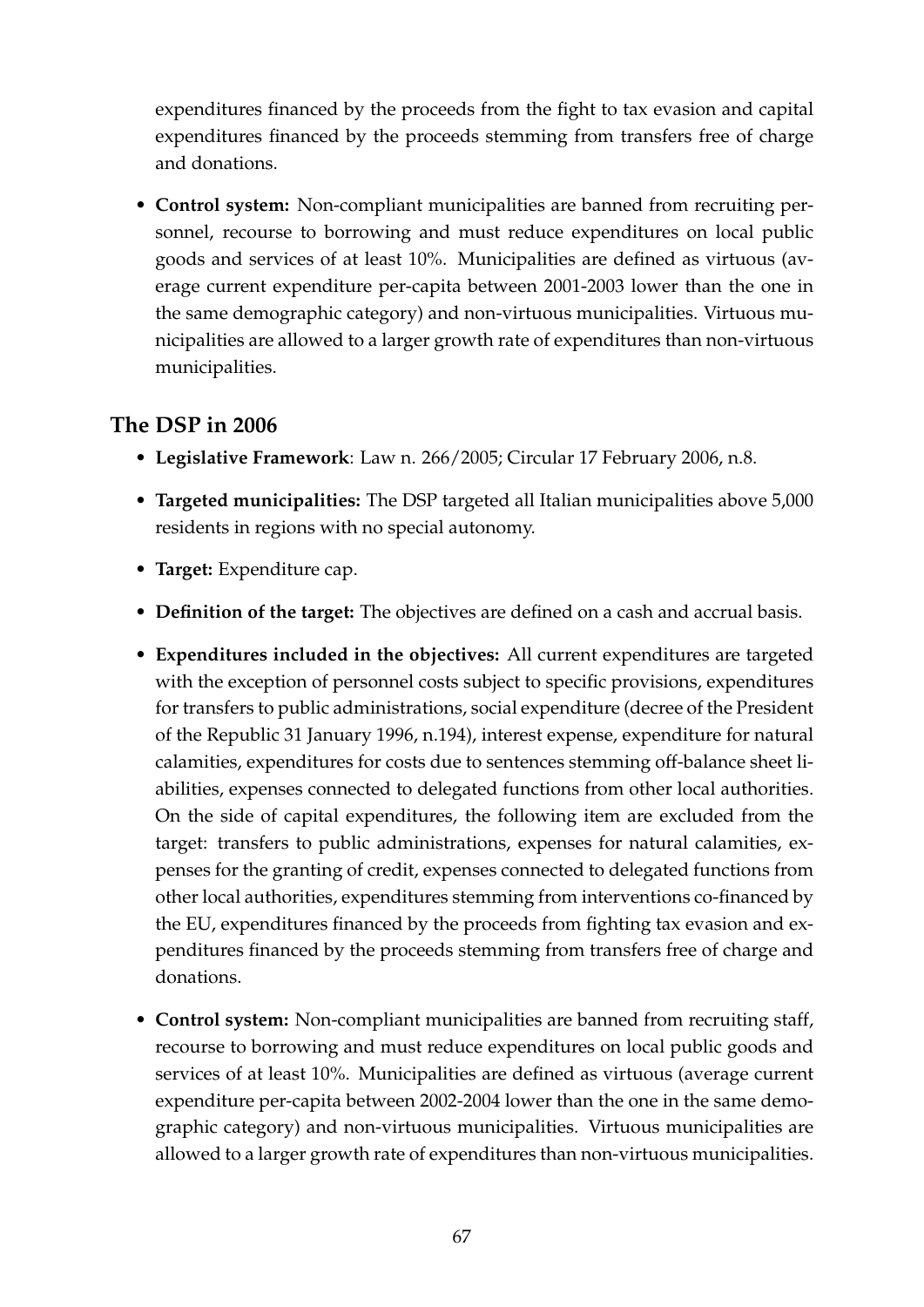## **The DSP in 2007**

- **Legislative Framework**: Law n. 296/2006; Circular 22 February 2007, n.12.
- **Targeted municipalities:** The DSP targeted all Italian municipalities above 5,000 residents in regions with no special autonomy.
- **Target:** Deficit.
- **Definition of the target:** The objectives are defined on a cash and accrual basis .
- **Expenditures included in the objectives:** All current and capital expenditures are targeted. Expenditures related to the granting and collection of credit are excluded by the Pact together with capital expenditures stemming from the creation of new judicial offices (including removal expenses).
- **Revenues included in the objectives:** All current and capital revenues are targeted with the exception of capital revenues collected between 2003-2005 stemming from the disposal of movable and real estate assets earmarked to the early repayments of loans.
- **Control system:** Fiscal automatism, consisting in an increase in the municipal surtax rate on personal income. This is enforced on non-compliant municipalities that do not autonomously adopt measures for adjusting the gap.

- **Legislative Framework**: Law n. 244/2007; Circular 28 February 2008, n.8.
- **Targeted municipalities:** The DSP targeted all Italian municipalities above 5,000 residents in regions with no special autonomy.
- **Target:** Deficit.
- **Definition of the target:** The objectives are defined on a "mixed accrual basis."
- **Expenditures included in the objectives:** All current and capital expenditures are targeted. Expenditures related to the granting and collection of credits are excluded from the Pact, together with capital expenditures stemming from the creation of new judicial offices (included removal expenses) and wage increases for specific categories.
- **Revenues included in the objectives:** All current and capital revenues. Capital revenues collected between 2003-2005 stemming from the disposal of movable and real estate assets earmarked to the early repayments of loans are excluded from the target, together with revenues originated from credit collection.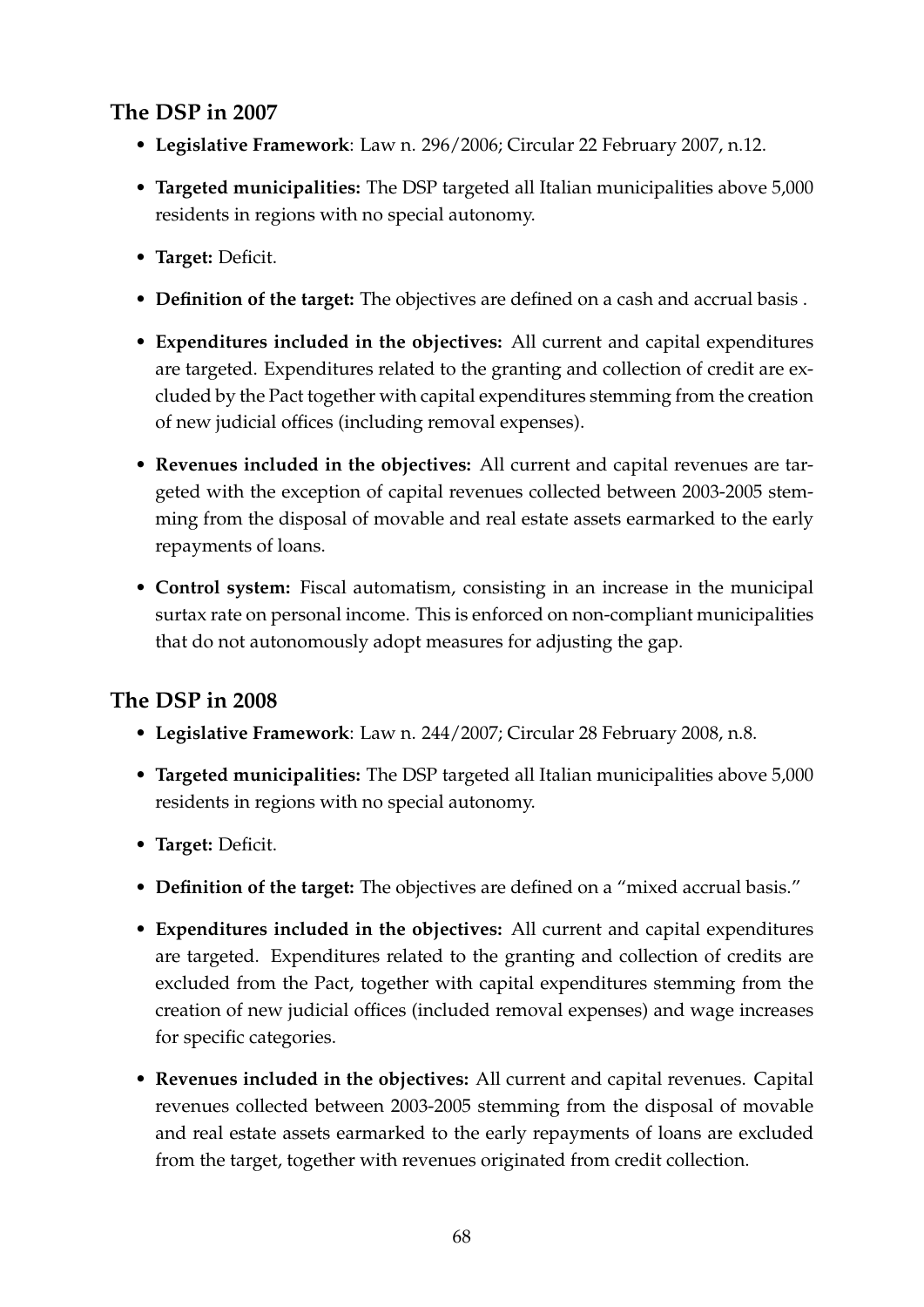• **Control system:** Fiscal automatism consisting in an increase of the municipal surtax rate on personal income. This is enforced on non-compliant municipalities that do not autonomously adopt measures for adjusting the gap.

#### **The DSP in 2009**

- **Legislative Framework**: Law n. 133/2008; Circular 27 January 2009, n.2.
- **Targeted municipalities:** The DSP targeted all Italian municipalities above 5,000 residents in regions with no special autonomy.
- **Target:** Deficit.
- **Definition of the target:** The objectives are defined on a "mixed accrual basis".
- **Expenditures included in the objectives:** All current and capital expenditures are targeted. Expenditures related to the granting of credit are excluded from the Pact, together with current expenditures arising from declarations of state of emergency issued by the Prime Minister.
- **Revenues included in the objectives:** All current and capital revenues are targeted with the exception of revenues from selling equities, receiving dividends, or from selling real estate properties if spent for new structural investments or to reduce the stock of debt. Revenues arising from declarations of state of emergency issued by the Prime Minister are also excluded from the target.
- **Control system:** For non-compliant municipalities for the following year there is a reduction of ordinary transfers from the Ministry of Interior and of benefits to local administrators, current expenditures are not allowed to increase above the last three-year average, recourse to debt (also to finance investments) and personnel recruitment are not allowed. Compliant (virtuous) municipalities are rewarded by allowing to reduce the target deficit in the following year.

- **Legislative Framework**: Law n. 133/2008; Law n. 42/2010; Circular 30 March 2010, n.15; Decree-law 25 January 2010, n.2.
- **Targeted municipalities:** The DSP targeted all Italian municipalities above 5,000 residents in regions with no special autonomy.
- **Target:** Deficit.
- **Definition of the target:** The objectives are defined on a "mixed accrual basis."
- **Expenditures included in the objectives:** All current and capital expenditures are targeted. Expenditures related to the granting of credit are excluded from the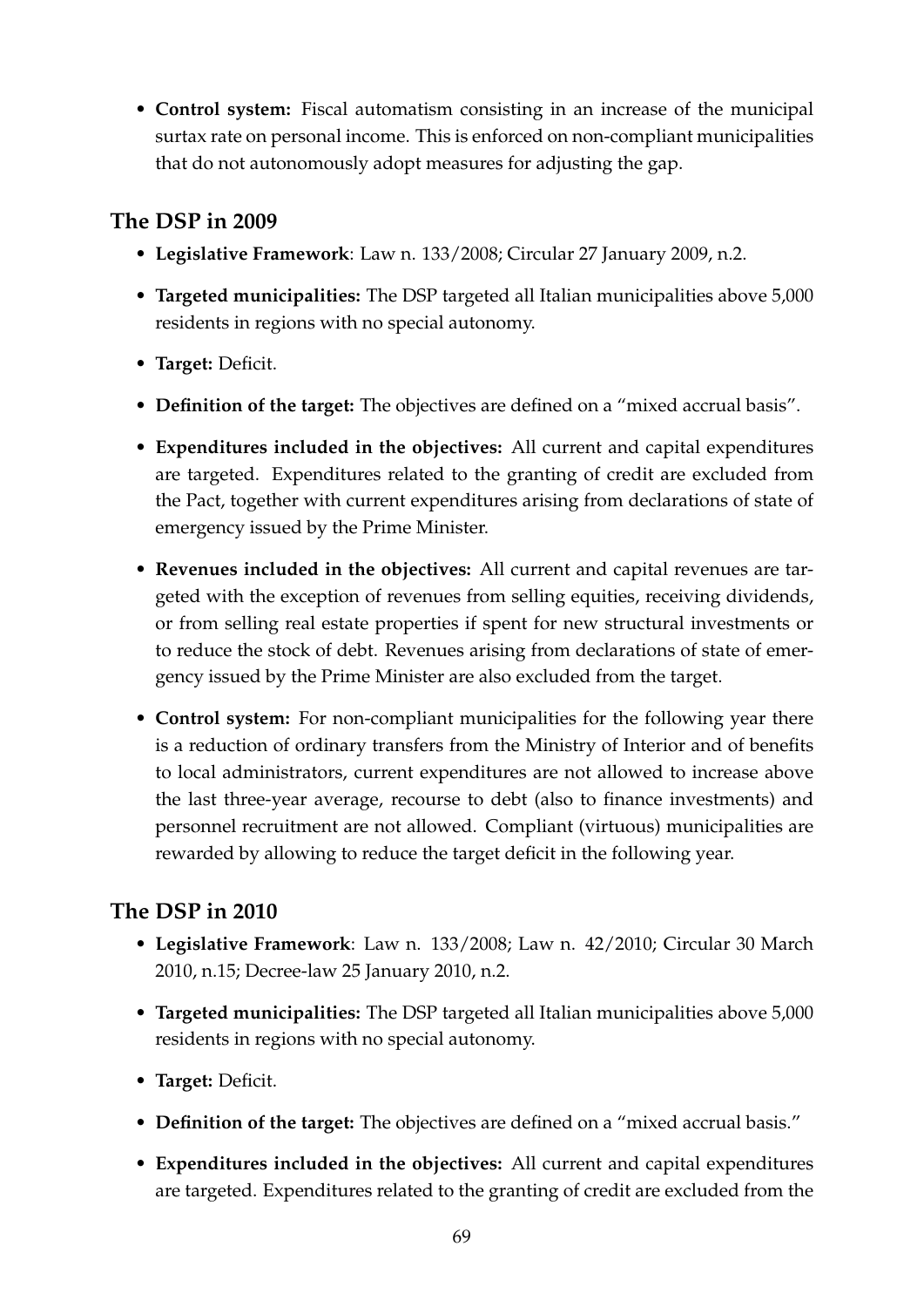target together with current and capital expenditures arising from declarations of state of emergency issued by the Prime Minister and current and capital expenses stemming from the organization and holding of major events (only when using transfers from the national government). Expenses for investments to protect public health and temporary and extraordinary social and welfare grants are not subjected to the Pact in the municipalities of the Abruzzo region hit by the earthquake in 2009. Current and capital expenditure directly or indirectly financed by the EU are also excluded from the target.

- **Revenues included in the objectives:** All current and capital revenues are targeted. Revenues from the collection of credit and revenues from selling equities, receiving dividends, or from selling real estate properties are excluded from the target if spent for new structural investments or to reduce the stock of debt. Revenues arising from declarations of state of emergency issued by the Prime Minister are also excluded from the target together with revenues stemming from the organization and holding of major events (only when using transfers from the national government). Direct or indirect transfers from the EU are also excluded from the target.
- **Control system:** For non-compliant municipalities for the following year there is a reduction of ordinary transfers from the Ministry of Interior and of benefits to local administrators, current expenditures are not allowed to increase above the last three-year average, recourse to debt (also to finance investments) and personnel recruitment are not allowed. Compliant (virtuous) municipalities are rewarded by allowing to reduce the target deficit in the following year.

- **Legislative Framework**: Law n. 220/2010; Circular 30 March 2010, n.15.
- **Targeted municipalities:** The DSP targeted all Italian municipalities above 5,000 residents in regions with no special autonomy.
- **Target:** Deficit.
- **Definition of the target:** The objectives are defined on a "mixed accrual basis."
- **Expenditures included in the objectives:** All current and capital expenditures are targeted. Expenditures related to the granting of credit are excluded from the Pact together with current and capital expenditures arising from declarations of state of emergency issued by the Prime Minister, current and capital expenses stemming from the organization and holding of major events (only when using transfers from the national government), expenses related to the special commissions for municipalities infiltrated by the mafia, design and execution of the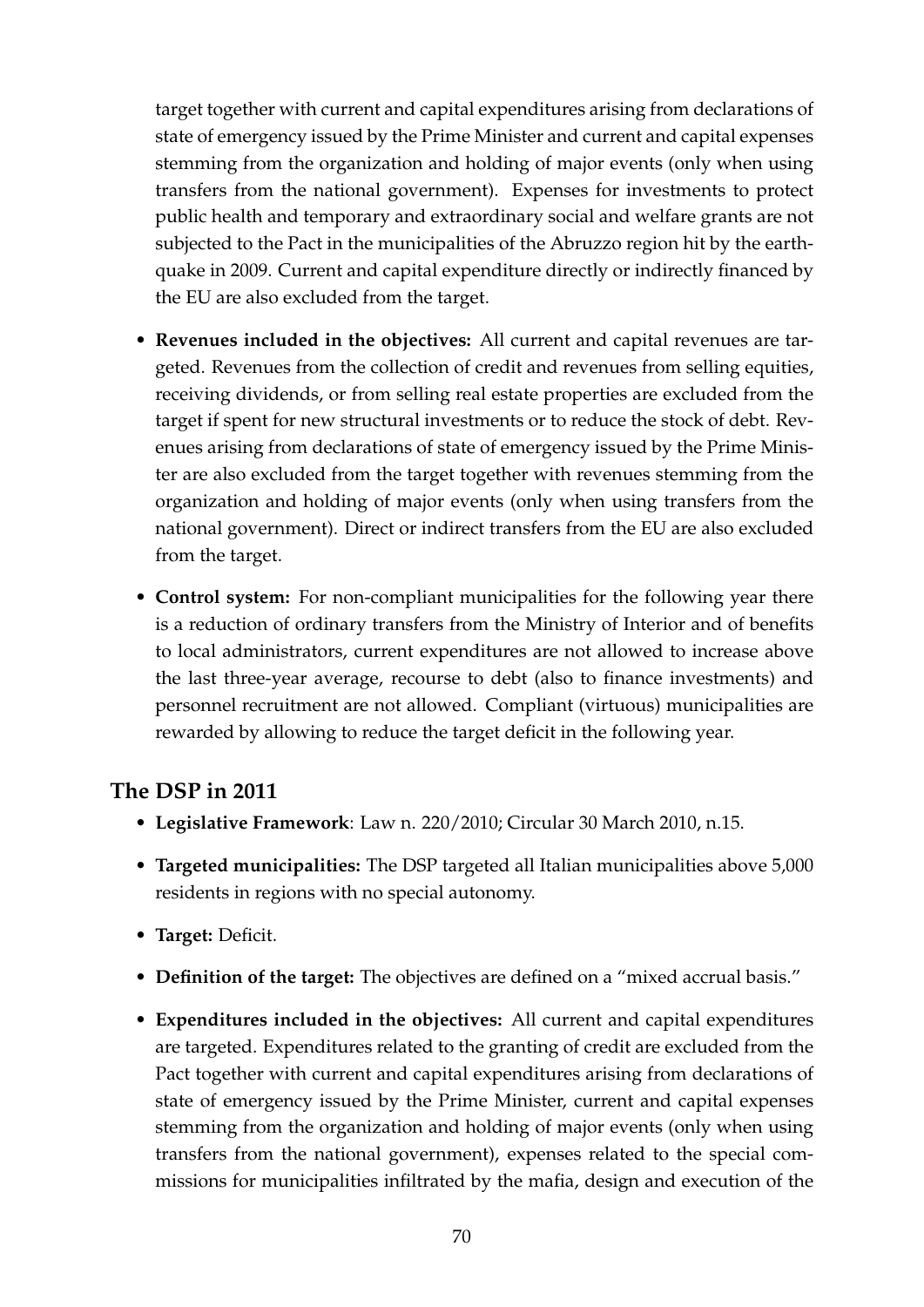census, European Food Safety Authority based in Parma, Scuola per l'Europa in Parma, Expo 2015 Milan and State property federalism. Capital expenses for investments are not subjected to the Pact in the municipalities of L'Aquila province hit by the earthquake in 2009. Current and capital expenditure directly or indirectly financed by the EU are also excluded from the target.

- **Revenues included in the objectives:** All current and capital revenues are targeted. Revenues from the collection of credit are excluded from the target together with revenues arising from declarations of state of emergency issued by the Prime Minister, revenues stemming from the organization and holding of major events (only when using transfers from the State) and revenues transferred from ISTAT for the design and execution of the census. Direct or indirect transfers from the EU are also excluded from the target.
- **Control system:** For non-compliant municipalities in the following year there is a reduction of ordinary transfers from the Ministry of Interior and of benefits to local administrators, current expenditures are not allowed to increase above the last three-year average, recourse to debt (also to finance investments) and personnel recruitment are also not allowed. Virtuous municipalities contribute less to the target than non-compliant municipalities.

- **Legislative Framework**: Law n. 183/2011; Circular 14 February 2012 n.5.
- **Targeted municipalities:** The DSP targeted all Italian municipalities above 5,000 residents in regions with no special autonomy.
- **Target:** Deficit.
- **Definition of the target:** The objectives are defined on a "mixed accrual basis."
- **Expenditures included in the objectives:** All current and capital expenditures are targeted. Expenditures related to the granting of credit are excluded from the Pact, together with current and capital expenditures arising from declarations of state of emergency issued by the Prime Minister, current and capital expenses stemming from the organization and holding of major events (only when using transfers from the State), expenses related to the design and execution of the census, European Food Safety Authority based in Parma, Scuola per l'Europa in Parma, Expo 2015 Milan and State property federalism. Capital expenses for investments are not subjected to the Pact in the municipalities of L'Aquila province hit by the earthquake in 2009. Current and capital expenditure directly or indirectly financed by the EU are also excluded from the target.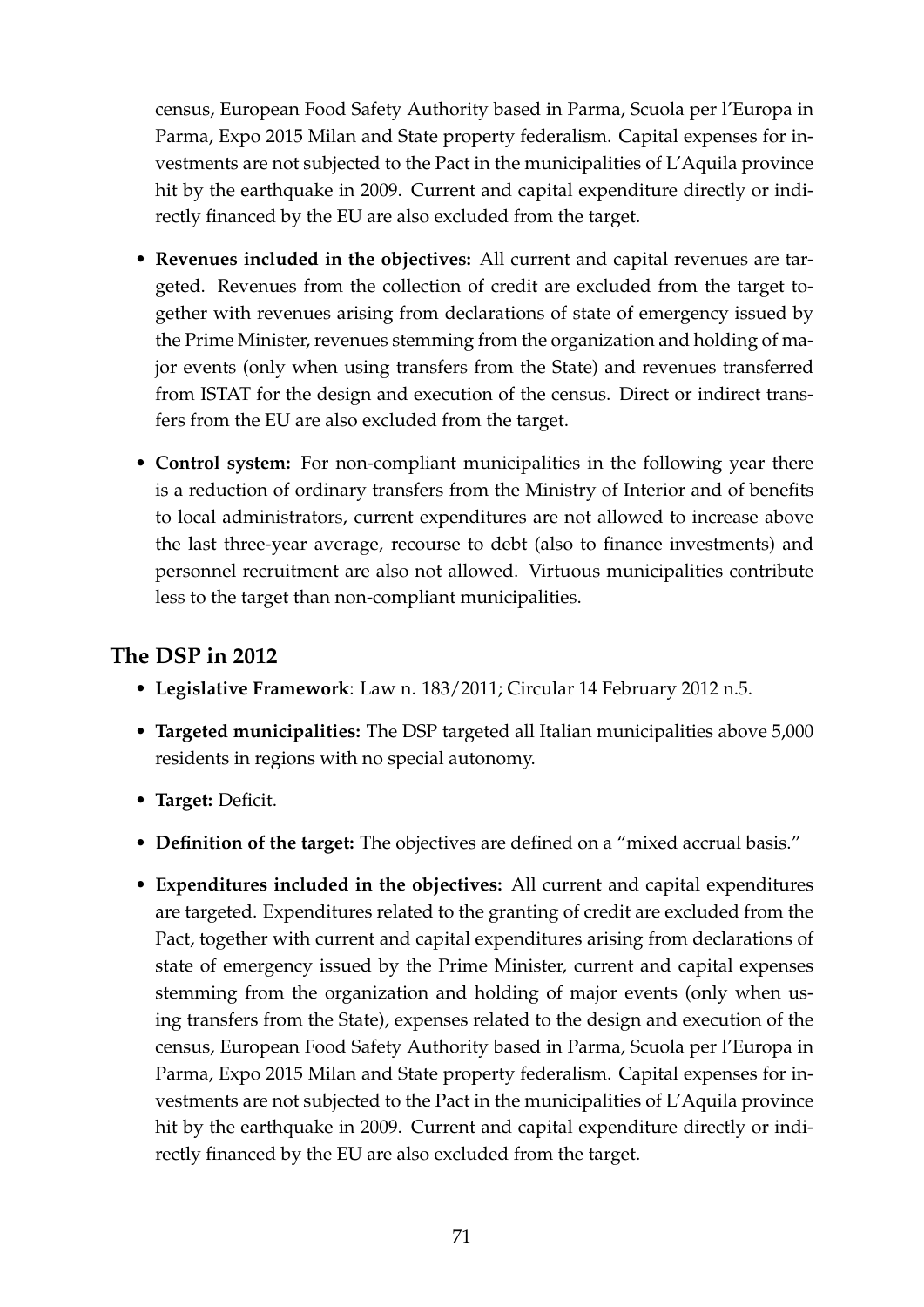- **Revenues included in the objectives:** All current and capital revenues are targeted. Revenues arising from declarations of state of emergency issued by the Prime Minister are also excluded from the target together with revenues stemming from the organization and holding of major events (only when using transfers from the State) and revenues transferred from ISTAT for the design and execution of the census. Direct or indirect transfers from the EU are also excluded from the target.
- **Control system:** For non-compliant municipalities for the following year there is a reduction of ordinary transfers from the Ministry of Interior and of benefits to local administrators, current expenditures are not allowed to increase above the last three-year average, recourse to debt (also to finance investments) and personnel recruitment are also not allowed. Compliant (virtuous) municipalities are rewarded by a reduction of the yearly targets agreed with the Ministry of Interior.

## **The DSP in 2013**

- **Legislative Framework**: Law n. 228/2012; Circular 7 February 2013, n.5.
- **Targeted municipalities:** The DSP targeted all Italian municipalities above 1,001 residents in regions with no special autonomy.
- **Target:** Deficit.
- **Definition of the target:** The objectives are defined on a "mixed accrual basis."
- **Expenditures included in the objectives:** All current and capital expenditures are targeted. Expenditures related to the granting of credit are excluded from the Pact together with current and capital expenditures arising from declarations of state of emergency issued by the Prime Minister together with current and capital expenses stemming from the organization and holding of major events (only when using transfers from the State), expenses related to the design and execution of the census, the European Food Safety Authority based in Parma, the Scuola per l'Europa in Parma, the Expo 2015 in Milan, the State property federalism, the construction of the Shoah national museum and infrastructural investments using resources stemming from divestment of shares in companies providing economically relevant local public services (except for the water service). Current and capital expenses to finance economic recovery measures and reconstruction interventions in the municipalities belonging to the provinces of Bologna, Modena, Ferrara, Mantova, Reggio Emilia and Rovigo hit by the earthquake in 2012 are not subjected to the Pact (expenses financed with donations from citizens and firms are also exempted). Current and capital expenditure directly or indirectly financed by the EU are also excluded from the target.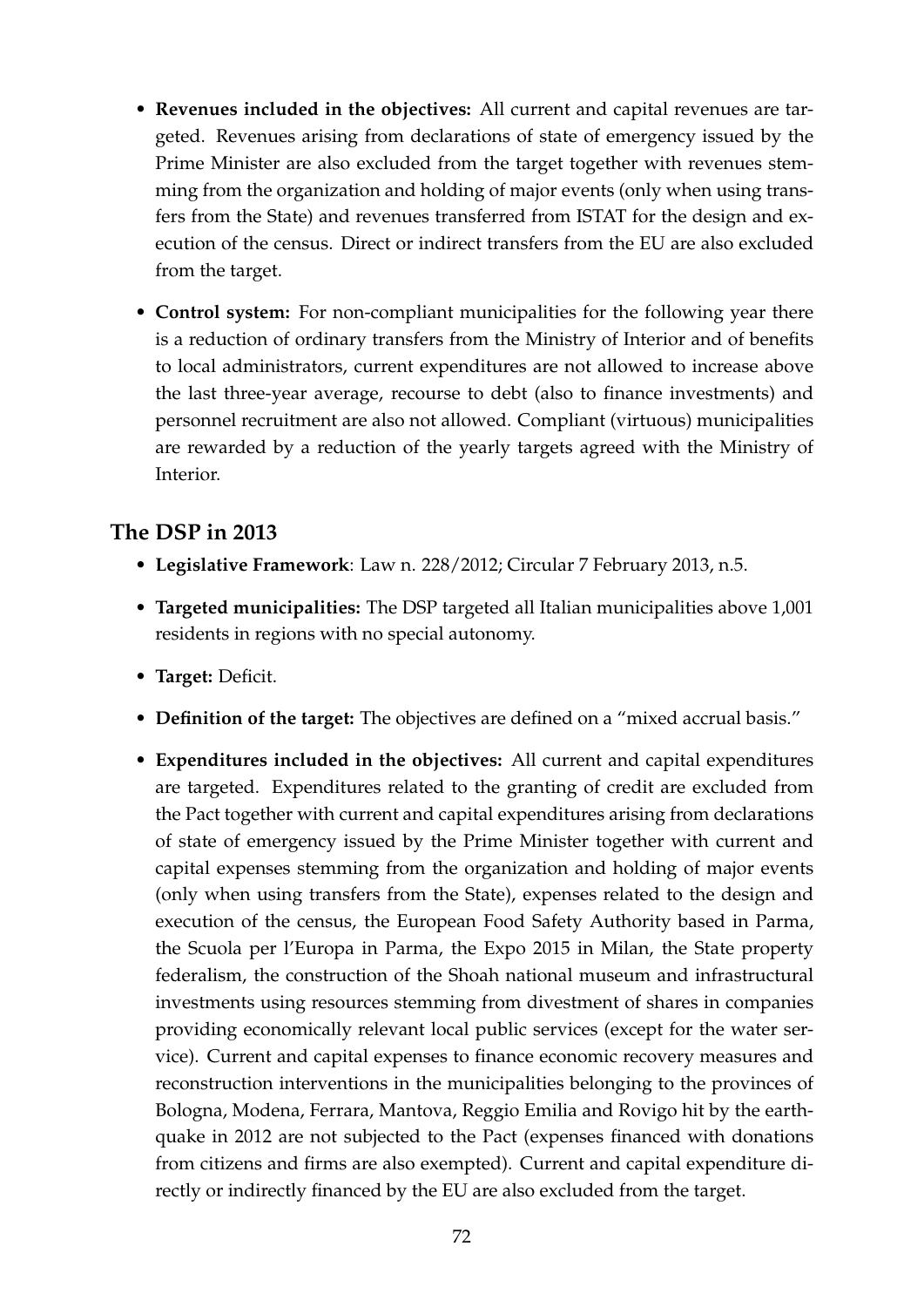- **Revenues included in the objectives:** All current and capital revenues are targeted. Revenues arising from declarations of state of emergency issued by the Prime Minister are excluded from the target together with revenues stemming from the organization and holding of major events (only when using transfers from the State), revenues transferred from ISTAT for the design and execution of the census and revenues related to the economic recovery measures and reconstruction interventions in the municipalities belonging to the provinces of Bologna, Modena, Ferrara, Mantova, Reggio Emilia and Rovigo hit by the earthquake in 2012 (donations from citizens and firms are also exempted). Direct or indirect transfers from the EU are also excluded from the target.
- **Control system:** For non-compliant municipalities for the following year there is a reduction of ordinary transfers from the Ministry of Interior and of benefits to local administrators, current expenditures are not allowed to increase above the last three-year average, recourse to debt (also to finance investments) and personnel recruitment are also not allowed. Compliant (virtuous) municipalities have a lower target to achieve than non-compliant municipalities.

## **The DSP in 2014**

- **Legislative Framework**: Law n. 147/2013; Circular 18 February 2014, n.6.
- **Targeted municipalities:** The DSP targeted all Italian municipalities above 1,001 residents in regions with no special autonomy.
- **Target:** Deficit.
- **Definition of the target:** The objectives are defined on a "mixed accrual basis."
- **Expenditures included in the objectives:** All current and capital expenditures are targeted. Expenditures related to the granting of credit are excluded from the Pact together with current and capital expenditures arising from declarations of state of emergency issued by the Prime Minister, current and capital expenses stemming from the organization and holding of major events (only when using transfers from the national government), expenses related to the design and execution of the census, the State property federalism, infrastructural investments using resources stemming from divestment of shares in companies providing economically relevant local public services (except for the water service), expenses for requalification interventions of the territory approved by the *CIPE* (Interdepartmental Committee for Economic Planning) with deliberation 57/2011, expenses for the harbor interventions in the Piombino municipality, capital payments of debt (for an amount of 500 million for municipalities, provinces and regions), capital payments (for an amount of 850 million for municipalities) and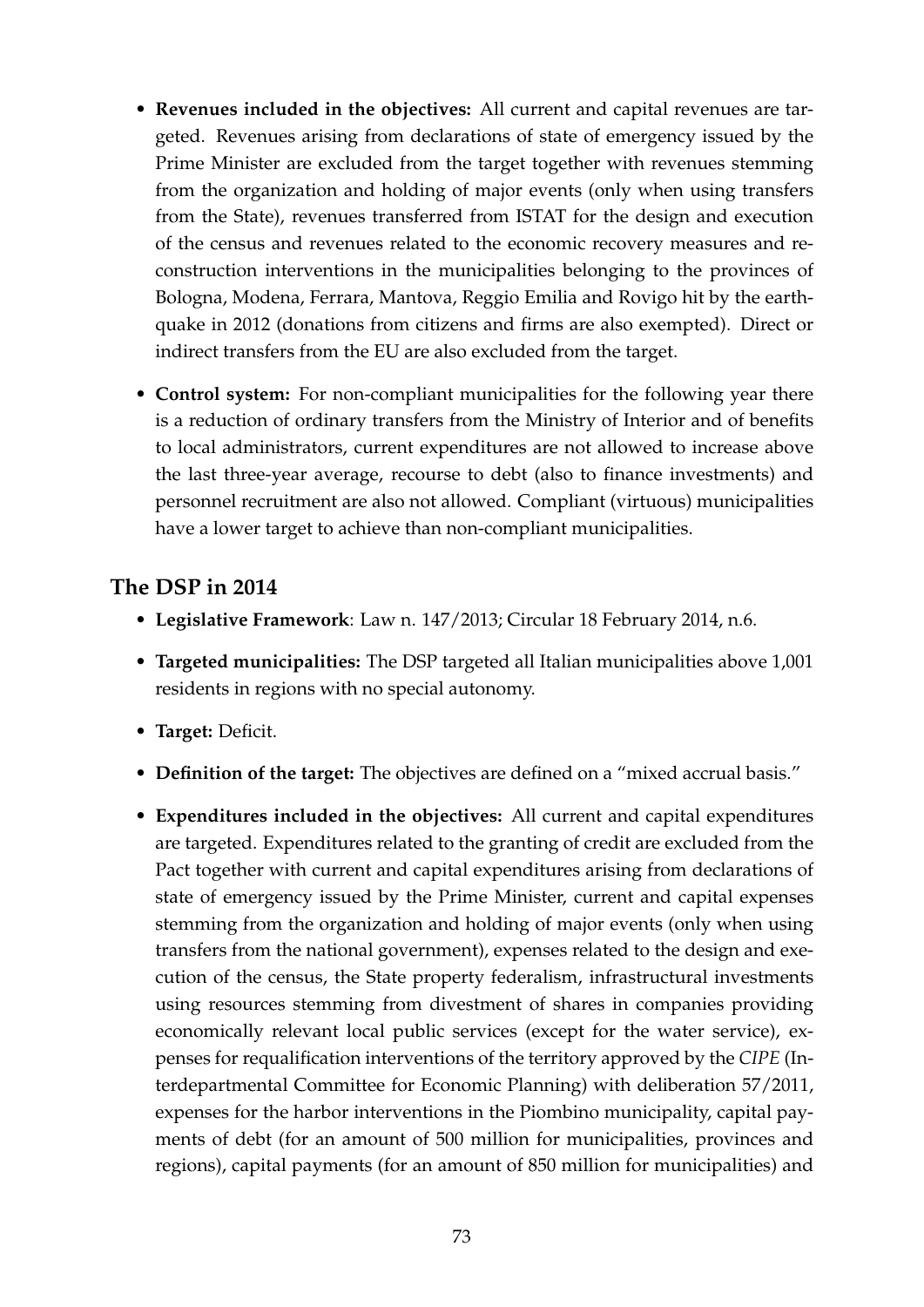current expenditures incurred by the municipality of Campione listed in the decree n. 09804529/15100-525 of 6/10/1998. Current and capital expenses to finance economic recovery measures and reconstruction interventions in the municipalities belonging to the provinces of Bologna, Modena, Ferrara, Mantova, Reggio Emilia and Rovigo hit by the earthquake in 2012 are not subjected to the Pact (expenses financed with donations from citizens and firms are also exempted). Current and capital expenditure directly or indirectly financed by the EU are also excluded from the target.

- **Revenues included in the objectives:** All current and capital revenues are targeted. Revenues arising from declarations of state of emergency issued by the Prime Minister are excluded from the target together with revenues stemming from the organization and holding of major events (only when using transfers from the State), revenues for interventions approved by the *CIPE* (Interdepartmental Committee for Economic Planning) with deliberation 57/2011, revenues transferred from ISTAT for the design and execution of the census, revenues related to the economic recovery measures, revenues stemming from the property tax on buildings owned by the municipality and reconstruction interventions in the municipalities belonging to the provinces of Bologna, Modena, Ferrara, Mantova, Reggio Emilia and Rovigo hit by the earthquake in 2012 (donations from citizens and firms are also exempted). Direct and indirect transfers from the EU are also excluded from the target.
- **Control system:** For non-compliant municipalities for the following year there is a reduction of ordinary transfers from the Ministry of Interior and of benefits to local administrators, current expenditures are not allowed to increase above the last three-year average, recourse to debt (also to finance investments) and personnel recruitment are also not allowed.

## **The DSP in 2015**

- **Legislative Framework**: Law 190/2014; Decree of the Ministry of Economy and Finance 26 June 2015, n. 52505.
- **Targeted municipalities:** The DSP targeted all Italian municipalities above 1,001 residents in regions with no special autonomy.
- **Target:** Deficit.
- **Definition of the target:** The objectives are defined on a "mixed accrual basis."
- **Expenditures included in the objectives:** All current and capital expenditures are targeted. Expenditures related to the granting of credit are excluded from the